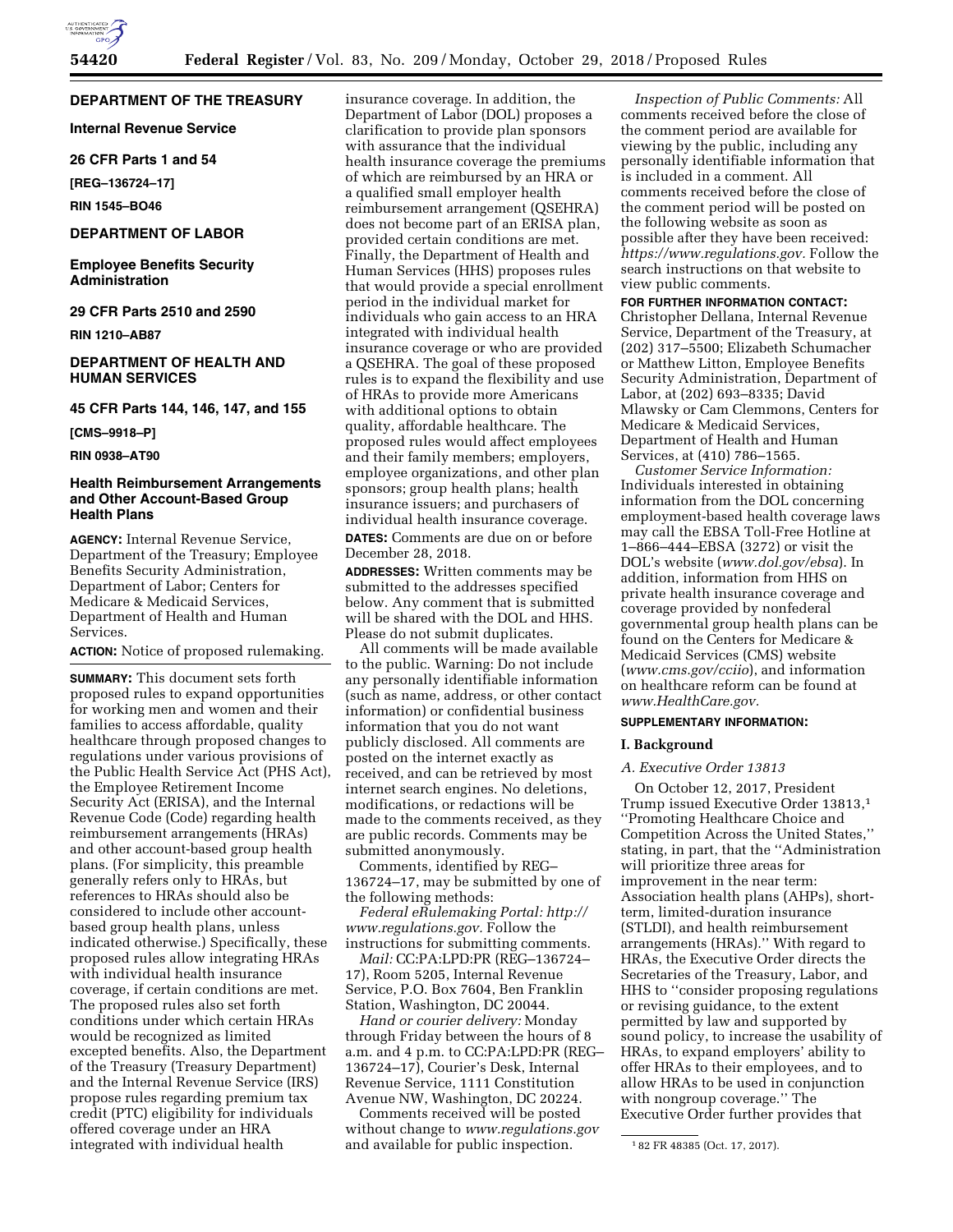expanding ''the flexibility and use of HRAs would provide many Americans, including employees who work at small businesses, with more options for financing their healthcare.'' The proposed rules have been developed in response to this Executive Order.2

*B. Health Reimbursement Arrangements and Other Account-Based Group Health Plans* 

## 1. In General

An account-based group health plan is an employer-provided group health plan that provides for reimbursement of expenses for medical care (as defined under section 213(d) of the Code) (medical care expenses), subject to a maximum fixed-dollar amount of reimbursements for a period (for example, a calendar year). An HRA is a type of account-based group health plan funded solely by employer contributions (with no salary reduction contributions or other contributions by employees) that reimburses an employee solely for medical care expenses incurred by the employee, or the employee's spouse, dependents, and children who, as of the end of the taxable year, have not attained age 27, up to a maximum dollar amount for a coverage period.3 The reimbursements under these types of arrangements are excludable from the employee's income and wages for Federal income tax and employment tax purposes. Amounts that remain in the HRA at the end of the year often may be used to reimburse medical care expenses incurred in later years, depending on the terms of the HRA.

HRAs are not the only type of account-based group health plan. For example, an employer payment plan is also an account-based group health plan. An employer payment plan is an arrangement under which an employer reimburses an employee for some or all of the premium expenses incurred for individual health insurance coverage, or other non-employer sponsored hospital or medical insurance, such as a reimbursement arrangement described in Revenue Ruling 61–146, 1961–2 CB 25, or an arrangement under which the employer uses its funds directly to pay

the premium for individual health insurance coverage or other nonemployer sponsored hospital or medical insurance covering the employee.4 Other examples of account-based group health plans include health flexible spending arrangements (health FSAs) and certain other employer-provided medical reimbursement plans that are not HRAs.5

2. Application of the Patient Protection and Affordable Care Act to HRAs and Other Account-Based Group Health Plans

The Patient Protection and Affordable Care Act, Public Law 111–148, was enacted on March 23, 2010; the Health Care and Education Reconciliation Act of 2010, Public Law 111–152, was enacted on March 30, 2010 (collectively, PPACA). PPACA reorganized, amended, and added to the provisions of part A of title XXVII of the PHS Act relating to health coverage requirements for group health plans and health insurance issuers in the group and individual markets. The term ''group health plan'' includes both insured and self-insured group health plans.

PPACA also added section 715 to ERISA and section 9815 to the Code to incorporate the provisions of part A of title XXVII of the PHS Act, PHS Act sections 2701 through 2728 (the market requirements), into ERISA and the Code, making them applicable to group health plans and health insurance issuers providing health insurance coverage in connection with group health plans. In

accordance with section 9831(b) and (c) of the Code, section 732(b) and (c) of ERISA, and sections 2722(b), (c) and 2763 of the PHS Act, the market requirements do not apply to a group health plan or health insurance issuers in the group or individual markets in relation to their provision of excepted benefits described in section 9832(c) of the Code, section 733(c) of ERISA, and section 2791(c) of the PHS Act.<sup>6</sup> See the discussion later in this preamble for additional background on excepted benefits. In addition, in accordance with section 9831(a)(2) of the Code and section 732(a) of ERISA, the market requirements do not apply to a group health plan that has fewer than two participants who are current employees on the first day of the plan year.<sup>7</sup>

PHS Act section 2711, as added by PPACA, generally prohibits group health plans and health insurance issuers offering group or individual health insurance coverage 8 from establishing for any individual any lifetime or annual limits on the dollar value of essential health benefits (EHBs), as defined in section 1302(b) of PPACA. PHS Act section 2711, however, does not prevent a group health plan, or a health insurance issuer offering group or individual health insurance coverage, from placing an annual or lifetime dollar limit for any individual on specific covered benefits that are not EHBs, to the extent these limits are otherwise permitted under applicable law.9

7While the PPACA amendments to title XXVII of the PHS Act removed the parallel provision at section 2722(a) (formerly section 2721(a)), HHS follows a similar approach for retiree-only nonfederal governmental plans and encourages States to adopt a similar approach with respect to health insurance issuers of retiree-only plans. *See* 75 FR 34537, 34539–34540 (June 17, 2010).

8PHS Act section 2711 applies to grandfathered health plans, except that the annual dollar limit prohibition does not apply to grandfathered individual health insurance coverage. Grandfathered health plans are health plans that were in existence as of March 23, 2010, and that are only subject to certain provisions of PPACA, as long as they maintain status as grandfathered health plans under the applicable regulations. *See* 26 CFR 54.9815–1251, 29 CFR 2590.715–1251, and 45 CFR 147.140.

9For information regarding EHBs, *see* HHS's February 25, 2013 final regulations addressing EHBs under section 1302 of PPACA (78 FR 12834); Continued

<sup>2</sup> In response to Executive Order 13813, on June 21, 2018, DOL published the Definition of Employer under Section 3(5) of ERISA—Association Health Plans final rule and on August 3, 2018, DOL, HHS and the Treasury Department published the Short-Term, Limited-Duration Insurance final rule. *See*  the Association Health Plan final rule at 83 FR 28912 and the Short-Term, Limited-Duration Insurance final rule at 83 FR 38212.

<sup>3</sup>*See* IRS Notice 2002–45, 2002–02 CB 93; Revenue Ruling 2002–41, 2002–2 CB 75; IRS Notice 2013–54, 2013–40 IRB 287.

<sup>4</sup>For more information about employer payment plans, *see* IRS Notice 2013–54, Q1 & Q3, and IRS

<sup>&</sup>lt;sup>5</sup> A QSEHRA, as defined in section 9831(d) of the Code, is not a group health plan for purposes of the market requirements of the Code (except as provided in section 4980I(f)(4) of the Code), parts 6 and 7 of ERISA, and title XXII and XXVII of the PHS Act, and is not included in the definition of HRAs and other account-based group health plans for purposes of these proposed regulations or this preamble. A QSEHRA is, however, considered a group health plan under the PHS Act for purposes of part C of title XI of the Social Security Act (42 U.S.C. 1320d, *et seq.*). *See* section 2791(a)(1) of the PHS Act, as amended by section 18001(c) of the Cures Act. As previously noted, the preamble generally refers only to HRAs, but references to HRAs should also be considered to include other account-based group health plans as defined in these proposed rules, unless otherwise specified. This term does not include QSEHRAs, medical savings accounts (MSAs), or health savings accounts (HSAs). In addition, for purposes of these proposed rules, the term ''HRA or other accountbased group health plan'' does not include an employer arrangement that reimburses the cost of individual health insurance coverage in a cafeteria plan under section 125 of the Code (cafeteria plan premium arrangements); however see later in this preamble for a clarification that plan sponsors may offer such an arrangement in addition to an HRA integrated with individual health insurance coverage in certain circumstances and see later in this preamble for a related comment solicitation.

<sup>6</sup>While the PPACA amendments to PHS Act section 2722(b) and (c) (formerly section 2721(c) and (d)) could be read as restricting the exemption for excepted benefits so that it applies only with respect to subpart 2 of part A of title XXVII of the PHS Act, HHS does not intend to use its resources to enforce the market requirements with respect to excepted benefits offered by non-federal governmental plans and encourages States to adopt a similar approach with respect to issuers of excepted benefits. *See* 75 FR 34537 at 34539–34540 (June 17, 2010).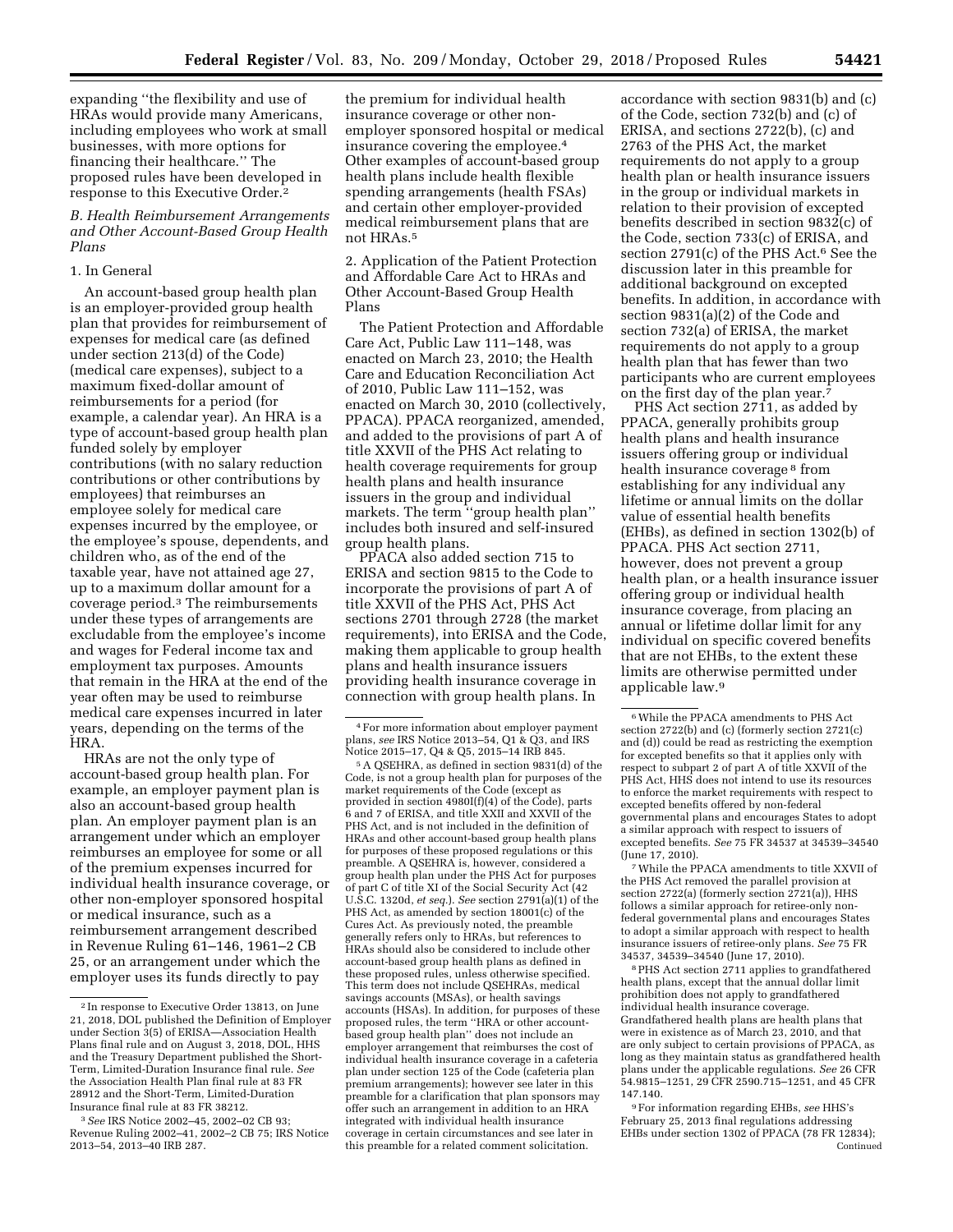HRAs are subject to PHS Act section 2711. An HRA generally will fail to comply with PHS Act section 2711 because the arrangement is a group health plan that imposes an annual dollar limit on EHBs that the HRA will reimburse for an individual.

As explained in prior guidance, however, the Treasury Department, DOL, and HHS (collectively, the Departments) have determined that the annual dollar limit prohibition is not applicable to certain account-based group health plans that are subject to other statutory provisions limiting the benefits available under those plans.10 Specifically, the Departments have explained that the annual dollar limit prohibition does not apply to health FSAs that are offered through a cafeteria plan under section 125 of the Code (cafeteria plan) because section 9005 of PPACA specifically limits salary reduction contributions to health FSAs to \$2,500 (indexed for inflation) per year.11 Similarly, although medical savings accounts (MSAs) under section 220 of the Code and health savings accounts (HSAs) under section 223 of the Code generally are not treated as group health plans subject to the market requirements,12 the Departments have concluded that the annual dollar limit prohibition would not apply to an MSA or HSA even if a particular arrangement did meet the criteria to be a group health plan because both types of arrangements are subject to specific statutory provisions that limit the contributions.13 Therefore, the proposed

10*See* 80 FR 72192, 72201 (November 18, 2015).

<sup>11</sup> Notwithstanding this exclusion for certain health FSAs from the application of the annual dollar limit prohibition, regulations under section 125 of the Code provide that health FSAs are not permitted to reimburse employees for premiums for health coverage. *See* proposed 26 CFR 1.125–5(k)(4) (72 FR 43938, 43959 (Aug. 6, 2007)).

12*See* 75 FR 37188, 37190 (June 28, 2010) and IRS Notice 2004–2, Q1 & Q3, 2004–2 IRB 269, which defines an HSA as a tax-exempt trust or custodial account and a high-deductible health plan as a health plan; *see also* DOL Field Assistance Bulletins 2004–01 and 2006–02, providing guidance regarding HSAs not constituting ''employee welfare benefit plans'' covered by title  $\check{\mathrm{I}}$  of ERISA where employer involvement with the HSA is limited.

13*See* 75 FR 37188, 37190 (June 28, 2010).

rules do not apply to MSAs, HSAs, or, in certain circumstances, health FSAs.

PHS Act section 2713, as added by PPACA, requires non-grandfathered group health plans, and health insurance issuers offering nongrandfathered group or individual health insurance coverage, to provide coverage for certain preventive services without imposing any cost-sharing requirements for these services.14 Nongrandfathered HRAs are subject to and fail to comply with PHS Act section 2713 because, while HRAs may be used to reimburse the costs of preventive services, HRAs do not reimburse such costs after the HRAs have reimbursed the maximum dollar amount for a coverage period, and therefore HRAs fail to provide the required coverage, and violate the prohibition on imposing cost-sharing for preventive services.15

3. Prior Regulations and Guidance on Integration of HRAs and Other Account-Based Group Health Plans

The Departments have previously issued regulations and subregulatory guidance regarding the application of PHS Act sections 2711 and 2713 to HRAs.16 The regulations and guidance

15Because MSAs and HSAs are generally not treated as group health plans, these arrangements are not subject to PHS Act section 2713. Health FSAs are group health plans and, unless they are excepted benefits, will fail to satisfy the requirements of PHS Act section 2713 unless integrated with other coverage that satisfies these requirements. For more information about the application of PHS Act section 2713 to health FSAs, *see* IRS Notice 2013–54, Q&A 7; DOL Technical Release 2013–03, Q&A–7; and Insurance Standards Bulletin, Application of Affordable Care Act Provisions to Certain Healthcare Arrangements, September 16, 2013, available at *[https://](https://www.cms.gov/CCIIO/Resources/Regulations-and-Guidance/Downloads/cms-hra-notice-9-16-2013.pdf) [www.cms.gov/CCIIO/Resources/Regulations-and-](https://www.cms.gov/CCIIO/Resources/Regulations-and-Guidance/Downloads/cms-hra-notice-9-16-2013.pdf)[Guidance/Downloads/cms-hra-notice-9-16-](https://www.cms.gov/CCIIO/Resources/Regulations-and-Guidance/Downloads/cms-hra-notice-9-16-2013.pdf) [2013.pdf.](https://www.cms.gov/CCIIO/Resources/Regulations-and-Guidance/Downloads/cms-hra-notice-9-16-2013.pdf)* 

 $^{\rm 16}$  Regulations and subregulatory guidance issued on this topic include: (1) 75 FR 37188 (June 28, 2010); (2) FAQs about Affordable Care Act Implementation (Part XI), available at *[https://](https://www.dol.gov/sites/default/files/ebsa/about-ebsa/our-activities/resource-center/faqs/aca-part-xi.pdf) [www.dol.gov/sites/default/files/ebsa/about-ebsa/](https://www.dol.gov/sites/default/files/ebsa/about-ebsa/our-activities/resource-center/faqs/aca-part-xi.pdf) [our-activities/resource-center/faqs/aca-part-xi.pdf](https://www.dol.gov/sites/default/files/ebsa/about-ebsa/our-activities/resource-center/faqs/aca-part-xi.pdf)*  or *[http://www.cms.gov/CCIIO/Resources/Fact-](http://www.cms.gov/CCIIO/Resources/Fact-Sheets-and-FAQs/aca_implementation_faqs11.html)[Sheets-and-FAQs/aca](http://www.cms.gov/CCIIO/Resources/Fact-Sheets-and-FAQs/aca_implementation_faqs11.html)*\_*implementation*\_ *[faqs11.html;](http://www.cms.gov/CCIIO/Resources/Fact-Sheets-and-FAQs/aca_implementation_faqs11.html)* (3) IRS Notice 2013–54 and DOL Technical Release 2013–03, issued on September 13, 2013, and Insurance Standards Bulletin, Application of Affordable Care Act Provisions to Certain Healthcare Arrangements, September 16, 2013, available at: *[https://www.cms.gov/CCIIO/](https://www.cms.gov/CCIIO/Resources/Regulations-and-Guidance/Downloads/cms-hra-notice-9-16-2013.pdf) [Resources/Regulations-and-Guidance/Downloads/](https://www.cms.gov/CCIIO/Resources/Regulations-and-Guidance/Downloads/cms-hra-notice-9-16-2013.pdf) [cms-hra-notice-9-16-2013.pdf;](https://www.cms.gov/CCIIO/Resources/Regulations-and-Guidance/Downloads/cms-hra-notice-9-16-2013.pdf)* (4) IRS FAQ on Employer Healthcare Arrangements, available at *[https://www.irs.gov/affordable-care-act/employer](https://www.irs.gov/affordable-care-act/employer-health-care-arrangements)[health-care-arrangements;](https://www.irs.gov/affordable-care-act/employer-health-care-arrangements)* (5) FAQs about Affordable Care Act Implementation (Part XXII), available at *[https://www.dol.gov/sites/default/files/](https://www.dol.gov/sites/default/files/ebsa/about-ebsa/our-activities/resource-center/faqs/aca-part-xxii.pdf)  [ebsa/about-ebsa/our-activities/resource-center/faqs/](https://www.dol.gov/sites/default/files/ebsa/about-ebsa/our-activities/resource-center/faqs/aca-part-xxii.pdf)  [aca-part-xxii.pdf](https://www.dol.gov/sites/default/files/ebsa/about-ebsa/our-activities/resource-center/faqs/aca-part-xxii.pdf)* or *[https://www.cms.gov/CCIIO/](https://www.cms.gov/CCIIO/Resources/Fact-Sheets-and-FAQs/Downloads/FAQs-Part-XXII-FINAL.pdf)  [Resources/Fact-Sheets-and-FAQs/Downloads/](https://www.cms.gov/CCIIO/Resources/Fact-Sheets-and-FAQs/Downloads/FAQs-Part-XXII-FINAL.pdf)  [FAQs-Part-XXII-FINAL.pdf;](https://www.cms.gov/CCIIO/Resources/Fact-Sheets-and-FAQs/Downloads/FAQs-Part-XXII-FINAL.pdf)* (6) IRS Notice 2015–17, issued on February 18, 2015, (as detailed in Notice

generally provide that, if an HRA is ''integrated'' with other group health plan coverage that complies with PHS Act sections 2711 and 2713, the HRA would be considered in compliance because the combined arrangement complies with PHS Act sections 2711 and 2713. The regulations and guidance also provide that HRAs may be integrated with Medicare and TRICARE coverage if certain conditions are met, but may not be integrated with individual health insurance coverage for purposes of complying with PHS Act sections 2711 and 2713.17

In the preamble to the 2010 interim final regulations under PHS Act section 2711, the Departments provided that HRAs may be integrated with ''other coverage as part of a group health plan'' that complies with PHS Act section 2711 in order for the HRAs to be considered to satisfy PHS Act section 2711.18 The interim final regulations did not, however, set forth rules for implementing integration; the integration methods were set forth in later subregulatory guidance and subsequently included in the final regulations under PHS Act section 2711.

On September 13, 2013, the Treasury Department and the IRS issued Notice 2013–54, the DOL issued Technical Release 2013–03, and HHS issued contemporaneous guidance explaining that HHS concurred with the DOL and Treasury Department guidance.19 This guidance stated that an HRA may not be integrated with individual health insurance coverage for purposes of PHS Act sections 2711 and 2713, but described methods for integrating an

17 26 CFR 54.9815–2711(d)(4); 29 CFR 2590.715– 2711(d)(4) and 45 CFR 147.126(d)(4).

18*See* 75 FR 37188, 37190–37191 (June 28, 2010). 19*See* Insurance Standards Bulletin, Application of Affordable Care Act Provisions to Certain Healthcare Arrangements, September 16, 2013, available at *[https://www.cms.gov/CCIIO/Resources/](https://www.cms.gov/CCIIO/Resources/Regulations-and-Guidance/Downloads/cms-hra-notice-9-16-2013.pdf)  [Regulations-and-Guidance/Downloads/cms-hra](https://www.cms.gov/CCIIO/Resources/Regulations-and-Guidance/Downloads/cms-hra-notice-9-16-2013.pdf)[notice-9-16-2013.pdf.](https://www.cms.gov/CCIIO/Resources/Regulations-and-Guidance/Downloads/cms-hra-notice-9-16-2013.pdf)* 

*see also* HHS Notice of Benefit and Payment Parameters for 2016 (80 FR 10871, Feb. 27, 2015). In addition, HHS issued final rules providing States with additional flexibility to define EHBs, starting with plan years beginning on or after January 1, 2020. 45 CFR 156.111 (83 FR 16930, Apr. 17, 2018). The current regulations under PHS Act section 2711 include a definition of EHBs that applies for plans that are not required to provide EHBs. *See* 26 CFR 54.9815–2711(c), 29 CFR 2590.715–2711(c), and 45 CFR 147.126(c). As explained later in this preamble, the proposed rules set forth in this document include proposed amendments to the definition of EHBs under the PHS Act section 2711 regulations to reflect the updated final EHB rules.

<sup>14</sup>*See also* 26 CFR 54.9815–2713; 29 CFR 2590.715–2713; and 45 CFR 147.130.

<sup>2015–17,</sup> DOL and HHS reviewed and agreed with the guidance in Part II); (7) 80 FR 72192 (November 18, 2015); (8) Notice 2015–87, issued on December 16, 2015; (9) IRS Notice 2016–17, DOL Technical Release No. 2016–01, and Insurance Standards Bulletin, Application of the Market Reforms and Other Provisions of the Affordable Care Act to Student Health Coverage, each issued on February 5, 2016, available at *[https://www.cms.gov/CCIIO/](https://www.cms.gov/CCIIO/Resources/Regulations-and-Guidance/Downloads/student-health-bulletin.pdf)  [Resources/Regulations-and-Guidance/Downloads/](https://www.cms.gov/CCIIO/Resources/Regulations-and-Guidance/Downloads/student-health-bulletin.pdf) [student-health-bulletin.pdf;](https://www.cms.gov/CCIIO/Resources/Regulations-and-Guidance/Downloads/student-health-bulletin.pdf)* (10) FAQs about Affordable Care Act Implementation Part 33, available at *[https://www.dol.gov/sites/default/files/](https://www.dol.gov/sites/default/files/ebsa/about-ebsa/our-activities/resource-center/faqs/aca-part-33.pdf)  [ebsa/about-ebsa/our-activities/resource-center/faqs/](https://www.dol.gov/sites/default/files/ebsa/about-ebsa/our-activities/resource-center/faqs/aca-part-33.pdf)  [aca-part-33.pdf](https://www.dol.gov/sites/default/files/ebsa/about-ebsa/our-activities/resource-center/faqs/aca-part-33.pdf)* or *[https://www.cms.gov/CCIIO/](https://www.cms.gov/CCIIO/Resources/Fact-Sheets-and-FAQs/Downloads/ACA-FAQ-Set-33-Final.pdf)  [Resources/Fact-Sheets-and-FAQs/Downloads/ACA-](https://www.cms.gov/CCIIO/Resources/Fact-Sheets-and-FAQs/Downloads/ACA-FAQ-Set-33-Final.pdf)[FAQ-Set-33-Final.pdf;](https://www.cms.gov/CCIIO/Resources/Fact-Sheets-and-FAQs/Downloads/ACA-FAQ-Set-33-Final.pdf)* and (11) FAQs about Affordable Care Act Implementation Part 37, available at *[https://www.dol.gov/sites/default/files/](https://www.dol.gov/sites/default/files/ebsa/about-ebsa/our-activities/resource-center/faqs/aca-part-37.pdf)  [ebsa/about-ebsa/our-activities/resource-center/faqs/](https://www.dol.gov/sites/default/files/ebsa/about-ebsa/our-activities/resource-center/faqs/aca-part-37.pdf)  [aca-part-37.pdf](https://www.dol.gov/sites/default/files/ebsa/about-ebsa/our-activities/resource-center/faqs/aca-part-37.pdf)* or *[https://www.cms.gov/CCIIO/](https://www.cms.gov/CCIIO/Resources/Fact-Sheets-and-FAQs/Downloads/FAQs-Part-37.pdf)  [Resources/Fact-Sheets-and-FAQs/Downloads/](https://www.cms.gov/CCIIO/Resources/Fact-Sheets-and-FAQs/Downloads/FAQs-Part-37.pdf)  [FAQs-Part-37.pdf.](https://www.cms.gov/CCIIO/Resources/Fact-Sheets-and-FAQs/Downloads/FAQs-Part-37.pdf)*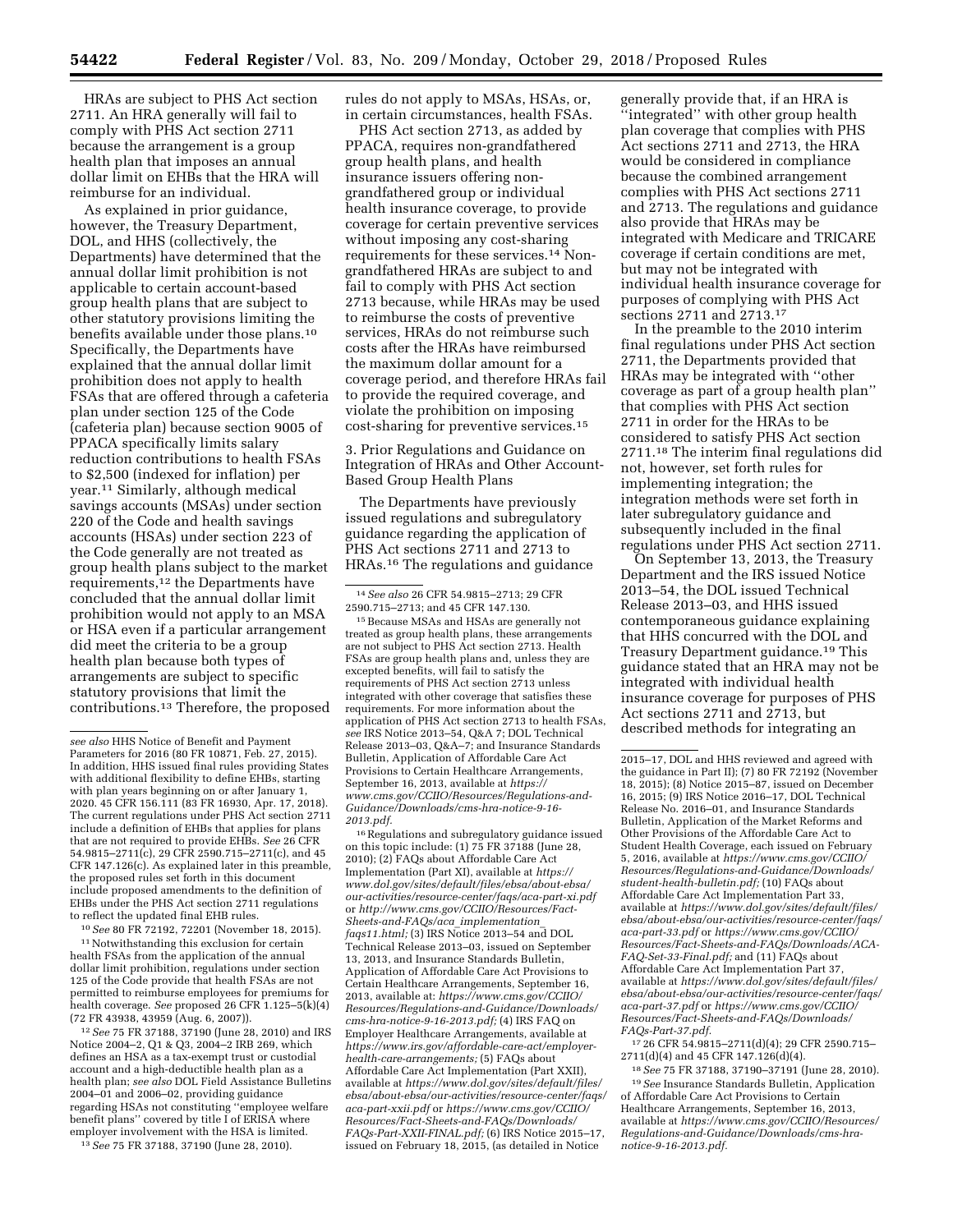HRA with another group health plan.20 The provisions in this guidance were later incorporated into the final regulations under PHS Act section 2711, which are summarized later in this section of the preamble.

On November 6, 2014, the Departments issued FAQs about Affordable Care Act Implementation (Part XXII).21 Q&A–1 reiterated and clarified prior subregulatory guidance by explaining that if an employer offers its employees cash to reimburse the purchase of individual health insurance coverage, the payment arrangement is a group health plan, without regard to whether the employer treats the money as a pre-tax or post-tax benefit to the employee, and may not be integrated with individual health insurance coverage, and therefore will fail to comply with PHS Act sections 2711 and 2713.22

On February 18, 2015, the Treasury Department and the IRS issued Notice 2015–17. Q&A–3 of Notice 2015–17 provides that an arrangement under which an employer reimburses (or pays directly) some or all of the medical care expenses for employees covered by TRICARE constitutes an HRA and may not be integrated with TRICARE to comply with PHS Act sections 2711 and 2713 because TRICARE is not a group health plan for integration purposes. However, Q&A–3 states that an HRA that pays for or reimburses medical care expenses for employees covered by TRICARE may be integrated with

21*See* FAQs about Affordable Care Act Implementation (Part XXII), available at *[https://](https://www.dol.gov/sites/default/files/ebsa/about-ebsa/our-activities/resource-center/faqs/aca-part-xxii.pdf) [www.dol.gov/sites/default/files/ebsa/about-ebsa/](https://www.dol.gov/sites/default/files/ebsa/about-ebsa/our-activities/resource-center/faqs/aca-part-xxii.pdf) [our-activities/resource-center/faqs/aca-part-xxii.pdf](https://www.dol.gov/sites/default/files/ebsa/about-ebsa/our-activities/resource-center/faqs/aca-part-xxii.pdf)*  or *[https://www.cms.gov/CCIIO/Resources/Fact-](https://www.cms.gov/CCIIO/Resources/Fact-Sheets-and-FAQs/Downloads/FAQs-Part-XXII-FINAL.pdf)[Sheets-and-FAQs/Downloads/FAQs-Part-XXII-](https://www.cms.gov/CCIIO/Resources/Fact-Sheets-and-FAQs/Downloads/FAQs-Part-XXII-FINAL.pdf)[FINAL.pdf.](https://www.cms.gov/CCIIO/Resources/Fact-Sheets-and-FAQs/Downloads/FAQs-Part-XXII-FINAL.pdf)* 

another group health plan offered by the employer for purposes of PHS Act sections 2711 and 2713 if (1) the employer offers a group health plan (other than the HRA) to the employee that does not consist solely of excepted benefits and that provides minimum value (MV); (2) the employee participating in the HRA is enrolled in TRICARE; (3) the HRA is available only to employees who are enrolled in TRICARE; and (4) the HRA is limited to reimbursement of cost sharing and excepted benefits, including TRICARE supplemental premiums. Notice 2015– 17 also included a general reminder that to the extent such an arrangement is available to active employees it may be subject to restrictions under other laws that prohibit offering financial or other incentives for TRICARE-eligible employees to decline employerprovided group health plan coverage, similar to the Medicare secondary payer rules.

Q&A–3 of Notice 2015–17 also provides that an employer payment plan through which an employer reimburses (or pays directly) all or a portion of Medicare part B or D premiums for employees may not be integrated with Medicare coverage to comply with PHS Act sections 2711 and 2713 because Medicare coverage is not a group health plan. But it provides that this type of employer payment plan may be integrated with another group health plan offered by the employer for purposes of PHS Act sections 2711 and 2713 if: (1) The employer offers a group health plan (other than the employer payment plan) to the employee that does not consist solely of excepted benefits and that provides MV; (2) the employee participating in the employer payment plan is actually enrolled in Medicare parts A and B; (3) the employer payment plan is available only to employees who are enrolled in Medicare part A and part B or D; and (4) the employer payment plan is limited to reimbursement of Medicare part B or D premiums and excepted benefits, including Medigap premiums. Notice 2015–17 also includes a general reminder that to the extent such an arrangement is available to active employees it may be subject to restrictions under other laws, such as the Medicare secondary payer provisions. See later in this preamble for a discussion of the rules provided in the final regulations under PHS Act section 2711 allowing Medicare part B and D reimbursement arrangements to be integrated with Medicare in certain limited circumstances (that is, generally,

for HRAs sponsored by employers with fewer than 20 employees).

On November 18, 2015, the Departments finalized the proposed and interim final rules under PHS Act section 2711, incorporating certain subregulatory guidance regarding HRA integration, and making various additional clarifications (the 2015 regulations).23 Consistent with the initial subregulatory guidance, the final regulations under PHS Act section 2711 provide two methods for integration of HRAs with other group health plan coverage.24 The first method applies to HRAs integrated with other group health plan coverage that provides MV (the MV Integration Method).25 The second method applies to HRAs integrated with other group health plan coverage that does not provide MV (the Non-MV Integration Method).26

Both the MV Integration Method and the Non-MV Integration Method require that: (1) The HRA plan sponsor offer the employee a group health plan other than the HRA (non-HRA group coverage); (2) the employee receiving the HRA be enrolled in non-HRA group coverage, even if the non-HRA group coverage is not offered by the HRA plan sponsor, such as a group health plan maintained by an employer of the employee's spouse;  $2^7$  and (3) the HRA is made available only to employees who are enrolled in non-HRA group coverage, regardless of whether such coverage is provided by the HRA plan sponsor. For both methods, the non-HRA group coverage may not consist solely of excepted benefits and, for the MV

25*See* 26 CFR 54.9815–2711(d)(2)(ii); 29 CFR 2590.715–2711(d)(2)(ii); 45 CFR 147.126(d)(2)(ii). 26*See* 26 CFR 54.9815–2711(d)(2)(i); 29 CFR 2590.715–2711(d)(2)(i); 45 CFR 147.126(d)(2)(i).

27 In IRS Notice 2015–87, Q&A–4, the Departments clarified that an HRA that may be used to reimburse the medical care expenses of an employee's spouse or dependents (a family HRA) may not be integrated with self-only coverage of the employee under the employer's non-HRA group health plan. On January 12, 2017, the Departments issued guidance to clarify that a family HRA is permitted to be integrated with a combination of coverage under qualifying non-HRA group health plan coverage for purposes of complying with PHS Act sections 2711 and 2713, provided that all of the individuals who are covered under the family HRA are also covered under qualifying non-HRA group coverage. *See* FAQs about Affordable Care Act Implementation Part 37, available at *[https://](https://www.dol.gov/sites/default/files/ebsa/about-ebsa/our-activities/resource-center/faqs/aca-part-37.pdf) [www.dol.gov/sites/default/files/ebsa/about-ebsa/](https://www.dol.gov/sites/default/files/ebsa/about-ebsa/our-activities/resource-center/faqs/aca-part-37.pdf) [our-activities/resource-center/faqs/aca-part-37.pdf](https://www.dol.gov/sites/default/files/ebsa/about-ebsa/our-activities/resource-center/faqs/aca-part-37.pdf)*  or *[https://www.cms.gov/CCIIO/Resources/Fact-](https://www.cms.gov/CCIIO/Resources/Fact-Sheets-and-FAQs/Downloads/FAQs-Part-37.pdf)[Sheets-and-FAQs/Downloads/FAQs-Part-37.pdf.](https://www.cms.gov/CCIIO/Resources/Fact-Sheets-and-FAQs/Downloads/FAQs-Part-37.pdf)* 

<sup>20</sup> In addition to describing the integration methods, IRS Notice 2013–54 and DOL Technical Release 2013–03, in Q&A–5, provided that, whether or not an HRA is integrated with other group health plan coverage, unused amounts that are credited to the HRA while the HRA is integrated with other group health plan coverage may be used to reimburse medical care expenses in accordance with the terms of the HRA after an employee ceases to be covered by the integrated group health plan coverage without causing the HRA to fail to comply with PHS Act sections 2711 and 2713. In IRS Notice 2015–87, Q&A–2, however, the Departments clarified that an HRA that includes terms permitting the purchase of individual health insurance coverage, even if reimbursement is only allowed after the employee ceases to be covered by other integrated group health plan coverage, fails to be integrated with other group health plan coverage and therefore fails to comply with PHS Act sections 2711 and 2713.

<sup>&</sup>lt;sup>22</sup> The Treasury Department and the IRS note that the information included in this preamble is not intended to be guidance regarding the proper Federal tax treatment or consequences of any particular arrangement, except to the extent the preamble addresses the application of sections 36B, 9801, 9802, 9815, 9831 and 9832 of the Code and PHS Act sections 2711 and 2713.

<sup>23</sup>*See* 80 FR 72192 (November 18, 2015). To the extent the final regulations did not incorporate or modify the prior subregulatory guidance, such guidance remains in effect.

<sup>24</sup>These two methods of integration were originally discussed in IRS Notice 2013–54, Q4, and DOL Technical Release 2013–03, available at *[https://www.dol.gov/agencies/ebsa/employers-and](https://www.dol.gov/agencies/ebsa/employers-and-advisers/guidance/technical-releases/13-03)[advisers/guidance/technical-releases/13-03.](https://www.dol.gov/agencies/ebsa/employers-and-advisers/guidance/technical-releases/13-03)*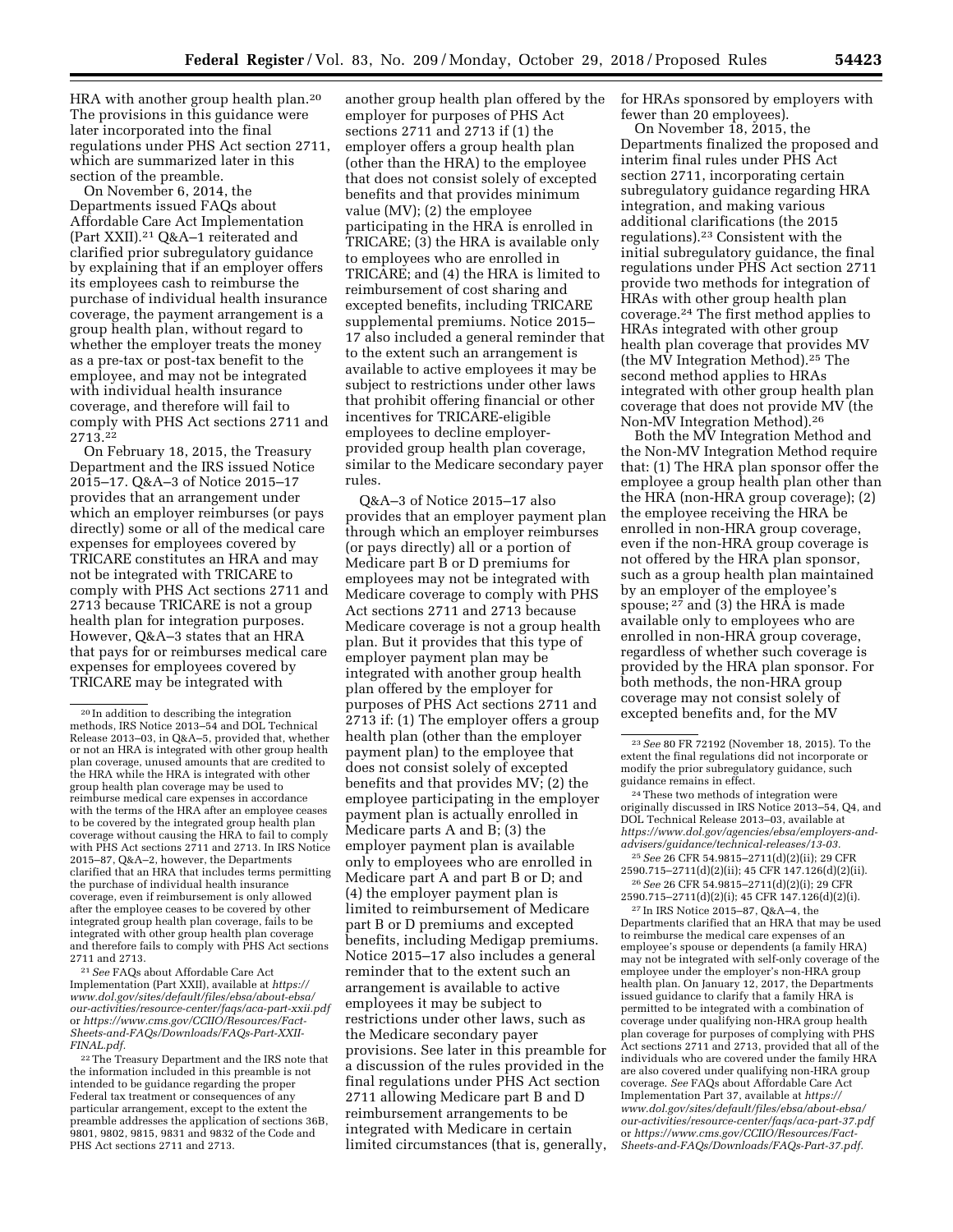Integration Method, the non-HRA group coverage offered by the employer and in which the employee enrolls must provide MV.

In addition, both the MV Integration Method and the Non-MV Integration Method require that, under the terms of the HRA, an employee (or former employee) be permitted to permanently opt out of and waive future reimbursements at least annually from the HRA. Both integration methods also require that, upon termination of employment, either the funds remaining in the HRA are forfeited or the employee is permitted to permanently opt out of and waive future reimbursements under the HRA. For this purpose, forfeiture of the funds remaining in the HRA, or waiver of future reimbursements under the HRA, occurs even if the forfeited or waived amounts may be reinstated upon a fixed date, the participant's death, or the earlier of the two events.

The two methods differ with respect to the expenses that the HRA may reimburse. Under the MV Integration Method, the HRA may reimburse any medical care expenses, but under the Non-MV Integration Method, the HRA may reimburse only co-payments, coinsurance, deductibles, and premiums under the non-HRA group coverage, as well as medical care that does not constitute EHBs.28

The 2015 regulations also include a special integration method for certain arrangements offered by employers that are not required to offer, and do not offer, non-HRA group coverage to employees who are eligible for Medicare coverage (generally, employers with fewer than 20 employees), but that offer non-HRA group coverage that does not consist solely of excepted benefits to employees who are not eligible for Medicare.29 For these employers, an HRA that may be used to reimburse premiums under Medicare part B or D

29*See* 26 CFR 54.9815–2711(d)(5); 29 CFR 2590.715–2711(d)(5); 45 CFR 147.126(d)(5). The final regulations did not address the Medicare integration rules that apply to employers with 20 or more employees. For a discussion of those rules, see IRS Notice 2015–17 and the discussion elsewhere in this preamble.

may be integrated with Medicare (and deemed to comply with PHS Act sections 2711 and 2713) if the employees who are offered the HRA are enrolled in Medicare part B or D, the HRA is available only to employees who are enrolled in Medicare part B or D, and the HRA complies with the opt-out and forfeiture rules under the MV Integration Method and Non-MV Integration Method. These employers may use either of the non-Medicarespecific integration methods, as applicable, for HRAs offered to employees who are ineligible for Medicare.

The 2015 regulations also incorporate prior subregulatory guidance that HRAs cannot be integrated with individual health insurance coverage for purposes of complying with PHS Act sections 2711 and 2713.30

## *C. HIPAA Nondiscrimination Provisions*

Prior to the enactment of PPACA, titles I and IV of the Health Insurance Portability and Accountability Act of 1996 (HIPAA), Public Law 104–191, added section 9802 of the Code, section 702 of ERISA, and section 2702 of the PHS Act (HIPAA nondiscrimination provisions). The Departments published joint final regulations implementing the HIPAA nondiscrimination provisions on December 13, 2006.31 Section 1201 of PPACA reorganized and amended the HIPAA nondiscrimination provisions of

30*See* 26 CFR 54.9815–2711(d)(4); 29 CFR 2590.715–2711(d)(4); 45 CFR 147.126(d)(4). *Also see* IRS Notice 2013–54, Q&A–1, and DOL Technical Release 2013–03, Q&A–1. This principle was also reiterated and clarified in the various other pieces of subregulatory guidance summarized elsewhere in this section of the preamble. *See also*  IRS Notice 2015–87, Q&A–5, in which the Departments clarified that an HRA that by its terms may only be used to reimburse (or pay directly for) premiums for individual health insurance coverage consisting solely of excepted benefits will not fail to comply with PHS Act sections 2711 and 2713 because those provisions do not apply to a group health plan that is designed to provide only excepted benefits. For guidance on enforcement relief for certain premium reduction arrangements offered by institutions of higher education to students with respect to student health insurance coverage, which is a type of individual health insurance coverage, *see* FAQs about Affordable Care Act Implementation part 33, available at *[https://](https://www.dol.gov/sites/default/files/ebsa/about-ebsa/our-activities/resource-center/faqs/aca-part-33.pdf) [www.dol.gov/sites/default/files/ebsa/about-ebsa/](https://www.dol.gov/sites/default/files/ebsa/about-ebsa/our-activities/resource-center/faqs/aca-part-33.pdf) [our-activities/resource-center/faqs/aca-part-33.pdf](https://www.dol.gov/sites/default/files/ebsa/about-ebsa/our-activities/resource-center/faqs/aca-part-33.pdf)*  or *[https://www.cms.gov/CCIIO/Resources/Fact-](https://www.cms.gov/CCIIO/Resources/Fact-Sheets-and-FAQs/Downloads/ACA-FAQ-Set-33-Final.pdf)[Sheets-and-FAQs/Downloads/ACA-FAQ-Set-33-](https://www.cms.gov/CCIIO/Resources/Fact-Sheets-and-FAQs/Downloads/ACA-FAQ-Set-33-Final.pdf)  [Final.pdf.](https://www.cms.gov/CCIIO/Resources/Fact-Sheets-and-FAQs/Downloads/ACA-FAQ-Set-33-Final.pdf) See also* IRS Notice 2016–17, 2016–9 IRB 358; DOL Technical Release 2016–1, available at *[http://www.dol.gov/ebsa/newsroom/tr16-01.html;](http://www.dol.gov/ebsa/newsroom/tr16-01.html)*  and Insurance Standards Bulletin, Application of the Market Reforms and Other Provisions of the Affordable Care Act to Student Health Coverage, February 5, 2016, available at *[https://www.cms.gov/](https://www.cms.gov/CCIIO/Resources/Regulations-and-Guidance/Downloads/student-health-bulletin.pdf)  [CCIIO/Resources/Regulations-and-Guidance/](https://www.cms.gov/CCIIO/Resources/Regulations-and-Guidance/Downloads/student-health-bulletin.pdf)  [Downloads/student-health-bulletin.pdf.](https://www.cms.gov/CCIIO/Resources/Regulations-and-Guidance/Downloads/student-health-bulletin.pdf) See*  elsewhere in this preamble for additional discussion of student health insurance coverage. 31 71 FR 75014.

the PHS Act. (Although section 9802 of the Code and section 702 of ERISA were not amended, the requirements of section 2705 of the PHS Act are also incorporated by reference into section 9815 of the Code and section 715 of ERISA.) 32 As amended by PPACA, the nondiscrimination provisions of section 2705 of the PHS Act largely reflect the 2006 regulations and extend the HIPAA nondiscrimination protections (but not the wellness program exception) to the individual market. These provisions generally prohibit group health plans and health insurance issuers in the group and individual markets from discriminating against individual participants and beneficiaries in eligibility, benefits, or premiums based on a health factor.33

Q&A–2 of FAQs about Affordable Care Act Implementation (Part XXII) 34 provided that, if an employer offers employees with high claims risk a choice between enrollment in a traditional group health plan or cash, the arrangement would not comply with the market requirements, citing section 2705 of the PHS Act (which is incorporated by reference into section 9815 of the Code and section 715 of ERISA), as well as the HIPAA nondiscrimination provisions of section 9802 of the Code and section 702 of ERISA. The Q&A explained that such arrangements will violate the nondiscrimination provisions regardless of whether: (1) The cash payment is treated by the employer as pre-tax or post-tax to the employee, (2) the employer is involved in the selection or purchase of any individual market product, or (3) the employee obtains any individual health insurance coverage. The Departments explained that, in the Departments' view, offering cash as an alternative to health coverage for individuals with adverse health factors is an eligibility rule that discourages participation in the traditional group

<sup>28</sup>Although, in general, an HRA integrated with non-HRA group coverage fails to comply with PHS Act section 2711 if the non-HRA group coverage with which the HRA is integrated does not cover a category of EHB and the HRA is available to cover that category of EHB and limits the coverage to the HRA's maximum benefit, the Departments have provided that if non-HRA group coverage satisfies the MV Integration Method, an HRA will not be treated as failing to comply with PHS Act section 2711, even if the non-HRA group coverage with which the HRA is integrated does not cover a category of EHB and the HRA is available to cover that category of EHB and limits the coverage to the HRA's maximum benefit. *See* IRS Notice 2013–54, Q&A 6.

<sup>32</sup>PPACA section 1201 moved the HIPAA nondiscrimination provisions from PHS Act section 2702 to PHS Act section 2705, with some modification.

<sup>33</sup>The HIPAA nondiscrimination provisions set forth eight health status related factors. The eight health factors are health status, medical condition (including both physical and mental illnesses), claims experience, receipt of health care, medical history, genetic information, evidence of insurability, and disability. These terms are largely overlapping and, in combination, include any factor related to an individual's health. 66 FR 1377, 1379 (January 8, 2001).

<sup>34</sup>*See* FAQs about Affordable Care Act Implementation (Part XXII), available at *[https://](https://www.dol.gov/sites/default/files/ebsa/about-ebsa/our-activities/resource-center/faqs/aca-part-xxii.pdf) [www.dol.gov/sites/default/files/ebsa/about-ebsa/](https://www.dol.gov/sites/default/files/ebsa/about-ebsa/our-activities/resource-center/faqs/aca-part-xxii.pdf) [our-activities/resource-center/faqs/aca-part-xxii.pdf](https://www.dol.gov/sites/default/files/ebsa/about-ebsa/our-activities/resource-center/faqs/aca-part-xxii.pdf)*  or *[https://www.cms.gov/CCIIO/Resources/Fact-](https://www.cms.gov/CCIIO/Resources/Fact-Sheets-and-FAQs/Downloads/FAQs-Part-XXII-FINAL.pdf)[Sheets-and-FAQs/Downloads/FAQs-Part-XXII-](https://www.cms.gov/CCIIO/Resources/Fact-Sheets-and-FAQs/Downloads/FAQs-Part-XXII-FINAL.pdf)[FINAL.pdf.](https://www.cms.gov/CCIIO/Resources/Fact-Sheets-and-FAQs/Downloads/FAQs-Part-XXII-FINAL.pdf)*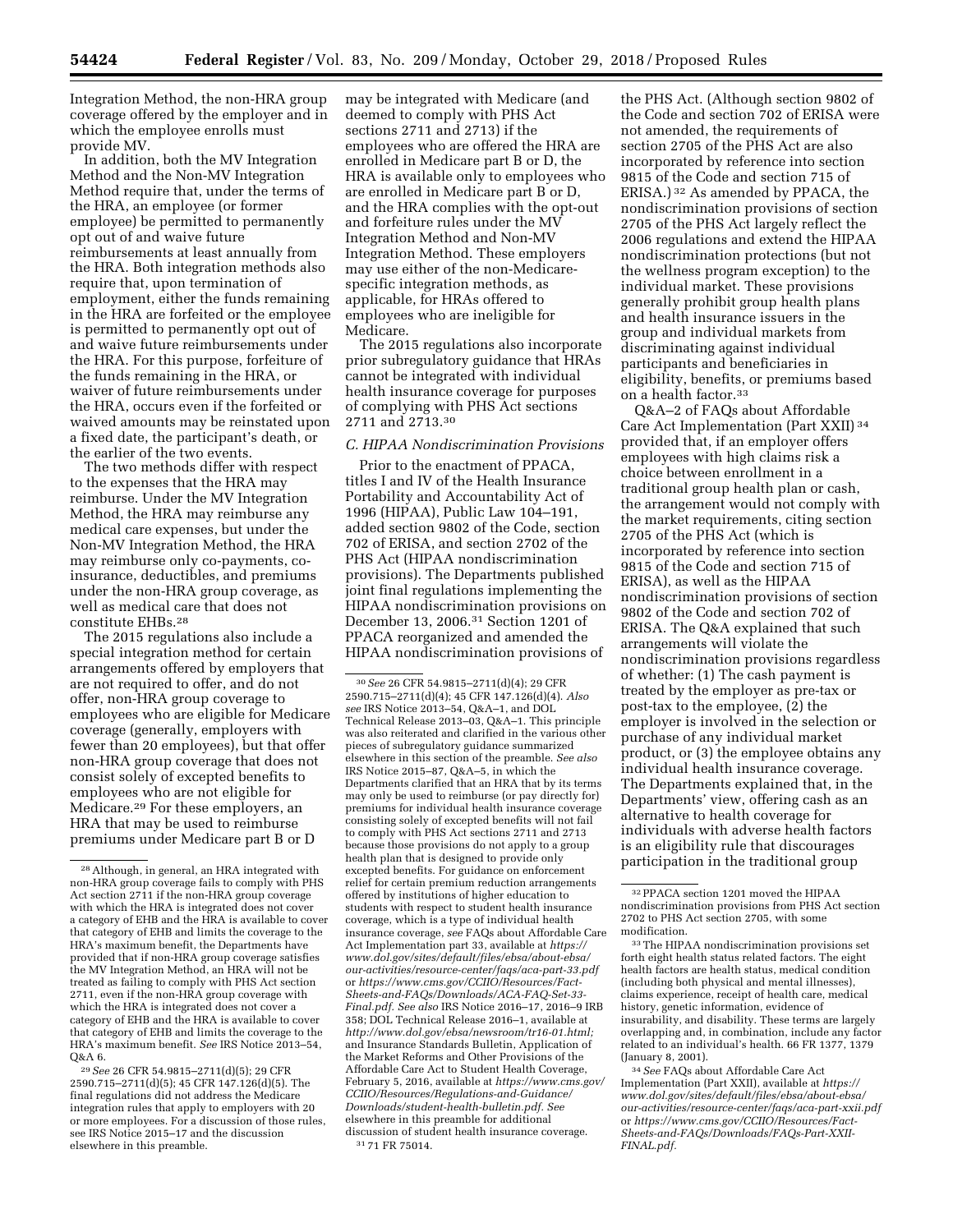health plan, in contravention of the HIPAA nondiscrimination provisions.

## *D. Excepted Benefits*

Section 9831 of the Code, section 732 of ERISA, and sections 2722 and 2763 of the PHS Act provide that the requirements of chapter 100 of the Code, part 7 of ERISA, and title XXVII of the PHS Act, do not apply to excepted benefits. Excepted benefits are described in section 9832 of the Code, section 733 of ERISA, and section 2791 of the PHS Act.

There are four statutory categories of excepted benefits. One such category of excepted benefits is limited excepted benefits. Under the statutory provisions, limited excepted benefits may include limited scope vision or dental benefits, benefits for long-term care, nursing home care, home health care, or community-based care, or any combination thereof, and ''such other similar, limited benefits as are specified in regulations'' by the Departments.35 To be excepted benefits under this category, the benefits must either: (1) Be insured and provided under a separate policy, certificate, or contract of insurance; or (2) otherwise not be an integral part of the plan.36 The Departments previously exercised the authority to specify additional types of limited excepted benefits with respect to certain health FSAs, certain employee assistance programs, and certain limited wraparound coverage.37

Coverage that consists of excepted benefits is not minimum essential coverage (MEC).38 Therefore, an individual offered or covered by an excepted benefit is not deemed ineligible for the PTC by virtue of the excepted benefit offer or coverage.<sup>39</sup> Further, the offer of an excepted benefit by an employer is not considered to be an offer of MEC under an eligible employer-sponsored plan for purposes of section 4980H of the Code, the employer shared responsibility provisions; thus, an employer will not avoid a payment under section 4980H of the Code by virtue of an offer of an excepted benefit.40

#### *E. Premium Tax Credit*

## 1. In General

Section 36B of the Code allows for the PTC to be available to applicable taxpayers to help with the cost of individual health insurance coverage obtained through an Exchange.41 Under section 36B(a) and (b)(1) of the Code and 26 CFR 1.36B–3(d), a taxpayer's PTC is the sum of the premium assistance amounts for all coverage months during the taxable year for individuals in the taxpayer's family.

An individual is eligible for the PTC for a month if the individual meets various requirements for the month (a coverage month). Among other things, under section 36B(c)(2) of the Code, a month is not a coverage month for an individual if either: (1) The individual is eligible for coverage under an eligible employer-sponsored plan and the coverage is affordable and provides MV; or (2) the individual is enrolled in an eligible employer-sponsored plan, even if the coverage is not affordable or does not provide MV.42 An eligible employer-sponsored plan includes coverage under a self-insured (as well as an insured) group health plan 43 and is MEC unless it consists solely of excepted benefits.44

An HRA is a self-insured group health plan and therefore is an eligible employer-sponsored plan. Accordingly, an individual currently is ineligible for the PTC for the individual's Exchange coverage for a month if the individual is covered by an HRA or is eligible for an HRA that is affordable and provides MV for the month. Although Treasury Department and IRS guidance provides that an HRA is an eligible employersponsored plan and therefore individuals covered by an HRA are ineligible for the PTC,45 to date, the Treasury Department and the IRS have not provided guidance as to the circumstances in which an HRA is considered to be affordable or to provide MV.46

42*See* section 36B(c)(2)(C)(iii) of the Code and 26 CFR 1.36B–2(c)(3)(vii)(A) and 1.36B–3(c).

44*See* section 5000A(f)(3) of the Code and 26 CFR 1.5000A–2(g).

45*See* IRS Notice 2013–54, Q&A 10.

46The Treasury Department and the IRS have provided guidance regarding when amounts newly made available under an HRA count toward the affordability or MV of another group health plan

#### 2. Affordability and Minimum Value

Section 36B(c)(2)(C) of the Code and 26 CFR 1.36B–2(c)(3)(v)(A)(*1*) and (*2*) provide that an eligible employersponsored plan is affordable for an employee, or for an individual who may enroll in the coverage because of a relationship to the employee, if the amount the employee must pay for selfonly coverage whether by salary reduction or otherwise (the employee's required contribution) does not exceed a specified percentage of the employee's household income. The percentage is adjusted annually. However, 26 CFR 1.36B–2(c)(3)(v)(A)(*3*) provides an employee safe harbor under which an eligible employer-sponsored plan is not considered affordable for an entire plan year if, at the time an individual enrolls in a qualified health plan offered through an Exchange, the Exchange determines that the eligible employersponsored plan is not affordable.<sup>47</sup> Thus, the employee safe harbor locks in the Exchange's determination of affordability, which is based on estimated household income, even if the eligible employer-sponsored plan ultimately proves to be affordable based on actual household income for the tax year.

Under section  $36B(c)(2)(C)(ii)$  of the Code, a plan provides MV if the plan's share of the total allowed costs of benefits provided under the plan is at least 60 percent of the costs. Section 1302(d)(2)(C) of PPACA provides that, in determining the percentage of the total allowed costs of benefits provided under a group health plan, the regulations promulgated by HHS under that paragraph apply. HHS regulations provide that an employer-sponsored plan provides MV only if the percentage of the total allowed costs of benefits provided under the plan is greater than or equal to 60 percent, and the benefits under the plan include substantial coverage of inpatient hospital services and physician services.48

## *F. Qualified Small Employer Health Reimbursement Arrangements*

#### 1. In General

The 21st Century Cures Act (Cures Act), Public Law 114–255, was enacted on December 13, 2016. Section 18001 of

<sup>35</sup>*See* section 9832(c)(2) of the Code, section 733(c)(2) of ERISA, and section 2791(c)(2) of the PHS Act.

<sup>36</sup>*See* section 9831(c)(1) of the Code, ERISA section 732(c)(1), and PHS Act section 2722(c)(1) and 2763(b). *See also* the discussion in 2014 final regulations concerning the application of these requirements to benefits such as limited-scope dental and vision benefits and employee assistance programs at 79 FR 59130, 59131–59134 (Oct. 1, 2014).

<sup>37</sup>*See* 26 CFR 54.9831–1(c)(3)(v), (vi) and (vii); 29 CFR 2590.732(c)(3)(v), (vi) and (vii); 45 CFR 146.145(b)(3)(v), (vi) and (vii).

<sup>38</sup>*See* section 5000A(f)(3) of the Code.

<sup>39</sup>*See* section 36B(c)(2)(B) of the Code.

<sup>40</sup>*See* section 4980H(a)(1), (b)(1) of the Code. *See also* 26 CFR 54.4980H–1(a)(14).

<sup>41</sup>Exchanges are entities established under section 1311 of PPACA through which qualified individuals and qualified employers can purchase health insurance coverage.

<sup>43</sup>*See* 26 CFR 1.5000A–2(c).

offered by the same employer. *See* 26 CFR 1.36B– 2(c)(3)(v)(A)(*5*) and 26 CFR 1.36B–6(c)(4). *See also*  IRS Notice 2015–87, Q&A 7. This document does not make substantive revisions to those rules.

<sup>47</sup>This employee safe harbor does not apply if the individual does not respond to a redetermination notice or, with reckless disregard for the facts, provides incorrect information to the Exchange. *See*  26 CFR 1.36B–2(c)(3)(v)(A)(*3*).

<sup>48</sup>*See* 45 CFR 156.145. *See also* 80 FR 52678 (Sept. 1, 2015).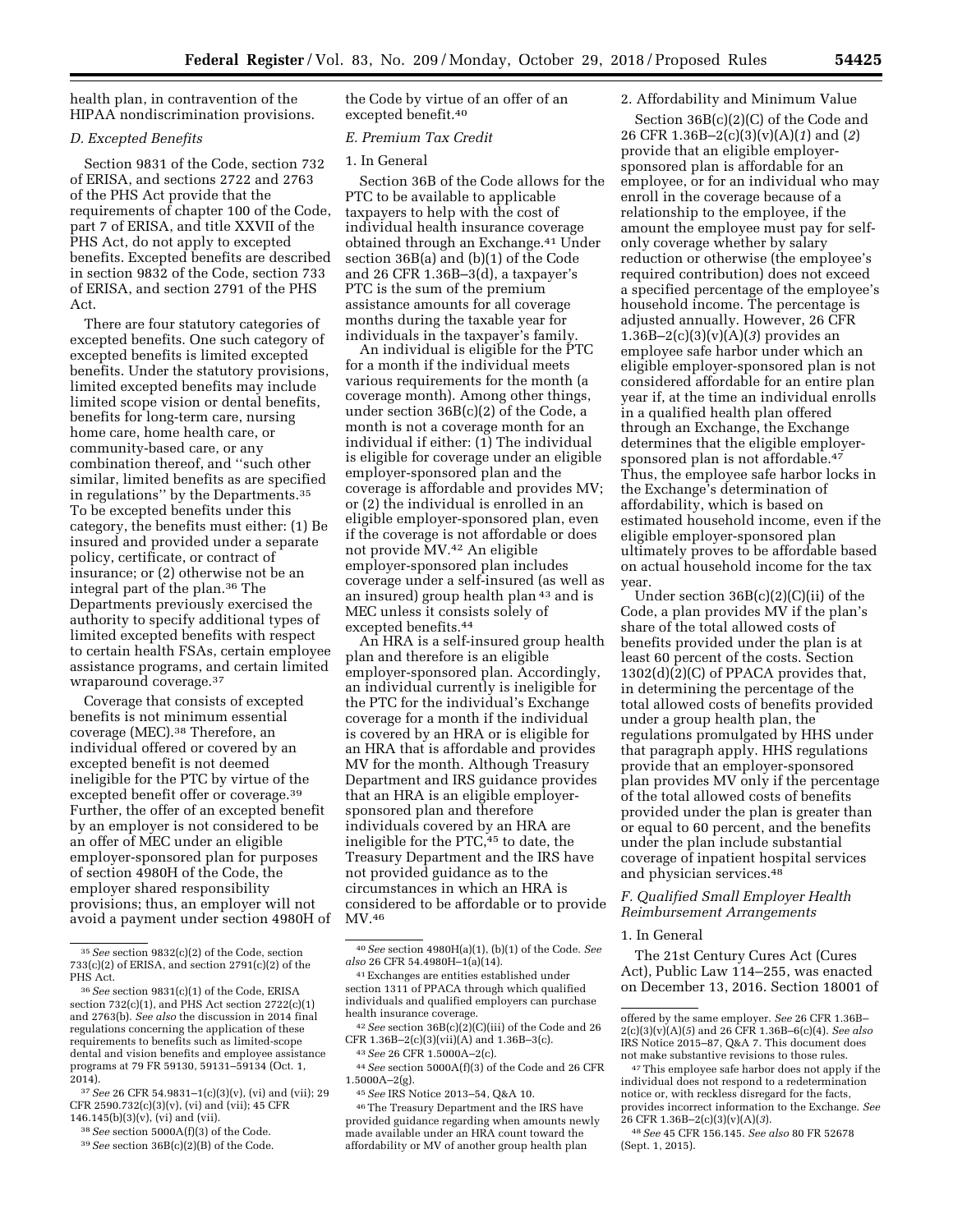the Cures Act amends the Code, ERISA, and the PHS Act to permit an eligible employer to provide a QSEHRA to its eligible employees. The Cures Act provides that a QSEHRA is not a group health plan for purposes of the market requirements, and, as a result, QSEHRAs are not subject to PHS Act sections 2711 and 2713.49 For purposes of the proposed rules, QSEHRAs are not included in the term ''HRA or other account-based group health plans.''

Pursuant to section 9831(d) of the Code, a QSEHRA is an arrangement that meets certain conditions, including the following:

• The arrangement provides, after the eligible employee provides proof of coverage,50 for the payment or reimbursement of medical care expenses incurred by the employee or the employee's family members (in accordance with the terms of the arrangement);

• The amount of payments for and reimbursements of medical care expenses incurred by the employee or the employee's family members for any year does not exceed \$4,950 (\$10,000 51 for an arrangement that also provides for payments or reimbursements of medical care expenses of the eligible employee's family members (family coverage)); and

• The arrangement generally is provided on the same terms to all eligible employees of the eligible employer.<sup>52</sup>

50Under section 106(g) of the Code, payments or reimbursements from a QSEHRA are not treated as paid or reimbursed under employer-provided coverage for medical expenses under an accident or health plan for purposes of sections 106 and 105 of the Code if, for the month in which the medical care is provided, the individual does not have minimum essential coverage within the meaning of section 5000A(f) of the Code. *See* IRS Notice 2017– 67 for additional discussion of this minimum essential coverage requirement.

51Section 9831(d)(2)(D)(ii) of the Code provides that both statutory dollar limits are adjusted for inflation beginning after 2016. The adjusted limits for 2018 are \$5,050 for self-only coverage and

 $52$  Section 9831(d)(2)(C) of the Code provides that an arrangement shall not fail to be treated as

For the purpose of identifying who can provide a QSEHRA, the statute provides that an eligible employer is an employer that is not an applicable large employer (ALE), as defined in section 4980H(c)(2) of the Code and that does not offer a group health plan to any of its employees. The statute also requires that an employer providing a QSEHRA provide a written notice to each eligible employee (as defined in section 9831(d)(3)(A) of the Code) not later than 90 days before the beginning of the plan year (or, in the case of an employee who is not eligible to participate in the arrangement as of the beginning of the plan year, the date on which the employee is first eligible). Section 9831(d)(4) of the Code requires that the notice contain certain content, including information about the maximum dollar amount of payments and reimbursements that may be made under the terms of the QSEHRA for the year to the employee (the permitted benefit), and a statement that the employee should provide the information about the permitted benefit to the applicable Exchange if the employee applies for advance payments of the PTC.

On October 31, 2017, the Treasury Department and the IRS issued Notice 2017–67 53 to provide guidance on the requirements for providing a QSEHRA to eligible employees, the tax consequences of the arrangement, and the requirements for providing written notice of the arrangement to eligible employees.

If an eligible employer complies with the guidance provided in section 9831(d) of the Code and Notice 2017– 67, it may provide a QSEHRA to its eligible employees and the QSEHRA does not have to comply with PHS Act sections 2711 and 2713 because it is not subject to those requirements.

2. QSEHRAs and the PTC

The Cures Act also added provisions to section 36B of the Code relating to how a QSEHRA affects a taxpayer's eligibility for the PTC and how a QSEHRA affects a taxpayer's computation of the PTC. Under section

36B(c)(4)(A) of the Code, if an employee is provided a QSEHRA that constitutes affordable coverage for a month, the month is not a coverage month for the employee or the employee's spouse or dependents, meaning that the PTC is not allowed for that month. Section 36B(c)(4)(C) of the Code provides that a QSEHRA constitutes affordable coverage for a month if the excess of the monthly premium for the self-only second lowest cost silver plan in the employee's individual market over 1⁄12 of the employee's permitted benefit, as defined in section 9831(d)(3)(C) of the Code, does not exceed 1⁄12 of a percentage of the employee's household income. The percentage, which is adjusted annually, is 9.56 for 2018.54

Section 36B(c)(4)(B) of the Code provides that if an employee is provided a QSEHRA that does not constitute affordable coverage for a coverage month the PTC otherwise allowable for the month is reduced by  $\frac{1}{12}$  of the employee's annual permitted benefit under the QSEHRA.

## *G. Individual Market Special Enrollment Periods*

Generally, individuals may enroll in or change to different individual health insurance coverage before the beginning of the calendar year only during the annual open enrollment period described in 45 CFR 155.410. An individual may qualify for a special enrollment period to enroll in or change to a different Exchange plan outside of the annual open enrollment period under a variety of circumstances prescribed by section 1311(c)(6)(C) and (D) of PPACA and as described in 45 CFR 155.420. These special enrollment periods are under the jurisdiction of HHS, and apply to persons seeking individual health insurance coverage through a State or Federal Exchange and, in some cases, to individuals seeking individual health insurance coverage outside an Exchange.55

55 Group health plans must provide special enrollment periods under certain circumstances and the Departments have jurisdiction over those provisions. *See* section 9801(f) of the Code, section 701(f) of ERISA, and section 2704(f) of the PHS Act; *see also* 26 CFR 54.9801–6, 29 CFR 2590.701–6, 45 CFR 146.117, and 45 CFR 147.104(b)(3)–(5). The proposed rules do not affect the group health plan special enrollment periods, which continue to apply to group health plans, including HRAs.

<sup>49</sup>*See* Section 9831(d)(1) of the Code, section 733(a)(1) of ERISA, and section 2791(a)(1) of the PHS Act. However, QSEHRAs are group health plans under the PHS Act definition for purposes of part C of title XI of the Social Security Act (42<br>U.S.C. 1320d, *et seq.*). *See* section 2791(a)(1) of the<br>PHS Act, as amended by section 18001(c) of the Cures Act. In addition, QSEHRAs were not excluded from ERISA's definition of employee welfare benefit plan under section 3(1) of ERISA and, therefore, remain subject to the requirements for employee welfare benefit plans under ERISA. *See* H. Rept. 114–634—Small Business Health Care Relief Act of 2016 (the relevant provisions of this bill were passed into law by the Cures Act). Moreover, because QSEHRAs are employee welfare benefit plans, individual health insurance coverage that is reimbursed by a QSEHRA would not become part of an ERISA plan if the conditions of the DOL proposed clarification described later in this preamble are met.

provided on the same terms merely because the employee's permitted benefit varies in accordance with the variation in price of an insurance policy in the relevant individual health insurance market based on the employee's age or the number of family members whose expenses may be reimbursed under the arrangement. *See* section 9831(d)(2)(C) of the Code and IRS Notice 2017–67 for additional detail.

<sup>53</sup>*See* IRS Notice 2017–67, 2017–47 IRB 517. *See also* IRS Notice 2017–20, 2017–11 IRB 1010, which extended the period for an employer to furnish an initial written notice to its eligible employees regarding a QSEHRA.

<sup>54</sup> IRS Notice 2017–67 provides that for purposes of determining whether a QSEHRA constitutes affordable coverage under section 36B(c)(4) of the Code the permitted benefit for self-only coverage is used, regardless of whether the permitted benefit provided to a particular eligible employee is for self-only or family coverage. Further, if the amount of permitted benefit varies based on the age of the employee, the age-applicable self-only coverage amount is used.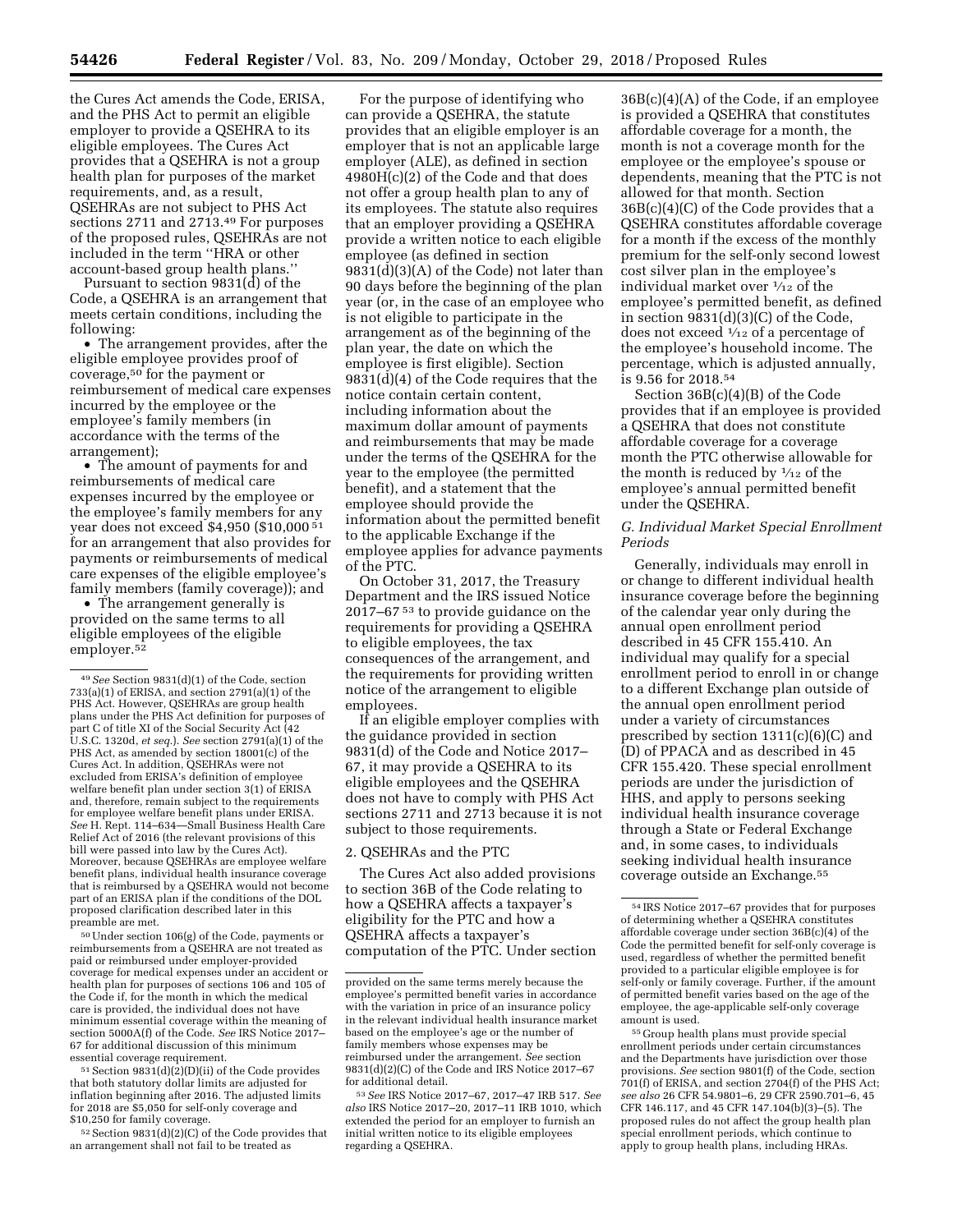Paragraph (d) of 45 CFR 155.420 describes the special enrollment periods available on the Exchanges to qualified individuals, enrollees, and their dependents. Paragraph (b) of 45 CFR 155.420 describes the coverage effective

dates available in connection with each special enrollment period, and paragraph (a)(4) describes the plan changes a qualified individual, enrollee, or dependent may make upon qualifying for a special enrollment period.

With regard to individual health insurance coverage sold outside of the Exchange, 45 CFR 147.104(b)(2) provides that health insurance issuers must provide special enrollment periods for the triggering events described in 45 CFR 155.420(d), except for certain triggering events listed under 45 CFR 147.104(b)(2).

## **II. Overview of the Proposed Rules on HRA Integration and Excepted Benefits—the Departments of the Treasury, Labor, and Health and Human Services**

In developing the proposed rules, the Departments carefully considered how to meet the objectives of Executive Order 13813 in a way that is permitted by law and supported by sound policy. The proposed rules are intended to increase the usability of HRAs to provide more Americans, including employees who work at small businesses, with additional healthcare options. Such changes will facilitate the development and operation of a more efficient healthcare system that provides high-quality care at affordable prices by increasing consumer choice for employees and promoting competition in healthcare markets by adding additional options for employers. In addition, the proposed rules include certain conditions designed to prevent negative consequences that would be inconsistent with certain provisions of HIPAA and PPACA.

The proposed rules would expand the use of HRAs in several ways. First, the proposed rules would remove the current prohibition against integrating an HRA with individual health insurance coverage 56 under the PHS Act

section 2711 regulations.<sup>57</sup> The proposed rules would instead permit an HRA to be integrated with individual health insurance coverage and, therefore, to satisfy PHS Act sections 2711 and 2713, if the provisions of the proposed rules under 26 CFR 54.9802– 4, 29 CFR 2590.702–2, and 45 CFR 146.123 are met (hereinafter, ''the proposed integration rules'').

Second, the proposed rules would expand the definition of limited excepted benefits, under section 9832(c)(2) of the Code, section 733(c)(2) of ERISA, and section 2791(c)(2)(C) of the PHS Act, to recognize certain HRAs limited in amount and that are limited with regard to the types of coverage for which premiums may be reimbursed, as limited excepted benefits if certain other conditions are met (an ''excepted benefit HRA'').

As discussed later in this preamble, the Treasury Department and the IRS are also proposing regulations under section 36B of the Code that would provide the PTC eligibility rules for individuals who are offered an HRA integrated 58 with individual health insurance coverage.59 DOL is also proposing a clarification to provide HRA and QSEHRA plan sponsors with assurance that the individual health insurance coverage the premiums of which are reimbursed by the HRA or QSEHRA does not become part of an ERISA plan when certain conditions are met. Finally, HHS is proposing changes

57These proposed rules would make several nonsubstantive modifications to language throughout the regulations implementing PHS Act section 2711 to account for this change. *See* later in this preamble for a summary of these changes. The proposed regulations do not substantively change the current rules for integration of an HRA with non-HRA group coverage, Medicare or TRICARE. Unless the proposed regulations explicitly conflict with the subregulatory guidance that has been issued under PHS Act section 2711, that guidance remains in effect.

58References in the preamble to ''an offer of an HRA integrated with individual health insurance coverage'' or to similar phrases mean an offer of an HRA designed to be integrated with individual health insurance coverage under the proposed integration rules and that will be considered integrated with such individual health insurance coverage for an individual who enrolls in such coverage.

to regulations regarding special enrollment periods in the individual market that would provide special enrollment periods for individuals who gain access to HRAs integrated with individual health insurance coverage or who are provided QSEHRAs.

The Departments request comments on all aspects of the proposed rules. The following explanation of the proposed rules also solicits comments on specific topics of particular interest to the Departments.

## *A. Integration Rules*

Pursuant to the President's Executive Order to consider proposing regulations to expand and facilitate access to HRAs, the proposed rules would remove the prohibition on integration of an HRA with individual health insurance coverage, if certain conditions are met, and propose requirements that an HRA must meet in order to be integrated with individual health insurance coverage. In order to ensure compliance with PHS Act sections 2711 and 2713, the proposed integration rules provide that to be integrated with individual health insurance coverage, the HRA must require participants 60 and any dependents 61 covered by the HRA to be enrolled in individual health insurance coverage (other than coverage that consists solely of excepted benefits) and to substantiate compliance with this requirement.

Further, in crafting the proposed integration rules, the Departments have considered the possibility that expanding access to HRAs could lead to employers offering coverage options to their employees in a manner that discriminates based on health status and that negatively impacts the individual market for health insurance coverage. In 1996, Congress enacted the HIPAA nondiscrimination provisions, which now generally prohibit group health plans and health insurance issuers in the group and individual markets from discriminating against individual

 $\ensuremath{^{61} \mathrm{For}}$  this purpose, the definition of dependent under 26 CFR 54.9801–2, 29 CFR 2590.701–2, and 45 CFR 144.103 applies, which is defined as ''any individual who is or may become eligible for coverage under the terms of a group health plan because of a relationship to a participant.''

 $^{56}\rm{For}$  purposes of this preamble and the proposed regulations, ''individual health insurance coverage'' means health insurance coverage offered to individuals in the individual market, but does not include STLDI. *See* PHS Act section 2791(b)(5), 26 CFR 54.9801–2, 29 CFR 2590.701–2, and 45 CFR 144.103. Individual health insurance coverage can include dependent coverage and therefore can be self-only coverage or other-than-self-only coverage. ''Individual market'' means the market for health insurance coverage offered to individuals other than in connection with a group health plan. *See* PHS Act section 2791(e)(1), 26 CFR 54.9801–2, 29 CFR 2590.701–2, and 45 CFR 144.103. ''Group health

insurance coverage'' means health insurance coverage offered in connection with a group health plan. *See* ERISA section 733(b)(4), PHS Act section 2791(b)(4), 26 CFR 54.9801–2, 29 CFR 2590.701–2, and 45 CFR 144.103.

<sup>59</sup>The Treasury Department and the IRS are not proposing regulations under section 36B of the Code related to the excepted benefit HRA because the application of the PTC eligibility rules to excepted benefits is clear under current law. Also, the Treasury Department and the IRS are not proposing regulations under section 4980H of the Code, but see the discussion later in this preamble regarding how an offer of an HRA that is integrated with individual health insurance coverage is treated under section 4980H of the Code.

<sup>60</sup>For this purpose, the definition of participant under 26 CFR 54.9801–2, 29 CFR 2590.701–2, and 45 CFR 144.103 applies, which is defined as a participant within the meaning of section 3(7) of ERISA. Under section 3(7) of ERISA, ''the term 'participant' means any employee or former employee of an employer, or any member or former member of an employee organization, who is or may become eligible to receive a benefit of any type from an employee benefit plan which covers employees of such employer or members of such organization, or whose beneficiaries may be eligible to receive any such benefit.''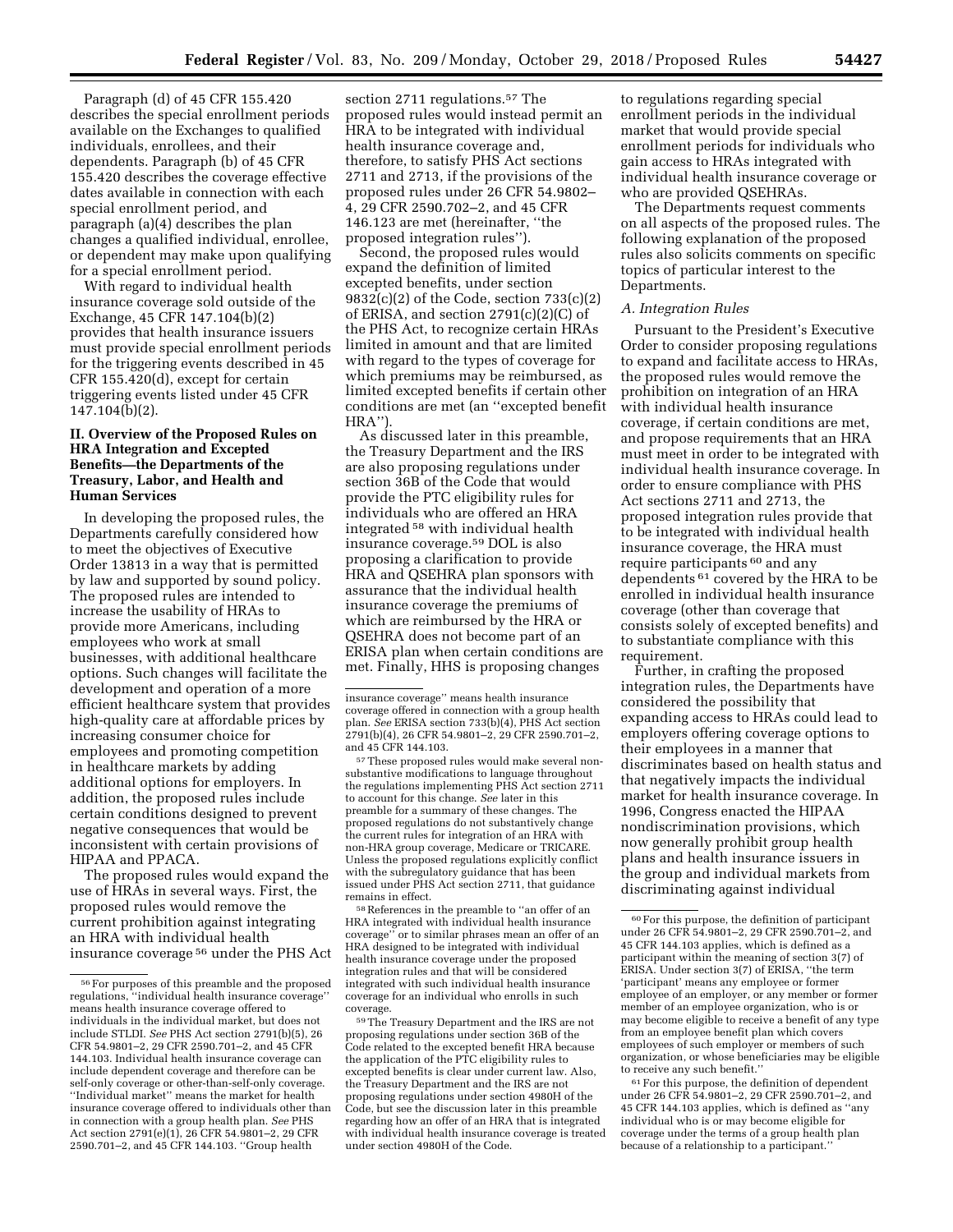participants and beneficiaries in eligibility, benefits, or premiums based on a health factor. Later, in 2010, Congress enacted PPACA (which included PHS Act sections 2711 and 2713), in part, because individual health insurance coverage was not a viable option for many individuals since issuers in many States could deny coverage or charge higher premiums based on an individual's health risk. To address these issues, PPACA included numerous provisions that were intended to create a competitive individual market that would make affordable coverage available to individuals who do not have access to other health coverage, as described in more detail later in this section of the preamble. In developing these proposed regulations, the Departments have carefully considered how to exercise their rulemaking authority in a manner that is consistent with Congress's overall intent in enacting HIPAA and PPACA. As part of that process, the Departments have considered how to avoid permitting discrimination based on health status or similar employer practices with respect to offering HRAs to employees that might have destabilizing effects on the individual market or lead to higher premiums in that market.

The Departments are of the view that allowing HRAs to be integrated with individual health insurance coverage could result in opportunities for employers to encourage higher risk employees (that is, those with high expected medical claims or employees with family members with high expected medical claims) to obtain coverage in the individual market, external to the traditional group health plan sponsored by the employer, in order to reduce the cost of traditional group health plan coverage provided by the employer to lower risk employees.62 This could happen in a number of ways. For example, if employees are permitted to choose between participating in an employer's traditional group health plan or participating in an HRA integrated with individual health insurance coverage, some higher risk employees may have an incentive to select the HRA and enroll in individual health insurance coverage. This is because most individual health insurance coverage must cover all EHBs and large group market and self-insured group health plans are not required to cover all categories of EHBs. An employer could also deliberately attempt to steer

employees with certain medical conditions away from the employer's traditional group health plan. In either case, if HRAs integrated with individual health insurance coverage are used disproportionately by higher risk employees, such arrangements could worsen adverse selection and raise premiums in the individual market.

The Departments also considered the possibility that the market would develop the opposite way. Lower risk employees might choose HRAs integrated with individual health insurance coverage, while higher risk employees might remain with the relative certainty of their employer's traditional group health plan. Such an outcome could result for a host of reasons, including because higher risk employees tend to be more risk averse with respect to changing health benefits and because individual health insurance coverage might have much more restrictive provider networks than traditional group health plans and higher risk employees tend to be more sensitive to the make-up of the provider network than lower risk employees. Also, lower risk employees may prefer an HRA integrated with individual health insurance coverage, as compared to a more generous traditional group health plan, because it could allow them to spend less on premiums and have more funds available to cover cost sharing. Further, employers would have incentives to avoid legal concerns that could be raised by an attempt to steer higher risk employees toward an HRA integrated with individual health insurance coverage.

However, employers will face countervailing incentives to maintain (or improve) the average health risk that they insure. Therefore, the Departments have determined that the risk of market segmentation and health factor discrimination is sufficiently significant to justify including conditions in the proposed regulations intended to address those risks. Accordingly, the proposed regulations would add new regulations at 26 CFR 54.9802–4, 29 CFR 2590.702–2, and 45 CFR 146.123 to prevent a plan sponsor from intentionally or unintentionally, directly or indirectly, steering any participants or dependents with adverse health factors away from the plan sponsor's traditional group health plan and into the individual market. In particular, the proposed integration rules prohibit a plan sponsor from offering the same class of employees both a traditional group health plan and an HRA integrated with individual health insurance coverage. In addition, to the extent a plan sponsor offers an

HRA that is integrated with individual health insurance coverage to a class of employees, the proposed integration rules require that the HRA be offered on the same terms to all employees within the class, subject to certain exceptions described later in this preamble.

In the Departments' view, these proposed integration requirements are necessary and appropriate to avoid the risk of market segmentation and to ensure there are protections against discrimination based on health status when HRAs are permitted to integrate with individual health insurance coverage for purposes of compliance with PHS Act sections 2711 and 2713. The Departments also are of the view these requirements are consistent with Congress's intent in enacting both HIPAA and PPACA as well as in granting the Departments the authority to promulgate such regulations as may be necessary or appropriate to carry out the provisions of the Code, ERISA, and the PHS Act that were added as a result of those Acts.63 More specifically, these proposed integration requirements are intended to mitigate circumstances in which higher risk employees are incentivized (based on the design of the traditional group health plan versus the offer of the HRA) to obtain coverage in the individual market.

These proposed integration conditions avoid creating a high risk of market segmentation. As noted earlier in this preamble, PPACA includes several provisions designed to create a competitive individual market that makes affordable coverage available to individuals who do not have access to other health coverage. *See* PPACA section 1311 (establishing the Exchanges), section 1312(c) (instructing health insurance issuers to consider all enrollees in all health plans in a market—either individual or small group—as members of a single risk pool), section 1401 (establishing the PTC to help qualifying individuals and families pay for individual health insurance coverage), section 1402 (reducing cost-sharing for qualifying individuals enrolled in qualified health plans), and section 1501 (requiring nonexempt applicable individuals to maintain MEC or be subject to the individual shared responsibility payment).64 These provisions are

<sup>62</sup>Amy Monahan and Daniel Schwarcz, ''Will Employers Undermine Health Care Reform by Dumping Sick Employees?'' *Virginia Law Review,*  Vol. 97 (2011).

<sup>63</sup>*See* section 9833 of the Code, section 734 of ERISA, and section 2792 of the PHS Act.

<sup>64</sup> Section 5000A of the Code, added by PPACA, provides that all non-exempt applicable individuals must maintain MEC or pay an individual shared responsibility payment. On December 22, 2017, the President signed tax reform legislation (Pub. L. 115– 97, 131 Stat. 2054) under which the individual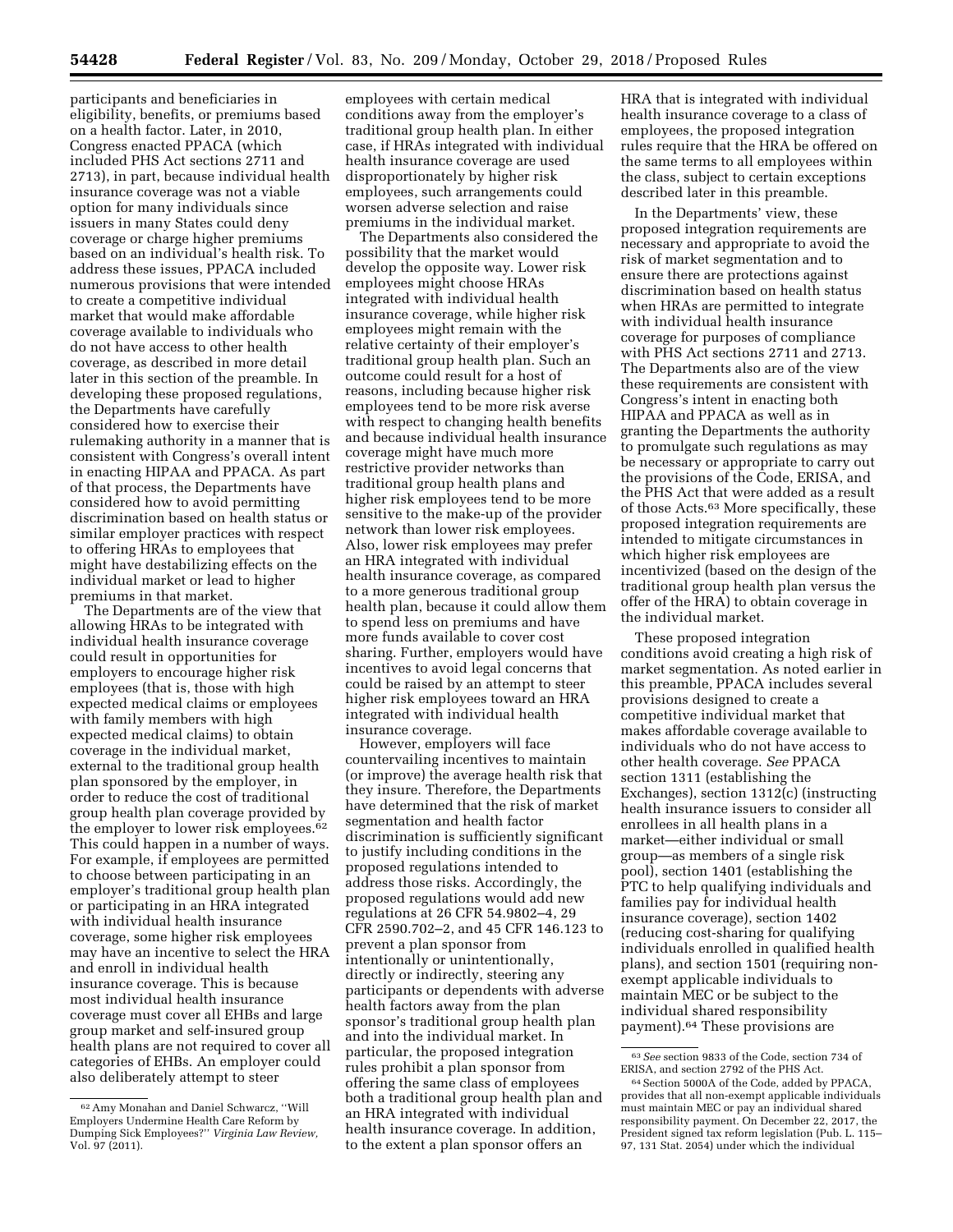intended, in part, to draw more individuals of all risk profiles into the individual market and make premiums for individual market coverage more affordable. In addition, PPACA requires that non-grandfathered individual health insurance coverage cover generally the same categories of EHBs, in part, to prevent health insurance coverage with better benefits from becoming prohibitively expensive as lower-risk individuals gravitate to less expensive individual health insurance coverage with limited benefits while higher risk individuals select more expensive individual health insurance coverage with more generous benefits. PPACA also includes risk adjustment, reinsurance, and risk corridor programs to provide consumers with affordable health insurance coverage, to reduce incentives for issuers to avoid enrolling higher risk individuals, and to stabilize premiums in the individual and small group markets inside and outside of the Exchanges. Taken altogether, these PPACA provisions intend to create a robust and competitive individual market, in part by ensuring that risk pools included both higher risk and lower risk individuals.

If integration of HRAs led to market segmentation, it would result in significant destabilization in the individual market, undermining those provisions of PPACA that are intended to create a robust and competitive individual market. The text of PHS Act sections 2711 and 2713 is ambiguous with regard to whether and how separate plans can integrate to comply with its provisions, and the structural and practical policy concerns discussed earlier in this preamble could, if realized, prompt the Departments to adopt an interpretation of PHS Act sections 2711 and 2713 that prohibits integration of HRAs with individual health insurance coverage. By requiring employers who wish to take advantage of HRA integration with individual health insurance coverage to adhere to the protections described in more detail later in this preamble, in particular the prohibition on offering an HRA integrated with individual health insurance coverage and a traditional group health plan to the same employees, the Departments intend to prevent large-scale destabilization of the individual market, thus allowing the Departments to interpret PHS Act sections 2711 and 2713 to permit integration with individual health insurance coverage. Accordingly, the proposed regulations provide

integration rules that are intended to avoid creating a high risk of market segmentation.

Lastly, because eligibility for coverage under an HRA may affect an individual's eligibility for the PTC and enrollment in an HRA affects an individual's eligibility for the PTC, the proposed integration rules allow employees of employers who offer an HRA to opt out of and waive future reimbursements under the HRA. The Departments also propose that HRAs be required to provide a notice to participants eligible for coverage under an HRA integrated with individual health insurance coverage with information regarding how the offer of the HRA or enrollment in the HRA affects their ability to claim the PTC.

The conditions in the proposed integration rules are discussed in detail below.

1. Requirement That All Individuals Covered by the HRA Are Enrolled in Individual Health Insurance Coverage

As discussed earlier in this preamble, an HRA is a group health plan that does not comply with PHS Act sections 2711 and 2713 on its own. However, the Departments previously have determined that an HRA can be considered to be in compliance with PHS Act sections 2711 and 2713 if it is integrated with non-HRA group coverage that is subject to and complies with these sections of the PHS Act. In the past, the Departments have made the determination that it is appropriate to treat an HRA as complying with PHS Act sections 2711 and 2713 when integrated with other group health plan coverage because, generally, an individual covered by the combined arrangement has coverage that complies with PHS Act sections 2711 and 2713. (Similarly, as discussed elsewhere in this preamble, other combined arrangements involving Medicare and TRICARE, are also considered to comply with PHS Act sections 2711 and 2713.)

The proposed integration rules similarly provide that an HRA may be integrated with individual health insurance coverage, and will be considered compliant with PHS Act sections 2711 and 2713, if the HRA requires the participant and any dependent(s) to be enrolled in individual health insurance coverage (other than coverage that consists solely of excepted benefits) for each month the individual(s) are covered by the HRA. If the individual covered by the HRA merely has the ability to obtain individual health insurance coverage, but does not actually have that coverage, the HRA would fail to comply with PHS

Act sections 2711 and 2713. This proposed requirement would apply with respect to all individuals whose medical care expenses may be reimbursed under the HRA, not just the participant.

For purposes of integrating an HRA with individual health insurance coverage, the Departments are proposing to treat all individual health insurance coverage as subject to and compliant with PHS Act sections 2711 and 2713, except for coverage that consists solely of excepted benefits. While this would allow for integration with grandfathered individual health insurance coverage, which is not subject to and may not be compliant with PHS Act sections 2711 and 2713, only a small number of individuals are currently enrolled in grandfathered individual health insurance coverage and grandfathered coverage may not be sold in the individual market to new enrollees and may only be renewed by current enrollees so long as the coverage meets strict conditions. Additionally, the number of individuals with grandfathered individual health insurance coverage has declined each year since PPACA was enacted, and the already small number of individuals who have retained grandfathered coverage will continue to decline each year. Because it is the Departments' understanding that there are few individuals covered by grandfathered individual health insurance coverage, the Departments are of the view that there will be few instances where such individuals will be offered and accept an HRA that would be integrated with their grandfathered individual health insurance coverage. Moreover, new enrollees cannot enroll in grandfathered individual health insurance coverage, so employers offering traditional group health plans would not be able to shift workers into this coverage. Furthermore, even for non-grandfathered individual health insurance coverage, requiring participants or plan sponsors to substantiate compliance with PHS Act sections 2711 and 2713 for each individual health insurance policy separately is impracticable given that most participants and HRAs are unlikely to be able to reasonably determine the compliance of the individual health insurance policy. An independent assessment of compliance could require the participant or HRA to identify which benefits under each individual health insurance coverage enrolled in by a participant or dependent are considered EHBs for purposes of PHS Act section 2711, and whether all preventive services are covered without cost-sharing under

shared responsibility payment is reduced to \$0 effective as of January 1, 2019.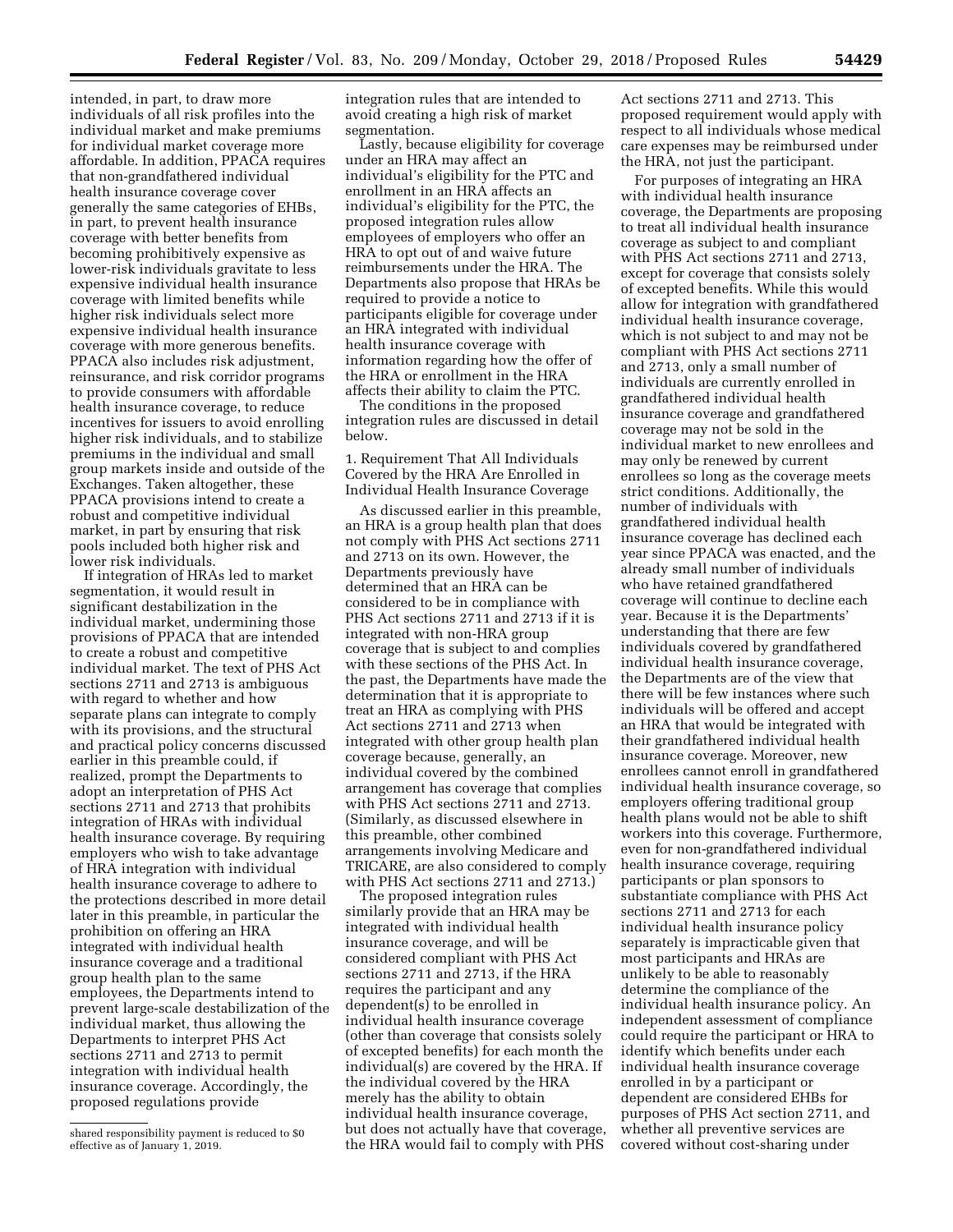each individual health insurance coverage enrolled in by a participant or dependent. The Departments are of the view that this would be an unwieldy and burdensome task.

The Departments' final rules for grandfathered plans provide that ''a plan or health insurance coverage must include a statement that the plan or coverage believes it is a grandfathered health plan . . . in any summary of benefits provided under the plan.'' 65 The Departments remain concerned, however, that the frequency of this disclosure to participants may be insufficient to substantiate compliance for purposes of these rules. For comparison's sake, ERISA plans must provide a new SPD only every 5 years, and the required disclosure for individual market coverage will differ from state to state. Additionally, other plan materials that provide a summary of benefits that may trigger the grandfathered plan disclosure requirement may not be subject to any specific timing requirements. Furthermore, the Departments have concerns as to whether participants will be able to locate or receive the disclosure materials in the time necessary to allow for a determination of whether the plan with which the HRA will be integrated is grandfathered (and therefore unlikely to comply with sections 2711 and 2713 of the PHS Act) or non-grandfathered (and therefore generally compliant). For example, for ERISA plans, a plan sponsor has 30 days to fulfill a disclosure request. Additionally, despite the fact that individual health insurance coverage may include a disclosure that the policy is grandfathered, there may be instances in which such disclosure is not accurate, or other instances where nongrandfathered individual health insurance coverage does not comply with PHS Act sections 2711 or 2713. For these reasons, the Departments have preliminarily determined that adopting this proxy approach of relying on the sale of the policy in the individual market to deem the policy compliant for purposes of the proposed integration rules strikes an appropriate balance. (See later in this preamble for a discussion of the substantiation requirements that would apply under the proposed integration rules).

The Departments solicit comments on methods by which an HRA could substantiate whether individual health insurance coverage is subject to and complies with PHS Act sections 2711 and 2713, including how an HRA might

identify which benefits under the individual health insurance coverage are considered EHBs for purposes of PHS Act section 2711 and how an HRA might determine if all preventive services are covered without costsharing. The Departments solicit comments on whether an alternative approach, such as a requirement that an issuer make a representation about compliance and/or grandfather status upon request, would be practical, or whether any other methods might be appropriate as an alternative to the previously outlined proposed proxy approach.

Under the proposed integration rules, the requirement that each individual whose medical care expenses may be reimbursed under the HRA must be enrolled in individual health insurance coverage (other than coverage that consists solely of excepted benefits) would apply for each month that the individual is covered by the HRA. If an individual whose medical care expenses may be reimbursed under an HRA fails to have such individual health insurance coverage for any month, the HRA would fail to comply with PHS Act sections 2711 and 2713 for that month. Accordingly, the proposed rules provide that an HRA may not be integrated with individual health insurance coverage unless the HRA provides that medical care expenses for any individual covered by the HRA will not be reimbursed if the individual ceases to be covered by individual health insurance coverage and, if the individuals covered by the HRA cease to be covered by such individual health insurance coverage, the participant must forfeit the HRA, in accordance with applicable laws (including COBRA and other continuation of coverage requirements).66

2. Prohibition Against Offering Both an HRA Integrated With Individual Health Insurance Coverage and a Traditional Group Health Plan to the Same Class of Employees

#### a. In General

To address the previously described concerns about potential adverse selection and health factor discrimination, under the proposed integration rules, a plan sponsor may offer an HRA integrated with individual health insurance coverage to a class of employees only if the plan sponsor does not also offer a traditional group health

plan to the same class of employees.<sup>67</sup> Therefore, a plan sponsor would not be permitted to allow any employee within a class of employees a choice between a traditional group health plan or an HRA integrated with individual health insurance coverage. For this purpose, the term ''traditional group health plan'' means any group health plan other than either an account-based group health plan or a group health plan that consists solely of excepted benefits. The Departments solicit comments on whether employers should be able to offer employees a choice between a traditional group health plan or an HRA integrated with individual health insurance coverage, and on the definition of ''traditional group health plan,'' including whether an alternate definition or term might be appropriate and whether a definition should be codified as part of these proposed regulations.

#### b. Classes of Employees

In addition, as described in more detail later in the preamble, the proposed integration rules require a plan sponsor that offers an HRA integrated with individual health insurance coverage to a class of employees to offer the HRA on the same terms to each participant within the class of employees, subject to certain exceptions. The proposed integration rules provide that a plan sponsor may only offer the HRA on different terms to different groups of employees, and may only offer either an HRA integrated with individual health insurance coverage or a traditional group health plan by groups of employees, if those groups are specific classes of employees identified by the proposed rules. The classes are: (1) Full-time employees (using either the definition that applies for purposes of section 105(h) or 4980H of the Code, as determined by the plan sponsor); (2) part-time employees (using either the definition that applies for purposes of section 105(h) or 4980H of the Code, as determined by the plan sponsor); (3) seasonal employees (using either the definition that applies for purposes of section 105(h) or 4980H of the Code, as determined by the plan sponsor); (4) employees who are included in a unit of employees covered by a collective bargaining agreement (CBA) in which the plan sponsor participates (as described in 26 CFR 1.105–  $11(c)(2)(iii)(D))$ ; (5) employees who have not satisfied a waiting period for

<sup>65</sup> 26 CFR 54.9815–1251(a)(2); 29 CFR 2590.715– 1251(a)(2); 45 CFR 147.140(a)(2).

<sup>66</sup>For an explanation of the application of COBRA to HRAs, see section VII of IRS Notice 2002–45.

<sup>67</sup>The Departments note that an employer may not provide a QSEHRA to any employee if it offers any employee a group health plan, including a traditional group health plan or an HRA. *See*  section  $9831(d)(3)(B)(ii)$  of the Code.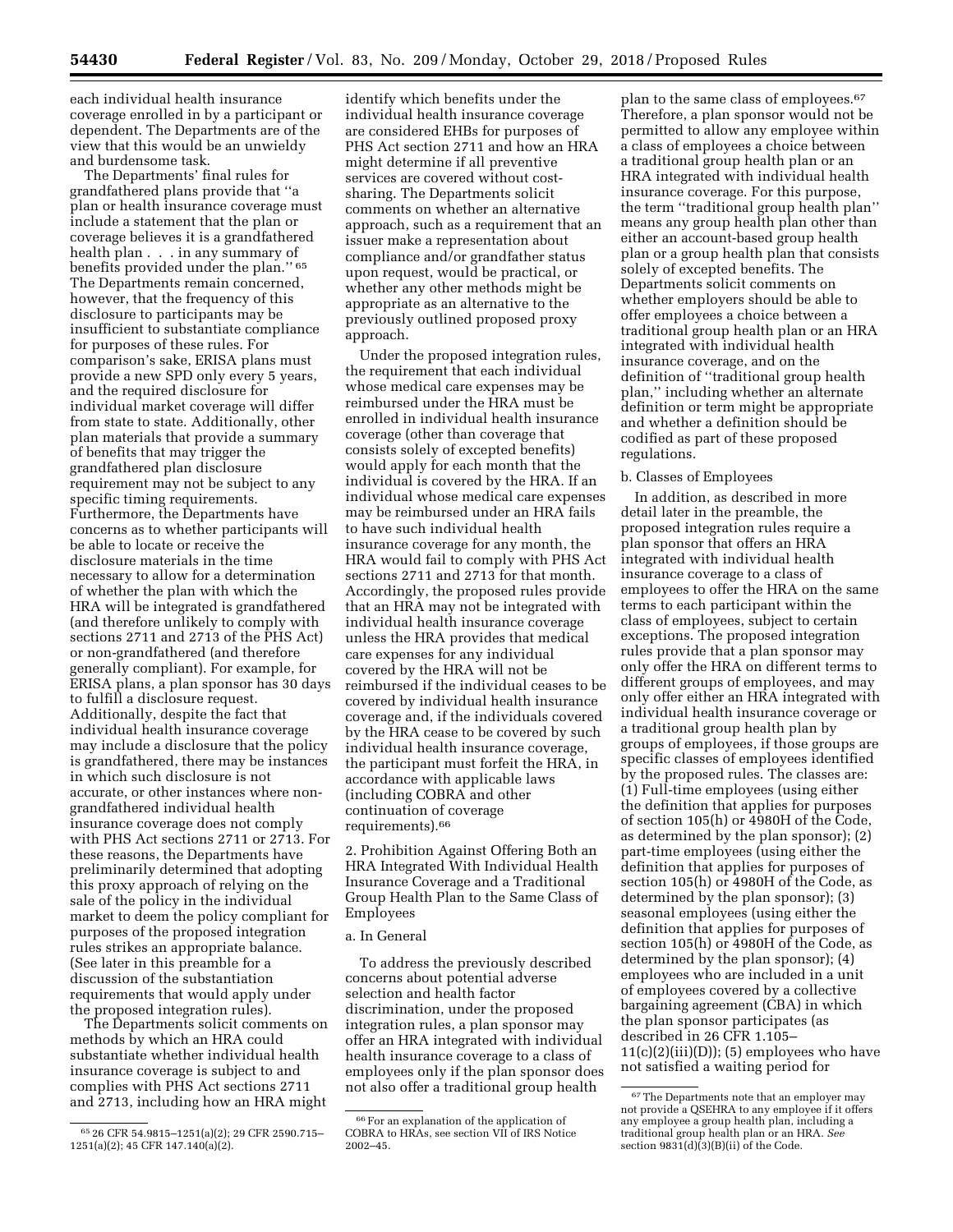coverage (if the waiting period complies with the waiting period rules in PHS Act section 2708 and its implementing regulations); 68 (6) employees who have not attained age 25 prior to the beginning of the plan year (as described in 26 CFR 1.105–11(c)(2)(iii)(B)); (7) non-resident aliens with no U.S.-based income (as described in 26 CFR 1.105–  $11(c)(2)(iii)(E))$  (generally, foreign employees who work abroad); and (8) employees whose primary site of employment is in the same rating area, as defined in 45 CFR 147.102(b). In addition, the proposed integration rules allow as additional classes, groups of employees described as a combination of two or more of the enumerated classes. For example, part-time employees included in a unit of employees covered by a CBA might be one class of employees, and full-time employees included in the same unit of employees covered by a CBA might be another class of employees. In that case, for example, the employer could offer an HRA to the part-time employees and not offer (or offer on different terms) an HRA to the full-time employees, but could not differentiate between the parttime employees covered under the CBA except based on any of them being in another class or, if within the same class, except as otherwise allowed under the same-terms requirement as explained later in this preamble. If an HRA is offered to former employees (such as retirees), former employees are considered to be in the same class they were in immediately before separation from service.

The Departments have concluded that it is appropriate to permit plan sponsors to offer different benefits to these classes of employees under the proposed integration rules. First, many employers historically have offered varying benefit packages to members of these different classes of employees clearly for purposes other than inducing higher risk employees to leave the plan sponsor's traditional group health plan. Second, the Departments have determined that it would be burdensome for employers to shift employees from one of these classes of employees to another merely for the purpose of offering different types of health benefits to employees based on a health factor, thereby reducing the risk that a plan sponsor will offer an HRA integrated with individual health insurance coverage only to its higher risk employees. Accordingly, the classes of employees identified in these proposed rules would balance

employers' reasonable need to make distinctions among employees with respect to offering health benefits with the public interest in protecting the stability of the individual market risk pools.

Historically, employers have often provided different benefit packages to employees included in a unit of employees covered by a CBA, full-time employees, part-time employees, seasonal employees, employees who work abroad, employees of different ages, employees based on whether they have completed a waiting period, and employees in different locations. This is particularly true in the case of health benefits. For example, unions typically bargain with employers over health benefits provided to employees who are members of that union, and the health benefits that an employer provides pursuant to a CBA are often different than those that it provides to its employees who are not covered by the CBA. Similarly, health benefit packages offered to employees often vary by location, in part because certain healthcare providers or health insurance issuers operate only in some areas and not in others. A rule that prohibited employers from differentiating between these classes of employees for purposes of offering HRAs integrated with individual health insurance coverage would pose significant costs that might undermine the willingness of employers to offer HRAs in the first place.

The Departments are of the view that these classes of employees are not ones that could be easily manipulated in order to transfer the risks (and perceived higher costs) from the employer's traditional group health plan to the individual market. For example, labor laws generally prevent an employer from classifying an employee as subject to a CBA when the employee traditionally has not been subject to a CBA. Similarly, economic and labor forces generally make it difficult for employers to increase or reduce significantly the number of hours worked by employees in particular positions. In certain situations, ERISA may also prevent an employer from changing employee's hours in order to interfere with an employee's ability to participate in a health plan.69 The Departments have not proposed permitting plan sponsors to treat salaried and hourly employees as different classes of employees for purposes of these rules, however, as many employers might easily be able to change an employee's status from

salaried to hourly (and in certain circumstances, from hourly to salaried) with seemingly minimal economic or other consequences for either the employer or the employees.

To minimize burden and complexity, the Departments do not propose a minimum employer size or employee class size for purposes of applying the proposed integration rules. The Departments recognize that very small employers could manipulate these classes (for example, a very small employer could put someone who is a higher-risk employee in a separate class on his or her own), but note that other economic incentives related to attracting and retaining talent would discourage employers from doing so. The Departments invite comments on whether employer size or employee class size should be considered in determining permissible classes of employees.

In defining certain classes of employees to which different benefits may be offered in the proposed rules, the Departments propose to adopt definitions that are the same as those that apply under sections 105(h) and 4980H of the Code.

Specifically, for purposes of identifying classes of employees for purpose of the proposed integration regulations, an HRA plan sponsor may define ''full-time employee,'' ''part-time employee,'' and ''seasonal employee'' in accordance with either of those definitions under sections 105(h) and 4980H of the Code, but it must be consistent across these three classes of employees, to the extent it differentiates based on these classes, in using either sections 105(h) or 4980H of the Code to avoid overlapping classes of employees, and the HRA plan document must set forth the applicable definitions prior to the beginning of the plan year in which the definitions will apply. Thus, an HRA plan document may provide that, for the plan year, the term ''full-time employee'' means a full-time employee under section 4980H of the Code and the regulations thereunder and ''parttime employee'' means an employee who is not a full-time employee under section 4980H of the Code and the regulations thereunder, for the applicable plan year. But an HRA plan document may not provide that, for the plan year, the term ''full-time employee'' has the meaning set forth in section 4980H of the Code and the regulations thereunder, and the term ''part-time employee'' has the meaning set forth in 26 CFR 1.105–  $11(c)(2)(iii)(C)$ , for the applicable plan year. Nothing would prevent an employer from changing the definitions

<sup>68</sup> 26 CFR 54.9815–2708; 29 CFR 2590.715–2708; 45 CFR 147.116.

<sup>69</sup>*See e.g., Marin* v. *Dave & Buster's, Inc.,* 159 F. Supp. 3d 460 (SDNY 2016).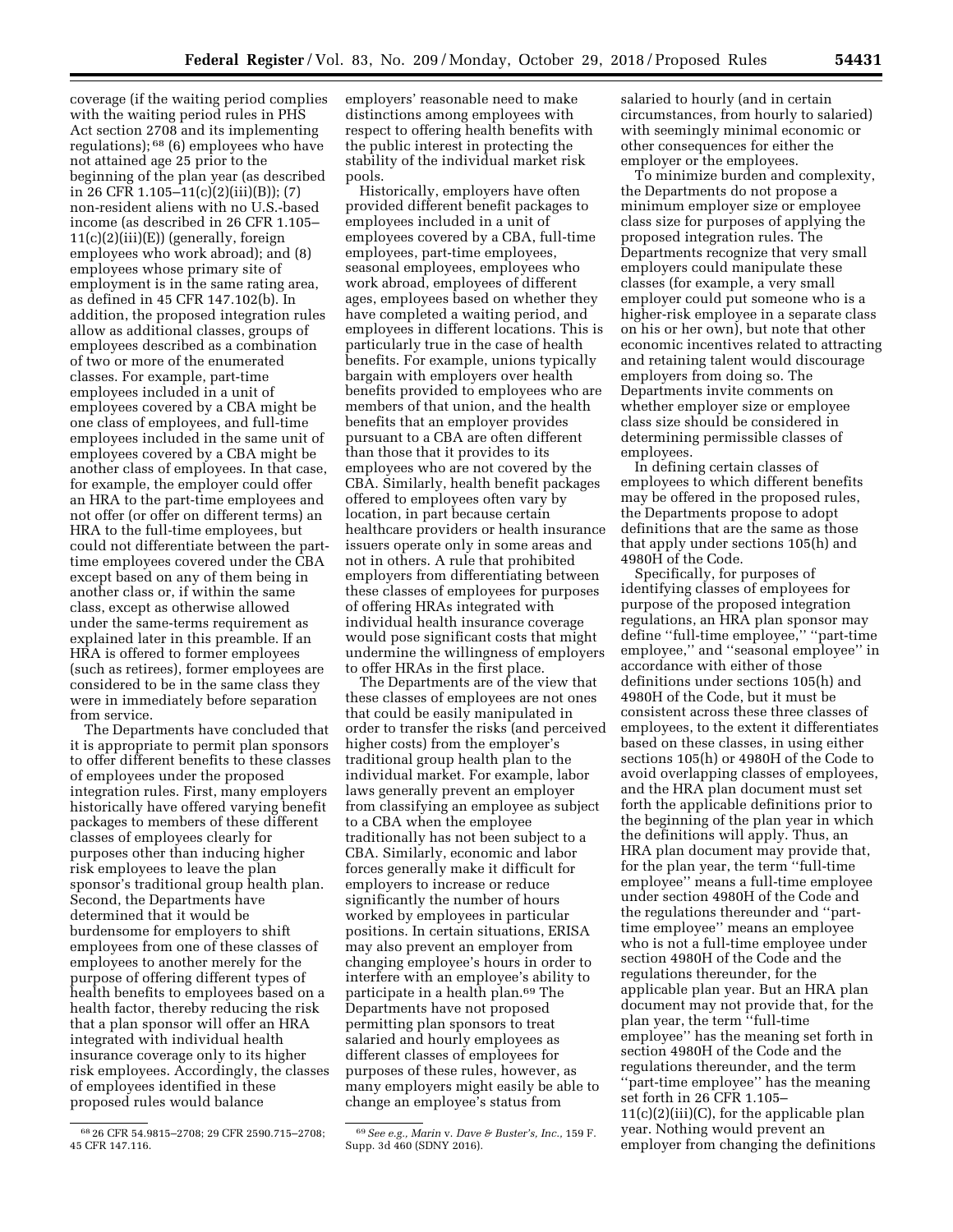for a subsequent plan year so long as each class is defined in accordance with the same provision for the applicable plan year and the HRA plan document is updated to reflect the applicable definitions prior to the beginning of the plan year in which the definitions would apply.

For the other classes of employees, the relevant definition under section 105(h) of the Code applies, except for the class of employees based on worksite rating area. The Departments propose to adopt the Code section 105(h) definitions, in part, because they reflect a relatively common understanding of the terms ''full-time,'' ''part-time'' and ''seasonal'' employees and because HRAs generally are subject to the nondiscrimination rules of section 105(h) of the Code. The Departments understand that plan sponsors may want to design their employee health plans, which may include offering a traditional group health plan and HRAs (or HRAs in different amounts or under different terms and conditions) to different classes of employees in a manner that complies with the requirements of Code section 105(h) to avoid the inclusion of amounts in income under that section.70 The Departments have concluded that defining the classes of employees to which different offers of coverage may be made by using the Code section 105(h) definitions may be helpful in accomplishing that result.

As noted earlier, the Departments propose to allow employers to adopt the Code section 4980H definitions as an alternative set of definitions for identifying full-time, part-time, and seasonal employees. The Departments acknowledge that certain employers have already determined how those definitions apply to their workforce and using those same definitions for purposes of applying the proposed integration rules may reduce burden for those employers. Section 4980H of the Code applies to ALEs, which generally includes employers that employed at least 50 full-time employees (including full-time equivalent employees) in the prior calendar year.71 An employer

must classify its employees as either full-time or part-time employees, and in some cases as seasonal employees, in accordance with section 4980H of the Code and the regulations thereunder, in order to determine whether it is an ALE and, if so, to determine which employees it must offer coverage to in order to avoid liabilities under section 4980H of the Code and to complete the associated reporting requirements. Accordingly, ALEs that want to offer HRAs to a particular class of employees, or offer HRAs of differing amounts or under different terms and conditions based on particular classes of employees, may prefer to use the Code section 4980H definitions with which they are familiar and which they have historically communicated to employees through the reporting requirements. The Departments understand, however, that some ALEs may still wish to use the Code section 105(h) definitions, and some non-ALEs may wish to use the Code section 4980H definitions. Therefore, the proposed rules would offer each employer the flexibility to determine which set of definitions are appropriate for its workforce, provided the employer uses the same set of definitions for classifying its full-time, part-time, and seasonal employees to the extent it uses each of these classifications.

The proposed employee classes are intended to provide the flexibility needed to achieve increased HRA usability while establishing parameters sufficient to address the health status discrimination and adverse selection concerns described earlier in this preamble. The Departments considered whether employers should be allowed to offer or vary HRAs integrated with individual health insurance coverage for classes of employees based on a very general standard (like the one that generally applies under the HIPAA nondiscrimination rules, with a broad employment-based classification standard) or a more finite list of classes of employees that have been used in other rules for various employee benefits purposes (for example, under section 105(h) and/or 4980H of the Code). The Departments' view is that a broad and open-ended standard would not be sufficient to mitigate health factor discrimination that could increase adverse selection in the individual market. The classes the Departments propose to permit are ones which, based on the Departments' experience, employers use for other employee benefits and other purposes, with the

result that an employer would be unlikely to shift employees between the classes simply for purposes of offering an HRA.

The Departments request comments on the proposed classes of employees, the definitions used, and whether additional classes of employees should be provided (for example, classifications based on form of compensation (hourly versus salaried), employee role or title, occupation, or whether the individual is a former employee). The Departments also seek comment on whether any additional classifications within the proposed classes of employees should be allowed, for example, allowing classifications based on more specific geographic locations, multiple gradations of part-time employees, or gradations based on employee tenure. In addition, the Departments request comments on whether the proposed classes of employees, including the class of employees based on employees having a primary worksite in a particular rating area and the rule allowing combinations of classes of employees, and any potential additional classes, are sufficient to mitigate adverse selection and health status discrimination concerns.

#### c. Salary Reduction Arrangements

The Departments have been made aware that some employers may wish to allow employees to pay the portion of the premium for individual health insurance coverage that is not covered by an HRA integrated with individual health insurance coverage, if any, by using a salary reduction arrangement under a cafeteria plan. Pursuant to section 125(f)(3) of the Code, an employer may not provide a qualified health plan (as defined in section 1301(a) of PPACA) offered through the Exchange as a benefit under its cafeteria plan.72 Therefore, an employer may not permit employees to make salary reduction contributions to a cafeteria plan to purchase a qualified health plan (including individual health insurance coverage) offered through an Exchange.

However, section 125(f)(3) of the Code does not apply to individual health insurance coverage that is not purchased on an Exchange. Therefore, for an employee who purchases individual health insurance coverage outside the Exchange, the employer could permit the employee to pay the balance of the premium for the coverage through its cafeteria plan, subject to all

<sup>70</sup>HRAs generally are subject to the rules under section 105(h) of the Code and its related regulations as self-insured medical reimbursement plans. In general, section 105(h) of the Code provides that certain amounts paid to highly compensated individuals under self-insured medical reimbursement plans are includible in the income of the highly compensated individual. In the near term, the Treasury Department and the IRS intend to issue guidance that addresses the interaction of section 105(h) of the Code and HRAs integrated with individual health insurance coverage.

<sup>71</sup> Discussion of how section 4980H of the Code would affect an ALE that offers an HRA integrated

with individual health insurance coverage is included later in this preamble.

 $^{72}\rm{Note}$  that section  $125(f)(3)(B)$  of the Code provides an exception to this prohibition for certain small employers offering employees the opportunity to enroll in the group market through an Exchange.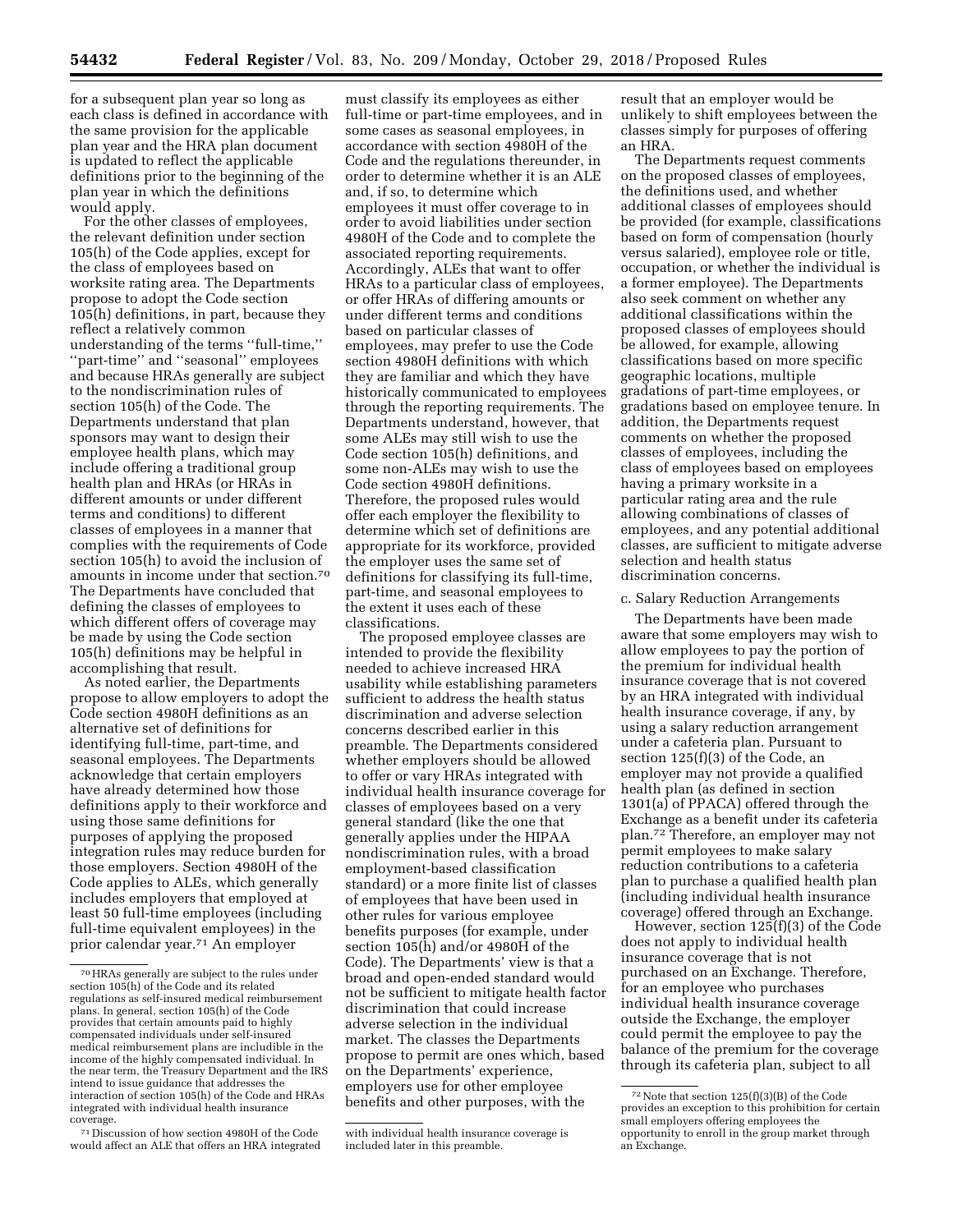applicable guidance.73 To the extent the arrangement to pay the balance of the premium is a group health plan, such an arrangement would not be considered to be a traditional group health plan for purposes of the proposed integration rules. For a discussion of the application of the same-terms requirement to such an arrangement, see the next section of this preamble. For a general comment solicitation on cafeteria plan premiums arrangements, see later in this preamble.

## 3. Same-Terms Requirement

To address the Departments' concerns about health status discrimination leading to additional adverse selection in the individual market, the proposed integration rules generally require that a plan sponsor that offers an HRA integrated with individual health insurance coverage to a class of employees must offer the HRA on the same terms (that is, both in the same amount and otherwise on the same terms and conditions) to all employees within the class. For this purpose, a class of employees has the meaning described earlier in this preamble, but see later in this section of the preamble for a discussion of the application of this requirement to former employees. As part of this proposed requirement, the Departments make clear that offering a more generous HRA to individuals based on an adverse health factor violates the integration rules.

The Departments recognize, however, that premiums for individual health insurance coverage obtained by HRA participants and their dependents may vary and thus some variation in amounts made available under an HRA, even within a class of employees, may be appropriate. Therefore, under the proposed integration rules, the maximum dollar amount made available under the HRA for participants within a class of employees may increase as the age of the participant increases, so long as the same maximum dollar amount attributable to that increase in age is made available to all participants of the same age within the same class of employees. In addition, under the proposed integration rules, the maximum dollar amount made available under an HRA within a class of employees may increase as the number of the participant's dependents who are covered under the HRA increases, so long as the same maximum dollar amount attributable to that increase in family size is made available to all participants in that class of employees

with the same number of dependents covered by the HRA. Under this exception, a plan sponsor may increase the HRA amount for a class of employees for both age and family size, which would mean, for example, that a plan sponsor could offer two employees in a class of employees of the same age different HRA amounts if the different HRA amounts are attributable to differences in family size. By permitting such variation, the Departments seek to balance the disparate costs of health insurance in the individual market with the need to prevent health status discrimination against HRA participants and their dependents.

Further, although the proposed integration regulations would generally apply to a former employee in the same way that they apply to a current employee (and former employees are considered to be in the same class that they were in immediately before separation from service), the Departments recognize that eligibility for post-employment health coverage, if any, varies widely and may be subject to age, service or other conditions. To avoid undue disruption of employers' practices relating to the provision of post-employment health coverage, the proposed integration rules provide that an HRA may be treated as provided on the same terms even if the plan sponsor offers the HRA to some former employees (for example, to all former employees with a minimum tenure of employment) but fails to offer the HRA to the other former employees within a class of employees. But if a plan sponsor does offer the HRA to one or more former employee(s) within a class of employees, the HRA must be offered to those former employee(s) on the same terms as all other employees within the class.74 For example, if a plan sponsor offers an HRA to all of its current fulltime employees and also to its former employees who were full-time employees immediately prior to separation from service who had at least five years of service, the plan sponsor must provide the HRA on the same terms to the eligible former employees and to the current full-time employees, subject to the generally applicable exceptions to the same terms

requirement described elsewhere in this section of the preamble.

The proposed integration rules further provide that if a participant or dependent in an HRA integrated with individual health insurance coverage does not use all of the amounts made available in the HRA to reimburse medical care expenses for a plan year, and the HRA allows for these amounts to be made available to participants and their dependents in later plan years, these carryover amounts would be disregarded for purposes of determining whether the HRA is offered on the same terms, so long as the method for determining whether participants have access to unused amounts in future years, and the methodology and formula for determining the amounts of unused funds that they may access in future years, is the same for all participants in a class of employees. In addition, the proposed rules provide that the ability to pay the portion of the premium for individual health insurance coverage that is not covered by the HRA, if any, by using a salary reduction arrangement under a cafeteria plan 75 is considered to be a term of the HRA for purposes of the proposed integration rules; therefore an HRA shall fail to be treated as provided on the same terms unless such a salary reduction arrangement, if made available to any participant in a class of employees, is made available on the same terms to all participants (other than former employees) in a class of employees.

Further, the Treasury Department and the IRS are aware that an HRA under which the maximum dollar amount varies based on age may face issues regarding the application of section 105(h) of the Code and the regulations thereunder. Accordingly, the Treasury Department and the IRS intend to issue guidance in the near term that describes an anticipated safe harbor that would allow increases in the maximum dollar amount made available under an HRA integrated with individual health insurance coverage, if certain conditions are met, without a consequence under section 105(h) of the Code.76

<sup>73</sup>*See* Prop. Reg. 26 CFR 1.125–1(m); *see also*  Rev. Rul. 61–146, 1961–2 CB 25.

<sup>74</sup>Note that the market requirements do not apply to a group health plan that has fewer than two participants who are current employees on the first day of the plan year. *See* section 9831(a)(2) of the Code and section 732(a) of ERISA. HHS follows a similar approach for non-federal governmental retiree-only plans and encourages States to adopt a similar approach with respect to issuers of retireeonly plans. *See* 75 FR 34539 (June 17, 2010). Therefore, a retiree-only HRA need not meet the requirements of any integration test.

<sup>75</sup>As previously noted, pursuant to section  $125(f)(3)$  of the Code, a cafeteria plan may not permit employees to use salary reduction contributions made to a cafeteria plan to purchase individual health insurance coverage offered through an Exchange.

<sup>76</sup>HRAs generally are subject to the rules under Code section 105(h) and its related regulations as self-insured medical reimbursement plans. In general, Code section 105(h) provides that certain amounts paid to highly compensated individuals under self-insured medical reimbursement plans are includible in the income of the highly compensated individual. The regulations under Continued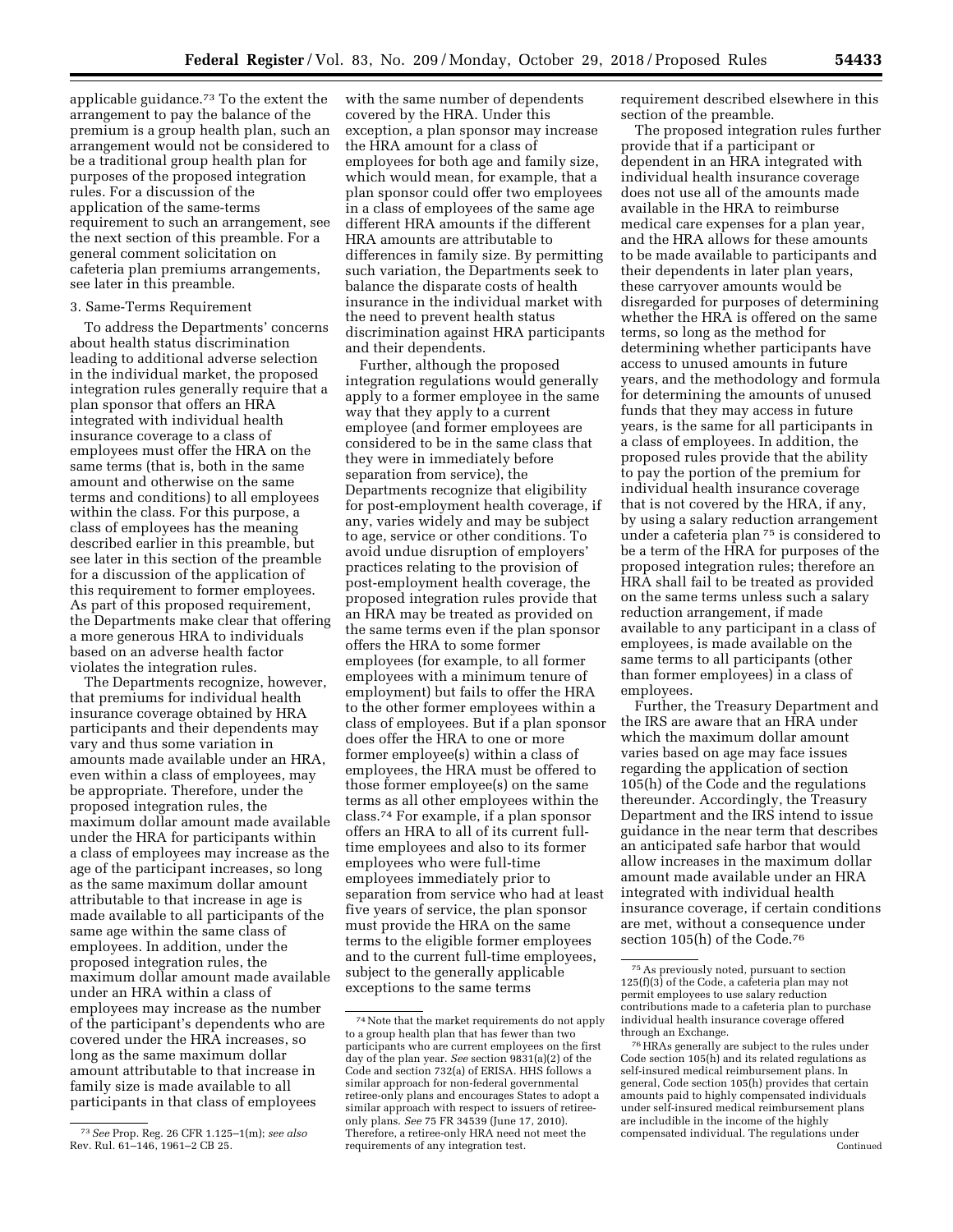### 4. Opt-Out Provision

As described elsewhere in this preamble, if an individual is covered by an HRA integrated with individual health insurance coverage for a month, regardless of the amount of reimbursement available under the HRA, the individual is not eligible for the PTC for that month. Because in some circumstances an individual may be better off claiming the PTC than receiving reimbursements under an HRA, the Departments' existing rules regarding integration with non-HRA group coverage and with Medicare require plan sponsors that offer HRAs to allow participants to opt out of and waive future reimbursements from the HRA at least annually.<sup>77</sup> These proposed rules include the same requirement. Thus, current employees may be allowed the PTC, if they are otherwise eligible, if they opt out of and waive future reimbursements from the HRA and the HRA is either unaffordable or does not provide MV.78

Furthermore, as with the current integration rules, the proposed integration rules require that upon termination of employment, either the remaining amounts in the HRA must be forfeited or the participant must be allowed to permanently opt out of and waive future reimbursements from the HRA to ensure that the HRA participant

77*See* 26 CFR 54.9815–2711(d)(2)(i)(E),  $(d)(2)(ii)(D), (d)(5)(iv), 29$  CFR  $2590.715-$ 2711(d)(2)(i)(E), (d)(2)(ii)(D), (d)(5)(iv), and 45 CFR  $147.126(d)(2)(i)(E)$ ,  $(d)(2)(ii)(D)$  and  $(d)(5)(iv)$ . Note that the rule for integration of an HRA with non-HRA group coverage allows certain HRA amounts that are forfeited to be reinstated in the future, but the proposed rules do not contain a similar provision for HRAs integrated with individual health insurance coverage due to concerns by the Departments about complexity and burden on employers. See 26 CFR 54.9815–2711(d)(3), 29 CFR 2590.715–2711(d)(3), and 45 CFR 147.126(d)(3).

78*See* elsewhere in this preamble for a discussion of rules being proposed by the Treasury Department and the IRS regarding the circumstances in which an offer of an HRA integrated with individual health insurance coverage is affordable and provides MV. Also note that a former employee is only rendered ineligible for the PTC if the former employee enrolls in employer-sponsored coverage; an offer of coverage (even if it is affordable and provides MV) does not preclude a former employee from claiming the PTC.

may choose whether to claim the PTC, if otherwise eligible, or to continue to participate in the HRA after the participant's separation from service.

5. Substantiation and Verification of Individual Health Insurance Coverage

As discussed earlier in this preamble, the proposed integration rules would require that the individuals whose medical care expenses may be reimbursed under the HRA must be enrolled in individual health insurance coverage. To facilitate the administration of this requirement, under the proposed integration rules, an HRA must implement, and comply with, reasonable procedures to verify that individuals whose medical care expenses are reimbursable by the HRA are, or will be, enrolled in individual health insurance coverage (other than coverage that consists solely of excepted benefits) during the plan year. The reasonable procedures may include a requirement that a participant substantiate enrollment in individual health insurance coverage by providing either: (1) A document from a third party (for example, the issuer) showing that the participant and any dependent(s) covered by the HRA are, or will be, enrolled in individual health insurance coverage during the plan year (for example, an insurance card or an explanation of benefits pertaining to the relevant time period); or (2) an attestation by the participant stating that the participant and any dependent(s) are or will be enrolled in individual health insurance coverage, the date coverage began or will begin, and the name of the provider of the coverage.79 For this purpose, an HRA may rely on the documentation or attestation provided by the participant unless the HRA has actual knowledge that any individual covered by the HRA is not, or will not be, enrolled in individual health insurance coverage (other than coverage that consists solely of excepted benefits) for the plan year.

In addition, following the initial substantiation of coverage, with each new request for reimbursement of an incurred medical care expense for the same plan year, the proposed integration rules provide that the HRA may not reimburse a participant for any medical care expenses unless, prior to each reimbursement, the participant provides substantiation (which may be

in the form of a written attestation) that the participant and, if applicable, any dependent(s) whose medical care expenses are requested to be reimbursed continue to be enrolled in individual health insurance coverage (other than coverage that consists solely of excepted benefits) for the month during which the medical care expenses were incurred. The attestation may be part of the form used for requesting reimbursement. As with the substantiation of enrollment for the plan year, for this purpose, an HRA may rely on the documentation or attestation provided by the participant unless the HRA has actual knowledge that the participant and any individual seeking reimbursement for the month were not enrolled in individual health insurance coverage (other than coverage that consists solely of excepted benefits) for the month.

#### 6. Notice Requirement

Because HRAs are different from traditional employer-provided health coverage in many respects, the Departments are concerned that individuals eligible for HRAs integrated with individual health insurance coverage may not recognize that the offer and/or acceptance of an HRA will have consequences for PTC eligibility, as described elsewhere in this preamble. Therefore, in order to ensure that participants who are eligible to participate in an HRA integrated with individual health insurance coverage understand the potential effect that the offer of and enrollment in the HRA might have on their ability to claim the PTC, these proposed rules include a requirement that an HRA provide written notice to eligible participants. The HRA would be required to provide a written notice to each participant at least 90 days before the beginning of each plan year. For participants who are not yet eligible to participate at the beginning of the plan year (or who are not eligible when the notice is provided at least 90 days prior to the beginning of the plan year), the HRA would be required to provide the notice no later than the date on which the participant is first eligible to participate in the HRA.

The proposed written notice would be required to include certain relevant information, including a description of the terms of the HRA, including the maximum dollar amount made available, as used in the affordability determination under the Code section 36B proposed rules;<sup>80</sup> a statement of the

Code section 105(h) provide that, for purposes of the nondiscriminatory benefits rule under Code section 105(h)(4), ''a plan may establish a maximum limit for the amount of reimbursement which may be paid a participant for any single benefit or a combination of benefits. However, any maximum limit attributable to employer contributions must be uniform for all participants and for all dependents of employees who are participants and may not be modified by reason of a participant's age or years of service.'' *See* 26 CFR 1.105–11(c)(3)(i). The guidance that the Treasury Department and the IRS intend to issue is also anticipated to address the application of the Code section 105(h) uniformity requirement to an HRA integrated with individual health insurance coverage more generally.

<sup>79</sup>For purposes of the Code provisions affected by the proposed regulations, the otherwise generally applicable substantiation and recordkeeping requirements under section 6001 of the Code apply, including the requirements specified in Rev. Proc. 98–25 (1998–1 CB 689) for records maintained within an Automated Data Processing system.

<sup>80</sup>The Departments note that in order to comply with the notice requirement, the HRA must determine the amounts that will be newly made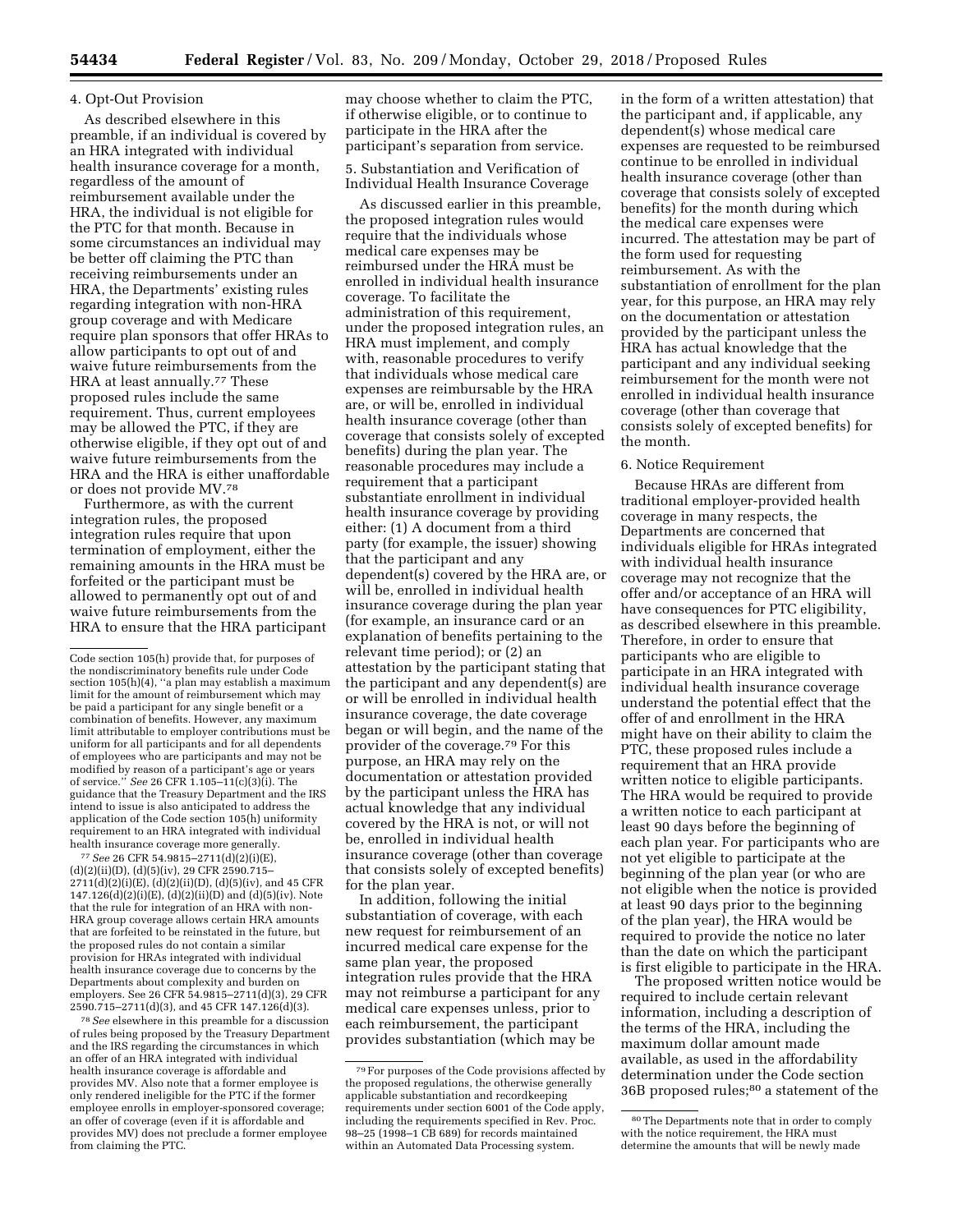right of the participant to opt-out of and waive future reimbursement under the HRA; a description of the potential availability of the PTC if the participant opts out of and waives the HRA and the HRA is not affordable under the proposed PTC regulations; a description of the PTC eligibility consequences for a participant who accepts the HRA; a statement that the participant must inform any Exchange to which they apply for advance payments of the PTC of the availability of the HRA, the amount of the HRA, the number of months the HRA is available to participants during the plan year, whether the HRA is available to their dependents and whether they are a current or former employee; a statement that the participant should retain the written notice because it may be needed to determine whether the participant is allowed the PTC; a statement that the HRA may not reimburse any medical care expense unless the substantiation requirements are met; and a statement that it is the responsibility of the participant to inform the HRA if the participant or any dependent whose medical care expenses are reimbursable by the HRA is no longer enrolled in individual health insurance coverage.

This notice would provide some of the information the participant needs in order for the participant to ascertain the consequences of the HRA for PTC eligibility, and would inform them of their responsibilities for the HRA. If the requirements of the Department of Labor's proposed rules at 29 CFR 2510.3–1(l) are met, the notice would be required to also include a statement to advise participants that individual health insurance coverage integrated with the HRA is not subject to ERISA (see section IV of this preamble and the Department of Labor's proposed rules at 29 CFR 2510.3–1(l) for additional explanation regarding this requirement).

The written notice would be required to include the information required by the proposed integration rules, and would be permitted to include other information, as long as the additional information does not conflict with the required information.

The written notice would not need to include information specific to a participant. More specifically, although the notice must contain a description of the potential availability of the PTC for a participant who opts out of and waives an unaffordable HRA and must include the HRA amount that is relevant

for determining affordability under the proposed rules at 26 CFR 1.36B–2(c)(5), the proposed rules would not require the HRA to include in the notice a determination of whether the HRA is considered affordable for the participant. The participant would need additional information (that is, their household income and the premium for the lowest cost silver plan in the Exchange for the rating area where they reside) to determine whether the HRA is affordable under the proposed PTC rules, as described in detail in section III of this preamble.

#### 7. Student Health Insurance Coverage

Federal regulations under PPACA define student health insurance coverage as a type of individual health insurance coverage.81 Although those regulations exempt student health insurance coverage from certain provisions of PPACA and HIPAA,82 they do not exempt such coverage from sections 2711 and 2713 of the PHS Act. Therefore, given that student health insurance coverage is a type of individual health insurance coverage, and is required to comply with sections 2711 and 2713 of the PHS Act, the Departments clarify that under the proposed integration rules an HRA may be integrated with student health insurance coverage that satisfies the requirements in 45 CFR 147.145.83

The Departments also wish to confirm that prior guidance,<sup>84</sup> which provided

81Under this definition, student health insurance coverage must be provided pursuant to a written agreement between an institution of higher education (as defined in the Higher Education Act of 1965) and a health insurance issuer, and provided to students enrolled in that institution and their dependents, and does not make health insurance coverage available other than in connection with enrollment as a student (or as a dependent of a student) in the institution, does not condition eligibility for the health insurance coverage on any health status-related factor (as defined in 45 CFR 146.121(a)) relating to a student (or a dependent of a student), and meets any additional requirements that may be imposed under State law. *See* 45 CFR 147.145(a).

82*See* 45 CFR 147.145(b).

83Self-insured student health plans are not a form of individual health insurance coverage. Therefore, these proposed integration regulations do not provide for HRA integration with self-insured student health plans.

84*See* FAQs About Affordable Care Act Implementation Part 33, available at *[https://](https://www.dol.gov/sites/default/files/ebsa/about-ebsa/our-activities/resource-center/faqs/aca-part-33.pdf) [www.dol.gov/sites/default/files/ebsa/about-ebsa/](https://www.dol.gov/sites/default/files/ebsa/about-ebsa/our-activities/resource-center/faqs/aca-part-33.pdf) [our-activities/resource-center/faqs/aca-part-33.pdf](https://www.dol.gov/sites/default/files/ebsa/about-ebsa/our-activities/resource-center/faqs/aca-part-33.pdf)*  or *[https://www.cms.gov/CCIIO/Resources/Fact-](https://www.cms.gov/CCIIO/Resources/Fact-Sheets-and-FAQs/Downloads/ACA-FAQ-Set-33-Final.pdf)[Sheets-and-FAQs/Downloads/ACA-FAQ-Set-33-](https://www.cms.gov/CCIIO/Resources/Fact-Sheets-and-FAQs/Downloads/ACA-FAQ-Set-33-Final.pdf)  [Final.pdf.](https://www.cms.gov/CCIIO/Resources/Fact-Sheets-and-FAQs/Downloads/ACA-FAQ-Set-33-Final.pdf) See also* IRS Notice 2016–17, 2016–9 IRB 358; DOL Technical Release 2016–1, available at *<http://www.dol.gov/ebsa/newsroom/tr16-01.html>*; and Insurance Standards Bulletin, Application of the Market Reforms and Other Provisions of the Affordable Care Act to Student Health Coverage, February 5, 2016, available at *[https://www.cms.gov/](https://www.cms.gov/CCIIO/Resources/Regulations-and-Guidance/Downloads/student-health-bulletin.pdf)  [CCIIO/Resources/Regulations-and-Guidance/](https://www.cms.gov/CCIIO/Resources/Regulations-and-Guidance/Downloads/student-health-bulletin.pdf)  [Downloads/student-health-bulletin.pdf.](https://www.cms.gov/CCIIO/Resources/Regulations-and-Guidance/Downloads/student-health-bulletin.pdf)* 

enforcement relief to institutions of higher education for certain healthcare premium reduction arrangements offered in connection with student health coverage (insured or selfinsured), remains in effect, pending further guidance.

## 8. Comment Solicitation Regarding Various Integration-Related Issues

In developing the proposed integration rules, the Departments considered whether to allow HRAs intended to satisfy the individual health insurance coverage integration test also to be integrated with group health plan coverage, such as a group health plan maintained by the employer of the participant's spouse, in addition to individual health insurance coverage, because like individual health insurance coverage, group health plan coverage is generally subject to and compliant with PHS Act sections 2711 and 2713. The Departments are not proposing such a rule because allowing such integration would add significant complexity to the individual health insurance coverage integration test.85 The Departments request comments regarding whether the Departments should allow for such integration and if so, with respect to PHS Act section 2711 compliance, how such an integration test should be designed to take into account that, while most individual health insurance coverage is required to cover all EHBs, large group market and self-insured group health plans are not required to cover all EHBs. The Departments request comments on the demand for

available for the plan year prior to the plan year. A similar requirement applies under the proposed premium tax credit regulations. *See* proposed 26 CFR  $1.36B - 2(c)(5)(v)$ .

<sup>85</sup>PHS Act section 2711 applies with respect to the provision of EHBs. Because large group market and self-insured group health plan coverage are not required to provide EHBs, unlike individual health insurance coverage which is generally required to provide all EHBs, in the group health plan integration context, situations may arise where non-HRA group coverage with which the HRA is integrated does not cover every category of EHBs that the HRA covers. In that case, the HRA applies an annual dollar limit to a category of EHBs and the non-HRA group coverage with which it is integrated does not cure that limit by providing unlimited coverage of that category of EHBs. In the 2015 regulations under PHS Act section 2711, and in subregulatory guidance that preceded the Departments final rules, the Departments addressed this issue by providing two tests. Specifically, if the non-HRA group coverage with which an HRA is integrated provides MV, the HRA will not be considered to fail to comply with PHS Act section 2711, even though the HRA might provide reimbursement of an EHB that the plan with which the HRA is integrated does not. If an HRA is integrated with non-HRA group coverage that does not provide MV, the 2015 regulations limit the types of expenses that an HRA may reimburse to reimbursement of co-payments, co-insurance, deductibles, and premiums under the non-HRA group coverage, as well as medical care that does not constitute EHBs. For additional discussion of the final regulations under PHS Act section 2711 see the discussion earlier in this preamble.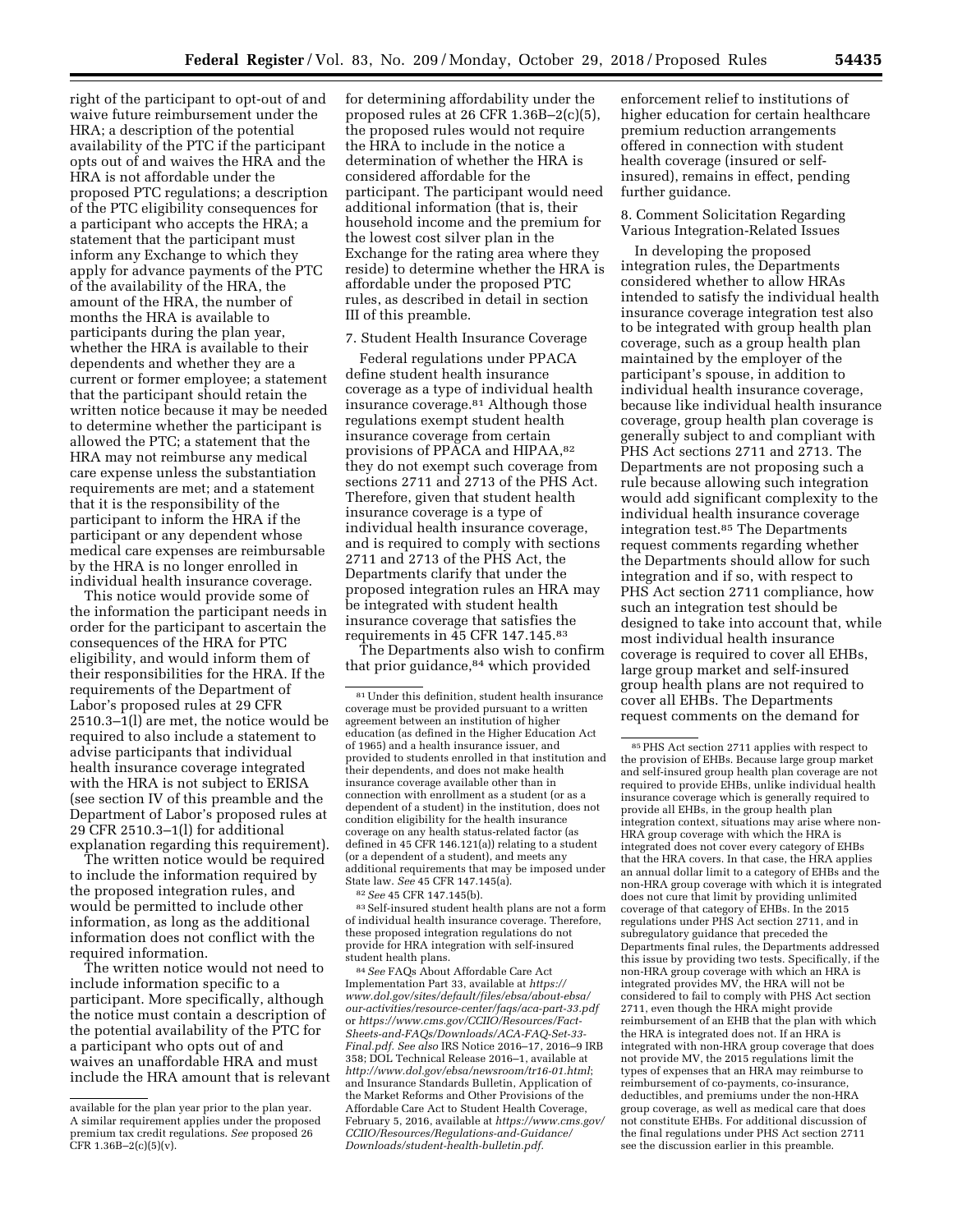such a rule, and any problems such a rule may raise.

The Departments also considered whether to propose a rule to permit HRAs to be integrated with other types of non-group coverage other than individual health insurance coverage, such as STLDI.<sup>86</sup> However, while all individual health insurance coverage that is currently written is nongrandfathered coverage, and therefore is subject to and, presumably, compliant with PHS Act sections 2711 and 2713 (and most individual market coverage that is renewed is also nongrandfathered), other types of non-group coverage, such as STLDI, may not be subject to PHS Act sections 2711 and 2713, in which case, integration would not be sufficient to ensure that the combined benefit package satisfies these requirements. The Departments request comments on whether integration with STLDI (which is not required to, but which may, satisfy PHS Act sections 2711 and 2713) should be permitted, including whether integration should be permitted with any other type of coverage that satisfies PHS Act sections 2711 and 2713, how such integration rules should be structured, as well as comments on what, if any, potential benefits and problems might arise from allowing these types of HRA integration. The Departments also seek comment on whether allowing such integration would raise any concerns about health status discrimination leading to additional adverse selection in the individual market.

The Departments also seek comment on whether the ability to integrate an HRA with individual health insurance coverage has the potential to increase participation in and strengthen the viability of States' individual market risk pools. Further, the Departments invite comment on whether the proposed integration safeguards are appropriate and narrowly tailored to mitigate adverse selection and the potential for discrimination based on health status, or whether less restrictive safeguards would suffice.

Further, as noted earlier in this preamble, the proposed integration rules do not address cafeteria plan premium arrangements, other than to provide that plan sponsors may offer such an arrangement in addition to an HRA integrated with individual health insurance coverage in certain circumstances. The Departments invite comments on whether employers may seek to provide cafeteria plan premium

arrangements, including as a standalone arrangement, and, if so, what additional guidance is needed in order to facilitate the offering of such arrangements. In particular, the Departments solicit comments on whether the definition of the term ''account-based group health plan'' should include cafeteria plan premium arrangements in order to permit these arrangements to integrate with individual health insurance coverage subject to the requirements of the rule, including how that treatment would be coordinated with other requirements applicable to employee benefit plans.

9. Revisions to PHS Act Section 2711 Regulations Regarding Integration With Other Group Health Plan Coverage and Medicare

The 2015 regulations under PHS Act section 2711 provide methods for integrating HRAs with coverage under another group health plan, and, in certain circumstances, with Medicare parts B and D. These proposed rules do not substantively change the current group health plan or Medicare integration tests under the existing PHS Act section 2711 regulations. However, these proposed rules include minor proposed revisions to those regulations, including changing the term ''accountbased plan'' to ''account-based group health plan'' and moving defined terms to a definitions section.

More substantively, these proposed rules would amend the regulations under PHS Act section 2711 to reflect that HRAs may be integrated with individual health insurance coverage subject to the requirements of 26 CFR 54.9802–4, 29 CFR 2590.702–2, and 45 CFR 146.123. Paragraph (d)(4) of 26 CFR 54.9815–2711, 29 CFR 2590.715–2711 and 45 CFR 147.126 is revised accordingly. In addition, for the sake of clarity, the proposed rules add to paragraph (d)(2) in each of the aforementioned PHS Act section 2711 regulations that an HRA integrated with non-HRA group coverage may not be used to purchase individual health insurance coverage (other than coverage that consists solely of excepted benefits), as the Departments previously clarified in Notice 2015–87, Q&A 2.

In addition, the proposed rules update the definition of EHBs set forth in paragraph (c) of the regulations under PHS Act section 2711, which applies for a group health plan or health insurance issuer not required to cover EHBs. The update in the proposed rules reflects the revision to the EHB-benchmark plan selection process that was promulgated in the HHS Notice of Benefit and Payment Parameters for 2019 Final Rule

(2019 Payment Notice) and that applies for plan years beginning on or after January 1, 2020.87 The 2019 Payment Notice revisions provide States with additional choices with respect to the selection of benefits and promote affordable coverage through offering States additional flexibility in their selection of an EHB-benchmark plan for plan years beginning on or after January 1, 2020. The State's existing EHBbenchmark plan will continue to apply for any year for which a State does not select a new EHB-benchmark plan from the available EHB-benchmark plan selection options finalized in the 2019 Payment Notice.<sup>88</sup>

#### *B. Excepted Benefit HRAs*

There may be scenarios in which an employer wishes to offer an HRA that may not be integrated with non-HRA group coverage, Medicare, TRICARE, or individual health insurance coverage. For example, some employers may wish to offer an HRA without regard to whether its employees have other coverage at all or without regard to whether its employees have coverage that is subject to and satisfies the market requirements. Therefore, these proposed rules would utilize the Departments' discretion under section 9832(c)(2)(C) of the Code, section 733(c)(2)(C) of ERISA, and section 2791(c)(2)(C) of the PHS Act, to recognize HRAs as limited excepted benefits, if certain conditions are met.89

As explained earlier in this preamble, the Departments have the authority and discretion to specify in regulations additional limited excepted benefits, that are similar to the limited benefits specified in the statute and that either are insured under a separate policy, certificate, or contract, or are otherwise not an integral part of a plan. The Departments are proposing an excepted benefit HRA that is both consistent with this statutory framework and consistent with the Departments' objective of expanding the availability and usability of HRAs.

The proposed rules provide the following four requirements for an HRA to qualify as an excepted benefit HRA: (1) The HRA must not be an integral part of the plan, (2) the HRA must

<sup>86</sup>*See* the definition of short-term, limitedduration insurance (STLDI) under 26 CFR 54.9801– 2, 29 CFR 2590.701–2, 45 CFR 144.103.

<sup>87</sup>*See* 83 FR 16930 (April 17, 2018). The definition of EHB that applies under the PHS Act section 2711 regulations for plan years beginning before January 1, 2020 would not be substantively changed by the proposed rules.

<sup>88</sup>For more information on the revised EHB standard, refer to the preamble to the 2019 Payment Notice, beginning at page 17007.

<sup>89</sup>The proposed rules that recognize certain HRAs as limited excepted benefits do not apply to health FSAs. For a health FSA to qualify as an excepted benefit, the current regulations continue to apply.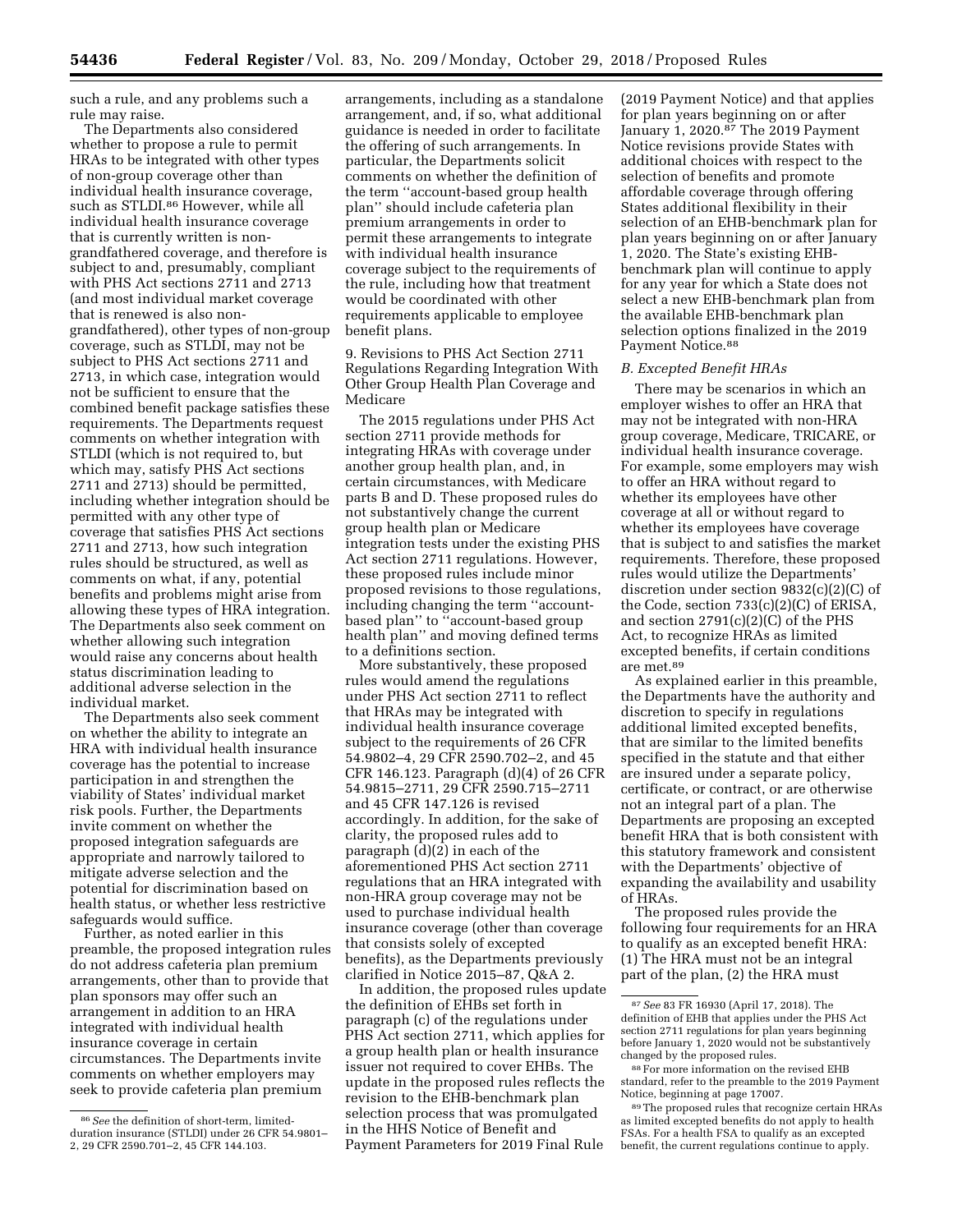provide benefits that are limited in amount, (3) the HRA cannot provide reimbursement for premiums for certain health insurance coverage, and (4) the HRA must be made available under the same terms to all similarly situated individuals.

1. Otherwise Not an Integral Part of the Plan

HRAs are self-insured group health plans and, therefore, are not insurance coverage that can be provided under a separate policy, certificate, or contract of insurance. Accordingly, HRAs must meet the statutory requirement to not be "an integral part of the plan." To satisfy this condition, the proposed rules specify that for an HRA to be an excepted benefit, other group health plan coverage (other than an accountbased group health plan or coverage consisting solely of excepted benefits) must be made available by the same plan sponsor for the plan year to the participants offered the HRA. Only individuals who are eligible for participation in the other group health plan would be eligible for participation in the excepted benefit HRA. However, while the plan sponsor would be required to make an offer of other group health plan coverage in order to meet this requirement, HRA participants (and their dependents) would not be required to enroll in the other group health plan in order to be eligible for the excepted benefit HRA.

This provision of the proposed excepted benefit HRA is similar to the requirement that applies under the limited excepted benefits regulations for health FSAs at 26 CFR 54.9831– 1(c)(3)(v), 29 CFR 2590.732(c)(3)(v), and 45 CFR 146.145(b)(3)(v).

#### 2. Limited in Amount

In creating the excepted benefit HRA, the Departments had to determine what type of HRA would be sufficiently limited to qualify as a limited excepted benefit. Under the statute, limited benefits may include limited scope vision or dental benefits, benefits for long-term care, nursing home care, home health care, or community-based care, or any combination thereof and may include ''such other similar, limited benefits as are specified in regulations'' by the Departments.

The Departments consistently have applied limiting principles in prior rulemakings under which discretion was exercised to establish additional types of limited excepted benefits. For example, health FSAs constitute excepted benefits only if the arrangement is structured so that the maximum benefit payable to any

participant in the class for a year may not exceed two times the participant's salary reduction election under the arrangement for the year (or, if greater, may not exceed \$500 plus the amount of the participant's salary reduction election).90 Additionally, limited wraparound coverage is a limited excepted benefit only if it is limited in amount, such that the cost of coverage per employee (and any covered dependents) under the limited wraparound coverage does not exceed the greater of the maximum permitted annual salary reduction contribution toward a health FSA,<sup>91</sup> or 15 percent of the cost of coverage under the primary plan.92

In the proposed rules, the Departments propose that the amounts newly made available for a plan year in an excepted benefit HRA may not exceed \$1,800, indexed for inflation for plan years beginning after December 31, 2020. For this purpose, inflation is defined in these proposed rules by reference to the Chained Consumer Price Index for All Urban Consumers, unadjusted (C–CPI–U), published by the Department of Labor. The adjusted limit for plan years beginning in a particular calendar year will be made available early in the fall of the prior calendar year.

In proposing this limit, the Departments considered several factors, including the limits on employer contributions to excepted benefit health FSAs (set at \$500 in 1997 if there are no employee contributions to the FSA, although it might be much higher if there are employee contributions).93 The Departments also considered indexing \$500 for medical inflation using the medical care component of the Consumer Price Index for all Urban Consumers (CPI–U). The Departments considered the relationship between \$500 and the average cost of insurance in 1997. The Departments also considered a limit of 15 percent-of-thecost-of-coverage-under-the-primary-plan test, which is the limit used for both supplemental excepted benefits in the group market and limited wraparound coverage, as a benchmark to ensure that the benefits are limited in amount.94 In

92 26 CFR 54.9831–1(c)(3)(vii); 29 CFR 2590.732(c)(3)(vii); 45 CFR 146.145(b)(3)(vii).

93*See* 26 CFR 54.9831–1(c)(3)(v)(B); 29 CFR 2590.732(c)(3)(v)(B); 45 CFR 146.145(b)(3)(v)(B).

94*See* 26 CFR 54.9831–1(c)(3)(vii)(B)(2); 29 CFR 2590.732(c)(3)(vii)(B)(2); 45 CFR 146.145(b)(3)(vii)(B)(2). *See also* EBSA Field Assistance Bulletin No. 2007–04 (available at *[https://www.dol.gov/agencies/ebsa/employers-and](https://www.dol.gov/agencies/ebsa/employers-and-advisers/guidance/field-assistance-bulletins/2007-04)[advisers/guidance/field-assistance-bulletins/2007-](https://www.dol.gov/agencies/ebsa/employers-and-advisers/guidance/field-assistance-bulletins/2007-04)* 

considering how such a limit could be an appropriate limit for excepted benefit HRAs, the Departments considered 15 percent of the cost of group coverage for both employee-only and family coverage. However, the Departments also considered how to determine the primary plan in circumstances in which the participant does not enroll in a traditional group health plan, and concluded that such a determination would likely be difficult for employers. The Departments also considered using the cost of coverage for the secondlowest cost silver plan in various markets. These methodologies produced a wide range of possible excepted benefit HRA limits from \$1,100 to \$2,850. Consistent with the principle of promoting HRA use and availability, rather than proposing a complex test for the limit on amounts newly made available in the excepted benefit HRA, the Departments are proposing a maximum of \$1,800 (indexed for inflation) on amounts newly made available for a plan year. This approximates the midpoint amount yielded by the various methodologies considered.

In proposing to index the amount by C–CPI–U, the Departments considered several factors, including the difficulties of administering an HRA with a changing amount, and the cost, including the cost to the Departments to publish the amount and provide notice every year, as balanced with the decreasing real value of a set HRA limit and the ability of an employer to maintain the HRA benefit at \$1,800, should it choose to do so.

The Departments invite comment on the amount of the proposed maximum dollar limit and whether an alternate amount or formula for determining the maximum dollar limit for an excepted benefit HRA would be more appropriate and, if so, what that alternative would be and why. The Departments specifically request comments on whether the proposed HRA maximum amount of \$1,800 should be higher if the HRA covers dependents (or alternatively, whether the \$1,800 maximum amount should be lower if the HRA only covers the employee). The Departments also invite comments on the measure of inflation used, including whether the amount should be indexed to inflation (and if there are any administrability concerns associated with indexing), if C–CPI–U is the correct measure of inflation, or whether an

<sup>90</sup> 26 CFR 54.9831–1(c)(3)(v); 29 CFR 2590.732(c)(3)(v); 45 CFR 146.145(b)(3)(v).

<sup>91</sup>*See* section 125(i) of the Code.

*[<sup>04</sup>](https://www.dol.gov/agencies/ebsa/employers-and-advisers/guidance/field-assistance-bulletins/2007-04)*); CMS Insurance Standards Bulletin 08–01 (available at *[http://www.cms.gov/CCIIO/Resources/](http://www.cms.gov/CCIIO/Resources/Files/Downloads/hipaa_08_01_508.pdf) [Files/Downloads/hipaa](http://www.cms.gov/CCIIO/Resources/Files/Downloads/hipaa_08_01_508.pdf)*\_*08*\_*01*\_*508.pdf*); and IRS Notice 2008–23 (2008–07 IRB 433).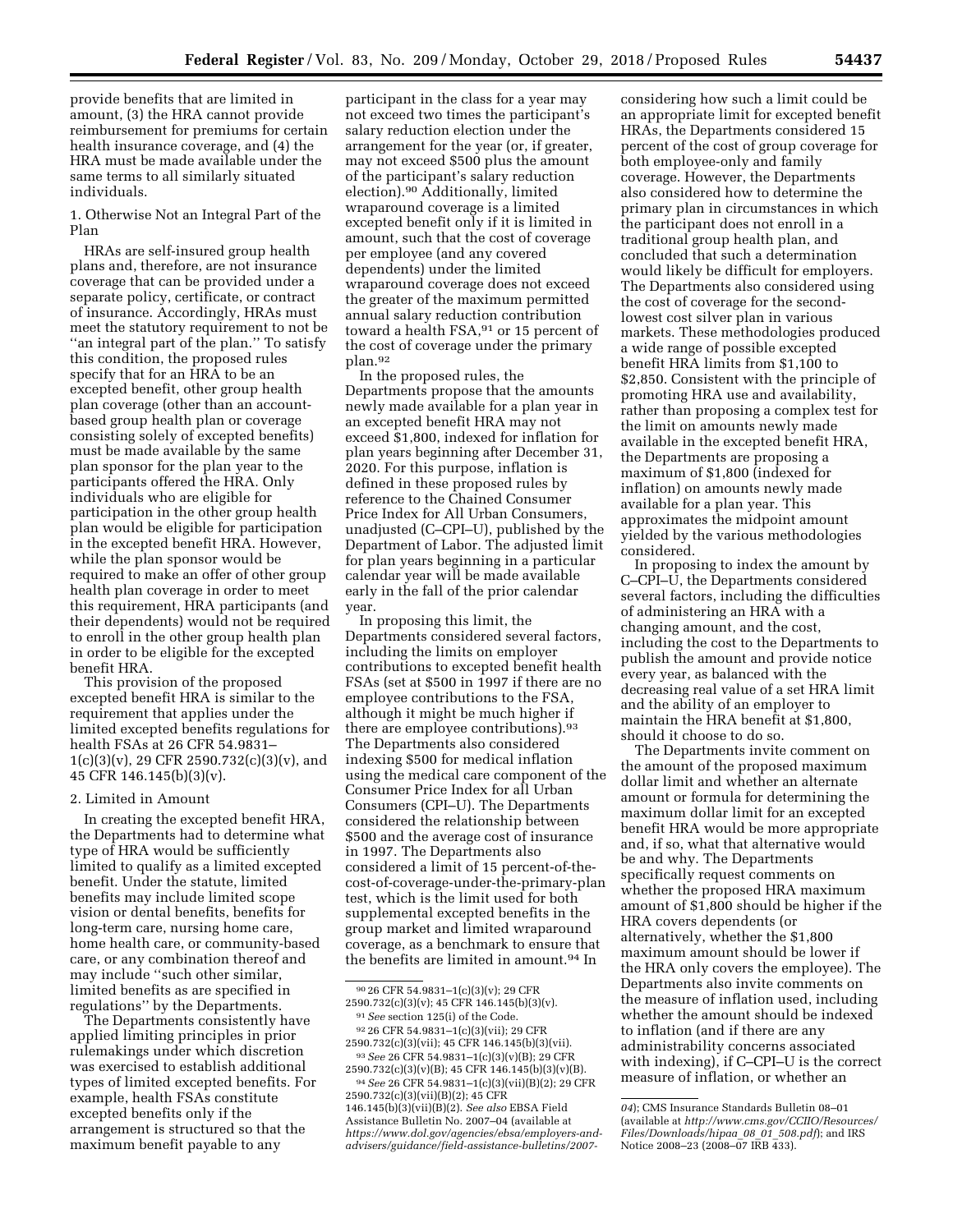alternate measure, such as the overall *medical* care component for CPI–U, or the method specified under section 9831(d)(2)(D) of the Code for QSEHRAs, should be used. The Departments also invite comment on whether the publication of the adjusted limit for plan years beginning in a particular calendar year by early fall of the preceding calendar year will provide employers with sufficient time to adjust the excepted benefit HRA for the upcoming year.

If a participant or dependent in an excepted benefit HRA does not use all of the amounts made available in the excepted benefit HRA to reimburse medical care expenses for a plan year, and the excepted benefit HRA allows for these amounts to be made available to the participant and dependents in later plan years, the Departments propose that these carryover amounts would be disregarded for purposes of determining whether the benefits in the excepted benefit HRA are limited in amount.

Further, the proposed rules provide that if the plan sponsor provides more than one excepted benefit HRA to the participant for the same time period, the amounts made available under such plans are aggregated to determine whether the benefits are limited in amount.

3. Prohibition on Reimbursement of Premiums for Certain Types of Coverage

As the third requirement for an HRA to be recognized as a limited excepted benefit, the Departments propose that the HRA would not be permitted to reimburse premiums for individual health insurance coverage, coverage under a group health plan (other than COBRA or other group continuation coverage), or Medicare parts B or D. However, the proposed rules would allow an excepted benefit HRA to reimburse premiums for individual health insurance coverage that consists solely of excepted benefits or coverage under a group health plan that consists solely of excepted benefits, as well as for STLDI premiums, and for COBRA premiums.

The Departments have concluded that this limit is appropriate in light of the requirement that excepted benefits under this statutory provision provide only limited benefits. In addition, the Departments have concluded that this condition is appropriate because under our concurrent proposal to permit HRAs to be integrated with individual health insurance coverage and the current regulations that allow HRAs to be integrated with group health plan coverage and to reimburse premiums for Medicare parts B and D in certain

circumstances, an employer that wishes to provide an HRA that reimburses premiums for individual health insurance coverage, coverage under a group health plan, or Medicare parts B or D may do so under the applicable integration rules. Such an approach ensures that excepted benefit HRAs provide limited benefits different from what a traditional group health plan would provide, similar to limited scope dental or vision plans and benefits for long-term care, nursing home care, home health care, and community-based care.

This proposed condition would not limit the ability of an excepted benefit HRA to reimburse premiums for COBRA or other group continuation coverage (premiums for which are generally paid with after-tax funds) or STLDI. Further, the excepted benefit HRA may reimburse premiums other than those listed as specifically excluded. The Departments request comments on this condition, including whether additional clarity is needed regarding whether premiums for certain types of coverage may be reimbursed under the proposed excepted benefit HRA.

#### 4. Uniform Availability

To prevent a plan sponsor from intentionally or unintentionally, directly or indirectly, steering any participants or dependents with adverse health factors away from the sponsor's traditional group health plan, the fourth and final requirement for an HRA to be recognized as a limited excepted benefit relates to uniform availability. Specifically, an excepted benefit HRA would be required to be made available under the same terms to all similarly situated individuals (as defined in the HIPAA nondiscrimination regulations) regardless of any health factor. In the Departments' view, this condition is necessary to prevent discrimination based on health status and to preclude opportunities for an employer to offer a more generous excepted benefit HRA to individuals with an adverse health factor, such as an illness or a disability, as an incentive not to enroll in the plan sponsor's traditional group health plan. Therefore, the Departments are proposing a uniform-availability requirement and wish to make it clear that benefits must be provided uniformly, without regard to any health factor. Accordingly, for example, the HRA could not be offered only to employees who have cancer or fail a physical examination, just as the HRA could not be offered only to employees who are cancer-free or who pass a physical examination. Similarly, an employer could not make greater

amounts available to an HRA for employees who have cancer or who fail a physical examination, just as an employer could not make greater amounts available to an HRA for employees who are cancer-free or who pass a physical examination. The Departments request comment on whether additional standards are necessary to prevent abuse and discrimination based on a health factor.

## *C. Interaction Between HRAs Integrated With Individual Health Insurance Coverage and Excepted Benefits HRAs*

Under the proposed rules, an employer would be permitted to offer an HRA integrated with individual health insurance coverage to a class of employees so long as it does not also offer a traditional group health plan to the same class of employees, subject to additional conditions discussed elsewhere in this preamble. However, an employer could only offer an excepted benefit HRA if traditional group health plan coverage is also made available to the employees who are eligible to participate in the excepted benefit HRA. Thus, an employer would not be permitted to offer both an HRA integrated with individual health insurance coverage and an excepted benefit HRA to any employee.95

## **III. Overview of the Proposed Rules Regarding the Premium Tax Credit— Department of the Treasury and IRS**

## *A. Premium Tax Credit Under Section 36B of the Code*

Consistent with the objectives in Executive Order 13813 to expand the use of HRAs, the proposed rules would amend the regulations under section 36B of the Code to provide guidance for individuals who are offered or covered by an HRA integrated with individual health insurance coverage as described in the proposed integration rules and who otherwise may be eligible for the PTC.

An individual who is covered by an HRA integrated with individual health insurance coverage is ineligible for the PTC. However, see the discussion earlier in this preamble of the related requirement under the proposed integration rules that plan sponsors provide participants with the periodic opportunity to opt-out of and waive future reimbursements under an HRA.

<sup>95</sup>The Departments note that an employer may not provide a QSEHRA to any employee if it offers any employee a group health plan. Accordingly, an employer may not provide a QSEHRA to any employee if it offers any employee an HRA that may be integrated with individual health insurance coverage or an excepted benefit HRA. *See* section  $9831(d)(3)(B)(ii)$  of the Code.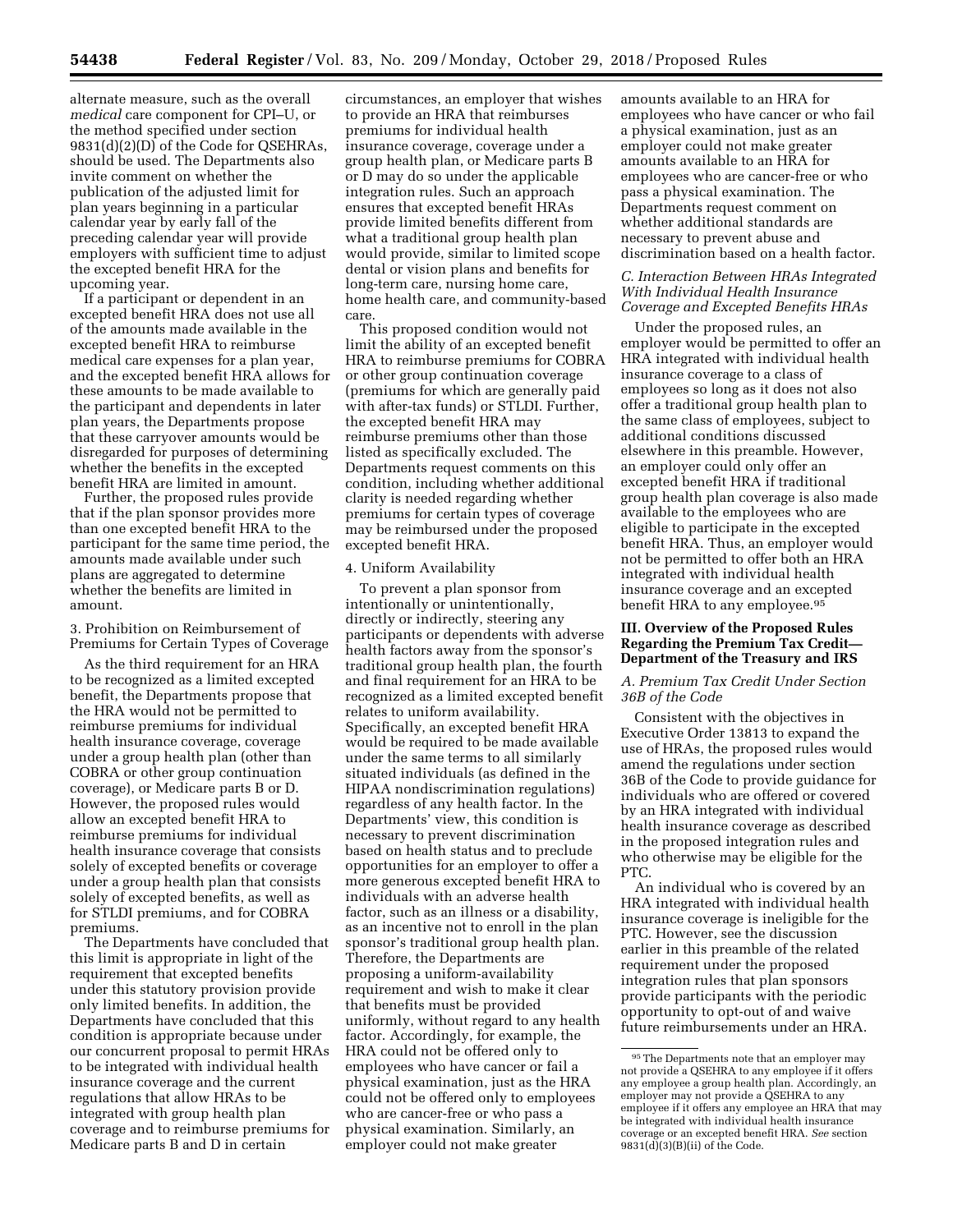The proposed rules under section 36B of the Code describe the PTC eligibility of an individual who is offered, but opts out of, an HRA that is integrated with individual health insurance coverage. Consistent with section 36B of the Code and the existing regulations thereunder, the proposed rules provide that an employee who is offered, but opts out of, an HRA integrated with individual health insurance coverage, and an individual who is offered such an HRA because of a relationship to the employee (a related HRA individual), are eligible for MEC under an eligible employer-sponsored plan for any month the HRA is affordable and provides MV. Thus, these individuals are ineligible for the PTC for their Exchange coverage for months the HRA is affordable and provides MV.

Under the proposed rules, an HRA integrated with individual health insurance coverage is affordable for an employee (and a related HRA individual) for a month if the employee's required HRA contribution does not exceed 1/12 of the product of the employee's household income and the required contribution percentage (defined in 26 CFR 1.36B-2(c)(3)(v)(C)). For this purpose, an employee's required HRA contribution would be the excess of: (1) The monthly premium for the lowest cost silver plan for self-only coverage available to the employee through the Exchange for the rating area in which the employee resides; over (2) the monthly self-only HRA amount provided by the employee's employer, or, if the employer offers an HRA that provides for a single dollar amount regardless of whether an employee has self-only or other-than-self-only coverage, the monthly maximum amount available to the employee. Under the proposed rules, the monthly self-only HRA amount would be the self-only HRA amount newly made available to the employee from the employee's employer under the HRA for the plan year, divided by the number of months in the plan year the HRA is available to the employee. The monthly maximum amount available to the employee under the HRA, which is relevant if the HRA provides one amount regardless of the number of individuals covered, would be the maximum amount newly made available to the employee under the HRA, divided by the number of months in the plan year the HRA is available to the employee.

The affordability rule in the proposed rules uses the lowest cost silver plan for self-only coverage available to the employee through the Exchange for the rating area in which the employee

resides, without regard to the type of plan in which the employee actually enrolls. The lowest cost silver plan was chosen because, in the individual market, the lowest cost silver plan is the lowest cost Exchange plan for which the plan's share of the total allowed costs of benefits provided under the plan is certain to be at least 60 percent of such costs, as required by section 36B(c)(2)(C)(ii) of the Code for a plan to provide MV. Specifically, section 36B(c)(2)(C)(ii) of the Code and 26 CFR 1.36B–6 provide that an eligible employer-sponsored plan provides MV only if the plan's share of the total allowed costs of benefits provided to an employee under the plan is at least 60 percent.96 In selecting the lowest cost plan for which it is certain that the plan's share of the total allowed costs of benefits provided under the plan will be at least 60 percent of such costs, the proposed rules seek to most closely approximate the PTC eligibility rules that apply to offers of eligible-employer sponsored coverage that is not an HRA.97 That is, the PTC eligibility rules under the proposed regulations for an HRA offer, as well as under section 36B of the Code for an offer of traditional employer coverage, are both based on the affordability of a plan available to the employee for which the plan's share of the total allowed costs of benefits provided under the plan must be at least 60 percent of such costs. (See the discussion later in this section of when an HRA integrated with individual health insurance coverage is considered to provide MV.) The Treasury Department and the IRS seek comment on whether the silver level plan used for this purpose should be the second lowest cost silver plan,<sup>98</sup> instead of the lowest cost silver plan, for self-only coverage offered in the Exchange for the rating area in which the employee resides or whether another plan should be used, and any operational or other issues that the use of the plan proposed

<sup>97</sup> With regard to an offer of eligible employersponsored coverage that is not an HRA, an individual is eligible for the PTC only if the employee's required contribution, which is the portion of the annual premium that would be paid for the lowest cost self-only MV coverage offered by the employer to the employee, exceeds a certain percentage of the employee's household income. *See* section 36B(c)(2)(C) of the Code.

 $^{98}\rm{Note}$  that the monthly premium for self-only coverage for the second lowest cost silver plan in the employee's individual health insurance market is used to determine the affordability of a QSEHRA. *See* section 36B(c)(4)(C) of the Code. 99*See* 26 CFR 1.36B–2(c)(3)(v)(B).

or any alternative plan would entail. The proposed rules further provide that only amounts that are newly made available for the plan year of the HRA would be taken into account for determining affordability, provided that the amounts are determinable within a reasonable time before the beginning of the plan year of the HRA. Additionally, consistent with the rules for traditional employer coverage, 99 the proposed rules require affordability to be determined separately for each employment period that is less than a full calendar year or for the portions of the plan year of the HRA that fall within different taxable years of the employee. In addition, the proposed rules include examples of affordability calculations.

The proposed rules also address the circumstances in which an HRA is considered to provide MV. As noted earlier in this section of the preamble, section 36B of the Code generally provides that an offer of employer coverage prevents an employee from being allowed the PTC for his or her Exchange coverage only if the employer coverage is both affordable and provides MV. With respect to an offer of an HRA integrated with individual health insurance coverage, the individual health insurance coverage that is proposed to be used for purposes of the affordability test is the lowest cost silver level Exchange coverage for the rating area in which the employee resides, which, as previously noted, will always provide MV. A determination that the integrated arrangement is affordable under the proposed regulations is therefore sufficient to ensure that an employee who is offered an HRA integrated with individual health insurance coverage, and that is determined to be affordable, has the ability to purchase affordable coverage that provides MV. Consequently, the proposed rules provide that an HRA integrated with individual health insurance coverage that is affordable is treated as providing MV.

Determining PTC eligibility in the manner provided under the proposed rules is consistent with current rules for traditional employer coverage. That is, the proposed rules result in consistent treatment for purposes of section 36B of the Code for employees offered an HRA integrated with individual health insurance coverage and employees offered traditional employer coverage. In both instances, the employees may be allowed the PTC if they decline the offer and the coverage is either unaffordable or does not provide MV. Further, in both instances, the employee's required

<sup>96</sup> In the individual market, a bronze plan may have an actuarial value of 56 percent, which would not ensure the plan's share of the total allowed costs of benefits provided under the plan is at least 60 percent of such costs, as required by section  $36\overline{B}(c)(2)(C)(ii)$  of the Code for a plan to provide MV. *See* 45 CFR 156.140.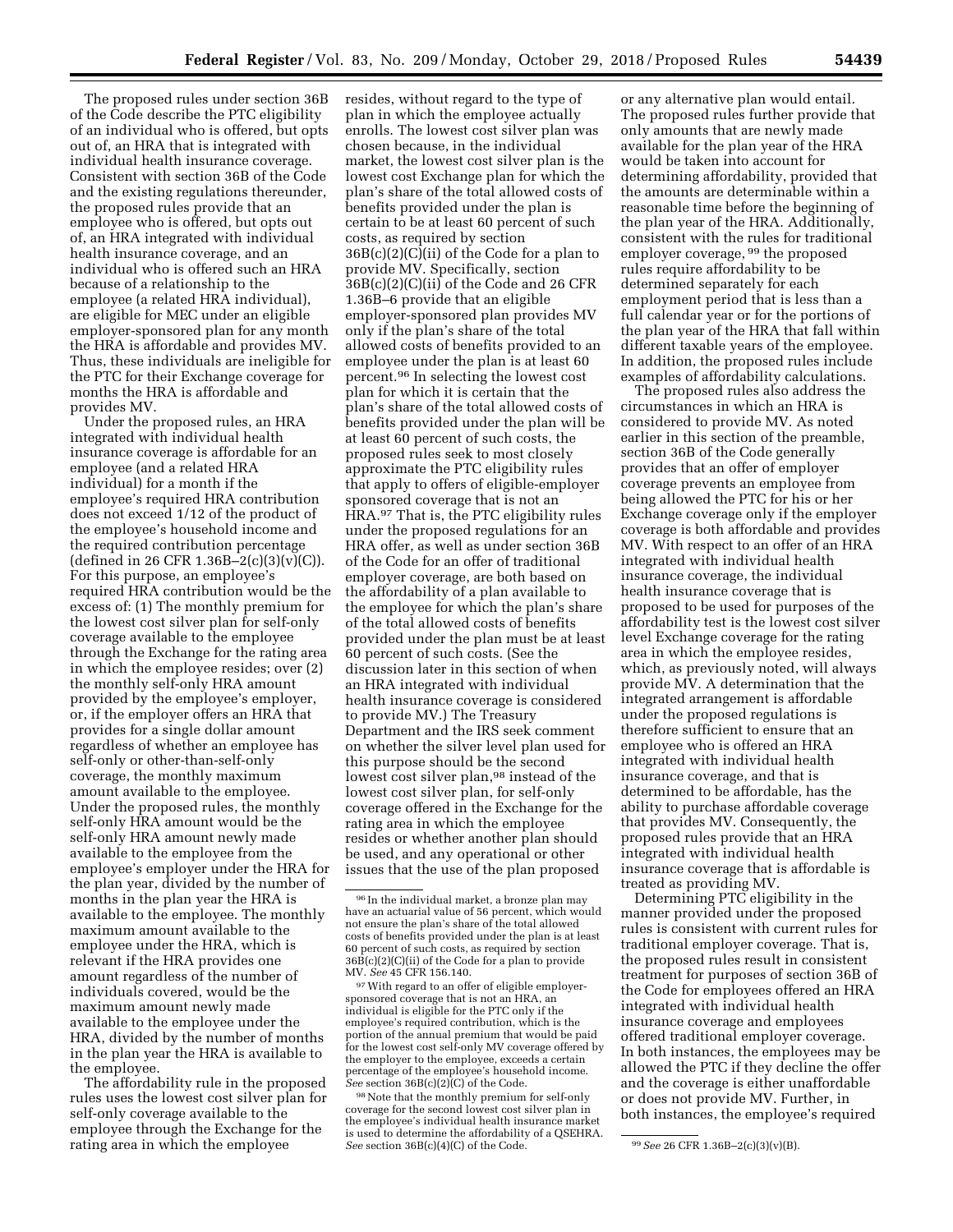contribution is based on the amount the employee must pay for self-only coverage that provides MV because under the proposed rules affordability would be determined based on the lowest cost silver plan offered in the Exchange for the rating area in which the employee resides (which by definition will always provide MV). If the amount the employee must pay is more than the product of the required contribution percentage and the employee's household income, the employee may be allowed the PTC.

The proposed rules also clarify the ways in which the generally applicable employer-sponsored coverage PTC eligibility rules apply to HRAs integrated with individual health insurance coverage.100 For example, as with traditional coverage under eligible employer-sponsored plans, the proposed rules provide that an HRA integrated with individual health insurance coverage is not affordable for a month for an employee or related HRA individual if, at the time of enrollment in a qualified health plan, an Exchange determines that the HRA is not affordable. This employee safe harbor locks in an Exchange's determination of unaffordability, which is based on estimated household income, even if the HRA ultimately proves to be affordable based on actual household income for the tax year. Consistent with the existing regulations under section 36B of the Code, the employee safe harbor does not apply (1) to a determination made as part of the redetermination process described in 45 CFR 155.335 unless the individual receiving an Exchange redetermination notification affirmatively responds and provides current information on affordability; or (2) for an individual who, with intentional or reckless disregard for the facts, provides incorrect information to an Exchange concerning the relevant HRA amount.

## *B. Employer Shared Responsibility Provisions Under Section 4980H of the Code*

As part of implementing the objectives of Executive Order 13813, the Treasury Department and the IRS have considered how section 4980H of the Code would apply to an employer

offering an HRA integrated with individual health insurance coverage, as set forth in the proposed integration rules and taking into account the proposed rules described previously in this preamble under section 36B of the Code.

Only ALEs are subject to section 4980H of the Code.<sup>101</sup> The Departments anticipate that many employers that would be interested in offering an HRA integrated with individual health insurance coverage, as set forth in the proposed integration rules, may be smaller employers and, therefore, may not need to consider section 4980H of the Code when designing their HRA program.

For an employer that is an ALE, the employer may owe a payment for a month under section 4980H(a) or section 4980H(b) of the Code or neither. In general, an employer will owe a payment under section 4980H(a) of the Code if it fails to offer an eligible employer-sponsored plan to at least 95 percent of its full-time employees and their dependents and at least one fulltime employee is allowed the PTC for the month.102 An HRA is an eligible employer-sponsored plan; therefore, if an ALE offers an eligible employersponsored plan (including an HRA) to at least 95 percent of its full-time employees and their dependents, the ALE would not be liable for a payment under section 4980H(a) of the Code for the month.

An employer that is an ALE and which offers an eligible employersponsored plan to at least 95 percent of its full-time employees and their dependents (and therefore is not liable for a payment under section 4980H(a) of the Code) may be liable for a payment under section 4980H(b) of the Code if at least one full-time employee is allowed the PTC, which may occur if the eligible employer-sponsored plan offered was not affordable or did not provide MV, or if the employee was not offered coverage. The extent to which a fulltime employee who was offered an HRA will be eligible for the PTC depends on the rules proposed under section 36B of the Code. However, in the near term, the Treasury Department and the IRS intend

to issue guidance that describes an anticipated safe harbor for purposes of determining whether an employer that has offered an HRA integrated with individual health insurance coverage would be treated as having made an offer of affordable coverage that provides MV for purposes of section 4980H of the Code, regardless of whether the employee who received that offer declines the HRA and claims the PTC.103

## **IV. Individual Health Insurance Coverage and ERISA Plan Status**

This document includes a DOL-only proposed regulation that would clarify that the ERISA terms ''employee welfare benefit plan,'' ''welfare plan,'' and, as a direct result, ''group health plan'' would not include individual health insurance coverage the premiums of which are reimbursed by an HRA and certain other arrangements, provided that the employer, employee organization, or other plan sponsor is not involved in the selection of the individual health insurance coverage, among other criteria. Later, this section of the preamble also describes a related clarification made to regulations of all three Departments. DOL's objective in proposing this regulatory clarification is to provide employees; employers, employee organizations, and other plan sponsors; health insurance issuers; state insurance regulators; and other stakeholders with assurance that insurance policies sold as individual health insurance coverage, and subject to comprehensive Federal (and state) individual market rules for minimum and uniform coverage, standardized pricing, guaranteed availability, and guaranteed renewability, are not part of an HRA or certain other arrangements for purposes of ERISA.104 Specifically, DOL is proposing an amendment to 29 CFR 2510.3–1 on the definition of ''employee welfare benefit plan'' in section 3(1) of ERISA.105 This proposed

104For examples of other circumstances under which DOL has determined an arrangement is not a plan within the meaning of ERISA, see 29 CFR 2510.3–1(j), 29 CFR 2510.3–2(f), and 29 CFR 2509.99–1. *See also* DOL Field Assistance Bulletins 2004–01 and 2006–02.

<sup>100</sup>The Treasury Department and the IRS have provided guidance regarding when amounts newly made available under an HRA count toward the affordability or MV of another group health plan offered by the same employer. *See* 26 CFR 1.36B– 2(c)(3)(v)(A)(*5*) and 26 CFR 1.36B–6(c)(4). *See also*  IRS Notice 2015–87, Q&A 7. This document does not make substantive revisions to those rules but does make clarifying updates to 26 CFR 1.36B–  $2(c)(3)(v)(A)(5)$ , mainly to incorporate a reference to more recent guidance.

<sup>101</sup>The explanation of section 4980H of the Code provided here is a summary. For a complete explanation of the rules, including for definitions of terms used in this summary, see 26 CFR 54.4980H–1, *et seq.,* published in the **Federal Register** at 79 FR 8544 (Feb. 12, 2014).

<sup>102</sup>Note that if an ALE offered coverage to all but five of its full-time employees (and their dependents), and five is greater than 5 percent of the employer's full-time employees, the employer will not owe an employer shared responsibility payment under section 4980H(a) of the Code. *See*  26 CFR 54.4980H–4(a).

 $^{\rm 103}$  In addition to setting forth a potential affordability safe harbor, the Treasury Department and the IRS intend to clarify in the upcoming guidance that the affordability safe harbors set forth under 26 CFR 54.4980H-5(e) $(2)$  are available to employers offering an HRA integrated with individual health insurance coverage, subject to the relevant conditions set forth in those regulations.

<sup>105</sup> In light of the fact that ''group health plan'' is defined derivatively in ERISA section 733(a)(1), in relevant part, as an ''employee welfare benefit plan to the extent that the plan provided medical care .. directly or through insurance, reimbursement, or otherwise[,]'' DOL has concluded that a separate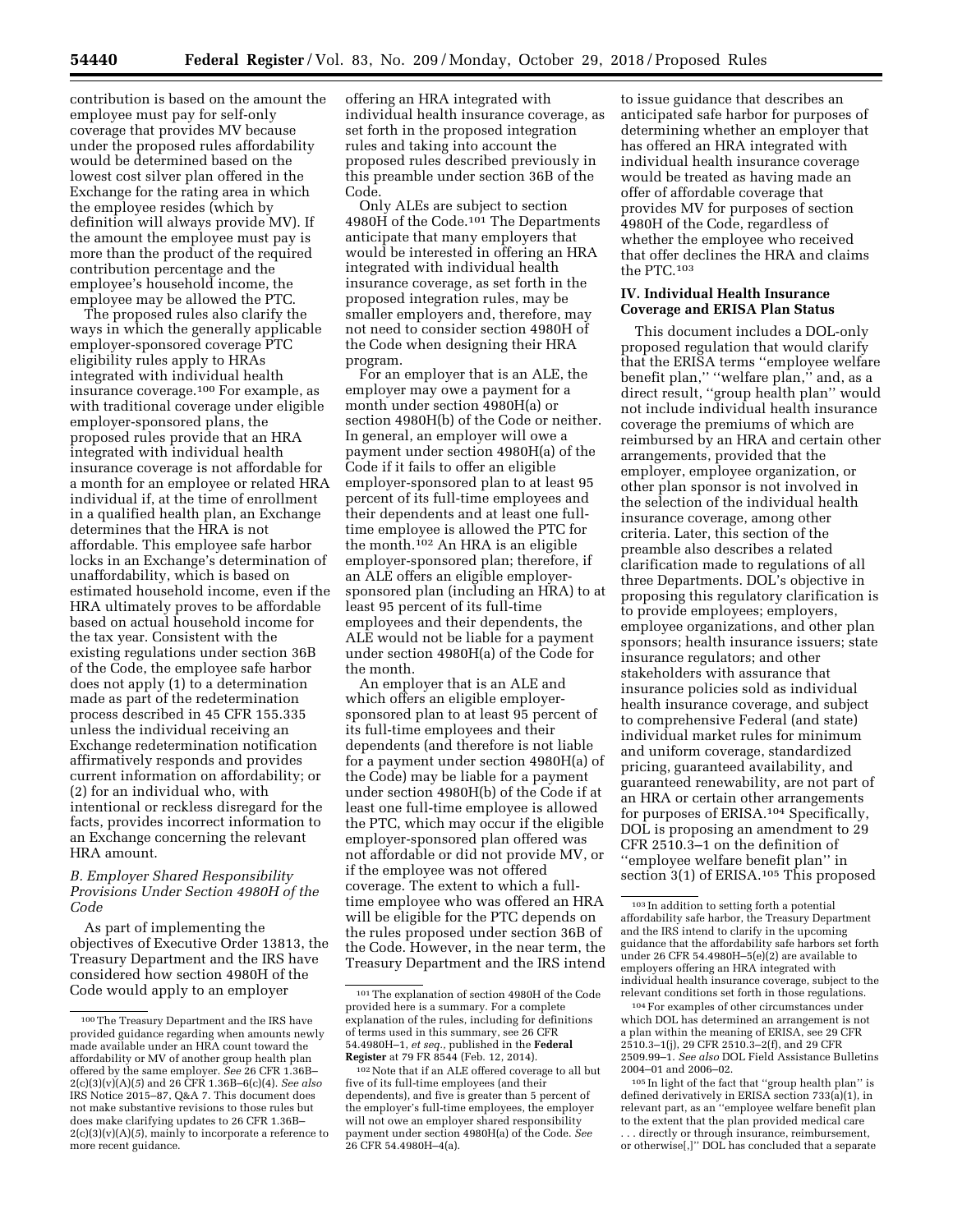amendment would also apply to certain existing arrangements that reimburse participants for the purchase of individual health insurance coverage that are not subject to the market requirements (including QSEHRAs and HRAs that have fewer than two participants who are current employees on the first day of the plan year). Further, this proposed amendment would apply to an arrangement under which an employer allows employees to pay the portion of the premium for individual health insurance coverage that is not covered by the HRA with which the coverage is integrated or that is not covered by a QSEHRA by using

a salary reduction arrangement under a cafeteria plan (supplemental salary reduction arrangement). Section 3(1) of ERISA specifically

defines ERISA-covered welfare plans to include ''any plan, fund, or program'' ''established or maintained by an employer or employee organization'' for the provision of health benefits ''through the purchase of insurance or otherwise.'' At the same time, provisions in the PHS Act generally treat individual health insurance and group health insurance as mutually exclusive categories.106 If individual health insurance coverage were considered to be a group health plan or part of a group health plan, the individual health insurance coverage would likely violate some of the market requirements (for example, the single risk pool requirement). Treatment of such individual health insurance coverage as subject to both individual market and group market requirements thus could result in conflicting requirements, uncertainty and confusion which could inhibit or, in some instances, even preclude, the ability to integrate HRAs with individual health insurance coverage as contemplated by other provisions in the proposed rules.

In light of the PHS Act's treatment of group and individual health insurance coverage policies as mutually exclusive categories and the other provisions in this rulemaking addressing the permissible integration of individual health insurance coverage with HRAs, DOL concluded that the ERISA status of such individual health insurance coverage should be clarified in the context of the proposed rules.107

Under the proposed regulatory clarification, the status under ERISA of an HRA, QSEHRA, or supplemental salary reduction arrangement would remain unaffected. However, under the proposal, individual health insurance coverage selected by the employee in the individual market and reimbursed by such a plan would not be treated as part of a group health plan, or as health insurance coverage offered in connection with a group health plan, or as a part of any employee welfare benefit plan for purposes of title I of ERISA, provided all the following conditions are satisfied:

• The purchase of any individual health insurance coverage is completely voluntary for employees.108

• The employer, employee organization, or other plan sponsor does not select or endorse any particular issuer or insurance coverage. Providing general contact information regarding availability of health insurance in a state (such as providing information regarding *[www.healthcare.gov](http://www.healthcare.gov)* or contact information for a state insurance commissioner's office) or providing general health insurance educational information (such as the uniform glossary of health coverage and medical terms available at: *[https://www.dol.gov/](https://www.dol.gov/sites/default/files/ebsa/laws-and-regulations/laws/affordable-care-act/for-employers-and-advisers/sbc-uniform-glossary-of-coverage-and-medical-terms-final.pdf)  [sites/default/files/ebsa/laws-and](https://www.dol.gov/sites/default/files/ebsa/laws-and-regulations/laws/affordable-care-act/for-employers-and-advisers/sbc-uniform-glossary-of-coverage-and-medical-terms-final.pdf)[regulations/laws/affordable-care-act/](https://www.dol.gov/sites/default/files/ebsa/laws-and-regulations/laws/affordable-care-act/for-employers-and-advisers/sbc-uniform-glossary-of-coverage-and-medical-terms-final.pdf)  [for-employers-and-advisers/sbc](https://www.dol.gov/sites/default/files/ebsa/laws-and-regulations/laws/affordable-care-act/for-employers-and-advisers/sbc-uniform-glossary-of-coverage-and-medical-terms-final.pdf)[uniform-glossary-of-coverage-and](https://www.dol.gov/sites/default/files/ebsa/laws-and-regulations/laws/affordable-care-act/for-employers-and-advisers/sbc-uniform-glossary-of-coverage-and-medical-terms-final.pdf)[medical-terms-final.pdf](https://www.dol.gov/sites/default/files/ebsa/laws-and-regulations/laws/affordable-care-act/for-employers-and-advisers/sbc-uniform-glossary-of-coverage-and-medical-terms-final.pdf)*) is permitted.

• Reimbursement for nongroup health insurance premiums is limited solely to individual health insurance coverage. • The employer, employee

organization, or other plan sponsor

108The fact that a plan sponsor requires such coverage to be purchased as a condition for participation in an HRA or supplemental salary reduction arrangement does not make the purchase involuntary. This issue should not arise in the context of a QSEHRA because in that case, although individuals must be enrolled in MEC, employers may not require employees to enroll in individual health insurance coverage.

receives no consideration in the form of cash or otherwise in connection with the employee's selection or renewal of any individual health insurance coverage.

• Each plan participant is notified annually that the individual health insurance coverage is not subject to ERISA. For an HRA integrated with individual health insurance coverage, the notice must meet the requirements set forth in the proposed integration rules at 29 CFR 2590.702–2(c)(6). For a QSEHRA or an HRA that is not subject to 29 CFR 2590.702–2(c)(6), model language is provided in the DOL proposed amendment, which can be used to satisfy the condition.109 A supplemental salary reduction arrangement need not provide the required notice; the notice will be provided by the HRA or QSEHRA that the salary reduction arrangement supplements.

DOL invites comments on all aspects of the proposed regulatory clarification. Some of the conditions parallel or are similar to conditions in other existing DOL regulations and related guidance for other types of arrangements, and DOL specifically invites comments on whether all of these conditions are necessary or whether other conditions should be used in place of, or in addition to, those being proposed in this document. DOL has issued guidance describing certain types of employee communications that would not constitute ''endorsement'' as that condition applies under its regulations on payroll-deduction IRAs, see 29 CFR 2509.99–1, and specifically invites comments on whether similar regulatory or interpretive guidance would be helpful in the context of this proposed regulation. DOL also specifically invites comments on which forms of payment are appropriately treated as ''reimbursement'' to participants for purposes of this regulatory clarification, consistent with the terms and purposes of ERISA section 3(1). For example, should ''reimbursement'' be interpreted to include direct payments, individual or aggregate, by the employer, employee organization, or other plan sponsor to the insurance company? DOL also specifically invites comments on whether a better approach would involve providing relief from specified

regulation relating to the definition of group health plan is not needed.

<sup>106</sup>As described earlier, individual health insurance coverage means health insurance coverage offered to individuals in the individual market, but does not include STLDI. *See* PHS Act section 2791(b)(5), 26 CFR 54.9801–2, 29 CFR 2590.701–2, and 45 CFR 144.103. Individual market means the market for health insurance coverage offered to individuals other than in connection with a group health plan. *See* PHS Act section 2791(e)(1), 26 CFR 54.9801–2, 29 CFR 2590.701–2, and 45 CFR 144.103. Group health insurance coverage means health insurance coverage offered in connection with a group health plan. *See* ERISA section 733(b)(4), PHS Act section 2791(b)(4), 26 CFR 54.9801–2, 29 CFR 2590.701–2, and 45 CFR 144.103.

<sup>107</sup> It is the intention of DOL that integration of an HRA with individual health insurance coverage obtained in the individual market, as described in the proposed rules, generally will not result in the individual health insurance coverage being treated as an ''employee welfare benefit plan'' or a ''group health plan'' within the meaning of title I of ERISA. However, depending on the particular facts and circumstances surrounding the involvement of an employer, the issue may not be free from doubt. Consequently, DOL proposes the clarification herein.

<sup>109</sup> In DOL's view, the summary plan description (SPD) for the HRA, QSEHRA, or other ERISA plan would fail to satisfy the style, format, and content requirements in 29 CFR 2520.102–3 and 29 CFR 2520.102–3 unless it contained a discussion of the status of the HRA or QSEHRA and the individual health insurance coverage under ERISA sufficient to apprise the HRA or QSEHRA plan participants and beneficiaries of their rights and obligations under the plan and Title I of ERISA.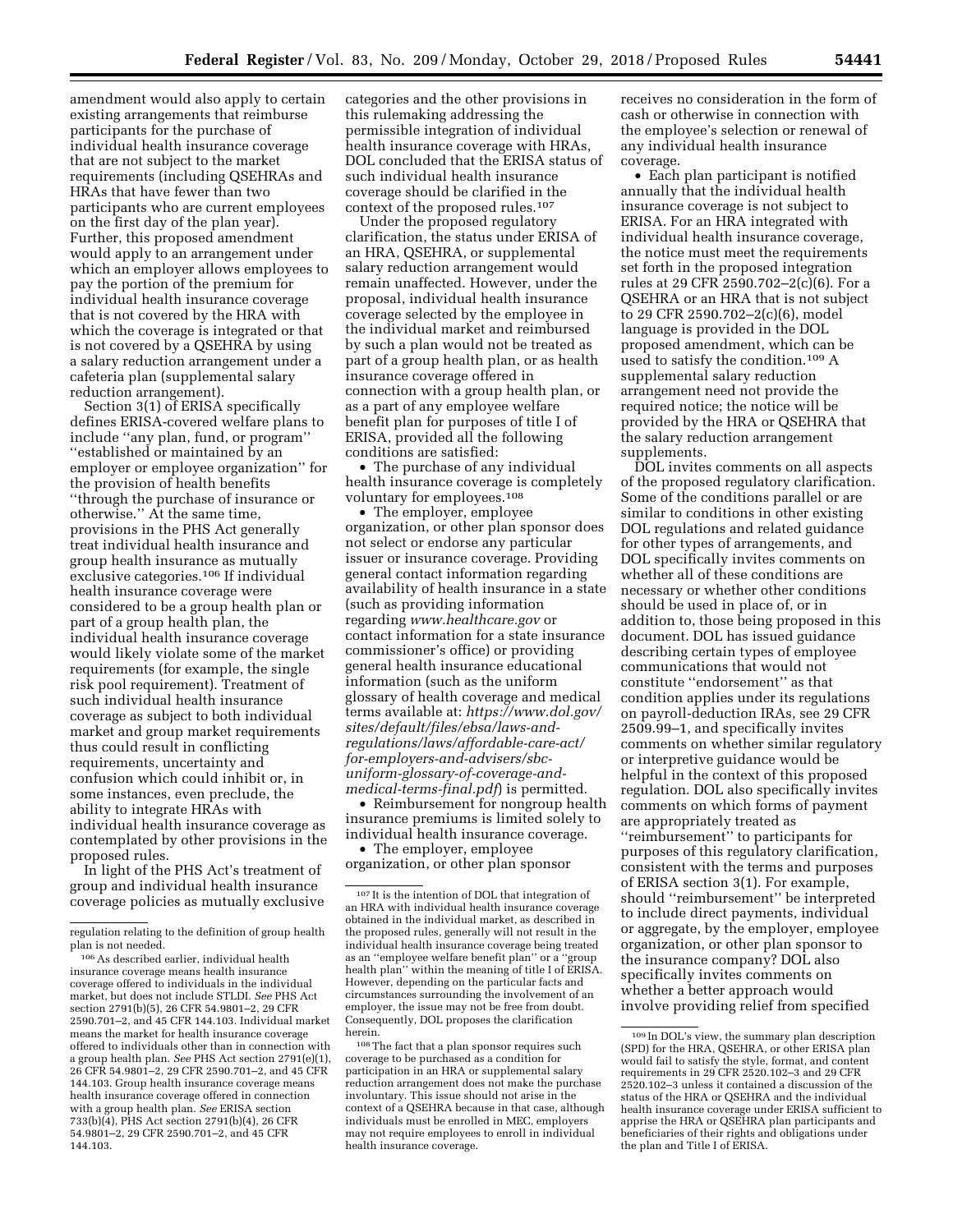otherwise-applicable obligations under ERISA Title I, rather than carving the policy out as if it were outside of ERISA Title I.

Additionally, existing regulations of all three Departments define ''group health insurance coverage'' as health insurance coverage offered in connection with a group health plan.110 The Departments propose to amend that definition by clarifying that individual health insurance coverage the premiums of which are reimbursed by an HRA or a supplemental salary reduction arrangement is not offered in connection with a group health plan, and is not group health insurance coverage, provided all the conditions in proposed 29 CFR 2510.3–1(l) (described earlier in this preamble) are satisfied.111

In light of the fact that HRAs are subject to many statutory rules and regulations not specifically addressed in this proposed rulemaking, including various reporting, disclosure, fiduciary, and enforcement provisions under title I of ERISA, DOL also specifically invites comment on whether it would be helpful for DOL to issue additional regulations or guidance addressing the application of ERISA reporting and disclosure requirements to HRAs integrated with such non-ERISA individual health insurance coverage (for example, SPD content and Form 5500 annual reporting requirements). Similarly, the limitation in the proposal on employers, employee organizations, and other plan sponsors receiving consideration from an issuer or person affiliated with an issuer in connection with any participant's purchase or renewal of individual health insurance coverage was not intended to change any ERISA requirements governing the circumstances under which plans, including HRAs, may reimburse employers, employee organizations and other plan sponsors for certain expenses associated with administration of the plan. DOL specifically invites comments on whether there are particular issues in that area related to HRAs, QSEHRAs, or supplemental salary reduction arrangements that would benefit from additional regulatory or interpretive guidance.

## **V. Overview of the Proposed Rules Regarding Individual Market Special Enrollment Periods—Department of Health and Human Services**

As set forth earlier in this preamble, the Departments are proposing regulations to expand the usability of HRAs and to provide flexibility to employers. The proposed rules allowing integration of an HRA with individual health insurance coverage require that the individuals whose medical care expenses may be reimbursed under the HRA must be enrolled in individual health insurance coverage (other than coverage that consists solely of excepted benefits). With the ability to integrate HRAs with individual health insurance coverage, many employees may need access to individual health insurance coverage, on or off Exchange, or may wish to change to another individual health insurance plan in order to take advantage of this employee benefit. Therefore, HHS is proposing a regulation to allow employees and their dependents to enroll in individual health insurance coverage or to change from one individual health insurance coverage plan to another outside of the individual market annual open enrollment period if they gain access to an HRA integrated with individual health insurance coverage.

In addition, because employees and dependents with a QSEHRA generally must be enrolled in MEC,<sup>112</sup> and a significant category of MEC is individual health insurance coverage, HHS has determined that it is also appropriate to apply the new special enrollment period to individuals who are provided QSEHRAs.113

More specifically, HHS proposes to add new paragraph 45 CFR 155.420(d)(14) to establish a special enrollment period for when a qualified individual, enrollee, or his or her dependent gains access to and enrolls in an HRA integrated with individual health insurance coverage or is provided a QSEHRA, so that the individual and his or her dependents may enroll in or

change his or her enrollment in individual health insurance coverage.

45 CFR 155.420(d)(14) would provide access to coverage in the circumstance in which an employer after the start of the calendar year newly begins offering an HRA to its employees that is integrated with individual health insurance coverage or newly begins providing a QSEHRA to its employees. HHS anticipates that many employers that choose to offer an HRA integrated with individual health insurance coverage or to provide a QSEHRA will do so on a calendar year basis, which will allow employees to enroll in or change individual health insurance coverage during the annual open enrollment period. However, HHS is aware that employers may begin offering HRAs and providing QSEHRAs to their employees at any time during the calendar year and has determined that employers are best suited to determine which twelve-month period to use for their plan year. In addition, the new special enrollment period would apply to individuals who newly gain access to and enroll in an HRA integrated with individual health insurance coverage or who are provided a QSEHRA outside of open enrollment, for example, because the employee is hired after the start of the calendar year.

HHS notes that for some situations in which an employee would newly gain access to an HRA integrated with individual health insurance coverage or would newly be provided a QSEHRA, access to coverage already exists under current authority in 45 CFR 155.410 or 155.420(d). For example, if an employer begins offering an HRA integrated with individual health insurance coverage or begins providing a QSEHRA effective January 1, employees may already enroll in or change individual health insurance coverage during the annual open enrollment period described in 45 CFR 155.410 with such coverage becoming effective January 1 (to coincide with the availability of the HRA or QSEHRA). Similarly, if an employer previously offered another type of group health plan coverage and decides to stop offering that coverage after the start of the calendar year to some or all of its employees (or the plan year ends after the start of the calendar year) and instead begins offering those employees an HRA integrated with individual health insurance coverage or begins providing a QSEHRA to them, the employees might already qualify for a special enrollment period due to a loss of MEC in accordance with 45 CFR  $155.420(d)(1)$ . In addition, an employee without a prior offer of employer coverage who is enrolled in Exchange

<sup>110</sup> 26 CFR 54.9801–2; 29 CFR 2590.701–2, 45 CFR 144.103.

<sup>111</sup> Note that the clarification with respect to the meaning of group health insurance coverage is not relevant for QSEHRAs because QSEHRAs are not group health plans.

<sup>112</sup> Generally, payments from a QSEHRA to reimburse an eligible employee's medical care expenses are not includible in the employee's gross income if the employee has coverage that provides MEC as defined in section 5000A(f) of the Code, which includes individual health insurance coverage.

<sup>113</sup>The Departments note that the new special enrollment period provided in the proposed rules applies only for individuals who gain access to HRAs integrated with individual health insurance coverage or for individuals who are provided QSEHRAs. Therefore, the new special enrollment period provided in the proposed rules would not apply for individuals who gain access to the proposed excepted benefit HRA.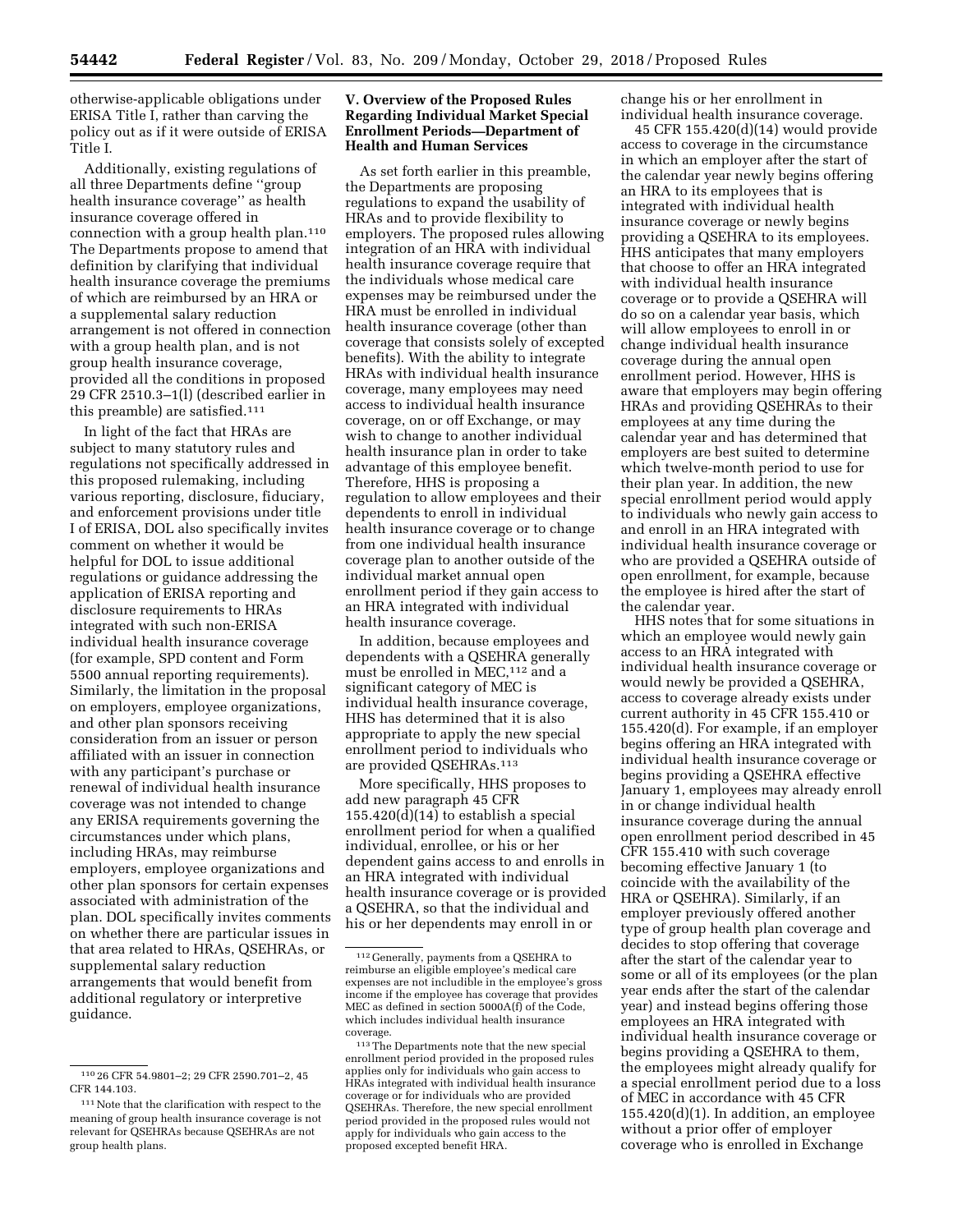coverage with advance payments of the PTC and cost-sharing reductions (CSRs) currently may qualify for the special enrollment periods in 45 CFR  $155.420(d)(6)(i)$  or (ii) upon gaining access to an HRA integrated with individual health insurance coverage or being provided a QSEHRA after the start of the calendar year, if that results in the loss of eligibility for advance payments of the PTC or a reduction or loss of eligibility for CSRs. However, if this same employee was enrolled in Exchange coverage without advance payments of the PTC or CSRs, he or she would not qualify for this special enrollment period upon gaining access to an HRA integrated with individual health insurance coverage or being provided a QSEHRA after the start of the calendar year, and would instead need the proposed new special enrollment period in 45 CFR 155.420(d)(14) in order to change Exchange coverage.

Because access to and enrollment in health coverage varies by employers and among employees, as does employees' current ability to qualify for a special enrollment period should they gain access to an HRA integrated with individual health insurance coverage or be provided a QSEHRA, HHS has concluded that it is necessary to establish a new special enrollment period as proposed under 45 CFR  $155.420(d)(14)$  so that all employees (and their dependents) who gain access outside of the individual market open enrollment period (for example, after the start of the calendar year) and enroll in HRAs integrated with individual health insurance coverage or are provided QSEHRAs, regardless of their prior coverage situations, may utilize this employee benefit by enrolling in or changing their enrollment in individual health insurance coverage at that time.

HHS proposes to establish a coverage effective date for the special enrollment period in 45 CFR 155.420(d)(14) of the first day of the first month following the individual's plan selection, which is proposed at 45 CFR 155.420(b)(2)(vi). HHS has concluded that a first-of-thefollowing-month coverage effective date is appropriate for this special enrollment period because it aligns with the coverage effective date option elected by the Federally-facilitated Exchanges (FFEs) for qualified individuals, enrollees, or dependents, including employees, who qualify for a special enrollment period for loss of MEC under 45 CFR 155.420(d)(1). This coverage effective date also aligns with the coverage effective date option elected by the FFEs for the special enrollment period at 45 CFR  $155.420(d)(6)(iii)$ , applicable when

employees enrolled in employersponsored coverage are determined newly eligible for advance payments of the PTC based in part on a finding that they are ineligible for coverage in an eligible-employer sponsored plan in accordance with  $26$  CFR  $1.36B-2(c)(3)$ . HHS has concluded that these existing qualifying events, also known as triggering events, and the new proposed qualifying event are similar to one another and affect potentially overlapping populations and, therefore, should entitle qualifying individuals to the same coverage start dates.

Similarly, HHS proposes to offer the option for advance availability, in addition to subsequent availability, for the proposed special enrollment period in 45 CFR 155.420(d)(14), which would allow qualified individuals, enrollees, and dependents to qualify for this special enrollment period up to 60 days in advance of the qualifying event, as described in paragraph 45 CFR  $155.420(c)(2)$  of the proposed rules. Under this advance availability in combination with 45 CFR  $155.420(b)(2)(vi)$ , if an individual's plan selection is made before the date of the qualifying event, then coverage would be effective the first day of the month following the date of the qualifying event, or, if the triggering event is on the first day of a month, on the date of the triggering event. In cases where the qualifying event is the first day of the month, for example, if an individual will gain access to an HRA that can be integrated with individual health insurance coverage on April 1, so long as a plan is selected prior to that date (before or on March 31), the effective date of this new coverage will be the date of the qualifying event (April 1). Advance availability allows individuals who are aware of an upcoming change in eligibility or coverage status to report this change to the Exchanges ahead of time, select a plan, and enroll with a coverage effective date that helps minimize a potential gap in coverage. Because participants whose employers begin offering HRAs integrated with individual health insurance coverage or begin providing QSEHRAs generally must be notified at least 90 days prior to the plan year, participants would have advance knowledge of either benefit. Therefore, HHS has concluded that it makes sense to allow the participant to report this upcoming change to the Exchanges in advance, if desired. Individuals may alternatively elect to report the qualifying event up to 60 days after the date of the qualifying event and qualify for the special enrollment period during the regular

special enrollment period window, in accordance with 45 CFR 155.420(c)(1).

In addition, in order to allow participants and their dependents the flexibility to adequately respond to gaining access to an HRA integrated with individual health insurance coverage or to being provided a QSEHRA, HHS also proposes to amend 45 CFR 155.420(a)(4)(iii) to exclude Exchange enrollees who would qualify for the proposed special enrollment period in 45 CFR 155.420(d)(14) from plan enrollment restrictions upon qualifying for this special enrollment period.

Lastly, since these proposed rules would allow for HRAs to be integrated with individual health insurance coverage both on and off Exchange (and because individuals with QSEHRAs may enroll in individual health insurance coverage both on and off Exchange), HHS proposes to include this special enrollment period in the limited open enrollment periods available off Exchange, in accordance with current regulations at 45 CFR 147.104(b)(2). Therefore, an employee or an employee's dependent who gains access to an HRA integrated with individual health insurance coverage or who is provided a QSEHRA may elect to enroll in or change to different Exchange or off-Exchange individual health insurance coverage.

HHS seeks comments on these proposals. If an employer begins offering an HRA or providing a QSEHRA to its employees during the calendar year outside of the Exchange annual open enrollment period, subsequent plan years likely will also begin during the calendar year. Therefore, HHS also seeks comments about whether the proposed new special enrollment period at 45 CFR 155.420(d)(14) should be available to employees who have and are enrolled in an HRA or are provided a QSEHRA each year at the time their new health plan year starts. This would allow employees to enroll in or change to a new plan in response to updated information about their HRA or QSEHRA benefit for each of their group health plan years.

#### **VI. Applicability Date**

The proposed HRA integration and HRA excepted benefit provisions described in section II of this preamble, as well as the DOL clarification and the clarification by the Departments described in section IV of this preamble, are proposed to apply to group health plans and health insurance issuers for plan years beginning on or after January 1, 2020. The PTC provisions described in section III of this preamble are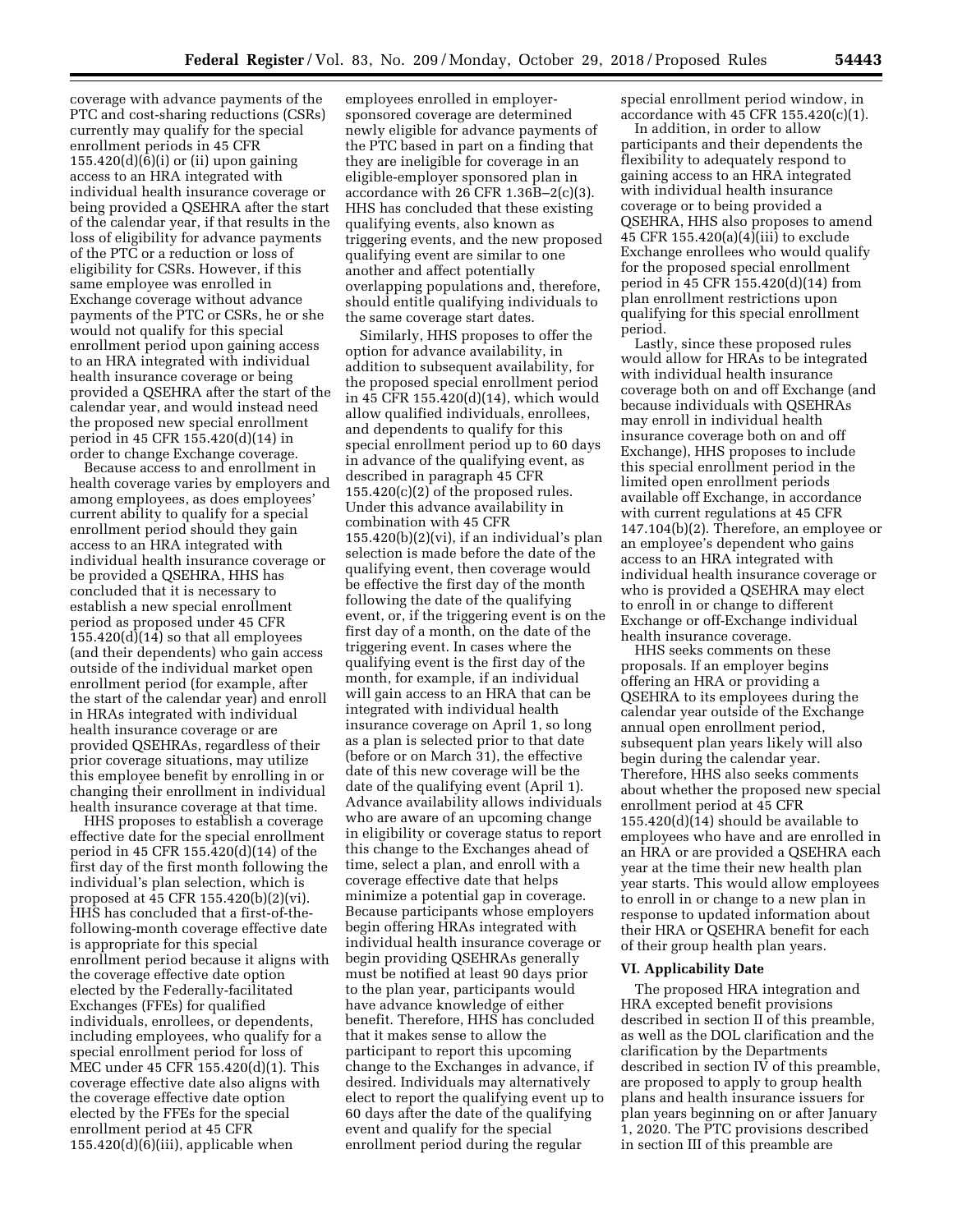proposed to be effective for taxable years beginning on and after January 1, 2020, and the HHS special enrollment period provisions described in section V of this preamble are proposed to be effective January 1, 2020. Taxpayers and others may not rely on these proposed rules. The Departments solicit comments on this proposed applicability date.

#### **VII. Economic Impact and Paperwork Burden**

#### *A. Summary*

The proposed rules would remove the current prohibition on integrating HRAs with individual health insurance coverage, if certain conditions are met. The proposed rules also set forth conditions under which certain HRAs would be recognized as limited excepted benefits. In addition, the Treasury Department and the IRS are proposing rules regarding PTC eligibility for individuals offered coverage under an HRA integrated with individual health insurance coverage. Further, DOL is proposing a clarification to provide HRA, QSEHRA and supplemental salary reduction arrangement plan sponsors with assurance that the individual health insurance coverage the premiums of which are reimbursed by an HRA, QSEHRA or supplemental salary reduction arrangement would not become part of an ERISA plan if certain conditions are met, and the Departments are proposing a related clarification to the definition of group health insurance coverage. Finally, HHS is proposing rules that would provide a special enrollment period in the individual market for individuals who gain access to an HRA integrated with individual health insurance coverage or who are provided a QSEHRA.

The Departments have examined the effects of the proposed rules as required by Executive Order 13563 (76 FR 3821, January 21, 2011, Improving Regulation and Regulatory Review); Executive Order 12866 (58 FR 51735, October 4, 1993, Regulatory Planning and Review); the Regulatory Flexibility Act (September 19, 1980, Pub. L. 96–354); section 1102(b) of the Social Security Act (42 U.S.C. 1102(b)); section 202 of

the Unfunded Mandates Reform Act of 1995 (March 22, 1995, Pub. L. 104–4); Executive Order 13132 (64 FR 43255, August 10, 1999, Federalism); the Congressional Review Act (5 U.S.C. 804(2)); and Executive Order 13771 (82 FR 9339, February 3, 2017, Reducing Regulation and Controlling Regulatory Costs).

## *B. Executive Orders 12866 and 13563.*

Executive Order 12866 directs agencies to assess all costs and benefits of available regulatory alternatives and, if regulation is necessary, to select regulatory approaches that maximize net benefits (including potential economic, environmental, public health and safety effects, distributive impacts, and equity). Executive Order 13563 is supplemental to and reaffirms the principles, structures, and definitions governing regulatory review as established in Executive Order 12866.

Section 3(f) of Executive Order 12866 defines a ''significant regulatory action'' as an action that is likely to result in a rule: (1) Having an annual effect on the economy of \$100 million or more in any 1 year, or adversely and materially affecting a sector of the economy, productivity, competition, jobs, the environment, public health or safety, or state, local or tribal governments or communities (also referred to as ''economically significant''); (2) creating a serious inconsistency or otherwise interfering with an action taken or planned by another agency; (3) materially altering the budgetary impacts of entitlement grants, user fees, or loan programs or the rights and obligations of recipients thereof; or (4) raising novel legal or policy issues arising out of legal mandates, the President's priorities, or the principles set forth in the Executive Order.

A regulatory impact analysis must be prepared for major rules with economically significant effects (for example, \$100 million or more in any 1 year), and a ''significant'' regulatory action is subject to review by the Office of Management and Budget (OMB). The Departments anticipate that this regulatory action is likely to have economic impacts of \$100 million or more in at least 1 year, and thus meets

## TABLE 1—ACCOUNTING TABLE

## Costs:

#### Qualitative:

• Loss of health insurance and potentially poorer financial or health outcomes for some individuals who experience premium increases.

value from the consumer's perspective, relative to its cost.

the definition of a ''significant rule'' under Executive Order 12866. Therefore, the Departments have provided an assessment of the potential costs, benefits, and transfers associated with the proposed rules. In accordance with the provisions of Executive Order 12866, the proposed rules were reviewed by OMB.

## 1. Need for Regulatory Action

This regulatory action is taken in light of Executive Order 13813 directing the Departments to consider proposing regulations or revising guidance to expand the flexibility and use of HRAs. Consistent with Executive Order 13813, the proposed rules are intended to increase the usability of HRAs to provide more Americans, including employees who work at small businesses, with more healthcare options. Such changes will facilitate the development and operation of a healthcare system that provides highquality care at affordable prices for the American people by increasing consumer choice for employees and promoting competition in healthcare markets by providing additional options for employers.

The Departments are of the view that the benefits of the proposed rules would substantially outweigh the costs of the rules. The proposed rules would increase flexibility and choices of health coverage options for employers and employees. The increased use of HRAs could potentially reduce healthcare spending, particularly less efficient spending,<sup>114</sup> and ultimately result in increased taxable wages for workers currently in firms that offer traditional group health plans. The proposed rules are also expected to increase the number of low- and moderate-wage workers (and their family members) with health insurance coverage.

2. .Summary of Impacts of Proposed HRA Integrated With Individual Health Insurance Coverage.

The expected costs, benefits and transfers of the proposed rules are summarized in Table 1 and discussed in detail later in this section of the preamble.

<sup>114</sup>By less efficient healthcare spending, the Departments generally mean spending that is of low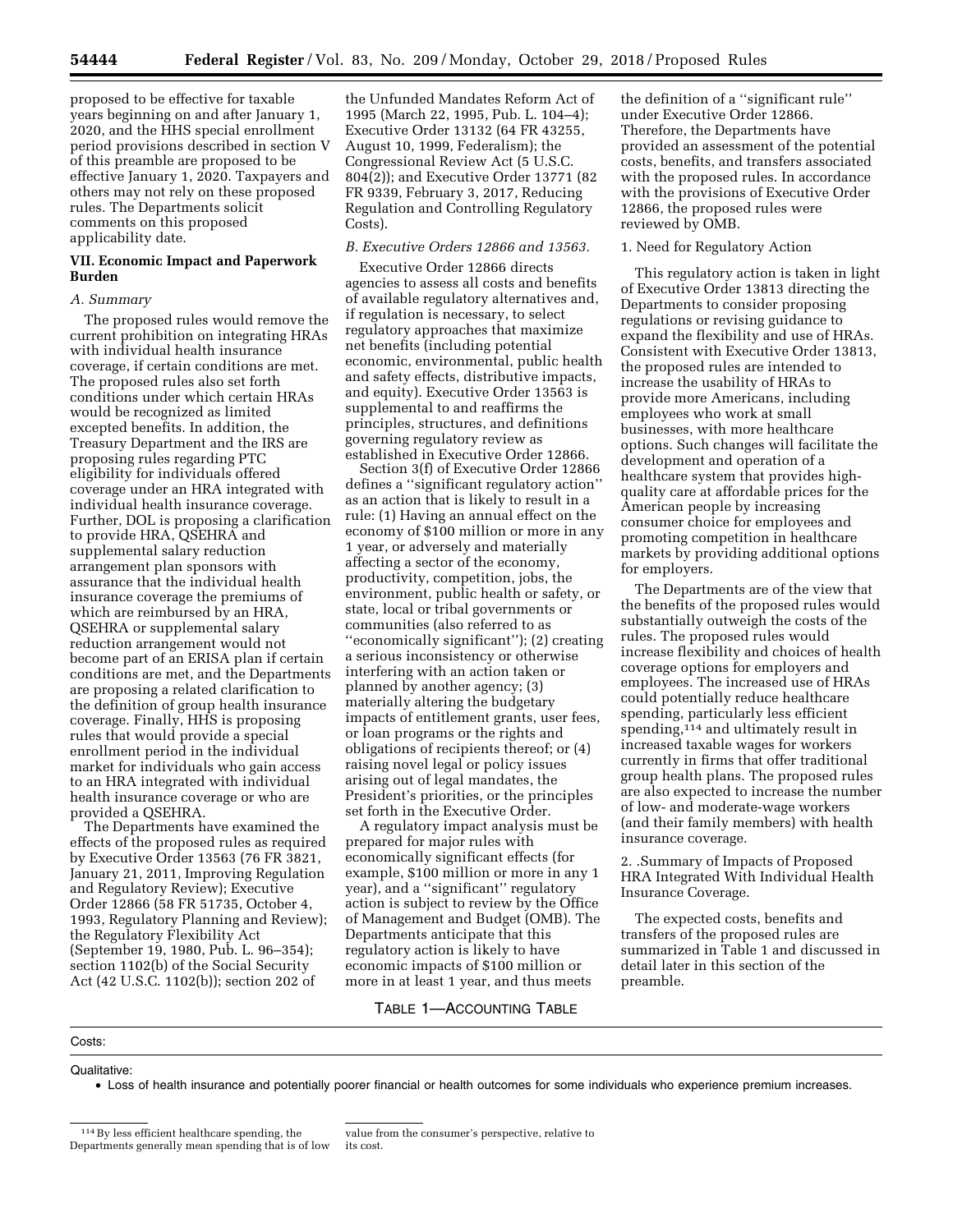## TABLE 1—ACCOUNTING TABLE—Continued

• Increased administrative costs for employers, employees, and government agencies to learn about and/or use a new health benefits option.

# Benefits:

- Qualitative:
	- Gain of health insurance and potentially improved financial or health outcomes for some employees who are newly offered or newly accept benefits.
	- Increased choice and flexibility for employees and employers around compensation arrangements, potentially resulting in more efficient use of healthcare and more efficient labor markets (including higher taxable wages).
	- Decreased administrative costs for some employers who no longer offer traditional group health plans for some, or all, employees.

| Transfers | Estimate<br>(billion) | Year dollar  | <b>Discount</b><br>rate<br>(percent) | Period<br>covered      |
|-----------|-----------------------|--------------|--------------------------------------|------------------------|
|           | \$2.7<br>\$2.8        | 2020<br>2020 |                                      | 2020-2028<br>2020-2028 |

Quantitative: 115

- Reduced tax revenue as a result of new HRAs offered by employers previously offering no health benefits, less reduced PTC from employees in such firms.
- Increase in average individual market premiums of less than 1 percent and resulting increase in PTC.
- Qualitative:
	- Increased out-of-pocket costs for some employees who move from traditional group health plans to individual health insurance coverage and decreased costs for other employees who move from traditional group health plans to individual health insurance coverage (i.e., transfers from reduced within-firm cross-subsidization).
	- Reduced tax revenue as a result of new excepted benefit HRA.

In all cases, the counterfactual baseline for analysis is current law. That is, the analysis assumes as the baseline statutes enacted and regulations that are final as of date of issuance of the proposed rules. This includes PPACA, the reduction of the individual shared responsibility payment to \$0, as enacted in Public Law 115–97, the AHP final rule,116 the STLDI final rule,117 and all other administrative actions finalized as of the date of issuance of the proposed rules.

## Costs

*Loss of health insurance coverage.*  The Departments recognize that some individuals could experience a loss in health insurance coverage and that some

of these people would experience worse financial or health outcomes as a result of the proposed rules.118 Loss of coverage could occur if employers drop traditional group health plans and if some previously covered employees do not accept the HRA and fail to obtain their own coverage. Loss of coverage could also occur if the addition of new enrollees to the individual market causes premiums to rise, resulting in dropping of coverage by current individual market enrollees. In addition, some employees could have fewer choices of plans in the individual market than the number of group health plan choices previously provided by their employer, or might be unable to find new individual health insurance coverage that covers their preferred healthcare providers. As discussed below, the Departments estimate that

choice and coverage would, on net, be increased by adoption of the proposed rules. The Departments request comments on this finding and the extent to which the proposed rules could reduce employee choice or cause some individuals to become uninsured.

*Increased administrative costs.* The proposed rules would also increase some administrative costs for employers, employees, and government entities.

All employers would have a new health benefits option about which to learn. Employers who offer HRAs integrated with individual health insurance coverage but did not offer employer-sponsored health benefits before would face increased costs of administering a health benefit. In addition, all employers that offer HRAs integrated with individual health insurance coverage would be required to establish reasonable procedures to substantiate that individuals covered by the HRA are enrolled in individual health insurance coverage; to provide a notice to all employees who are eligible for the HRA explaining the PTC eligibility consequences of the HRA offer and acceptance and other information; and to comply with various other generally applicable group health plan requirements, such as maintaining a plan document and complying with various reporting requirements. Employers offering HRAs integrated with individual health insurance coverage would need to establish

 $^{\rm 115}\!$  The monetized estimates are of the net tax revenue loss, including reduced income and payroll tax revenue from employees who would receive HRAs and would not otherwise have a tax exclusion for a traditional group health plan, reduced PTC from individuals who would receive HRAs and would otherwise receive PTC, and increased PTC due to the increase in Exchange premiums. As noted in the text later in this section of the preamble, the quantitative estimates are subject to considerable uncertainty. For example, the rule could cause tax revenue to increase if the adoption of HRAs leads to reduced healthcare spending and higher taxable wages. Or the rule could result in larger premium increases in the individual market, or in premium decreases, if the rule results in more substantial changes in the health of the individual market risk pool. The Departments request comments on the likely costs, benefits and transfers that would result from the proposed rule.

<sup>116</sup>*See* 83 FR 28912.

<sup>117</sup>*See* 83 FR 38212.

<sup>118</sup>The Departments note however that increased insurance coverage does not necessarily result in better health. For example, Baicker et al. found that increased Medicaid coverage in Oregon ''generated no significant improvements in measured physical health outcomes in the first two years, but it did increase use of health care services, raise rates of diabetes detection and management, lower rates of depression, and reduce financial strain.'' *See*  Baicker, K., S. Taubman, H. Allen, M. Bernstein, J. Gruber, J. Newhouse, E. Schneider, B. Wright, A. Zaslavsky, and A. Finkelstein. 2013. ''The Oregon Experiment: Effects of Medicaid on Clinical Outcomes.'' *New England Journal of Medicine* 368: 1713–22. *[http://www.nejm.org/doi/full/10.1056/](http://www.nejm.org/doi/full/10.1056/NEJMsa1212321) [NEJMsa1212321;](http://www.nejm.org/doi/full/10.1056/NEJMsa1212321)* and survey of the literature in Chapter 6 of *Economic Report of the President,*  February 2018, *[https://www.whitehouse.gov/wp](https://www.whitehouse.gov/wp-content/uploads/2018/02/ERP_2018_Final-FINAL.pdf)[content/uploads/2018/02/ERP](https://www.whitehouse.gov/wp-content/uploads/2018/02/ERP_2018_Final-FINAL.pdf)*\_*2018*\_*Final-[FINAL.pdf](https://www.whitehouse.gov/wp-content/uploads/2018/02/ERP_2018_Final-FINAL.pdf)*.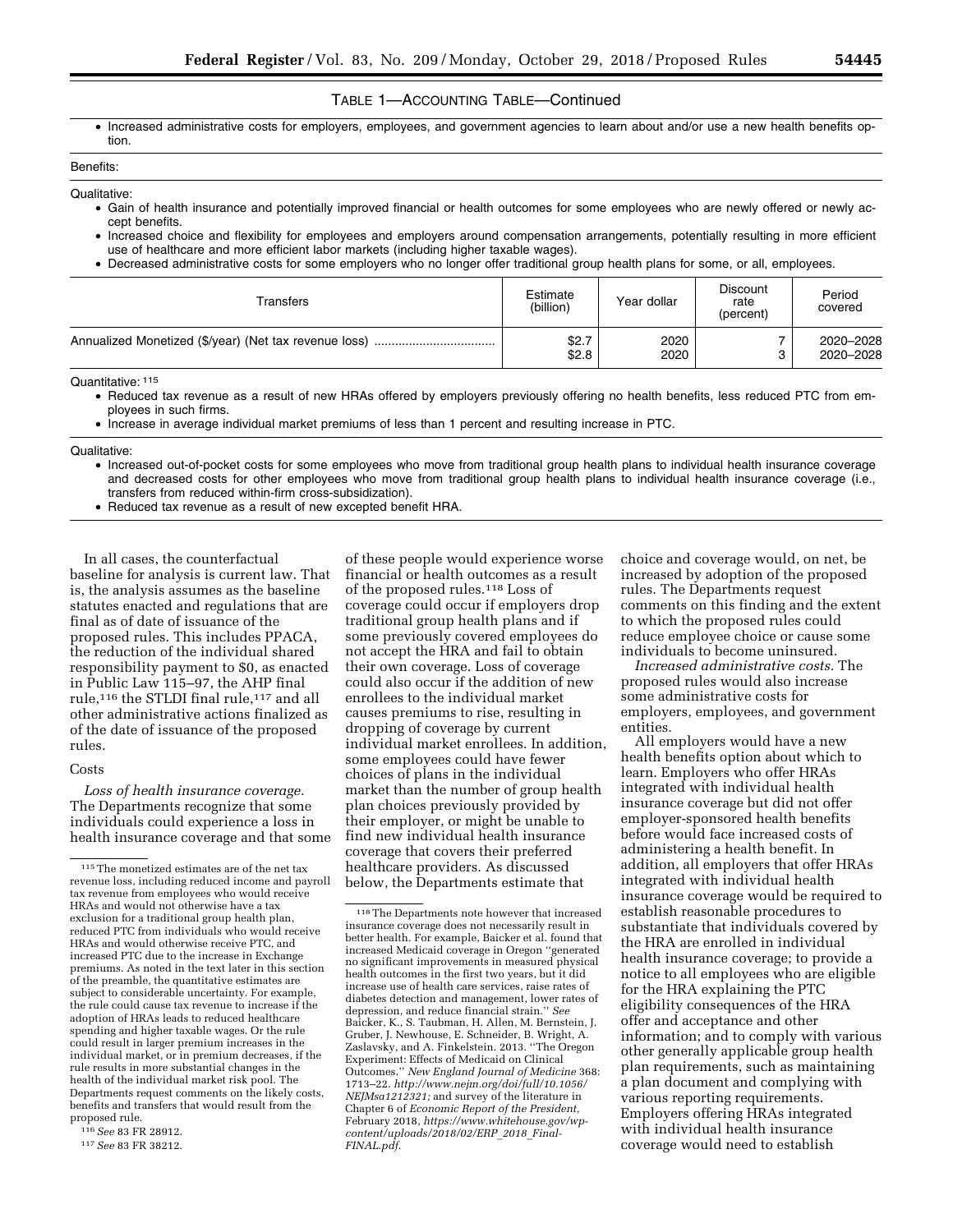systems to reimburse premiums and employee out-of-pocket medical care expenses, or hire third-party administrators to do so. In addition, to the extent an employer is subject to section 4980H of the Code, the employer would need to learn about the proposed PTC regulations and any other related guidance under section 4980H of the Code that the Treasury Department and the IRS may issue. As noted later in this preamble, administrative costs associated with HRAs integrated with individual health insurance coverage could be lower than costs for traditional group health plans for some employers. The Departments request comment on the extent to which employer administrative costs would be increased or decreased by the proposed rules.

As to increased administrative burden and costs for employees, employees who previously enrolled in a traditional group health plan and who now receive an HRA integrated with individual health insurance coverage would need to shop for and choose their own insurance and learn new procedures for accessing their HRA benefits. In addition, employees who receive an HRA integrated with individual health insurance coverage would need to substantiate enrollment in individual health insurance coverage once per plan year and in connection with each request for reimbursement.

Further, Exchange enrollees might experience increased compliance burdens, to the extent that they must become familiar with the circumstances in which an offer of an HRA integrated with individual health insurance coverage precludes them from claiming the PTC. For employees who previously did not receive an offer of a traditional group health plan, this would require learning the PTC eligibility rules, and for employees who previously received an offer of a traditional group health plan, this would require learning new and different rules for PTC eligibility. Specifically, an employee who is offered a traditional group health plan is not eligible to claim the PTC for his or her Exchange coverage unless the premium of the lowest cost employer plan providing MV for self-only coverage less the employer contribution for self-only coverage exceeds 9.5 percent (indexed for inflation after 2014) of the employee's household income (assuming the employee meets various other PTC eligibility requirements). In contrast, under the proposed PTC regulations, an employee who is offered an HRA integrated with individual health insurance coverage would not be eligible to claim the PTC for his or her Exchange coverage unless the premium

of the lowest cost silver plan for selfonly coverage offered by the Exchange for the rating area in which the employee resides less the HRA amount exceeds 9.5 percent (indexed for inflation after 2014) of the employee's household income (assuming the employee meets various other PTC eligibility requirements). However, the Departments note that the proposed rules would require HRA plan sponsors to furnish a notice to participants providing some of the information necessary for an individual to determine if the offer of the HRA could render them ineligible for the PTC.

In addition, if an enrollee in Exchange coverage is eligible for the PTC, the amount of the PTC is based, in part, on the premium for the second lowest cost silver plan for the coverage unit offered in the Exchange for the rating area in which the employee resides. As noted earlier, the proposed PTC rule uses the premium for the lowest cost silver plan offered in the Exchange for the rating area in which the employee resides solely for purposes of PTC eligibility criterion related to an offer of an HRA integrated with individual health insurance coverage. Therefore, Exchange enrollees would need to understand which silver level plan premium applies to them for eligibility purposes and which silver level plan premium applies to their PTC calculation.

Similarly, the Federally-facilitated and State-based Exchanges would incur one-time costs to incorporate the proposed special enrollment period and the PTC regulations, if finalized, into their instructions for enrollees and Exchange employees and in automated calculations. HHS estimates that onetime costs to account for HRAs integrated with individual health insurance coverage for the FFE would be approximately \$2.7 million to \$3.6 million. In addition, the FFE call center and eligibility support contractors would incur additional annual cost of approximately \$255 million annually by 2028 to serve the expanded Exchange population. Assuming that State-based Exchanges (SBEs) would incur costs similar to the FFE, total one-time costs incurred by the 12 SBEs would be \$32.4 million to \$43.2 million. Total additional ongoing costs incurred by the call centers and eligibility support contractors for the 12 SBEs would be approximately \$85 million annually by 2028. The Departments request comments on the implementation and ongoing costs for SBEs. The IRS also would need to add information regarding employees offered HRAs integrated with individual health

insurance coverage to instructions for IRS forms for taxpayers, employee training materials, and calculation programs.

The Departments are of the view that the total increase in administrative costs is likely to be modest, and would be significantly outweighed by the benefits of the rule outlined in the next section.

## Benefits

*Gain of health insurance coverage.*  Some individuals could experience a gain in health insurance coverage, greater financial security and potentially improved health outcomes, if employees are newly offered and accept HRAs integrated with individual health insurance coverage. As explained in greater detail in the Transfers section later in this preamble, the Departments estimate that on net, the number of insured persons would increase by about 800,000 by 2028, due to the proposed rules. Most of these newly insured individuals are expected to be low- and moderate-income workers in firms that currently do not offer a traditional group health plan.

*Increased choice and flexibility for employees and employers.* As a result of the proposed rules, employees would be able to purchase insurance with a tax subsidy by use of an HRA, without being locked into a specific plan or selection of plans chosen by their employer. As noted earlier in this preamble, some employees could have fewer choices of plans in the individual market than the number of group health plan choices previously provided by their employer, or might be unable to find a new individual health insurance coverage that covers their preferred healthcare providers. However, the expansion of enrollment in the individual market due to the proposed rules could also induce additional insurers to provide individual market coverage. The Departments are of the view that on net, the rule would significantly increase choice and flexibility for employees. Employers also would benefit from having another choice of a tax-preferred health benefit to offer their employees, potentially enabling them to attract and retain workers.

Current compensation arrangements can result in less efficient labor markets and inefficient healthcare spending. Employees within a firm (or employees within certain classes within a firm) are generally offered the same set of health benefits. As a result, some employees receive a greater share of compensation in the form of benefits than they would prefer, while others receive less. In addition, some employers offer plans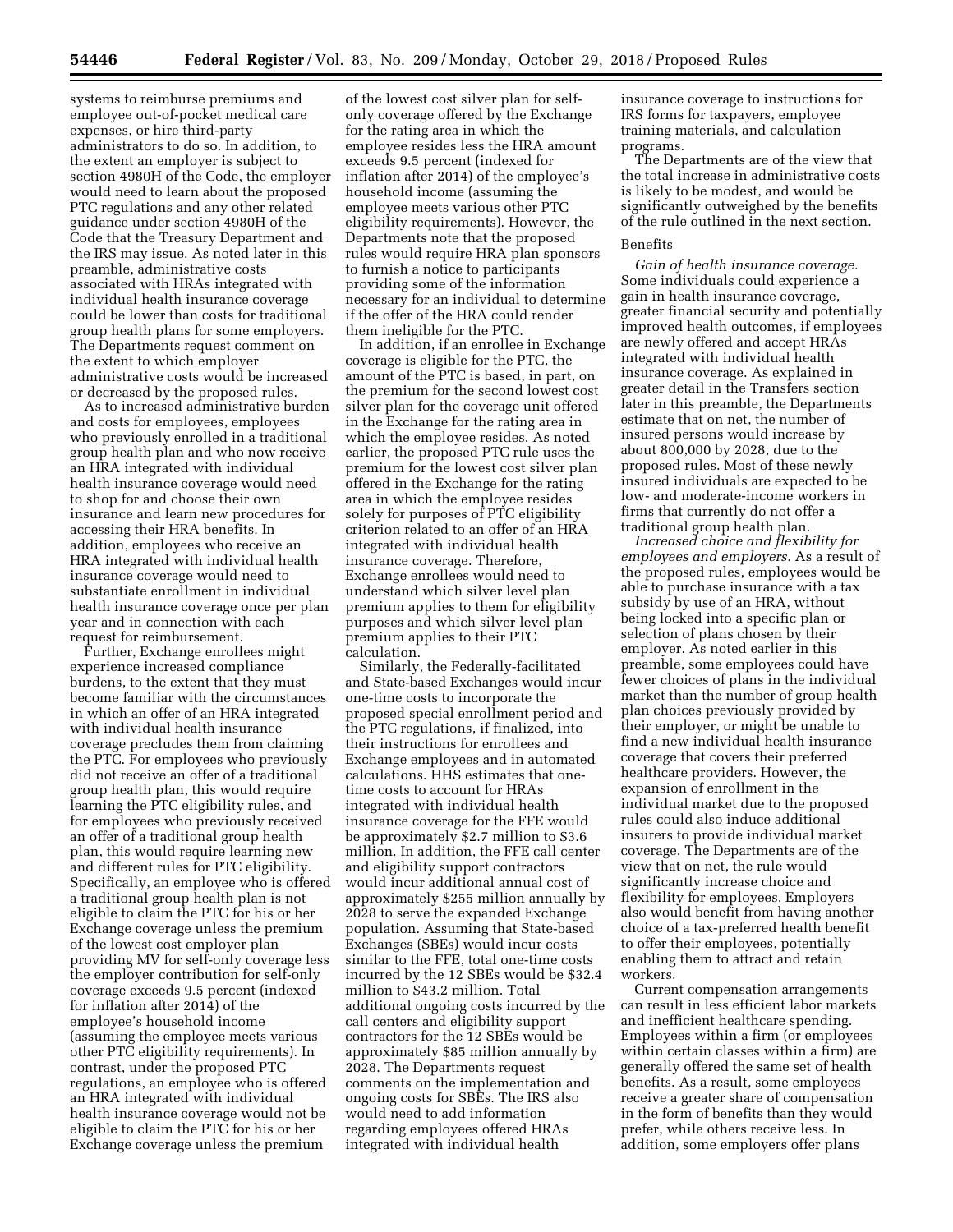with a wide choice of providers, reflecting the diverse preferences and healthcare needs of their employees. This weakens the ability of employers and insurers to negotiate lower provider prices or otherwise manage employee care.

By expanding the ability of consumers to choose coverage that fits their preferences, the proposed rules would reduce these inefficiencies in labor markets and healthcare spending. Some employees who would be offered HRAs under the proposed rules would choose plans with lower premiums and higher deductibles and copayments (all of which could potentially be paid out of the HRA) and narrower provider networks than they would choose if offered a traditional group health plan. Employees facing higher cost-sharing could become more cost-conscious consumers of healthcare. Narrower provider networks could strengthen the ability of purchasers (through their insurers) to negotiate lower provider prices. Both effects could lead to reduced healthcare spending, which could in turn lead to reductions in amounts made available under HRAs integrated with individual health insurance coverage and corresponding increases in taxable wages. However, these benefits are uncertain and would take some time to occur.119 Moreover, the provision of a new health benefit that can be used to pay cost-sharing as well as premiums and that is available to employees who were previously uninsured or enrolled in unsubsidized coverage would be expected to increase, rather than decrease, healthcare utilization by some consumers.

Small employers in particular might have little expertise or skill in choosing traditional group health plans or in administering coverage effectively for employees. However, some small employers can already obtain lower-cost coverage in the small group market or through AHPs than they could

otherwise provide on their own. Small employers that are not ALEs can also forego offering health benefits and allow their employees to obtain individual health insurance coverage, often with PTC subsidization, without liability under section 4980H of the Code. Qualified small employers can also pursue establishment of QSEHRAs. Thus, small employers whose employees have particularly high healthcare costs or that have little skill or interest in administering health benefits might use these other options to control costs even in the absence of the proposed rules. If so, any increased efficiency gain from providing an additional incentive for small employers to drop traditional group health plans in favor of HRAs integrated with individual health insurance coverage could be modest.

*Reduced administrative costs for some employers.* Employers that offer an HRA integrated with individual health insurance coverage rather than a traditional group health plan could experience reduced administrative costs. For example, such employers would no longer need to choose health insurance plans or self-insured health benefits for their employees and manage those plans. However, some of these costs would be borne by HRA recipients, as part of their individual market premiums.

## Transfers

The Treasury Department performed microsimulation modeling to evaluate the coverage changes and transfers that are likely to be induced by the proposed rules. The Treasury Department's model of health insurance coverage assumes that workers are paid the marginal product of their labor. Employers are assumed to be indifferent between paying wages and paying compensation in the form of benefits (as both expenses are deductible in computing employers' taxable incomes). The model therefore assumes that total compensation paid by a given firm is fixed, and the employer allocates this compensation between wages and benefits based on the aggregated preferences of their employees. As a result, employees bear the full cost of employer-sponsored health coverage (net of the value of any tax exclusion), in the form of reduced wages and the employee share of premiums.120

The Treasury Department's model assumes that employees' preferences regarding the type of health coverage (or no coverage) are determined by their expected healthcare expenses and the after-tax cost of employer-sponsored insurance, Exchange coverage with the PTC, or Exchange or other individual health insurance coverage integrated with an HRA, and the quality of different types of coverage (including actuarial value).121 The tax preference for the HRA integrated with individual health insurance coverage is the same as that for a traditional group health plan, and this estimate assumes that employers would contribute the same amount towards an HRA integrated with individual health insurance coverage as they would contribute for a traditional group health plan.122 Therefore, an employee would prefer an HRA integrated with individual health insurance coverage to a traditional group health plan if the price of individual health insurance coverage is lower than the price of traditional group health plan coverage, as long as the value of the higher quality of the traditional group health plan coverage (if any) does not outweigh the lower cost of individual health insurance coverage. The cost of individual health insurance coverage for an employee could be lower than the cost of the firm's traditional group health plan if the individual health insurance coverage is less generous, if the individual health insurance coverage

121Expected health care expenses by type of coverage, age, family size and other characteristics are estimated using the Medical Expenditure Panel Survey—Household Component (MEPS–HC). These predictions are then statistically matched to our tax data. The MEPS–HC is conducted by the United States Census Bureau for the Agency for Healthcare Research and Quality (AHRQ), Department of Health and Human Services.

122 It is possible that employers that switch from offering traditional group health plans to offering HRAs integrated with individual health insurance coverage will contribute less to HRAs than they pay for group coverage, and increase taxable wages by a corresponding amount. However, it is not clear why an employer that (based on the incomes and preferences of its workforce) wants to substitute contributions to health benefits for wages would not do so today, in the absence of the availability of HRAs integrated with individual health insurance coverage, particularly since the proposed rules generally require that HRAs integrated with individual health insurance coverage be offered on the same terms to all employees in a class of employees, as described earlier in this preamble.

<sup>119</sup>The proposed HRA integrated with individual health insurance coverage provides an income and payroll tax exclusion that is available only to workers and, unlike the PTC, benefits workers at all income levels, including workers with incomes in excess of 400 percent of the federal poverty level. Thus, it is possible that the proposed rules could encourage individuals to join the labor force or to work more hours or seek higher-paying employment, generating further economic benefits. In addition, the proposed rules could increase labor force mobility (*i.e.,* encourage workers to move more freely to employers where their productivity is highest), because workers enrolled in individual health insurance coverage could find it easier to retain their coverage when they change jobs. However, these effects are highly uncertain, are likely to be relatively small, and might take some time to occur. Labor supply changes are not reflected in the revenue estimates provided in the transfers section below.

<sup>120</sup>Note that the wage reduction for an employee who is offered a health benefit may be greater or less than the expected cost of coverage for that particular employee. Because employees are generally paid the same regardless of age, health status, family size or acceptance of benefits, the model assumes that each employee bears the same

share of the cost of the firm's coverage. The model allows for some limited variation of the wage reduction by wage class and educational status. All costs and benefits of coverage are taken into account and assumed to accrue to employees, including all income and employer and employee payroll tax exclusions and the avoidance of the employer shared responsibility payment under section 4980H of the Code by firms that offer coverage.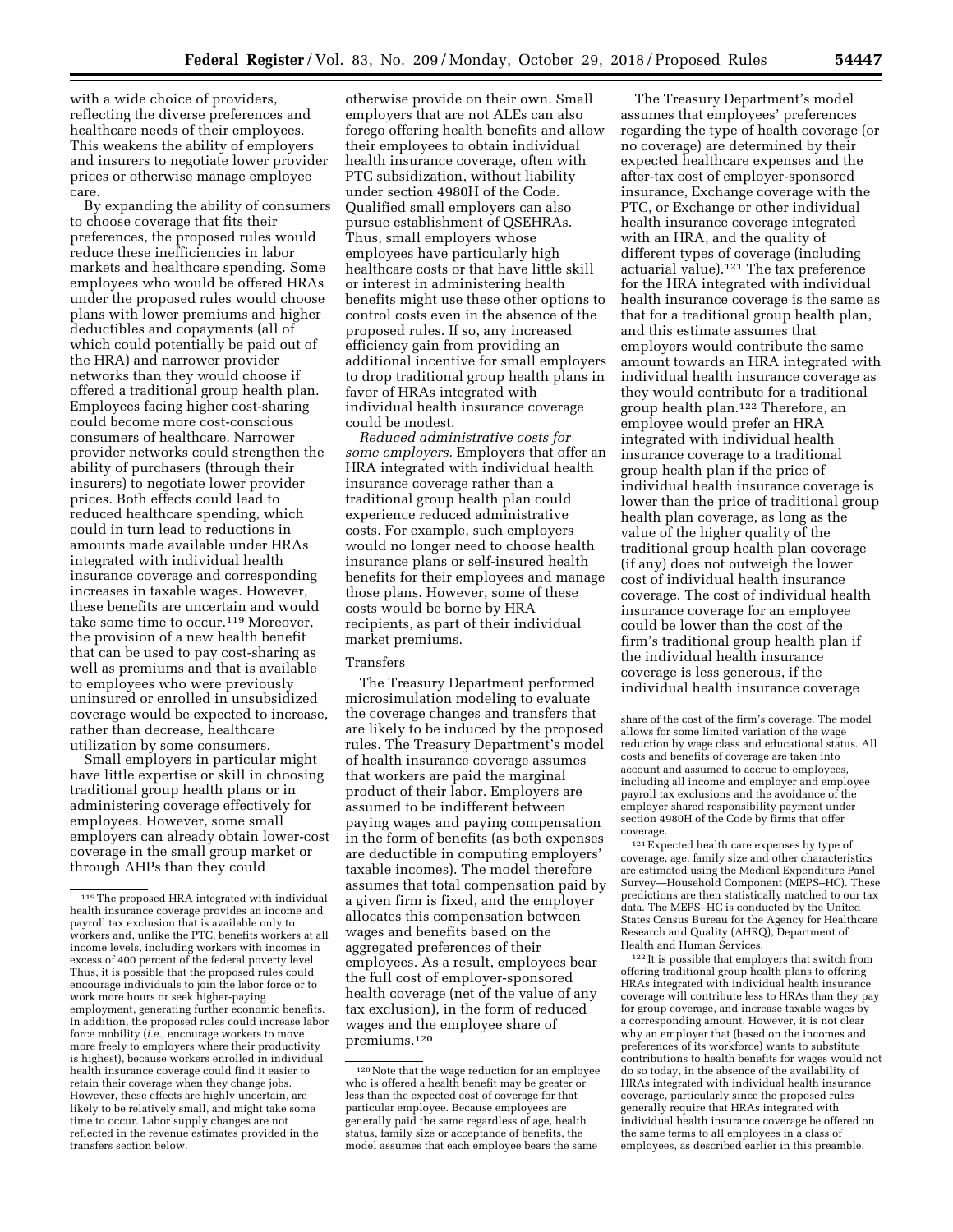risk pool is healthier than the firm's risk pool, or if the cost of individual health insurance coverage to a particular employee is lower than the cost of the firm's coverage (because, for example, the employee is younger than the average-age worker in the firm).

When evaluating the choice between an HRA integrated with individual health insurance coverage and the PTC for Exchange coverage, the available coverage is assumed to be the same, but the tax preferences are different. Hence, an employee would prefer the HRA if the value of the income and payroll tax exclusion (including both the employee and employer portion of payroll tax) is greater than the value of the PTC. In modeling this decision, the Departments assume that the employee share of premiums is tax-preferred, either through a salary reduction plan or, for an individual with an HRA integrated with individual health insurance coverage, through reimbursement of premiums from the HRA, with any additional premiums paid through a salary reduction arrangement.<sup>123</sup>

In the Treasury Department's model, employees are aggregated into firms, based on tax data.124 The expected health expenses of employees in the firm determine the cost of employersponsored insurance for the firm.125 Employees effectively vote for their preferred coverage, and each employer's

124A crucial component of the model is the use of Form W–2, Wage and Tax Statement, filed by employers to report wages and other benefits of employees. Forms W–2 with the same employer identification number are grouped together to represent the employees of the firm.

 $^{125}\!$  Some small firms are able to purchase community rated coverage in the small group market at lower cost than they could obtain by selfinsuring or would pay if they had to purchase coverage in the underwritten large-group market. Firm coverage costs are over-estimated in Treasury's model for these firms. As a result, our model likely over-estimates the extent to which small firms would adopt HRAs integrated with individual health insurance coverage. On the other hand, our assumption that administrative burdens and costs for employees and employers are about the same for HRAs integrated with individual coverage as for traditional group health plans could result in an under-estimate of the extent to which small firms with higher than average administrative costs would adopt HRAs integrated with individual health insurance coverage.

offered benefit is determined by the preferences of the majority of employees. Employees then decide whether to accept any offered coverage, and the resulting enrollment determines premiums for both employer coverage and individual health insurance coverage. The Treasury Department's model thus predicts enrollment and premiums in each type of coverage.

*Transitions from traditional group health plans to HRAs integrated with individual health insurance coverage.*  Based on microsimulation modeling, the Departments expect that the proposed rules would cause some participants (and their dependents) to move from traditional group health plans to HRAs integrated with individual health insurance coverage. As previously noted, the estimates assume that for this group of firms and employees, employer contributions to HRAs integrated with individual health insurance coverage are the same as contributions to traditional group health plans would have been, and the estimates assume that tax-preferred salary reductions for individual health insurance coverage are the same as salary reductions for traditional group health plan coverage. Thus, by modeling construction there is no change in income or payroll tax revenues for this group of firms and employees (other than the changes in the PTC discussed later in this preamble). The Departments welcome comments on these assumptions.

While the tax preference is assumed to be unchanged for this group, after-tax out-of-pocket costs could increase for some employees (whose premiums or cost-sharing are higher in the individual market than in a traditional group health plan) and decrease for others.

Some employees who are offered a traditional group health plan nonetheless obtain individual health insurance coverage and the PTC, because the traditional group health plan is unaffordable to them or does not provide MV. Some of these employees would no longer be eligible for the PTC for their Exchange coverage when the employer switches from a traditional group health plan to an HRA integrated with individual health insurance coverage because the HRA integrated with individual health insurance coverage is determined to be affordable under the proposed PTC eligibility rules.126 In addition, some employees who are offered HRAs integrated with individual health insurance coverage

would not accept them, and would be newly able to obtain the PTC because the offer of the HRA would be considered to be unaffordable under the proposed PTC rules, even though the traditional group health plan they were previously offered is affordable under current rules.127

*Transitions from no employersponsored health benefit to HRAs integrated with individual health insurance coverage.* The Departments expect some employees to be offered HRAs integrated with individual health insurance coverage when they previously received no offer of an employer-sponsored health plan. As a result, taxable wages would fall and non-taxable wages would rise, reducing income tax and payroll tax revenues. In addition, some Exchange enrollees who previously claimed the PTC would be precluded from claiming the PTC as a result of the offer or acceptance of the HRA, reducing PTC transfers. As explained further below, the Departments assume that PTC spending is reduced only among Exchange enrollees with incomes greater than 200 percent of the federal poverty level.

*Summary of transfers and coverage changes.* The Departments estimate that once employers fully adjust to the proposed rules, roughly 800,000 firms would offer HRAs integrated with individual health insurance coverage. The Departments further estimate that it would take employers and employees about five years to fully adjust to the proposed rules, with about 10 percent of take-up occurring in 2020 and the full effect realized in 2024 and beyond.

This would result in an estimated 1.0 million individuals receiving an HRA integrated with individual health insurance coverage in 2020, growing to 10.7 million in 2028. Conversely, the number of individuals in traditional group health plan coverage would fall by an estimated 0.6 million (0.4 percent) in 2020 and 6.8 million (4.5 percent) in 2028. Similarly, the number of individuals in individual health insurance coverage without an HRA would fall by an estimated 0.3 million (2.2 percent) in 2020 and 3.2 million (23.2 percent) in 2028. The number of uninsured persons would fall by an estimated 0.1 million in 2020 and by an

<sup>123</sup>The assumption that coverage subsidized by the PTC is the same as coverage subsidized by an HRA may be incorrect to the extent that coverage on the Exchange differs from off-Exchange individual health insurance coverage. In addition, the assumption that the full premium for an employee with or without an HRA is tax preferred may be incorrect if the employer does not offer a salary reduction plan, if the employee does not elect the salary reduction, or if the employee chooses on-Exchange rather than off-Exchange coverage. Salary reductions may not be used to pay premiums for Exchange coverage. The Departments invite comments on whether these assumptions are important or likely to be incorrect.

<sup>126</sup>As noted below, however, the Departments' estimates assume that individuals with incomes below 200 percent of the federal poverty level are not newly firewalled from the PTC by HRA offers.

<sup>127</sup>The number of persons newly eligible for the PTC is expected to be very small. Under the assumption that employers contribute the same amount towards an HRA as they would for traditional group coverage, employees would become newly eligible for the PTC (if otherwise eligible) only if the lowest cost silver plan premium for self-only individual health insurance coverage is greater than the total cost of the lowest cost MV plan offered by the employer (including the employee and employer share of premiums).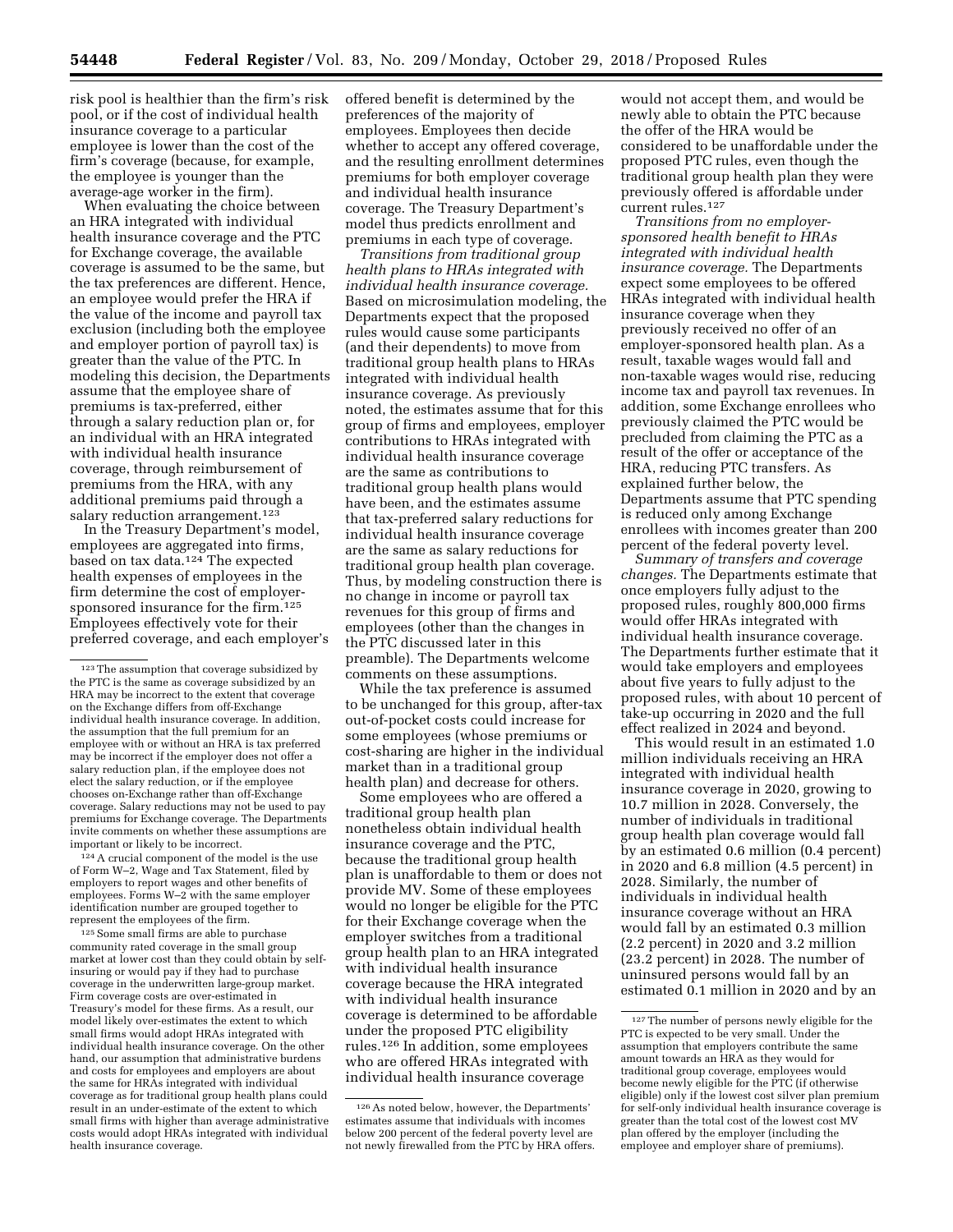estimated 0.8 million (1.3 percent) in 2028.128 *See* Table 2 for details.

The modeling suggests that employees in firms that would switch from offering traditional group health plan coverage to offering an HRA integrated with individual health insurance coverage would have, on average, slightly higher expected healthcare expenses than employees in other firms and current individual market enrollees. As a result, premiums in the individual market would be expected to increase by less than 1 percent as a result of the proposed rules, throughout the 2020–

2028 period examined. The Treasury Department model is nationally representative and does not necessarily reflect the expected experience for every market. The premium increase resulting from adverse selection could be larger in some markets, and premiums could fall in other markets. The Departments invite comments on the extent to which firms with healthy or less healthy risk pools would utilize HRAs integrated with individual health insurance coverage.

Income and payroll tax revenues would be expected to fall by about \$500

million in fiscal year 2020 and \$13.0 billion in 2028, as firms newly offer taxpreferred health benefits in the form of HRAs integrated with individual health insurance coverage. At the same time, total PTC would be expected to fall by about \$100 million in 2020 and by about \$6.9 billion in 2028. In total, the proposed rule is estimated to reduce tax revenue by about \$400 million in fiscal year 2020, \$6 billion in fiscal year 2028, and \$29.8 billion over the nine-year period through fiscal year 2028.129

## TABLE 2—ESTIMATED EFFECTS OF HRAS INTEGRATED WITH INDIVIDUAL HEALTH INSURANCE COVERAGE ON INSURANCE COVERAGE AND TAX REVENUES, 2020–2028

| Calendar year                    | 2020   | 2021   | 2022   | 2023   | 2024   | 2025   | 2026   | 2027   | 2028   |
|----------------------------------|--------|--------|--------|--------|--------|--------|--------|--------|--------|
| Change in Coverage [Millions]: a |        |        |        |        |        |        |        |        |        |
| Individual health insurance      |        |        |        |        |        |        |        |        |        |
| coverage with HRA                | 1.0    | 2.5    | 5.0    | 7.7    | 10.3   | 10.4   | 10.6   | 10.7   | 10.7   |
| Traditional group health plan    | $-0.6$ | $-1.6$ | $-3.3$ | $-4.9$ | $-6.6$ | $-6.7$ | $-6.7$ | $-6.8$ | $-6.8$ |
| Individual health insurance      |        |        |        |        |        |        |        |        |        |
| coverage without HRA             | $-0.3$ | $-0.7$ | $-1.5$ | $-2.2$ | $-3.0$ | $-3.0$ | $-3.1$ | $-3.2$ | $-3.2$ |
| Uninsured                        | $-0.1$ | $-0.2$ | $-0.3$ | $-0.5$ | $-0.7$ | $-0.7$ | $-0.7$ | $-0.7$ | $-0.8$ |
| Fiscal year                      | 2020   | 2021   | 2022   | 2023   | 2024   | 2025   | 2026   | 2027   | 2028   |
| Change in Revenue [Billions]:    |        |        |        |        |        |        |        |        |        |
| Premium Tax Credit Reduc-        |        |        |        |        |        |        |        |        |        |
|                                  | 0.1    | 0.5    | 1.7    | 3.2    | 4.8    | 5.4    | 6.0    | 6.5    | 6.9    |
| Other Income and Payroll         |        |        |        |        |        |        |        |        |        |
| Tax Reduction                    | 0.5    | 1.5    | 3.3    | 5.7    | 8.3    | 9.6    | 11.1   | 12.2   | 13.0   |
|                                  |        |        |        |        |        |        |        |        |        |
| Net Revenue Reduction            | 0.4    | 1.0    | 1.5    | 2.4    | 3.4    | 4.2    | 5.0    | 5.8    | 6.0    |

#### **Notes:**

a. Millions of covered lives, annualized.

The Departments acknowledge that the extent to which firms would offer HRAs integrated with individual health insurance coverage and the results on individual market risk pools and premiums, federal tax revenues, and private costs and benefits are highly uncertain. The Departments invite comment on the estimates and assumptions discussed previously in this preamble.

The Departments particularly emphasize that these estimates assume that every employee in a firm would be

130The Departments imposed two constraints on the microsimulation that could be consistent with allowing the HRA offer to vary across employees

offered either an HRA integrated with individual health insurance coverage or a traditional group health plan (but not both and not a choice between the two), or no employer health benefit. The estimates further assume that a firm offering such an HRA would offer the same benefit to each employee in the firm, and would not vary the contribution by location, age, or other permitted factors other than self-only versus non-self-only benefits.130 In other words, the estimates assume that the proposed rules would be effective in

preventing firms from dividing their employees by health status or other factors in a way that would allow firms to capture greater tax subsidies or increase individual market premiums or the PTC.

HRA participation and transfers including individual market premium increases would likely be higher if these assumptions are incorrect. Because the number of individuals in traditional group health plans is large relative to the number of individuals in individual health insurance coverage, relatively

<sup>128</sup>These estimates are annualized counts (*e.g.,*  two persons with six months of coverage each count as one covered person), and reflect only coverage for persons under age 65. For more information about Treasury's baseline estimates, see ''Treasury's Baseline Estimates of Health Coverage, Fiscal Year 2019 Budget Exercise'' June 2018, available at *[https://www.treasury.gov/resource-center/tax](https://www.treasury.gov/resource-center/tax-policy/tax-analysis/Documents/Treasury%27s-Baseline-Estimates-of-Health-Coverage-FY-2019.pdf)[policy/tax-analysis/Documents/Treasury%27s-](https://www.treasury.gov/resource-center/tax-policy/tax-analysis/Documents/Treasury%27s-Baseline-Estimates-of-Health-Coverage-FY-2019.pdf)[Baseline-Estimates-of-Health-Coverage-FY-](https://www.treasury.gov/resource-center/tax-policy/tax-analysis/Documents/Treasury%27s-Baseline-Estimates-of-Health-Coverage-FY-2019.pdf)[2019.pdf](https://www.treasury.gov/resource-center/tax-policy/tax-analysis/Documents/Treasury%27s-Baseline-Estimates-of-Health-Coverage-FY-2019.pdf)*.

<sup>129</sup>These revenue estimates do not account for the possibility that the proposed rules would lead to increased taxable wages.

within a firm. First, the Departments assume that persons with incomes below 200 percent of the federal poverty level who are enrolled in subsidized individual health insurance coverage in the baseline do not move to an HRA or to uninsured status as a result of the proposed rule. This is consistent with assuming that employers with lowwage workers currently receiving Medicaid or the PTC do not begin to offer HRAs large enough to render such employees ineligible for the PTC or from receiving public coverage. This constraint is also consistent with the assumption that employees who would experience a substantial subsidy loss would move to other jobs that would allow them to retain their current coverage. This assumption reduces the amount of PTC savings generated by the proposal, and also reduces the tax revenue cost of providing HRAs to such employees. Second, the

Departments assume that employees with incomes above 400 percent of the federal poverty level who are enrolled in a traditional group health plan do not become uninsured as a result of the proposed rule, even if individual plan premiums are substantially higher than the cost of their traditional group health plan coverage. This is consistent with assuming that employers would provide larger HRAs to older employees or to employees in highercost markets than they would provide to other employees in their firms, in order to ensure affordable coverage. It is also consistent with assuming that employees would move to other firms, if they face large premium or cost-sharing increases when their employers switch from traditional group coverage to HRAs integrated with individual health insurance coverage.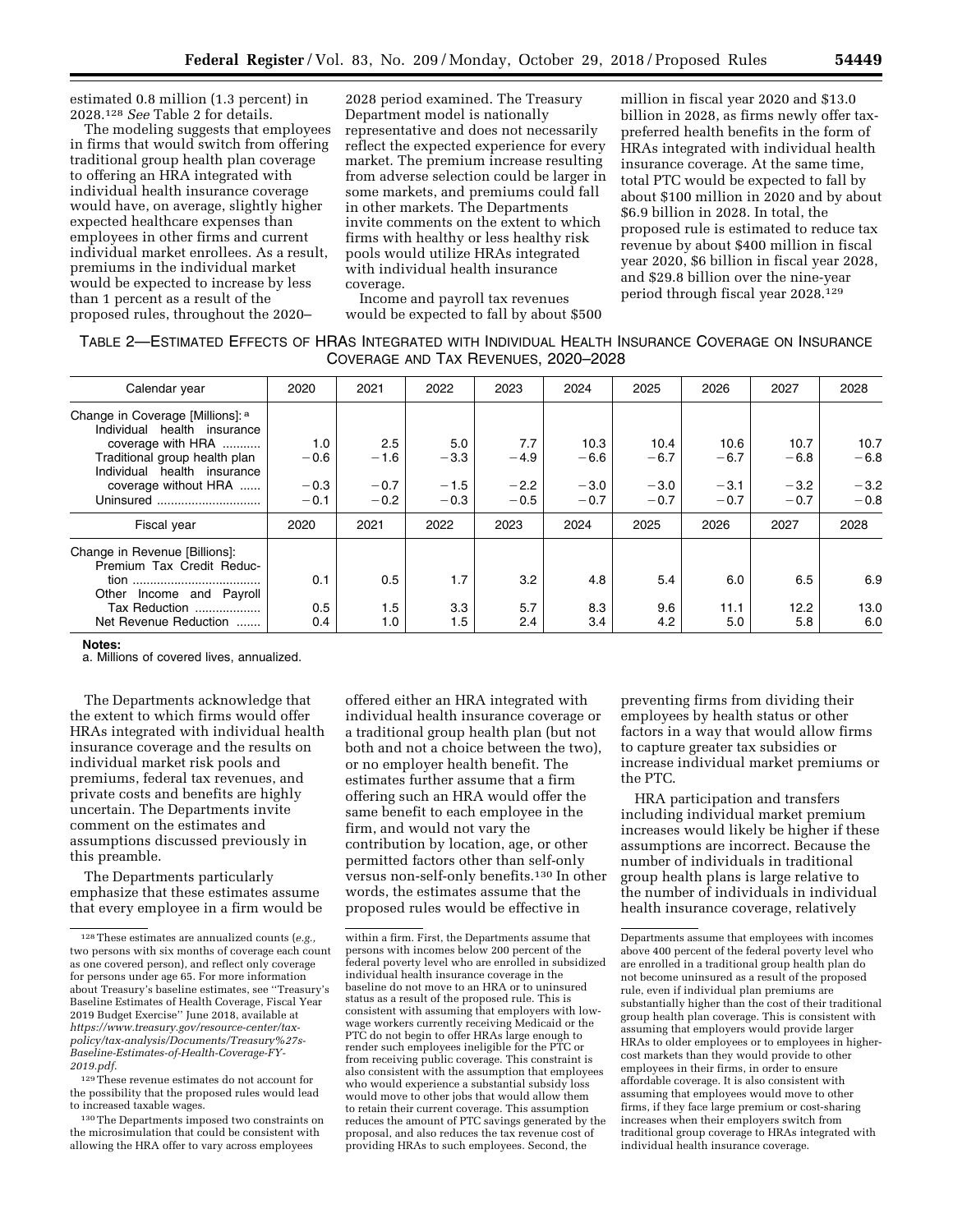small changes in employer offers of coverage can result in large changes in individual market premiums.131 Consider the following illustrative, simplified example. The Departments estimate that about 80 percent of individuals in employer-sponsored coverage are relatively healthy and 20 percent are relatively unhealthy. Relatively healthy persons in the employer market have health costs equal to about a quarter of average single enrollee costs in the individual market and unhealthy persons in the employer market have health costs that are about three times the cost of the average person in the individual market.132 Thus, if 5 million individuals moved from the employer market to the individual market, and these 5 million were representative of the average for the employer market with a ratio of healthy to unhealthy of 4 to 1, then individual market premiums would fall by about 3 percent. If, however, a disproportionate number of unhealthy employees enter the individual market, premiums in the individual market would rise. For example, if 3 million healthy and 2 million unhealthy enrollees entered the individual market, premiums would increase by an estimated 14 percent.

The Departments seek comment on the extent to which employers would offer different benefits to different classes of employees, including the classes based on rating area and all other classes, and on combinations of the classes, and the resulting effect on individual market premiums.

The Departments also emphasize that these estimates assume that employers would contribute the same amount to HRAs integrated with individual health insurance coverage as they would to traditional group health plans and that employees would elect the same amount of salary reduction to pay for individual health plans and cost-sharing as they would if they were enrolled in a traditional group health plan. But, as noted above, some employees who would be offered HRAs under the proposed rule would choose plans with

lower premiums and higher deductibles and copayments and narrower provider networks than they would choose if offered a traditional group health plan. Higher cost-sharing and narrower provider networks could cause individuals to be more cost-conscious consumers of healthcare.

In addition, the estimates assume that the entire HRA balance is spent on healthcare premiums and cost-sharing each year. However, the Departments are of the view that many employers would allow employees to carry unspent HRA balances over from year to year, and that some employers would allow employees to continue to spend accumulated HRA funds even after separating from their employer. Moreover, HRA benefits are subject to COBRA protections, such that some employees would elect to use accumulated funds for up to 18 months after separation from service. The ability to carry over benefits from year to year could further encourage employees to curtail healthcare spending, particularly less efficient spending. This effect could be modest for several reasons. First, unlike HSA balances, which can be withdrawn for non-health purposes subject to tax but without penalty after age 65 and with a 20 percent penalty before age 65, HRAs may only be used for healthcare. In addition, unlike HSAs, HRAs are not the property of the employee and employers may limit the amount that can be carried over from year-to-year or accessed by the employee after separation. The Departments welcome comment on the extent to which HRA balances would likely be allowed to accumulate over time and accessed after employees separate from employment, and the extent to which employees would be incentivized to become more cost conscious consumers of healthcare.

These estimates further assume that all individual health insurance coverage integrated with an HRA would be treated as subject to and compliant with sections 2711 and 2713 of the PHS Act. The proposed rules prohibit an HRA from being integrated with STLDI and excepted benefits, which are not subject to the market requirements. Grandfathered coverage in the individual market is not subject to the annual dollar prohibition in section 2711 of the PHS Act or to the preventive services requirements in section 2713 of the PHS Act. However, the proposed rules would not require employees or employers to confirm that individual health insurance coverage integrated with an HRA is not grandfathered coverage. Requiring such confirmation would be administratively burdensome

and the Departments expect that the number of employees who might use an HRA to buy such coverage would be extremely small, because individuals can only renew and cannot newly enroll in grandfathered individual health insurance coverage.

#### 3. Impact of Excepted Benefit HRA

The proposed rules also provide for recognition of a new limited excepted benefit HRA under which amounts newly made available for each plan year are limited to \$1,800 (indexed for inflation after 2020). Among other conditions, to offer the excepted benefit HRA, the employer must offer the employee a group health plan that is not limited to excepted benefits and that is not an HRA, but the employee would not need to enroll in this group health plan. The benefit would be funded by the employer, and in the Treasury Department's modeling, this means that it would be paid for by all employees in the firm through an overall reduction in wages. The benefit could be used to pay for any medical expense, other than premiums for individual health insurance coverage, group health plan coverage (other than COBRA, state, or other continuation coverage), or Medicare parts B or D. The excepted benefit HRA could be used to pay premiums for coverage that consists solely of excepted benefits and for other premiums, such as premiums for STLDI.

Due to the availability of other tax preferences for health benefits, including the tax exclusion for employer-sponsored benefits, salary reductions for group and off-Exchange individual health insurance coverage premiums when integrated with an HRA, health FSAs, and non-excepted benefit HRAs, the Departments are of the view that this new excepted benefit would be adopted by a small number of firms. However, it could provide flexibility for firms that want to provide a tax preference to employees that choose STLDI instead of the employer's traditional group health plan. The Departments welcome comments on the costs and benefits of the proposed excepted benefit HRA and the extent to which firms and employees would be likely to adopt such HRAs.

#### *C. Regulatory Alternatives*

In developing the proposed rules, the Departments considered various alternative approaches.

*Retaining prohibition on integration of HRAs with individual health insurance coverage.* The Departments considered retaining the existing prohibition on integration of HRAs with individual health insurance coverage.

<sup>131</sup>The Treasury Department projects that over 150 million persons under age 65 will be enrolled in employer-sponsored group health plans in 2020, compared to about 15 million in the individual market.

<sup>132</sup>Estimates are derived from RTI MarketScan claims data for 2014. These data indicate that 80 percent of persons in the employer market have no Hierarchical Condition Codes (HCCs) while 20 percent had one or more HCCs. Persons with no HCCs had costs equal to 24 percent of average single enrollee costs in the individual market and persons with one or more HCCs had costs equal to three times the average individual market enrollee cost.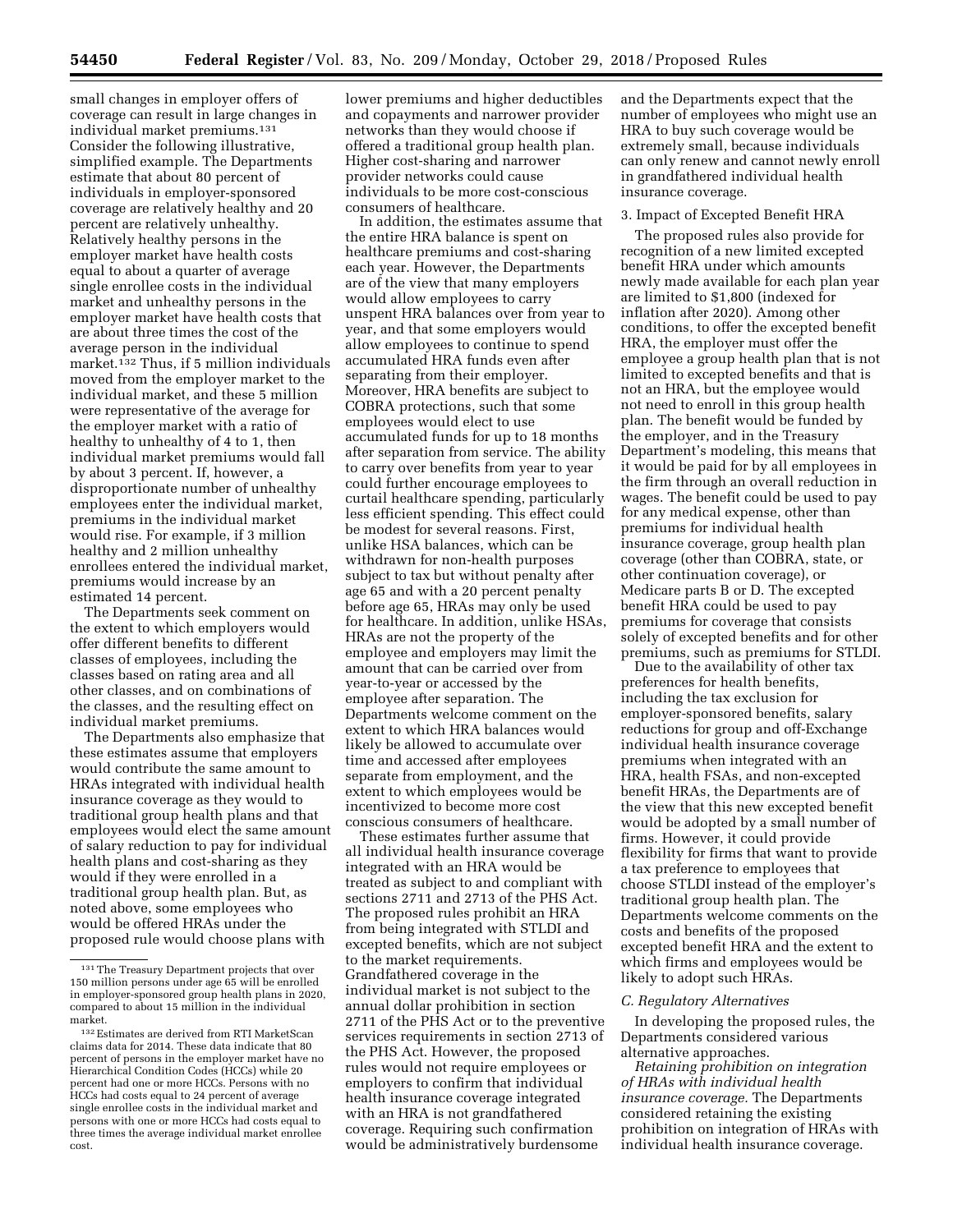However, the Departments determined that the adverse selection concerns that gave rise to the prohibition could be adequately addressed by including appropriate mitigating conditions in the proposed integration rules. Further, the Departments determined that eliminating the prohibition on integrating HRAs with individual health insurance coverage would increase the usability of HRAs which would provide more Americans, including employees who work at small businesses, with additional healthcare options. Such changes would facilitate the development and operation of a healthcare system that provides highquality care at affordable prices for the American people by increasing consumer choice for employees and promoting competition in healthcare markets by adding additional options for employers.

*Alternative approaches for safeguards intended to prevent health discrimination and adverse selection under the proposed integration rules.* In developing the safeguards designed to prevent adverse selection, the Departments considered whether such safeguards are needed and alternatives for the design of such safeguards. As explained in more detail earlier in this preamble, although the Departments considered that it is possible that the consequences of HRA expansion for the individual market could be positive, the Departments determined that allowing HRAs to be integrated with individual health insurance coverage is more likely to result in opportunities for employers to discriminate by encouraging higher risk employees to obtain coverage in the individual market in order to reduce the cost of traditional group health plan coverage provided by the employer to lower risk employees. Such an arrangement could worsen adverse selection and raise premiums in the individual market if HRAs integrated with individual health insurance coverage are used disproportionately by higher risk employees. Thus, there is risk with permitting HRAs to be integrated with individual health insurance coverage without appropriate safeguards.

Accordingly, to significantly temper these concerns, the proposed integration rules prohibit a plan sponsor from offering the same class of employees both a traditional group health plan and an HRA integrated with individual health insurance coverage (or a choice between the two). In addition, to the extent a plan sponsor offers an HRA integrated with individual health insurance coverage to a class of employees, the proposed integration

rules require that the HRA be offered on the same terms to all employees within the class, subject to certain exceptions.

In designing these safeguards, the Departments considered various alternatives, including prohibiting an employer that offers an HRA integrated with individual health insurance coverage from offering a traditional group health plan to any of its employees. The Departments instead decided to allow employers to offer either a traditional group health plan or an HRA integrated with individual health insurance coverage (but not a choice between the two) to different classes of employees, based on the determination that such a rule provides an appropriate safeguard against the adverse selection concerns while also providing employers sufficient flexibility, which is intended to allow employers of all sizes to take advantage of the expansion provided in the proposed integration rules.

As explained in more detail earlier in the preamble, the Departments also considered various options for defining the classes of employees that may be used in applying these safeguards. The Departments considered whether employers should be allowed to offer or vary HRAs integrated with individual health insurance coverage for classes of employees based on a very general standard (like the one that applies under the HIPAA nondiscrimination rules, with a broad employment-based classification standard) or a more finite list of classes of employees that have been used in other rules for various employee benefits purposes (for example, under section 105(h) and/or section 4980H of the Code). The Departments' view is that a broad and open-ended standard would not be sufficient to mitigate the risk of adverse selection that more defined categories would help address those concerns. Earlier in the preamble, the Departments solicit comments on all aspects of these classes of employees, including whether these are the appropriate classes of employees, whether alternate classes, such as the categories of similarly situated individuals under the HIPAA nondiscrimination provisions, are preferable, whether additional classes are required and whether allowing benefits to vary based on classes of employees could lead to adverse selection.

Earlier in this preamble, the Departments also seek comment on whether the ability to integrate an HRA with individual health insurance coverage has the potential to increase participation in and strengthen the viability of states' individual market risk pools. Further, the Departments also invite comment on whether the proposed integration safeguards are appropriate and narrowly tailored to prevent adverse selection and health status discrimination or whether less restrictive safeguards would suffice.

*Allowing integration with coverage other than individual health insurance coverage under the proposed rules.* The Departments considered whether to allow HRAs intended to satisfy the individual health insurance coverage integration test also to be integrated with non-HRA group coverage, such as a group health plan maintained by the employer of the participant's spouse, in addition to individual health insurance coverage, because, like individual health insurance coverage, group health plan coverage is generally subject to and compliant with sections 2711 and 2713 of the PHS Act. The Departments decided against proposing such a rule because allowing such integration would add significant complexity to the individual health insurance coverage integration test, as described earlier in this preamble. However, earlier in this preamble, the Departments request comments regarding whether the Departments should allow for such integration and, if so, with respect to compliance with section 2711 of the PHS Act, how such an integration test should be designed to take into account that, while most individual health insurance coverage is required to cover all EHBs, large group market and selfinsured group health plans are not required to cover all EHBs. Earlier in this preamble the Departments also request comments on the demand for such a rule and any problems such a rule may raise.

In addition, the Departments considered whether to propose a rule to permit HRAs to be integrated with other types of non-group coverage other than individual health insurance coverage, such as STLDI. However, while all new individual health insurance coverage that is currently sold is nongrandfathered coverage (and most coverage that is renewed in also nongrandfathered) and is therefore generally subject to and compliant with sections 2711 and 2713 of the PHS Act, other types of coverage, such as STLDI, are not subject to and therefore may not be compliant with sections 2711 and 2713 of the PHS Act, in which case, integration would not be sufficient to ensure that the combined benefit package satisfies these requirements. Earlier in this preamble, the Departments request comments on whether integration with STLDI (which is not required to satisfy sections 2711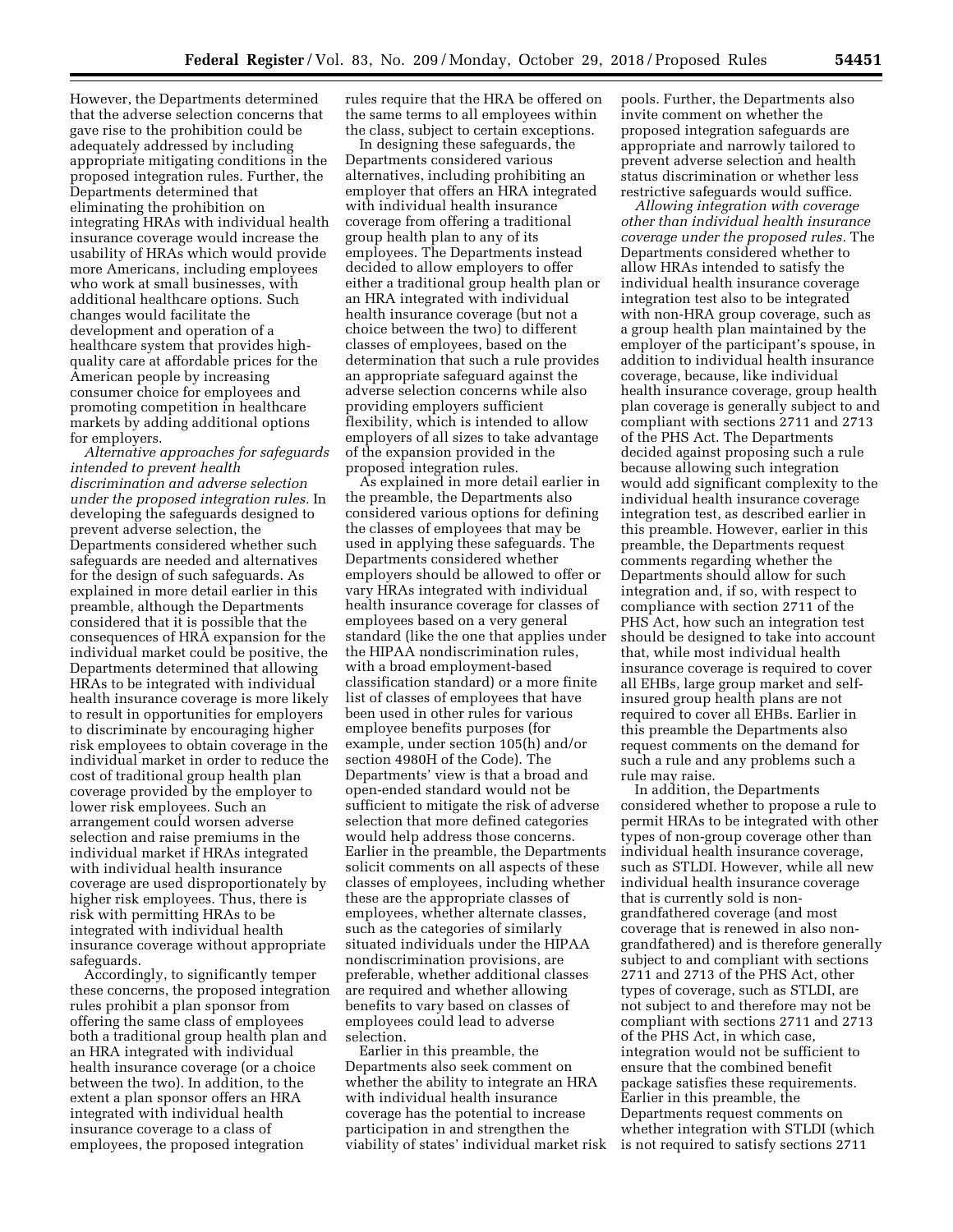and 2713 of the PHS Act) should be permitted, whether integration should be permitted with any other type of coverage that satisfies sections 2711 and 2713 of the PHS Act, how such integration rules should be structured, as well as comments on what, if any, potential benefits and problems might arise from allowing these types of HRA integration. Earlier in this preamble the Departments also seek comments on whether allowing such integration would raise any concerns about health status discrimination leading to additional adverse selection in the individual market.

*Alternatives for annual limits on amounts made available under the excepted benefit HRA and alternatives for indexing such amount.* With regard to the excepted benefit HRA, in the proposed rules, the Departments propose that the amounts newly made available for a plan year may not exceed \$1,800 (indexed for inflation after 2020). For this purpose, inflation is defined in the proposed rules by reference to C– CPI–U, published by the Department of Labor.

In proposing this limit, the Departments considered various alternative amounts, including the limits on employer contributions to excepted benefit health FSAs (set at \$500 in 1997 if there are no employee contributions to the health FSA, although it might be much higher if there are employee contributions). The Departments considered the relationship between \$500 and the average cost of insurance in 1997. The Departments also considered a limit of 15 percent-of-the-cost-of-coverageunder-the-primary-plan test, which is the limit used for both supplemental excepted benefits in the group market and limited wraparound coverage, as a benchmark to ensure that the benefits are limited in amount. In considering how such a limit could be an appropriate limit for excepted benefit HRAs, the Departments considered 15 percent of the cost of group coverage for both employee-only and family coverage. However, the Departments also considered how to determine the primary plan in circumstances in which the participant does not enroll in a traditional group health plan, and concluded that such a determination

would likely be difficult for employers. The Departments also considered using the cost of coverage for the second lowest cost silver plan in various markets.

These methodologies produced a wide range of possible excepted benefit HRA limits from \$1,100 to \$2,850. Consistent with the principle of promoting HRA use and availability, rather than proposing a complex test for the limit on amounts newly made available in the excepted benefit HRA, the Departments are proposing a maximum of \$1,800 (indexed for inflation after 2020) on amounts newly made available for a plan year that approximates the midpoint amount yielded by the various methodologies considered. Earlier in this preamble, the Departments request comments on this amount, and whether an alternate amount or formula for determining the maximum dollar limit for an excepted benefit HRA would be more appropriate and, if so, what that alternative would be and why. Further, earlier in this preamble, the Departments seek comment on whether the maximum dollar limit should be adjusted depending on whether a participant has dependent(s) and, if so, by what amount the maximum dollar limit should be adjusted to in that case.

With regard to indexing the dollar limit on amounts made newly available under the excepted benefit HRA, in proposing to index the amount by C– CPI–U, the Departments considered whether or not to index the amount, including the difficulties of administering an HRA with a changing amount, and the cost, including the cost to the Departments to publish the amount and provide notice every year, as balanced with the decreasing real value of a set HRA limit. The Departments determined that the benefit of indexing the amount outweighs the increased complexity for the Departments and for stakeholders. Earlier in this preamble, the Departments invite comments on the measure of inflation used, including whether the amount should be indexed to inflation (and if there are any administrability concerns associated with indexing), if C–CPI–U is the correct measure of inflation, or whether an alternate measure, such as the overall

medical care component for CPI–U, or the method specified under section 9831(d)(2)(D) of the Code for QSEHRAs, should be used.

## *D. Paperwork Reduction Act— Department of Health and Human Services*

Under the Paperwork Reduction Act of 1995 (PRA), we are required to provide 60-day notice in the **Federal Register** and solicit public comment before a collection of information requirement is submitted to OMB for review and approval. To fairly evaluate whether an information collection should be approved by OMB, section 3506(c)(2)(A) of the PRA requires that we solicit comment on the following issues:

• The need for the information collection and its usefulness in carrying out the proper functions of our agency.

• The accuracy of our estimate of the information collection burden.

• The quality, utility, and clarity of the information to be collected.

• Recommendations to minimize the information collection burden on the affected public, including automated collection techniques.

## 1. Wage Estimates

To derive wage estimates, the Departments generally used data from the Bureau of Labor Statistics to derive average labor costs (including a 100 percent increase for fringe benefits and overhead) for estimating the burden associated with the ICRs.133 Table 2 below presents the mean hourly wage, the cost of fringe benefits and overhead, and the adjusted hourly wage.

As indicated, employee hourly wage estimates have been adjusted by a factor of 100 percent. This is necessarily a rough adjustment, both because fringe benefits and overhead costs vary significantly across employers, and because methods of estimating these costs vary widely across studies. Nonetheless, there is no practical alternative, and the Departments are of the view that doubling the hourly wage to estimate total cost is a reasonably accurate estimation method.

<sup>133</sup>*See* May 2017 Bureau of Labor Statistics, Occupational Employment Statistics, National Occupational Employment and Wage Estimates at *[https://www.bls.gov/oes/current/oes](https://www.bls.gov/oes/current/oes_nat.htm)*\_*nat.htm.*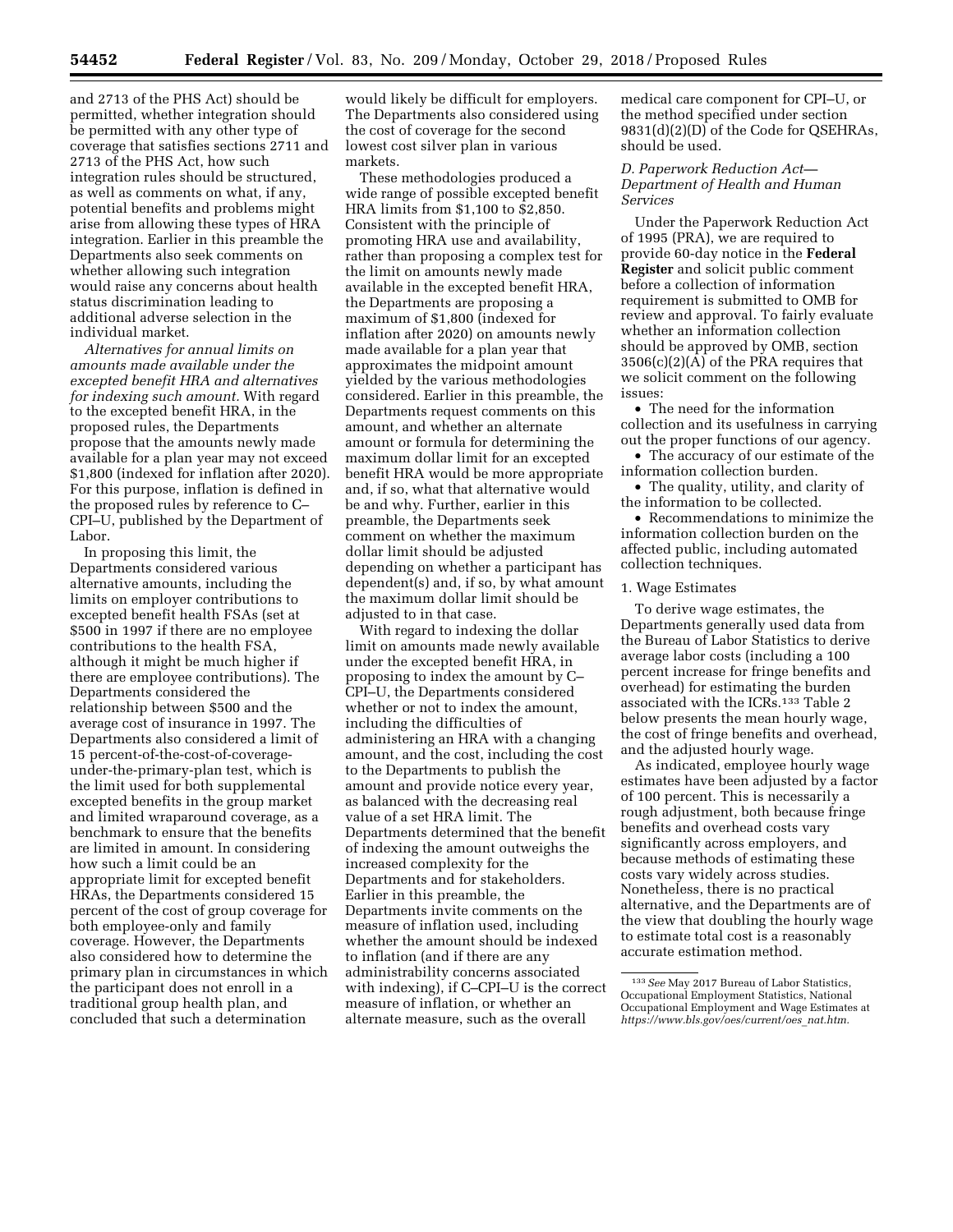| Occupation title | Occupational<br>code       | Mean<br>hourly wage<br>(\$/hour) | Fringe<br>benefits and<br>overhead<br>(\$/hour) | Adiusted<br>hourly wage<br>(\$/hour) |
|------------------|----------------------------|----------------------------------|-------------------------------------------------|--------------------------------------|
| Lawver           | $11 - 3111$<br>$23 - 1011$ | \$62.50<br>68.22                 | \$62.50<br>68.22                                | \$125.00<br>136.44                   |

## TABLE 1—ADJUSTED HOURLY WAGES USED IN BURDEN ESTIMATES

2. ICRs Regarding Substantiation of Individual Health Insurance Coverage

Under the proposed regulations, an HRA must implement reasonable procedures to verify that individuals whose medical care expenses are reimbursable by the HRA are, or will be, enrolled in individual health insurance coverage (other than coverage that consists solely of excepted benefits) for the plan year.

In addition, following the initial substantiation of coverage, with each new request for reimbursement of an incurred medical care expense for the same plan year, the proposed regulations provide that the HRA may not reimburse a participant for any medical care expenses unless, prior to each reimbursement, the participant provides substantiation that the participant and, if applicable, any dependent(s) whose medical care expenses are requested to be reimbursed were enrolled in individual health insurance coverage (other than coverage that consists solely of excepted benefits) for the month during which the medical care expenses were incurred. The attestation may be part of the form used for requesting reimbursement.

To satisfy this requirement, the HRA may require that the participant submit an attestation or a document provided by a third party (for example, an explanation of benefit or insurance card) as substantiation. The associated cost would be negligible and is, therefore, not estimated.

#### 3. ICRs Regarding Notice Requirement

These proposed regulations include a requirement that an HRA provide written notice to eligible participants. The HRA would be required to provide a written notice to each participant at least 90 days before the beginning of each plan year. For participants who are not yet eligible to participate at the beginning of the plan year (or who are not eligible when the notice is provided at least 90 days prior to the beginning of the plan year), the HRA must provide the notice no later than the date on which the participant is first eligible to participate in the HRA.

The proposed written notice would be required to include certain relevant

information, including a description of the terms of the HRA, including the amount made available that is used in the affordability determination under the Code section 36B proposed rules; a statement of the right of the participant to opt-out of and waive future reimbursement under the HRA; a description of the potential availability of the PTC for a participant who opts out of and waives an HRA if the HRA is not affordable under the proposed PTC regulations; a description of the PTC eligibility consequences for a participant who accepts the HRA; a statement that the participant must inform any Exchange to which they apply for advance payments of the PTC of the availability of the HRA, the amount of the HRA, the number of months the HRA is available to participants during the plan year, whether it is available to their dependents and whether they are a current or former employee; a statement that the participant should retain the written notice because it may be needed to determine whether the participant is allowed the PTC; a statement that the HRA may not reimburse any medical care expense unless the substantiation requirements are met; and a statement that it is the responsibility of the participant to inform the HRA if the participant or any dependent whose medical care expenses are reimbursable by the HRA is no longer enrolled in individual health insurance coverage. The written notice may include other information, as long as the additional information does not conflict with the required information. The written notice would not need to include information specific to a participant.

The Departments estimate that for each HRA plan sponsor, a compensation and benefits manager would need 2 hours (at \$125 per hour) and a lawyer would need 1 hour (at \$136.44 per hour) to prepare the notices. The total burden for an HRA plan sponsor would be 3 hours with an equivalent cost of approximately \$386. This burden would be incurred the first time the plan sponsor provides an HRA that is integrated with individual health insurance coverage. In subsequent years, the burden to update the notice in

expected to be minimal and therefore is not estimated.

HHS estimates that in 2020, an estimated 1,203 state and local government entities would offer HRAs that are integrated with individual health insurance coverage.134 The total burden to prepare notices would be approximately 3,610 hours with an equivalent cost of approximately \$464,984. In 2021 approximately 1,805 additional state and local government entities would offer HRAs that are integrated with individual health insurance coverage for the first time and would incur a burden of approximately 5,415 hours with an equivalent cost of approximately \$697,476. In 2022, approximately 3,008 additional state and local government entities would offer HRAs that are integrated with individual health insurance coverage for the first time and would incur a burden of approximately 9,024 hours with an equivalent cost of approximately \$1.16 million.

HRA plan sponsors would provide the notice to eligible participants every year. HHS estimates that HRA plan sponsors would provide printed notices to approximately 90,162 eligible participants 135 in 2020, 225,405 eligible participants in 2021 and 450,810 eligible participants in 2022. The Departments anticipate that the notices would be approximately 2 pages long and the cost of materials and printing

135U.S. Department of the Treasury, Office of Tax Analysis simulation model provides estimates of the number of participants and dependents receiving an HRA integrated with individual health insurance coverage. Number of eligible participants is estimated based on the assumption that 75 percent of eligible participants would enroll in their employers' plans. *See* Section 3 of the Kaiser ''2017 Employer Health Benefits Survey''. *[https://](https://www.kff.org/health-costs/report/2017-employer-health-benefits-survey/) [www.kff.org/health-costs/report/2017-employer](https://www.kff.org/health-costs/report/2017-employer-health-benefits-survey/)[health-benefits-survey/.](https://www.kff.org/health-costs/report/2017-employer-health-benefits-survey/)* 

<sup>134</sup>U.S. Department of the Treasury, Office of Tax Analysis simulation model suggests that in 2020, approximately 80,000 employers will offer HRAs, with 1.0 million individuals receiving an HRA integrated with individual health insurance coverage. These numbers would increase to 200,000 employers and 2.5 million individuals in 2021 and to 400,000 employers and 5 million individuals in 2022. The Departments estimate that there is, on average, 1 dependent for every policyholder. The Departments also estimate that approximately 2 percent of employers are state and local government entities, accounting for approximately 14 percent of participants.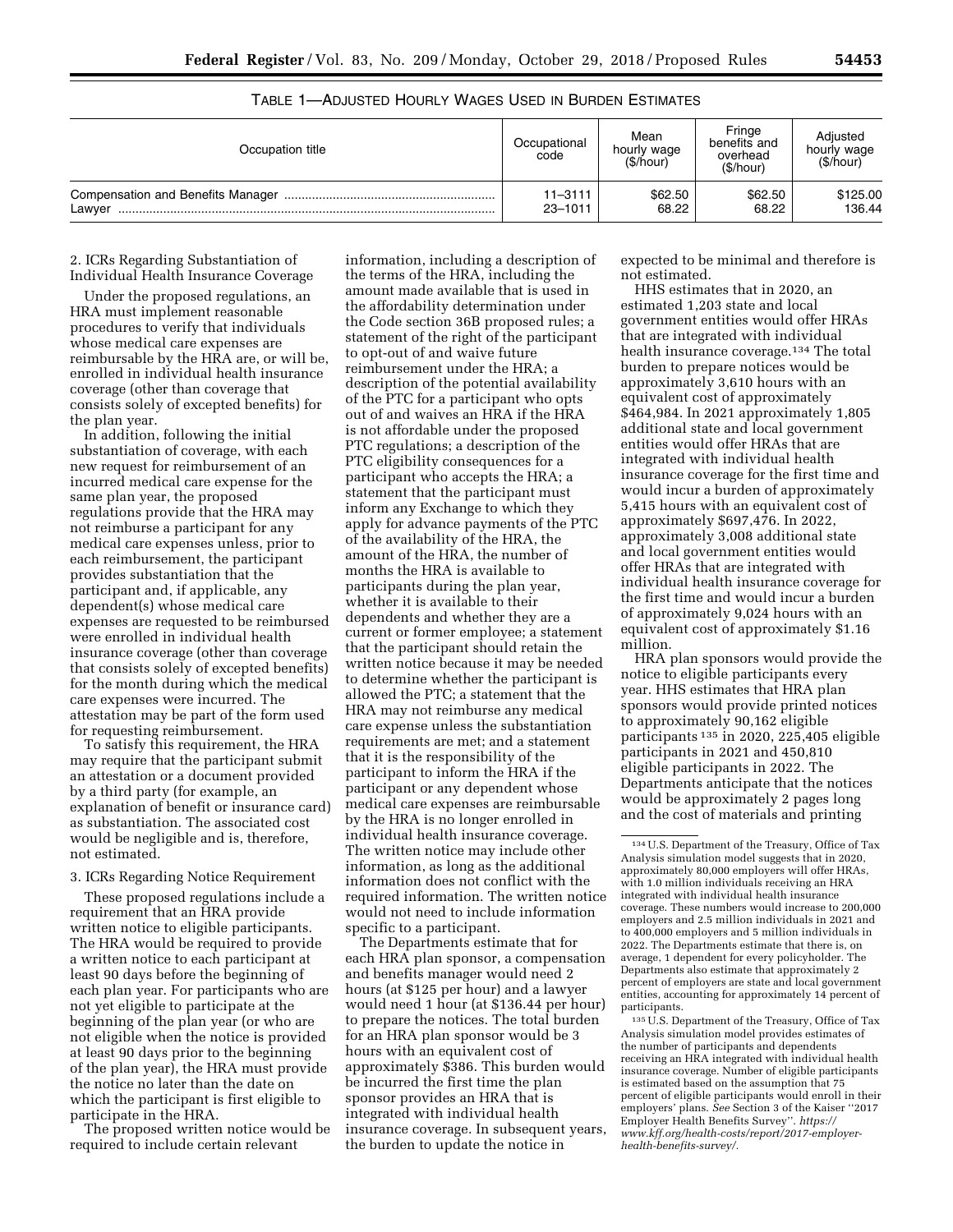would be \$0.05 per page, with a total cost of \$0.10 per notice. It is assumed that these notices would be provided along with other benefits information with no additional mailing cost. The Departments assume that approximately 54 percent of notices would be provided electronically and approximately 46 percent would be provided in print along with other benefits information. Therefore, in 2020, state and local government entities providing HRAs that are integrated with individual health insurance coverage would print

approximately 41,475 notices at a cost of approximately \$4,147. In 2021, approximately 103,686 notices would be printed at a cost of \$10,369 and in 2022, approximately 207,373 notices would be printed at a cost of a \$20,737.

| TABLE 2-PROPOSED ANNUAL BURDEN AND COSTS |  |  |  |  |
|------------------------------------------|--|--|--|--|
|------------------------------------------|--|--|--|--|

| Year                                   | Estimated<br>number of<br>emplovers<br>newly<br>offering HRAs | Estimated<br>number of<br>notices to<br>all eligible<br>participants | Total annual<br>burden<br>(hours) | Total<br>estimated<br>labor cost             | Total<br>estimated<br>printing and<br>materials cost |
|----------------------------------------|---------------------------------------------------------------|----------------------------------------------------------------------|-----------------------------------|----------------------------------------------|------------------------------------------------------|
| 2020<br>2021<br>2022<br>3 year Average | ,203<br>.805<br>3,008<br>2.005                                | 90.162<br>225.405<br>450,810<br>255.459                              | 3,610<br>5,415<br>9,024<br>6.016  | \$464,984<br>697.476<br>1,162,461<br>774.974 | \$4,147<br>10,369<br>20,737<br>11.751                |

TABLE 3—PROPOSED RECORDKEEPING AND REPORTING REQUIREMENTS

| <b>Regulation section</b>              | ОМВ<br>Control No. | Respond-<br>ents | Responses | Burden per<br>response<br>(hours) | Total annual<br>burden<br>(hours) | Hourly labor<br>cost of<br>reporting | Total labor<br>cost of<br>reporting | Printing and<br>materials<br>cost | <b>Total cost</b> |
|----------------------------------------|--------------------|------------------|-----------|-----------------------------------|-----------------------------------|--------------------------------------|-------------------------------------|-----------------------------------|-------------------|
| $\S$ 146.123(c)(5), $\S$ 146.123(c)(6) | 0938-0702          | 2,005            | 255.459   |                                   | 6.016                             | \$128.81                             | \$774.974                           | \$11.751                          | \$786.724         |

HHS intends to amend the information collection currently approved under OMB control number 0938–0702 ''Information Collection Requirements Referenced in HIPAA for the Group Market, Supporting Regulations 45 CFR 146, and forms/ instructions'' (CMS-10430), to account for this additional burden.

## 4. Submission of PRA-Related **Comments**

We have submitted a copy of this proposed rule to OMB for its review of the rule's information collection and recordkeeping requirements. The requirements are not effective until they have been approved by OMB.

We invite public comments on these information collection requirements. If you wish to comment, please identify the rule (CMS–9918–P) and, where applicable, the ICR's CFR citation, CMS ID number, and OMB control number.

To obtain copies of a supporting statement and any related forms for the proposed collection(s) summarized in this notice, you may make your request using one of following:

1. Access CMS's website address at *[https://www.cms.gov/Regulations-and-](https://www.cms.gov/Regulations-and-Guidance/Legislation/PaperworkReductionActof1995/PRA-Listing.html)[Guidance/Legislation/Paperwork](https://www.cms.gov/Regulations-and-Guidance/Legislation/PaperworkReductionActof1995/PRA-Listing.html) [ReductionActof1995/PRA-Listing.html.](https://www.cms.gov/Regulations-and-Guidance/Legislation/PaperworkReductionActof1995/PRA-Listing.html)* 

2. Email your request, including your address, phone number, OMB number, and CMS document identifier, to *[Paperwork@cms.hhs.gov.](mailto:Paperwork@cms.hhs.gov)* 

3. Call the Reports Clearance Office at (410) 786–1326.

See this rule's **DATES** and **ADDRESSES** sections for the comment due date and for additional instructions.

## *E. Paperwork Reduction Act— Department of Labor and Department of the Treasury*

As part of its continuing effort to reduce paperwork and respondent burden, the Departments conduct a preclearance consultation program to provide the general public and Federal agencies with an opportunity to comment on proposed and continuing collections of information in accordance with the PRA. This helps to ensure that the public understands the Departments' collection instructions, respondents can provide the requested data in the desired format, reporting burden (time and financial resources) is minimized, collection instruments are clearly understood, and the Departments can properly assess the impact of collection requirements on respondents.

Under the PRA, an agency may not conduct or sponsor, and an individual is not required to respond to, a collection of information unless it displays a valid OMB control number. In accordance with the requirements of the PRA, DOL is requesting an OMB control number for three new information collections (ICs) contained in the proposed rules. Two ICs are sponsored jointly by DOL and the Treasury Department: (1) Verification of Enrollment in Individual Health Insurance Coverage (29 CFR 2590.702–  $2(c)(5)$ ; and  $(2)$  HRA Notice to

Participants (29 CFR 2590.702–2(c)(6)). A third IC is sponsored solely by DOL (29 CFR 2510.3–1): (3) Notice to Participants that Individual Health Insurance Coverage Policy is Not Subject to Title I of ERISA.

With regard to the Treasury Department, the collection of information contained in these regulations is submitted to OMB for review in accordance with the PRA as follows. The collection of information in these regulations is in 26 CFR 54.9815– 2711(d)(4) and 26 CFR 54.9802–4(c)(5) and (c)(6). The burden for the collection of information contained in these regulations is reflected in the burden for OMB Control Number 1545–0123 for the U.S. Business Income Tax Return, 1545– 0074 for U.S. Individual Income Tax Return, and 1545–0047 Return of Organizations Exempt From Income Tax. The tax-exempt organization form instructions will be updated in the next revision. The estimated annual burden per respondent, estimated annual burden per recordkeeper, or estimated number of respondents is updated annually.

The Departments have submitted a copy of the proposed rule, Health Reimbursement Arrangements and Other Account-Based Group Health Plans, to OMB in accordance with 44 U.S.C. 3507(d) for review of its information collections. The Departments and OMB are particularly interested in comments that:

• Evaluate whether the collection of information is necessary for the proper performance of the functions of the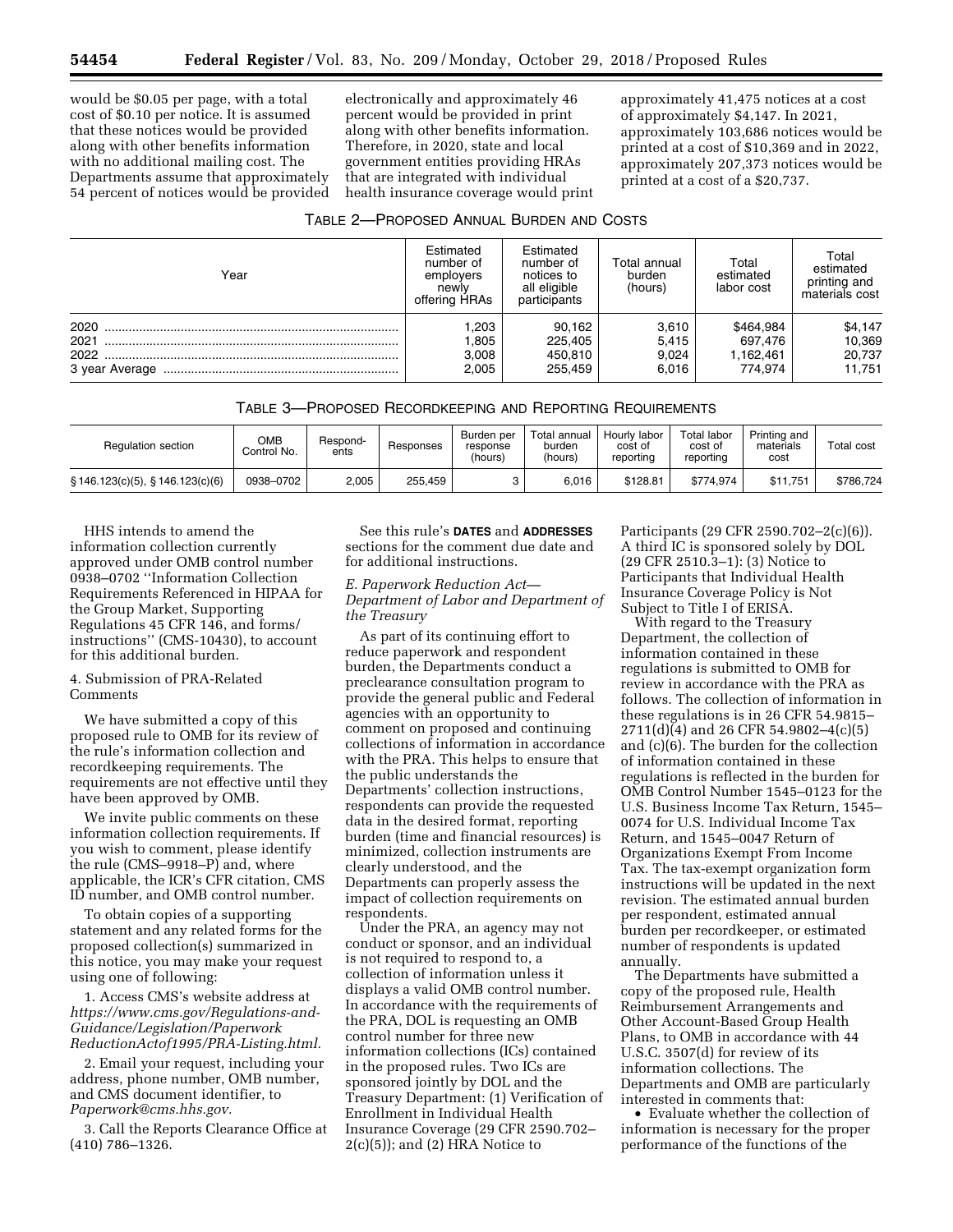agency, including whether the information will have practical utility;

• Evaluate the accuracy of the agency's estimate of the burden of the collection of information, including the validity of the methodology and assumptions used;

• Enhance the quality, utility, and clarity of the information to be collected; and

• Minimize the burden of the collection of information on those who are to respond, including through the use of appropriate automated, electronic, mechanical, or other technological collection techniques or other forms of information technology, *e.g.,* permitting electronic submission of responses.

In addition to filing comments on the information collections with the agencies on the same basis as any other aspect of this rule, interested parties may file comments on the information collection requirements with the Office of Management and Budget (OMB). The method for submitting comments to the agencies is explained earlier in the Addresses section of the document. Comments to OMB should be sent to the Office of Information and Regulatory Affairs, Office of Management and Budget, Room 10235, New Executive Office Building, Washington, DC 20503; Attention: Desk Officer for the Employee Benefits Security Administration. Notwithstanding the 60-day comment period to submit comments to the agencies, in order to ensure consideration, OMB requests that comments be submitted within 30 days of publication of this proposed rule. In addition, comments should identify the applicable OMB control number. PRA Addressee: Address requests for copies of the ICR to G. Christopher Cosby, Office of Policy and Research, U.S. Department of Labor, Employee Benefits Security Administration, 200 Constitution Avenue NW, Room N– 5718, Washington, DC 20210. Telephone (202) 693–8410; Fax: (202) 219–5333. These are not toll-free numbers. ICRs submitted to OMB also are available at *[http://www.RegInfo.gov.](http://www.RegInfo.gov)* 

Below is a description of the information collections and their burden.

1. Verification of Enrollment in Individual Health Insurance Coverage

In order for an HRA to be integrated with individual health insurance, among other requirements, the HRA must implement, and comply with, reasonable procedures to verify that participants and dependents are, or will be, enrolled in individual health insurance coverage during the plan year.

This requirement can be satisfied by providing a document from a third party, like an issuer, verifying coverage. As an alternative procedure, this requirement could also be satisfied if the HRA requires participants to provide an attestation of coverage, including the date coverage begins and the provider of the coverage.

In addition, following the initial substantiation of coverage, with each new request for reimbursement of an incurred medical care expense for the same plan year, the HRA may not reimburse participants for any medical care expenses unless, prior to each reimbursement, the participant provides substantiation (which may be in the form of a written attestation) that the participant and, if applicable, the dependent whose medical care expenses are requested to be reimbursed, continue to be enrolled in individual health insurance coverage for the month during which the medical care expenses were incurred. The attestation may be part of the form used for requesting reimbursement.

Documentation, including proof that expenditure of funds is for a medical care expense, is currently universal when seeking reimbursement from an HRA. For the new requirements contained in the proposed regulations regarding verification of enrollment in individual health insurance coverage, the HRA can require proof of coverage or attestations of coverage as part of the processes that already exist for when participants seek reimbursement from HRAs for premiums or other medical care expenses. The additional burden is de minimis, because the attestation can be a part of the information already required when seeking reimbursement. To the extent an HRA develops additional processes for the requirement that individuals verify enrollment in individual health insurance coverage for the plan year, the additional burden is also expected to be de minimis because it involves either attestation or providing documents that already exist.

#### 2. HRA Notice to Participants

These proposed regulations require an HRA to provide written notice to eligible participants including, among other things, the following information: (1) A description of the terms of the HRA, including the amounts newly made available as used in the affordability determination under the Code section 36B proposed regulations; (2) a statement of the right of the participant to opt-out of and waive future reimbursement under the HRA; (3) a description of the potential availability of the PTC for a participant

who opts out of and waives an HRA if the HRA is not affordable under the proposed PTC regulations; and (4) a description of the PTC eligibility consequences for a participant who accepts the HRA. The written notice may include other information, as long as the additional information does not conflict with the required information. The written notice does not need to include information specific to a participant.

The HRA must provide the written notice to each participant at least 90 days before the beginning of each plan year. For participants who are not yet eligible to participate at the beginning of the plan year (or who are not eligible when the notice is provided at least 90 days prior to the beginning of the plan year), the HRA must provide the notice no later than the date on which the participant is first eligible to participate in the HRA.

The Departments estimate that a compensation and benefits manager would require two hours (at \$125 per hour) and a lawyer would require one hour (at \$136.44 per hour) to prepare the notice for each HRA. Thus, the total hour burden for each HRA would be 3 hours with an equivalent cost of approximately \$386. The Departments estimate that each notice would be two pages, with total materials and printing cost of \$0.10 per notice (\$0.05 per page). The Departments estimate that 78,797 private employers would 136 newly offer HRAs integrated with individual health insurance coverage in 2020 137 as a result of the proposed rules in the first year. Therefore, the Departments estimate for the total hour burden for these HRAs to prepare the notices would be 236,390 hours with an equivalent cost of \$30,450,216.

137Comparable numbers for 2021 are 118,195 private employers would newly offer HRAs integrated with individual health insurance coverage and 1,441,262 eligible participants in all HRAs would receive notices, and for 2022 196,992 private employers would newly offer HRAs integrated with individual health insurance coverage and 2,882,523 eligible participants in all HRAs would receive notices.

<sup>136</sup>U.S. Department of the Treasury, Office of Tax Analysis used a simulation model to obtain these estimates. For 2020 the model estimated that 80,000 employers would offer HRAs integrated with individual health insurance coverage and one million individuals would enroll in those HRAs. Based on DOL estimates about 98 percent of these will be in the private market, and the rest will be though public employers like state and local governments. There are on average one dependent for every policy holder. ''Health Insurance Coverage Bulletin'', Abstract of the Auxiliary Data for the March 2016 Annual Social and Economic Supplement of the Current Population Survey, July 25, 2017. *[https://www.dol.gov/sites/default/files/](https://www.dol.gov/sites/default/files/ebsa/researchers/data/health-and-welfare/health-insurance-coverage-bulletin-2016.pdf) [ebsa/researchers/data/health-and-welfare/health](https://www.dol.gov/sites/default/files/ebsa/researchers/data/health-and-welfare/health-insurance-coverage-bulletin-2016.pdf)[insurance-coverage-bulletin-2016.pdf](https://www.dol.gov/sites/default/files/ebsa/researchers/data/health-and-welfare/health-insurance-coverage-bulletin-2016.pdf)*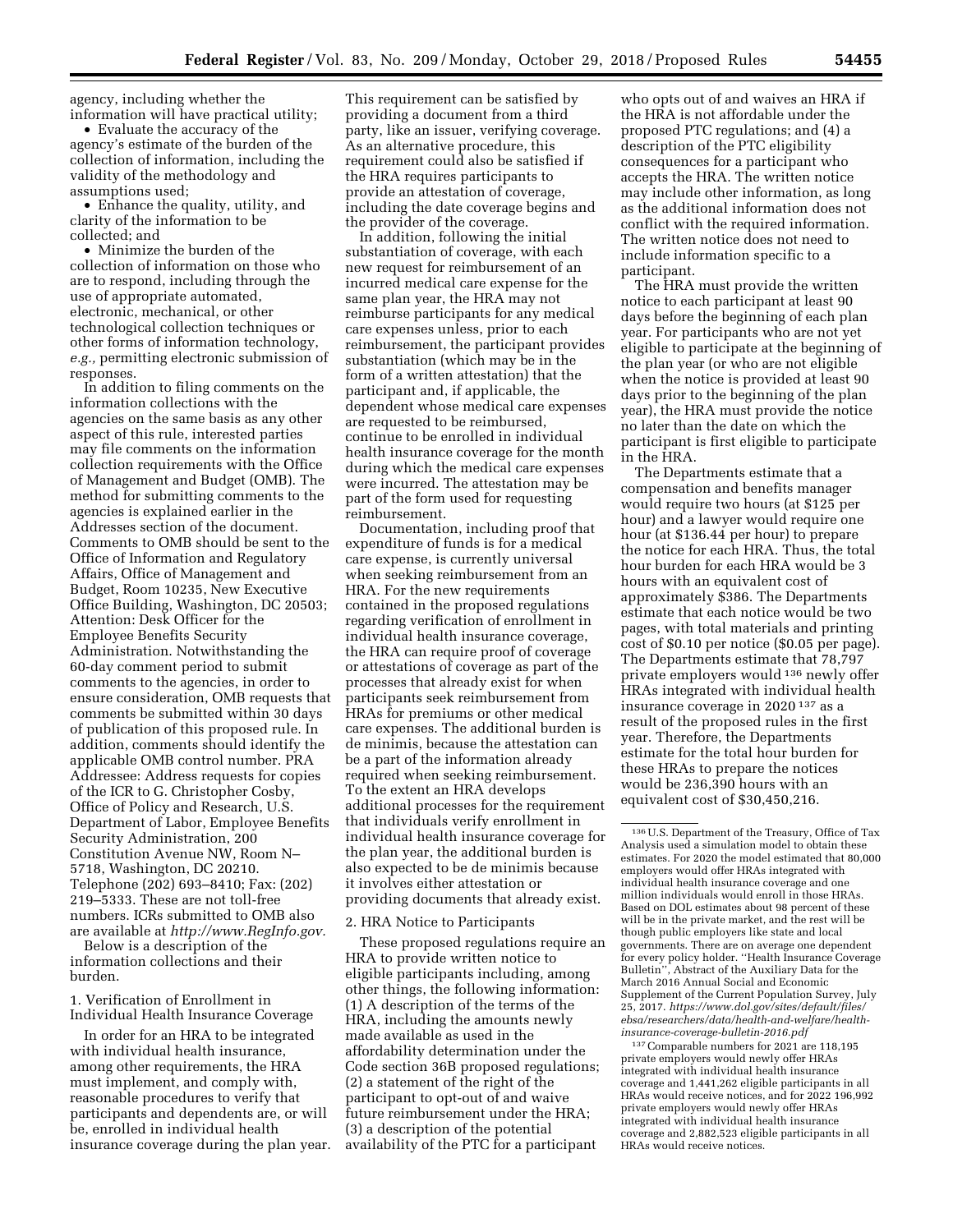All HRAs integrated with individual health insurance coverage are required to annually send the notice to all eligible participants (those eligible to enroll). The Departments estimate that there would be 576,505 eligible

participants at private employers in 2020 that would need to receive the notice.138 The Departments assume that approximately 54 percent of notices would be provided electronically and approximately 46 percent would be

provided in print along with other benefits information. Therefore, a total of 265,192 notices will be printed at a cost of \$26,519. Tables 1 and 2 provide estimates for years 2020, 2021 and 2022.

| TABLE 1-BURDEN TO PREPARE HRA NOTICE FOR THE FIRST TIME-PRIVATE SECTOR EMPLOYERS |  |
|----------------------------------------------------------------------------------|--|
|----------------------------------------------------------------------------------|--|

| Year                     | Number of<br>employers<br>newly<br>offering HRAs | Legal cost<br>per hour       | Number of<br>hours for<br>legal | Benefit<br>manager cost<br>per hour | Number of<br>hours for<br>benefit<br>manager | Total hour<br>burden          | Total equivalent cost                    |
|--------------------------|--------------------------------------------------|------------------------------|---------------------------------|-------------------------------------|----------------------------------------------|-------------------------------|------------------------------------------|
| (a)                      | (b)                                              | (c)                          | $(d) = 1 * (b)$                 | (e)                                 | $(f) = 2 * (b)$                              | $(g) = (d) + (f)$             | (c) $*(d) + (e) * (f)$                   |
| 2020<br>2021<br><br>2022 | 78.797<br>118.195<br>196.992                     | \$136.44<br>136.44<br>136.44 | 78.797<br>118.195<br>196.992    | \$125.00<br>125.00<br>125.00        | 157,593<br>236,390<br>393.984                | 236,390<br>354,585<br>590.976 | \$30,450,216<br>45,675,324<br>76,125,539 |

## TABLE 2—BURDEN TO PROVIDE NOTICE TO ALL ELIGIBLE PRIVATE SECTOR PARTICIPANTS

| Year                 | Total number<br>of notices        | Number of<br>notices sent<br>by mail | Cost per<br>notice     | Total cost<br>burden          |
|----------------------|-----------------------------------|--------------------------------------|------------------------|-------------------------------|
| (a)                  | (b)                               | (c)                                  | (d)                    | (e) = (c) $*$ (d)             |
| 2020<br>2021<br>2022 | 576,505<br>1,441,262<br>2,882,523 | 265,192<br>662,980<br>1,325,961      | \$0.10<br>0.10<br>0.10 | \$26,519<br>66,298<br>132,596 |

3. Notice to Participants That Individual Health Insurance Coverage Policy is not Subject to Title I of ERISA

In the proposed rules, DOL clarifies that individual health insurance coverage the premiums of which are reimbursed by an HRA, QSEHRA, or supplemental salary reduction arrangement is not considered an ''employee welfare benefit plan'' with the consumer protections provided under ERISA. HRA plan sponsors are required to notify participants of this fact. For an HRA, this notice requirement is met if annually the notice requirement in 29 CFR 2590.702– 2(c)(6) is met, which is part of the HRA Notice to Participants. Therefore, this notice requirement imposes no additional burden. For QSEHRAs and for HRAs not subject to 29 CFR  $2590.702-2(c)(6)$  but that reimburse premiums for individual health insurance coverage, this notice requirement is met if the plan sponsor annually includes language provided in the rule in the Summary Plan Description. DOL estimates that this burden will be de minimis, because the required text is provided by DOL and the required information can be included with other notices.

The information collections are summarized as follows:

*Type of Review:* New Collection. *Agency:* DOL–EBSA, Treasury—IRS.

*Title:* Notice for Health

Reimbursement Arrangements integrated with Individual Health Insurance Coverage.

*OMB Numbers:* 1210–new (DOL), 1545–0123, 1545–0074, and 1545–0047 (Treasury).

*Affected Public:* Private Sector. *Total Respondents:* 131,328 three-year average.

*Total Responses:* 1,633,430 three-year average.

*Frequency of Response:* Annually. *Estimated Total Annual Burden Hours:* 196,992 for each agency (combined total is 393,984 hours). Three year average.

*Estimated Total Annual Burden Cost:*  \$37,569 for each agency (combined total is \$75,138). Three year average.

#### *F. Regulatory Flexibility Act*

The Regulatory Flexibility Act (5 U.S.C. 601 *et seq.*) (RFA) imposes certain requirements with respect to Federal rules that are subject to the notice and comment requirements of section 553(b) of the Administrative Procedure Act (5 U.S.C. 551 *et seq.*) and which are likely to have a significant economic impact on a substantial number of small entities. Unless an agency certifies that a proposed rule is

not likely to have a significant economic impact on a substantial number of small entities, section 603 of RFA requires that the agency present an initial regulatory flexibility analysis at the time of the publication of the notice of proposed rulemaking describing the impact of the rule on small entities and seeking public comment on such impact. Small entities include small businesses, organizations, and governmental jurisdictions.

The RFA generally defines a ''small entity'' as (1) a proprietary firm meeting the size standards of the Small Business Administration (SBA) (13 CFR 121.201), (2) a nonprofit organization that is not dominant in its field, or (3) a small government jurisdiction with a population of less than 50,000. (States and individuals are not included in the definition of ''small entity.'') The Departments use as their measure of significant economic impact on a substantial number of small entities a change in revenues of more than 3 to 5 percent.

The Departments do not expect the proposed rules to produce costs or benefits in excess of 3 to 5 percent of revenues for small entities. Entities that choose to offer an HRA integrated with individual health insurance coverage instead of a traditional group health

<sup>138</sup>Number of eligible participants is estimated based on Treasury estimates of the number of individuals enrolled in HRAs integrated with individual coverage, the assumption that there are

two enrollees per employee participant, and the assumption that 75 percent of eligible participants would enroll in their employers' plans. *See* Section 3 of the Kaiser ''2017 Employer Health Benefits

Survey''. *[https://www.kff.org/health-costs/report/](https://www.kff.org/health-costs/report/2017-employer-health-benefits-survey/)  [2017-employer-health-benefits-survey/.](https://www.kff.org/health-costs/report/2017-employer-health-benefits-survey/)*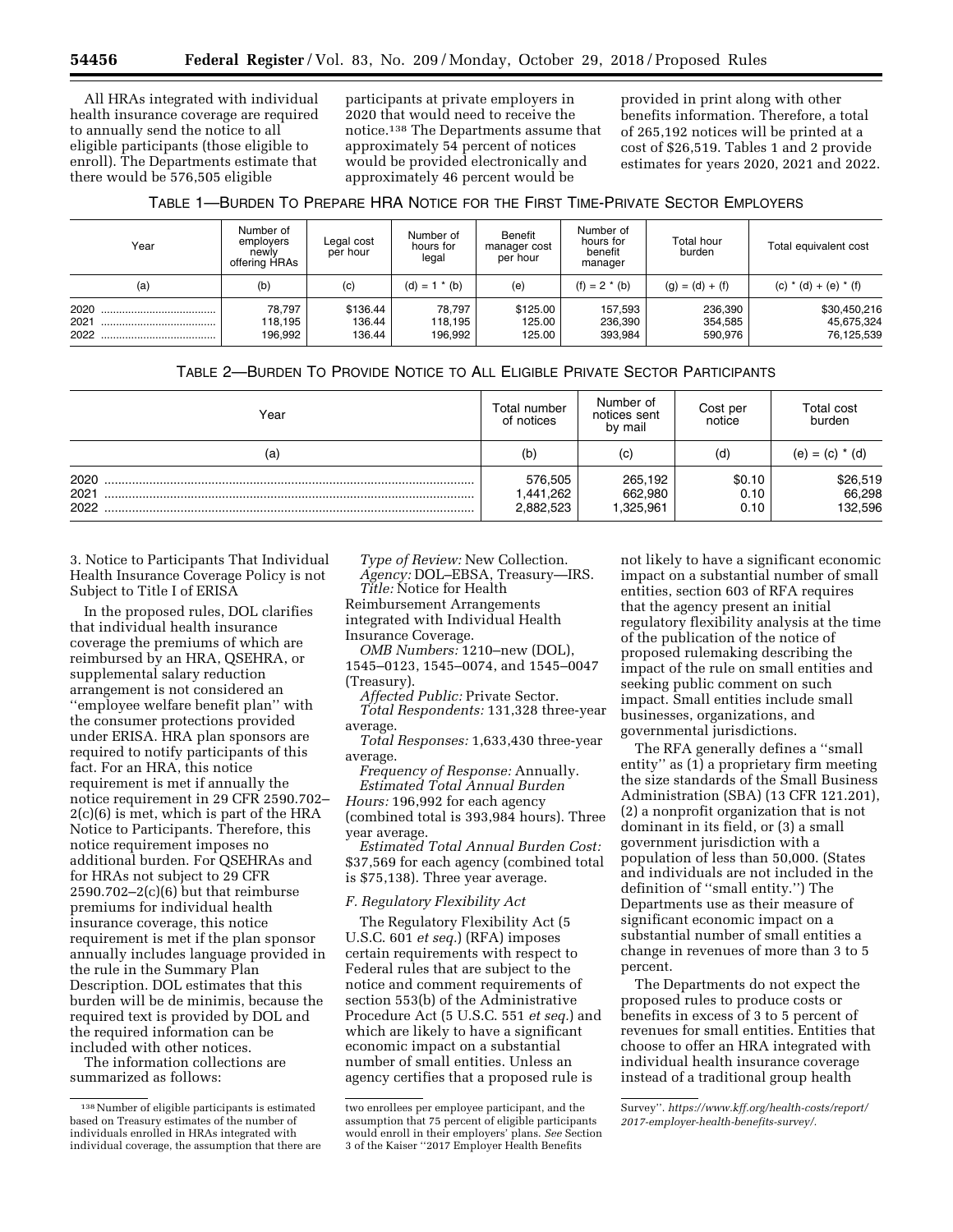plan are likely to experience a modest increase or decrease in administrative burden associated with health benefits. Entities that newly offer health benefits in the form of an HRA integrated with individual health insurance coverage would bear modest administrative costs. However, offering an HRA that is integrated with individual health insurance coverage is entirely voluntary on the part of employers, and no employer that would experience substantial costs would be expected to offer an HRA integrated with individual health insurance coverage. In addition, the proposed rules would provide large and small employers with an additional choice of a tax-preferred health benefit to offer their employees, potentially enabling them to attract and retain workers and maintain a healthier workforce.

In addition, section 1102(b) of the Social Security Act requires agencies to prepare a regulatory impact analysis if a rule may have a significant economic impact on the operations of a substantial number of small rural hospitals. This analysis must conform to the provisions of section 603 of the RFA. The proposed rules will not have a direct effect on small rural hospitals though there may be an indirect effect. By reducing the number of uninsured persons, the proposed rules could reduce administrative costs, such as billing costs and the costs of helping patients obtain public health benefits. The proposed rules could also reduce the cost of uncompensated care born by small rural hospitals and other healthcare providers (and shift such costs to insured persons). However, the Departments have determined that the proposed rules will not have a significant impact on the operations of a substantial number of small rural hospitals.

## *G. Impact of Regulations on Small Business—Department of the Treasury*

Pursuant to section 7805(f) of the Code, the proposed rules have been submitted to the Chief Counsel for Advocacy of the SBA for comment on its impact on small business.

#### *H. Unfunded Mandates Reform Act*

Section 202 of the Unfunded Mandates Reform Act of 1995 (UMRA) requires that agencies assess anticipated costs and benefits and take certain other actions before issuing a proposed rule that includes any Federal mandate that may result in expenditures in any 1 year by state, local, or Tribal governments, in the aggregate, or by the private sector, of \$100 million in 1995 dollars, updated annually for inflation. In 2018, that

threshold is approximately \$150 million. The proposed rules do not include any Federal mandate that may result in expenditures by state, local, or tribal governments, or the private sector, that may impose an annual burden that exceeds that threshold.

## *I. Federalism*

Executive Order 13132 outlines fundamental principles of federalism. It requires adherence to specific criteria by Federal agencies in formulating and implementing policies that have ''substantial direct effects'' on the states, the relationship between the national government and states, or on the distribution of power and responsibilities among the various levels of government. Federal agencies promulgating regulations that have these federalism implications must consult with state and local officials, and describe the extent of their consultation and the nature of the concerns of state and local officials in the preamble to the final regulations. In the Departments' view, the proposed rules do not have federalism implications.

#### *J. Congressional Review Act*

The proposed rules are subject to the Congressional Review Act provisions of the Small Business Regulatory Enforcement Fairness Act of 1996 (5 U.S.C. 801 *et seq.*), and, upon finalization, will be transmitted to the Congress and to the Comptroller General for review in accordance with such provisions.

## *K. Reducing Regulation and Controlling Regulatory Cost*

Executive Order 13771, titled Reducing Regulation and Controlling Regulatory Costs, was issued on January 30, 2017 and requires that the costs associated with significant new regulations ''shall, to the extent permitted by law, be offset by the elimination of existing costs associated with at least two prior regulations.'' The proposed rules, if finalized as proposed, are expected to be an Executive Order 13771 deregulatory action.

#### Statutory Authority

The Department of the Treasury regulations are proposed to be adopted pursuant to the authority contained in sections 7805 and 9833 of the Code.

The Department of Labor regulations are proposed pursuant to the authority contained in 29 U.S.C. 1002, 1135, 1182, 1185d, 1191a, 1191b, and 1191c; Secretary of Labor's Order 1–2011, 77 FR 1088 (Jan. 9, 2012).

The Department of Health and Human Services regulations are proposed to be adopted pursuant to the authority contained in sections 2701 through 2763, 2791, 2792, and 2794 of the PHS Act (42 U.S.C. 300gg–300gg–63, 300gg– 91, 300gg–92 and 300gg–94), as amended; sections 1311 and 1321 of PPACA (42 U.S.C. 13031 and 18041).

#### **List of Subjects**

#### *26 CFR Part 1*

Income Taxes, Reporting and recordkeeping requirements.

## *26 CFR Part 54*

Excise taxes, Health care, Health insurance, Pensions, Reporting and recordkeeping requirements.

#### *29 CFR Part 2510*

Employee benefit plans, Pensions.

#### *29 CFR Part 2590*

Continuation coverage, Disclosure, Employee benefit plans, Group health plans, Health care, Health insurance, Medical child support, Reporting and recordkeeping requirements.

#### *45 CFR Parts 144 and 146*

Health care, Health insurance, Reporting and recordkeeping requirements.

## *45 CFR Part 147*

Health care, Health insurance, Reporting and recordkeeping requirements, and State regulation of health insurance.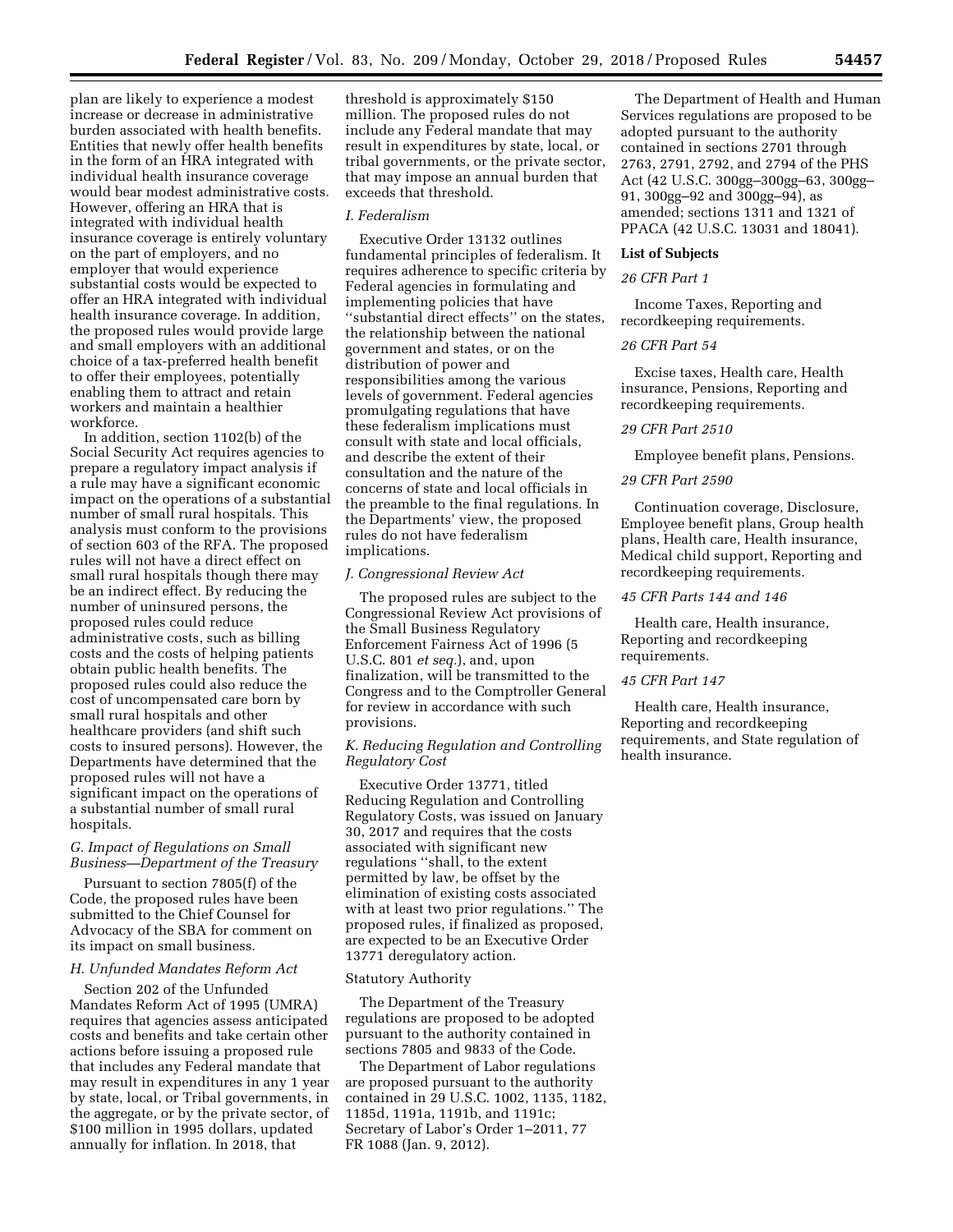*45 CFR Part 155* 

Exchange establishment standards and other related standards under the Affordable Care Act.

#### **Kirsten Wielobob,**

*Deputy Commissioner for Services and Enforcement, Internal Revenue Service.* 

Signed at Washington DC, this 16th day of October, 2018.

#### **Preston Rutledge,**

*Assistant Secretary, Employee Benefits Security Administration, Department of Labor.* 

Dated: October 17, 2018.

## **Seema Verma,**

*Administrator, Centers for Medicare & Medicaid Services.* 

Dated: October 18, 2018.

**Alex M. Azar II,** 

*Secretary, Department of Health and Human Services.* 

## **DEPARTMENT OF THE TREASURY**

**Internal Revenue Service** 

## **Proposed Amendments to the Regulations**

Accordingly, 26 CFR parts 1 and 54 are proposed to be amended as follows:

## **PART 1—INCOME TAXES**

■ **Paragraph 1.** The authority citation for part 1 continues to read in part as follows:

**Authority:** 26 U.S.C. 7805. \* \* \*

\* \* \* \* \*

■ **Par. 2.** Section 1.36B-2 is amended by:

■ a. Redesignating paragraph (c)(3)(i) as paragraph (c)(3)(i)(A) and revising the subject heading of newly designated paragraph  $(c)(3)(i)(A)$ .

■ b. Adding a new paragraph (c)(3)(i) subject heading and paragraph  $(c)(3)(i)(B).$ 

■ c. Adding a sentence at the end of paragraphs (c)(3)(ii) and (c)(3)(v)(A)(*1*) and (*2*).

■ d. Revising paragraphs (c)(3)(v)(A)(*3*) and (*5*).

■ e. Adding a sentence at the end of paragraph (c)(3)(vi).

- f. Adding paragraph (c)(5).
- g. Revising paragraph (e)(1).
- h. Adding paragraph (e)(3).

The revisions and additions read as follows:

## **§ 1.36B–2 Eligibility for premium tax credit.**

- \* \* \* \* \*
	- (c) \* \* \*
- $(3) * * * *$

(i) *In general*—(A) *Plans other than health reimbursement arrangements (HRAs) or other account-based group health plans described in paragraph*   $(c)(3)(i)(B)$  of this section.  $*$   $*$ 

(B) *HRAs and other account-based group health plans integrated with individual health insurance coverage.*  An employee who is offered an HRA or other account-based group health plan that would be integrated with individual health insurance coverage, within the meaning of §§ 54.9802–4 and 54.9815–2711(d)(4) of this chapter, if the individual enrolls in individual health insurance coverage, and an individual who is offered the HRA or other account-based group health plan because of a relationship to the employee (a related HRA individual), are eligible for minimum essential coverage under an eligible employersponsored plan for any month for which the HRA or other account-based group health plan is offered if the HRA or other account-based group health plan is affordable for the month under paragraph (c)(5) of this section or if the employee does not opt out of and waive future reimbursements from the HRA or other account-based group health plan. An HRA or other account-based group health plan described in this paragraph (c)(3)(i)(B) that is affordable for a month under paragraph (c)(5) of this section is treated as providing minimum value for the month. For purposes of paragraphs (c)(3) and (5) of this section, the definitions under § 54.9815–2711(d)(6) of this chapter apply.

(ii)  $* * *$  The plan year for an HRA or other account-based group health plan described in paragraph (c)(3)(i)(B) of this section is the plan's 12-month coverage period (or the remainder of the 12-month coverage period for a newly eligible individual or an individual who enrolls during a special enrollment period).

- \* \* \* \* \*
	- (v) \* \* \*
- $(A) * * * *$

 $(1)$ <sup>\*</sup> \* \* See paragraph (c)(5) of this section for rules for when an HRA or other account-based group health plan described in paragraph (c)(3)(i)(B) of this section is affordable for an employee for a month.

 $(2)$  \* \* \* See paragraph  $(c)(5)$  of this section for rules for when an HRA or other account-based group health plan described in paragraph (c)(3)(i)(B) of this section is affordable for a related HRA individual for a month.

(*3*) *Employee safe harbor.* An eligible employer-sponsored plan is not affordable for an employee or a related individual for a plan year if, when the employee or a related individual enrolls in a qualified health plan for a period coinciding with the plan year (in whole or in part), an Exchange determines that the eligible employer-sponsored plan is

not affordable for that plan year. This paragraph (c)(3)(v)(A)(*3*) does not apply to a determination made as part of the redetermination process described in 45 CFR 155.335 unless the individual receiving an Exchange redetermination notification affirmatively responds and provides current information on affordability. This paragraph (c)(3)(v)(A)(*3*) does not apply for an individual who, with intentional or reckless disregard for the facts, provides incorrect information to an Exchange concerning the portion of the annual premium for coverage for the employee or related individual under the plan. A reckless disregard of the facts occurs if the taxpayer makes little or no effort to determine whether the information provided to the Exchange is accurate under circumstances that demonstrate a substantial deviation from the standard of conduct a reasonable person would observe. A disregard of the facts is intentional if the taxpayer knows that the information provided to the Exchange is inaccurate. See paragraph (c)(5) of this section for an employee safe harbor that applies when an Exchange determines that an HRA or other account-based group health plan described in paragraph (c)(3)(i)(B) of this section is not affordable for an employee or a related HRA individual for the period of enrollment in a qualified health plan.

\* \* \* \* \*

(*5*) *Employer contributions to HRAs integrated with eligible employersponsored plans.* Amounts newly made available for the current plan year under an HRA that an employee may use to pay premiums, or may use to pay costsharing or benefits not covered by the primary plan in addition to premiums, reduce the employee's required contribution if the HRA would be integrated, within the meaning of § 54.9815–2711(d)(2) of this chapter, with an eligible employer-sponsored plan for an employee enrolled in the plan. The eligible employer-sponsored plan and the HRA must be offered by the same employer. Employer contributions to an HRA described in this paragraph (c)(3)(v)(A)(*5*) reduce an employee's required contribution only to the extent the amount of the annual contribution is required under the terms of the plan or otherwise determinable within a reasonable time before the employee must decide whether to enroll in the eligible employer-sponsored plan.

\* \* \* \* \* (vi) \* \* \* An HRA or other accountbased group health plan described in paragraph  $(c)(3)(i)(B)$  of this section that is affordable for a month under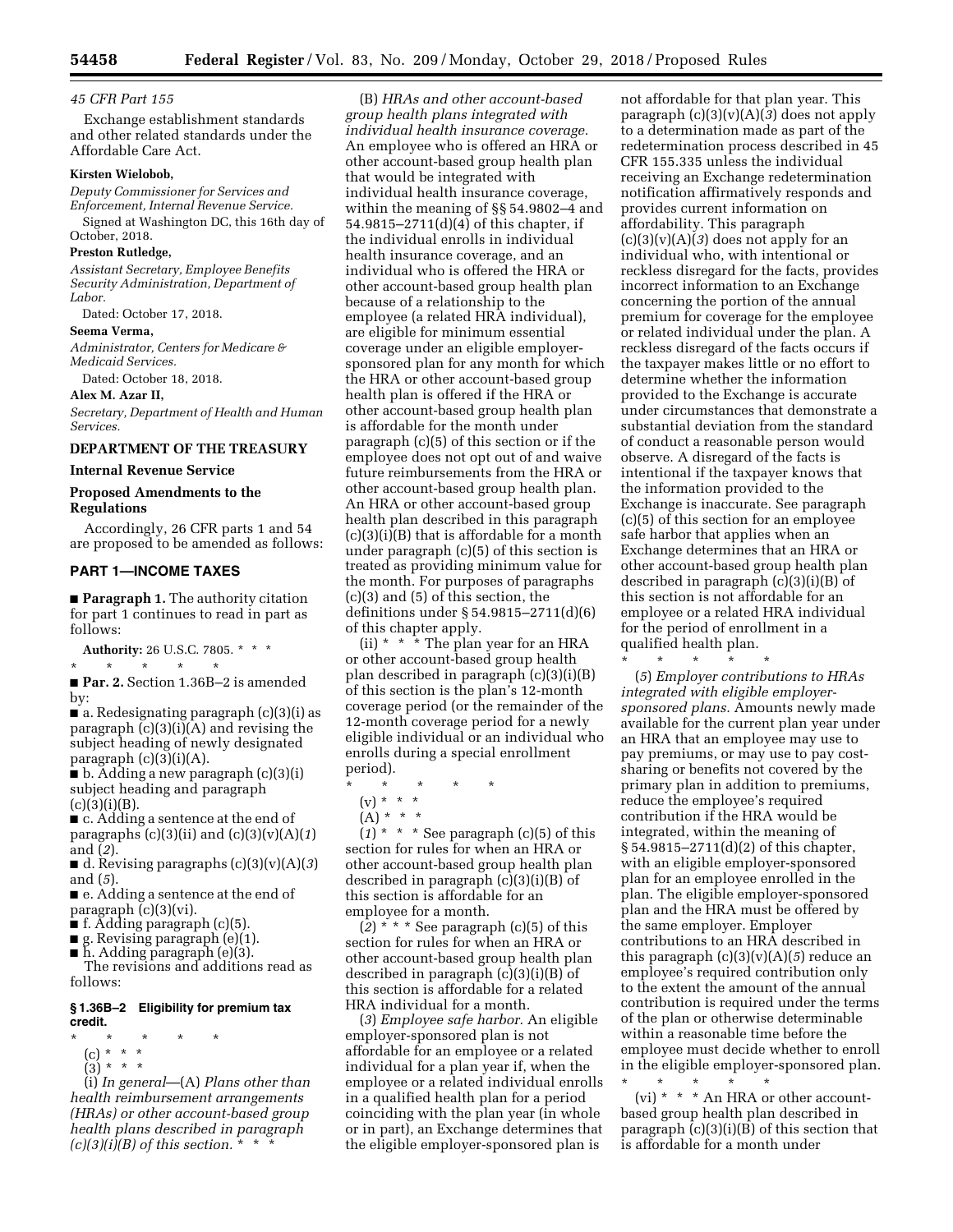paragraph (c)(5) of this section is treated as providing minimum value for the month.

\* \* \* \* \*

(5) *Affordable HRA or other accountbased group health plan*—(i) *In general.*  Except as otherwise provided in this paragraph (c)(5), an HRA or other account-based group health plan described in paragraph (c)(3)(i)(B) of this section is affordable for a month if the employee's required HRA contribution (as defined in paragraph (c)(5)(ii) of this section) for the month does not exceed 1/12 of the product of the employee's household income for the taxable year and the required contribution percentage (as defined in paragraph  $(c)(3)(v)(C)$  of this section).

(ii) *Required HRA contribution*—An employee's required HRA contribution is the excess of —

(A) The monthly premium for the lowest cost silver plan for self-only coverage of the employee offered in the Exchange for the rating area in which the employee resides, over

(B) The monthly self-only HRA or other account-based group health plan amount (or the monthly maximum amount available to the employee under the HRA or other account-based group health plan if the HRA or other accountbased group health plan provides for reimbursements up to a single dollar amount regardless of whether an employee has self-only or other-thanself-only coverage).

(iii) *Monthly amount.* For purposes of paragraph (c)(5)(ii) of this section, the monthly self-only HRA or other account-based group health plan amount is the self-only HRA or other account-based group health plan amount newly made available under the HRA for the plan year, divided by the number of months in the plan year the HRA or other account-based group health plan is available to the employee. The monthly maximum amount newly made available to the employee under the HRA or other account-based group health plan is the maximum amount newly-made available for the plan year to the employee under the plan, divided by the number of months in the plan year the HRA or other account-based group health plan is available to the employee.

(iv) *Employee safe harbor.* An HRA or other account-based group health plan described in paragraph (c)(3)(i)(B) of this section is not affordable for a month for an employee or a related HRA individual if, when the employee or related HRA individual enrolls in a qualified health plan for a period coinciding with the period the HRA or

other account-based group health plan is available to the employee or related HRA individual (in whole or in part), an Exchange determines that the HRA or other account-based group health plan is not affordable for the period of enrollment in the qualified health plan. This paragraph (c)(5)(iv) does not apply to a determination made as part of the redetermination process described in 45 CFR 155.335 unless the individual receiving an Exchange redetermination notification affirmatively responds and provides current information on affordability. This paragraph (c)(5)(iv) does not apply for an individual who, with intentional or reckless disregard for the facts, provides incorrect information to an Exchange concerning the relevant HRA or other account-based group health plan amount offered by the employee's employer. A reckless disregard of the facts occurs if the taxpayer makes little or no effort to determine whether the information provided to the Exchange is accurate under circumstances that demonstrate a substantial deviation from the standard of conduct a reasonable person would observe. A disregard of the facts is intentional if the taxpayer knows that the information provided to the Exchange is inaccurate.

(v) *Amounts used for affordability determination.* Only amounts that are newly made available for the plan year of the HRA or other account-based group health plan described in paragraph (c)(3)(i)(B) of this section and determinable within a reasonable time before the beginning of the plan year of the HRA or other account-based health plan are considered in determining whether an HRA or other account-based group health plan described in paragraph (c)(3)(i)(B) of this section is affordable. Amounts made available for a prior plan year that carry over to the current plan year are not taken into account for purposes of this paragraph  $(c)(5)$ .

(vi) *Affordability for part-year period.*  Affordability under this paragraph (c)(5) is determined separately for each employment period that is less than a full calendar year or for the portions of the plan year of an employer's HRA or other account-based group health plan that fall in different taxable years of an applicable taxpayer. An HRA or other account-based group health plan described in paragraph (c)(3)(i)(B) of this section is affordable for a part-year period if the employee's annualized required HRA contribution for the partyear period does not exceed the required contribution percentage of the applicable taxpayer's household income for the taxable year. The employee's

annualized required HRA contribution is the employee's required HRA contribution for the part-year period times a fraction, the numerator of which is 12 and the denominator of which is the number of months in the part-year period during the applicable taxpayer's taxable year. Only full calendar months are included in the computation under this paragraph  $(c)(5)(vi)$ .

(vii) *Related individual not allowed as a personal exemption deduction.* A related HRA individual is treated as ineligible for minimum essential coverage under an HRA or other account-based group health plan described in paragraph (c)(3)(i)(B) of this section for months that the employee opted out of and waived future reimbursements from the HRA or other account-based group health plan and the employee is not allowed a personal exemption deduction under section 151 for the related HRA individual.

(viii) *Post-employment coverage.* An individual who is offered an HRA or other account-based group health plan described in paragraph (c)(3)(i)(B) of this section, for months after an employee terminates employment with the employer offering the HRA or other account-based group health plan, is eligible for minimum essential coverage under the HRA or other account-based group health plan for months after termination of employment only if the employee does not forfeit or opt out of and waive future reimbursements from the HRA or other account-based group health plan for months after termination of employment.

(ix) *Examples.* The following examples illustrate the provisions of this paragraph (c)(5). The required contribution percentage is defined in paragraph  $(c)(3)(v)(C)$  of this section and is updated annually. Because the required contribution percentage for 2020 has not yet been determined, the examples assume a required contribution percentage for 2020 of 9.86%.

*(A) Example 1. Determination of affordability.* (*1*) In 2020 Taxpayer A is single, has no dependents, and has household income of \$28,000. A is an employee of Employer X for all of 2020. X offers its employees an HRA described in paragraph  $(c)(3)(i)(B)$  of this section that reimburses \$2,400 of medical care expenses for single employees with no children (the self-only HRA amount) and \$4,000 for employees with a spouse or children for the medical expenses of the employees and their family members. A enrolls in a qualified health plan through the Exchange in the rating area in which A resides and remains enrolled for all of 2020. The monthly premium for the lowest cost silver plan for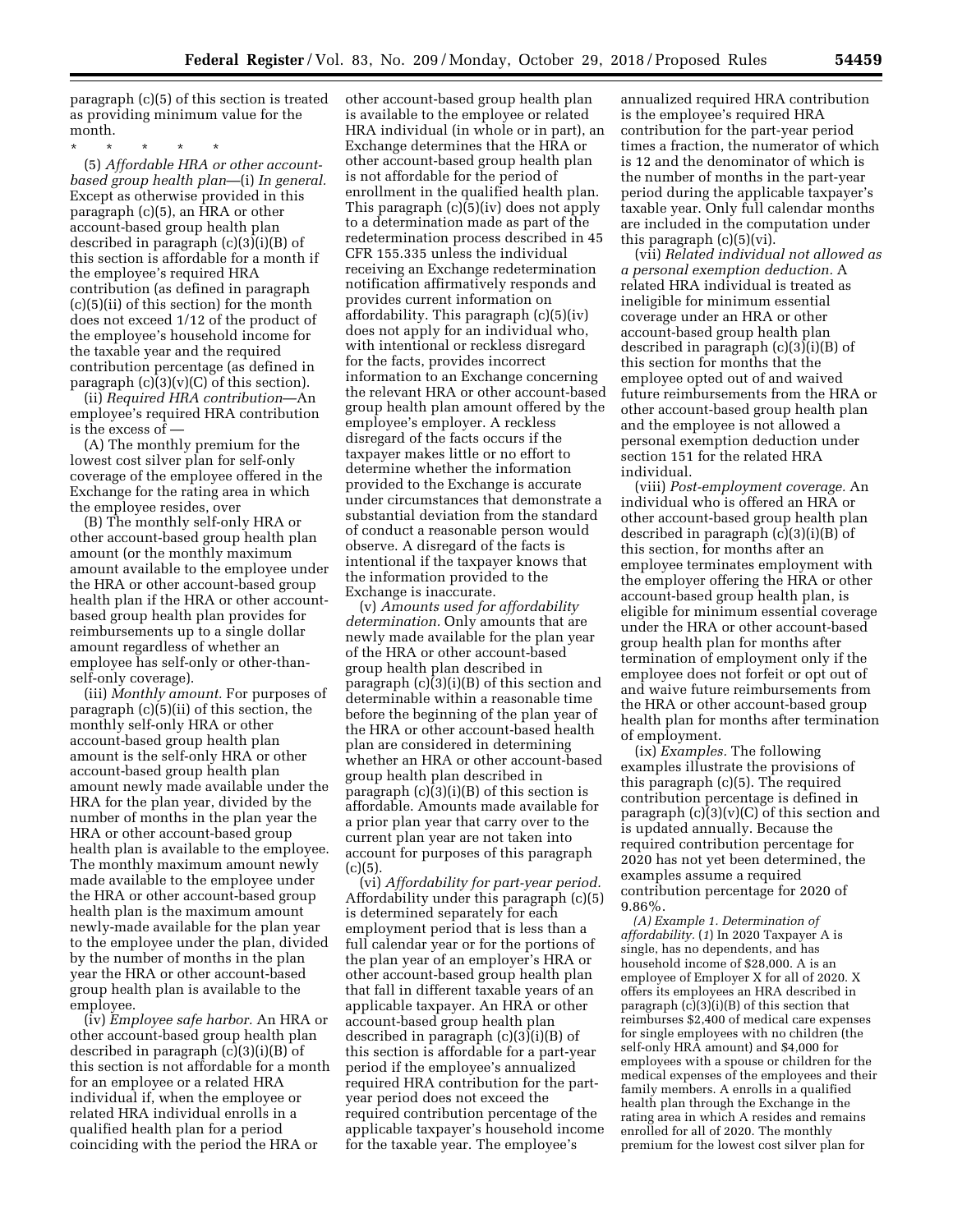self-only coverage of A that is offered in the Exchange for the rating area in which A resides is \$500.

(*2*) A's required HRA contribution, as defined in paragraph (c)(5)(ii) of this section, is \$300, the excess of \$500 (the monthly premium for the lowest cost silver plan for self-only coverage of A) over \$200 (1/12 of the self-only HRA amount provided by Employer X to its employees). In addition, 1/ 12 of the product of 9.86 percent and A's household income is  $$230$  ( $$28,000 \times .0986$  $= $2,761; $2,761/12 = $230$ . Because A's required HRA contribution of \$300 exceeds \$230 (1/12 of the product of 9.86 percent and A's household income), the HRA is unaffordable for A for each month of 2020 under paragraph (c)(5) of this section. If A opts out of and waives future reimbursements from the HRA, A is not eligible for minimum essential coverage under the HRA for each month of 2020 under paragraph (c)(3)(i)(B) of this section.

*(B) Example 2. Determination of affordability for a related HRA individual.* (*1*) In 2020 Taxpayer B is married and has one child who is a dependent of B for 2020. B has household income of \$28,000. B is an employee of Employer X for all of 2020. X offers its employees an HRA described in paragraph (c)(3)(i)(B) of this section that reimburses \$3,600 of medical care expenses for single employees with no children (the self-only HRA amount) and \$5,000 for employees with a spouse or children for the medical expenses of the employees and their family members. B, B's spouse, and B's child enroll in a qualified health plan through the Exchange in the rating area in which B resides and they remain enrolled for all of 2020. No advance credit payments are made for their coverage. The monthly premium for the lowest cost silver plan for self-only coverage of B that is offered in the Exchange for the rating area in which B resides is \$500.

(*2*) B's required HRA contribution, as defined in paragraph (c)(5)(ii) of this section, is \$200, the excess of \$500 (the monthly premium for the lowest cost silver plan for self-only coverage for B) over \$300 (1/12 of the self-only HRA amount provided by Employer X to its employees). In addition, 1/ 12 of the product of 9.86 percent and B's household income for 2020 is \$230 (\$28,000  $\times$ ,0986 = \$2,761; \$2,761/12 = \$230). Because B's required HRA contribution of \$200 does not exceed \$230 (1/12 of the product of 9.86 percent and B's household income for 2020), the HRA is affordable for B under paragraph (c)(5) of this section, and B is eligible for minimum essential coverage under an eligible employer-sponsored plan for each month of 2020 under paragraph (c)(3)(i)(B) of this section. In addition, B's spouse and child are also eligible for minimum essential coverage under an eligible employersponsored plan for each month of 2020 under paragraph (c)(3)(i)(B) of this section.

*(C) Example 3. Exchange determines that HRA is unaffordable.* (*1*) The facts are the same as in Example 2, except that B, when enrolling in Exchange coverage for B's family, received a determination by the Exchange that the HRA was unaffordable, because B believed B's household income would be lower than it turned out to be.

Consequently, advance credit payments were made for their 2020 coverage.

(2) Under paragraph  $(c)(5)(iv)$  of this section, the HRA is considered unaffordable for B, B's spouse, and B's child for each month of 2020 provided that B did not, with intentional or reckless disregard for the facts, provide incorrect information to the Exchange concerning the HRA or B's household income.

*(D) Example 4. Affordability determined for part of a taxable year (part-year period).*  (*1*) Taxpayer C is an employee of Employer X. C's household income for 2020 is \$28,000. X offers its employees an HRA described in paragraph  $(c)(3)(i)(B)$  of this section that reimburses medical care expenses of \$3,600 for single employees without children (the self-only HRA amount) and \$5,000 to employees with a spouse or children for the medical expenses of the employees and their family members. X's HRA plan year is September 1 to August 31 and C is first eligible to participate in the HRA for the period beginning September 1, 2020. C enrolls in a qualified health plan through the Exchange in the rating area in which C resides for all of 2020. The monthly premium for the lowest cost silver plan for self-only coverage of C that is offered in the Exchange for the rating area in which C resides for 2020 is \$500.

(*2*) Under paragraph (c)(3)(vi) of this section, the affordability of the HRA is determined separately for the period September 1 through December 31, 2020, and for the period January 1 through August 31, 2021. C's required HRA contribution, as defined in paragraph (c)(5)(ii) of this section, for the period September 1 through December 31, 2020, is \$200, the excess of \$500 (the monthly premium for the lowest cost silver plan for self-only coverage for C) over \$300 (1/12 of the self-only HRA amount provided by X to its employees). In addition, 1/12 of the product of 9.86 percent and C's household income is \$230 (\$28,000 × .0986  $=$  \$2,761; \$2,677/12 = \$230). Because C's required HRA contribution of \$200 does not exceed \$230, the HRA is affordable for C for each month in the period September 1 through December 31, 2020, under paragraph (c)(5) of this section. Affordability for the period January 1 through August 31, 2021, is determined using C's 2021 household income and required HRA contribution.

*(E) Example 5. Carryover amounts ignored in determining affordability.* (*1*) Taxpayer D is an employee of Employer X for all of 2020 and 2021. D is single. For each of 2020 and 2021, X offers its employees an HRA described in paragraph (c)(3)(i)(B) of this section that provides reimbursement for medical care expenses of \$2,400 to single employees with no children (the self-only HRA amount) and \$4,000 to employees with a spouse or children for the medical expenses of the employees and their family members. Under the terms of the HRA, amounts that an employee does not use in a calendar year may be carried over and used in the next calendar year. In 2020, D used only \$1,500 of her \$2,400 maximum reimbursement and the unused \$900 is carried over and may be used by D in 2021.

(2) Under paragraph  $(c)(5)(v)$  of this section, only the \$2,400 self-only HRA amount offered to D for 2021 is considered in determining whether D's HRA is affordable. The \$900 carryover amount is not considered in determining the affordability of the HRA.

\* \* \* \* \*

\* \* \* \* \*

(e) \* \* \* (1) Except as provided in paragraphs (e)(2) and (3) of this section, this section applies to taxable years ending after December 31, 2013.

(3) Paragraphs  $(c)(3)(i)(B)$  and  $(c)(5)$  of this section, and the last sentences at the end of paragraphs (c)(3)(ii), (c)(3)(v)(A)(*1*), (c)(3)(v)(A)(*2*),  $(c)(3)(v)(A)(3)$ , and  $(c)(3)(vi)$  of this section apply to taxable years beginning on or after January 1, 2020.

#### **PART 54—PENSION EXCISE TAXES**

■ **Par. 3.** The authority citation for part 54 is amended by adding an entry for § 54.9802–4 in numerical order to read in part as follows:

- **Authority:** 26 U.S.C. 7805. \* \* \*
- \* \* \* \* \*

Section 54.9802–4 also issued under 26 U.S.C. 9833.

\* \* \* \* \* ■ **Par. 4.** Section 54.9801–2 is amended by revising the definition of ''Group health insurance coverage'' to read as follows:

## **§ 54.9801–2 Definitions.**

\* \* \* \* \* *Group health insurance coverage*  means health insurance coverage offered in connection with a group health plan. Individual health insurance coverage reimbursed by the arrangements described in 29 CFR 2510.3–1(l) is not offered in connection with a group health plan, and is not group health insurance coverage, provided all the conditions in 29 CFR 2510.3–1(l) are satisfied.

\* \* \* \* \* ■ **Par. 5.** Section 54.9802–4 is added to read as follows:

#### **§ 54.9802–4 Special rule allowing integration of health reimbursement arrangements (HRAs) and other accountbased group health plans with individual health insurance coverage and prohibiting discrimination in HRAs and other accountbased group health plans.**

(a) *Scope.* This section applies to health reimbursement arrangements (HRAs) and other account-based group health plans, as defined in § 54.9815–  $2711(d)(6)(i)$  of this part. For ease of reference, the term ''HRA'' is used in this section to include other accountbased group health plans.

(b) *Purpose.* This section provides the conditions that an HRA must satisfy in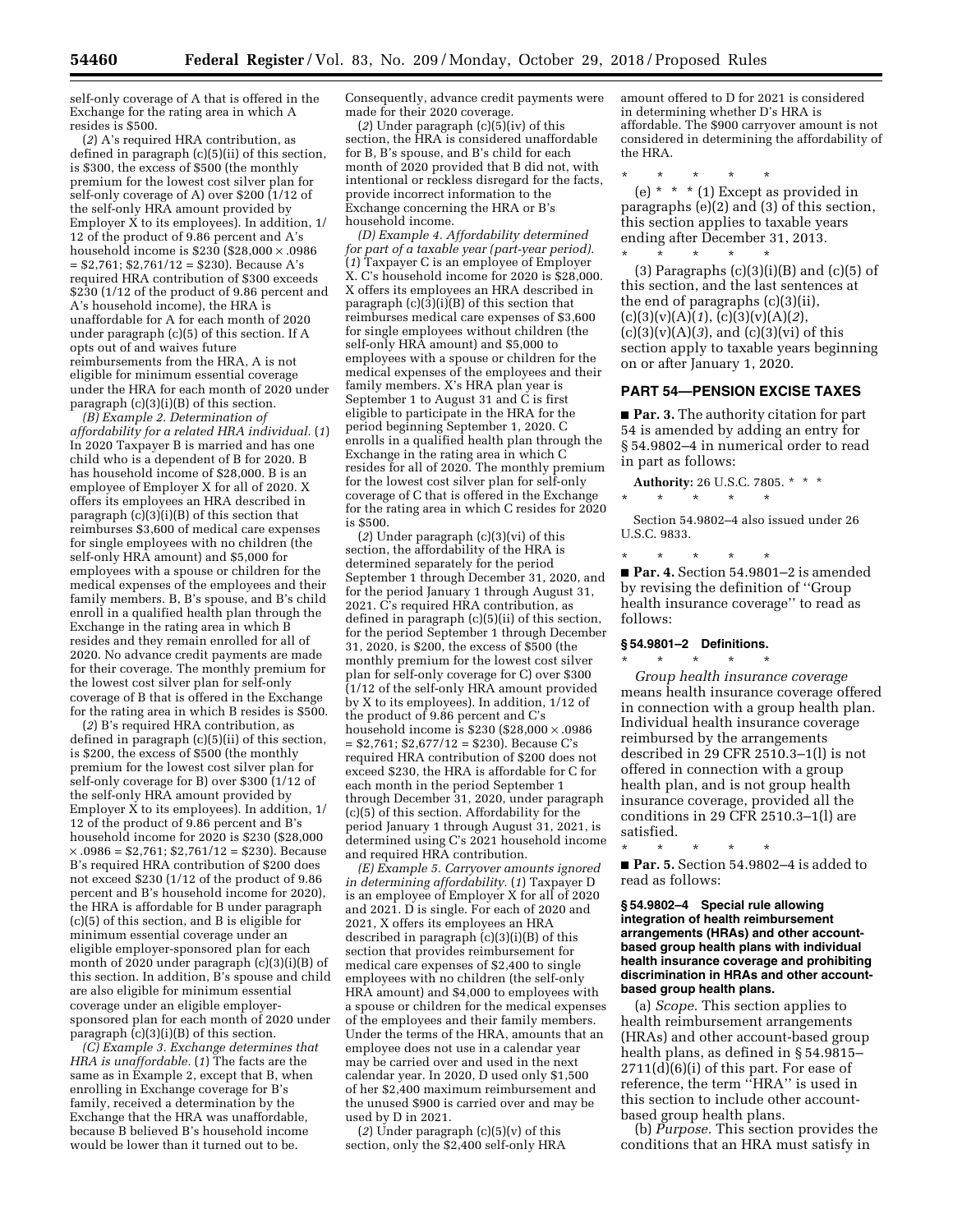order to be integrated with individual health insurance coverage for purposes of Public Health Service Act (PHS Act) sections 2711 and 2713 and § 54.9815– 2711(d)(4) of this part. Some of the conditions set forth in this section specifically relate to compliance with PHS Act sections 2711 and 2713 and some relate to the effect of having or being offered an HRA on eligibility for the premium tax credit under section 36B. In addition, this section provides conditions that an HRA integrated with individual health insurance coverage must satisfy in order to comply with the nondiscrimination provisions in section 9802 and section 2705 of the PHS Act (which is incorporated in section 9815) and that are consistent with the provisions of the Patient Protection and Affordable Care Act, Public Law 111– 148 (124 Stat. 119 (2010)), and the Health Care and Education Reconciliation Act of 2010, Public Law 111–152 (124 Stat. 1029 (2010)), each as amended, that are designed to create a competitive individual market. These conditions are intended to prevent an HRA plan sponsor from intentionally or unintentionally, directly or indirectly, steering any participants or dependents with adverse health factors away from its traditional group health plan, if any, and toward individual health insurance coverage.

(c) *General rule.* An HRA will be considered to be integrated with individual health insurance coverage for purposes of PHS Act sections 2711 and 2713 and § 54.9815–2711(d)(4) of this part and will not be considered to discriminate in violation of section 9802 and PHS Act section 2705 solely because it offers an HRA integrated with individual health insurance coverage, provided that the conditions of this paragraph (c) are satisfied.

(1) *Enrollment in individual health insurance coverage.* The HRA must require that the participant and any dependent(s) are enrolled in individual health insurance coverage that is subject to and complies with the requirements in PHS Act sections 2711 and 2713 for each month that the individual(s) are covered by the HRA. For this purpose, all individual health insurance coverage, except for individual health insurance coverage that consists solely of excepted benefits, is treated as being subject to and complying with PHS Act sections 2711 and 2713. References to individual health insurance coverage in this paragraph (c) do not include individual health insurance coverage that consists solely of excepted benefits. The HRA must also provide that, subject to applicable COBRA or other continuation of coverage requirements,

if any individual covered by the HRA ceases to be covered by such individual health insurance coverage, the individual may not seek reimbursement under the HRA for claims that are incurred after the individual health insurance coverage ceases. In addition, subject to applicable COBRA or other continuation of coverage requirements, if the participant and all of the dependents covered by the participant's HRA cease to be covered by such individual health insurance coverage, the participant must forfeit the HRA.

(2) *No traditional group health plan may be offered to same participants.* To the extent a plan sponsor offers any class of employees (as defined in paragraph (d) of this section) an HRA integrated with individual health insurance coverage, the plan sponsor may not also offer a traditional group health plan to the same class of employees. For this purpose, a traditional group health plan is any group health plan other than either an account-based group health plan or a group health plan that consists solely of excepted benefits. Therefore, a plan sponsor may not offer a choice between an HRA integrated with individual health insurance coverage or a traditional group health plan to any participant.

(3) *Same terms requirement.* To the extent a plan sponsor offers an HRA integrated with individual health insurance coverage to a class of employees described in paragraph (d) of this section, the HRA must be offered on the same terms to all participants within the class, except as provided in paragraphs (c)(3)(i) and (ii) of this section and except that the HRA will not fail to be treated as provided on the same terms even if the plan sponsor offers the HRA to some, but not all, former employees within a class of employees. However, if a plan sponsor offers the HRA to one or more former employees within a class of employees, the HRA must be offered to the former employee(s) on the same terms as to all other employees within the class. Also, amounts that are not used to reimburse medical care expenses (as defined in § 54.9815–2711(d)(6)(ii) of this part) for any plan year that are made available to participants in later plan years are disregarded for purposes of determining whether an HRA is offered on the same terms, provided that the method for determining whether participants have access to unused amounts in future years, and the methodology and formula for determining the amounts of unused funds which they may access in future years, is the same for all participants in a class of employees. In addition, the

ability to pay the portion of the premium for individual health insurance coverage that is not covered by the HRA, if any, by using a salary reduction arrangement under section 125 is considered to be a term of the HRA for purposes of this paragraph; therefore, an HRA shall fail to be treated as provided on the same terms unless such a salary reduction arrangement, if made available to any participant in a class of employees, is made available on the same terms to all participants (other than former employees) in the class of employees. Further, the HRA shall not fail to be treated as provided on the same terms because the maximum dollar amount made available to participants in a class of employees to reimburse medical care expenses for any plan year increases:

(i) As the age of the participant increases, so long as the same maximum dollar amount attributable to the increase in age is made available to all participants in that class of employees who are the same age; or

(ii) As the number of the participant's dependents who are covered under the HRA increases, so long as the same maximum dollar amount attributable to the increase in family size is made available to all participants in that class of employees with the same number of dependents covered by the HRA.

(4) *Opt out.* Under the terms of the HRA, a participant who is otherwise eligible for coverage must be permitted to opt out of and waive future reimbursements from the HRA at least annually, and, upon termination of employment, either the remaining amounts in the HRA are forfeited or the participant is permitted to permanently opt out of and waive future reimbursements from the HRA.

(5) *Reasonable procedures for verification and substantiation*—(i) *General rule for verification of individual health insurance coverage for the plan year.* The HRA must implement, and comply with, reasonable procedures to verify that participants and dependents are, or will be, enrolled in individual health insurance coverage for the plan year. The reasonable procedures may include a requirement that a participant substantiate enrollment by providing either:

(A) A document from a third party (for example, the issuer) showing that the participant and any dependents covered by the HRA are, or will be, enrolled in individual health insurance coverage (for example, an insurance card or an explanation of benefits document pertaining to the relevant time period); or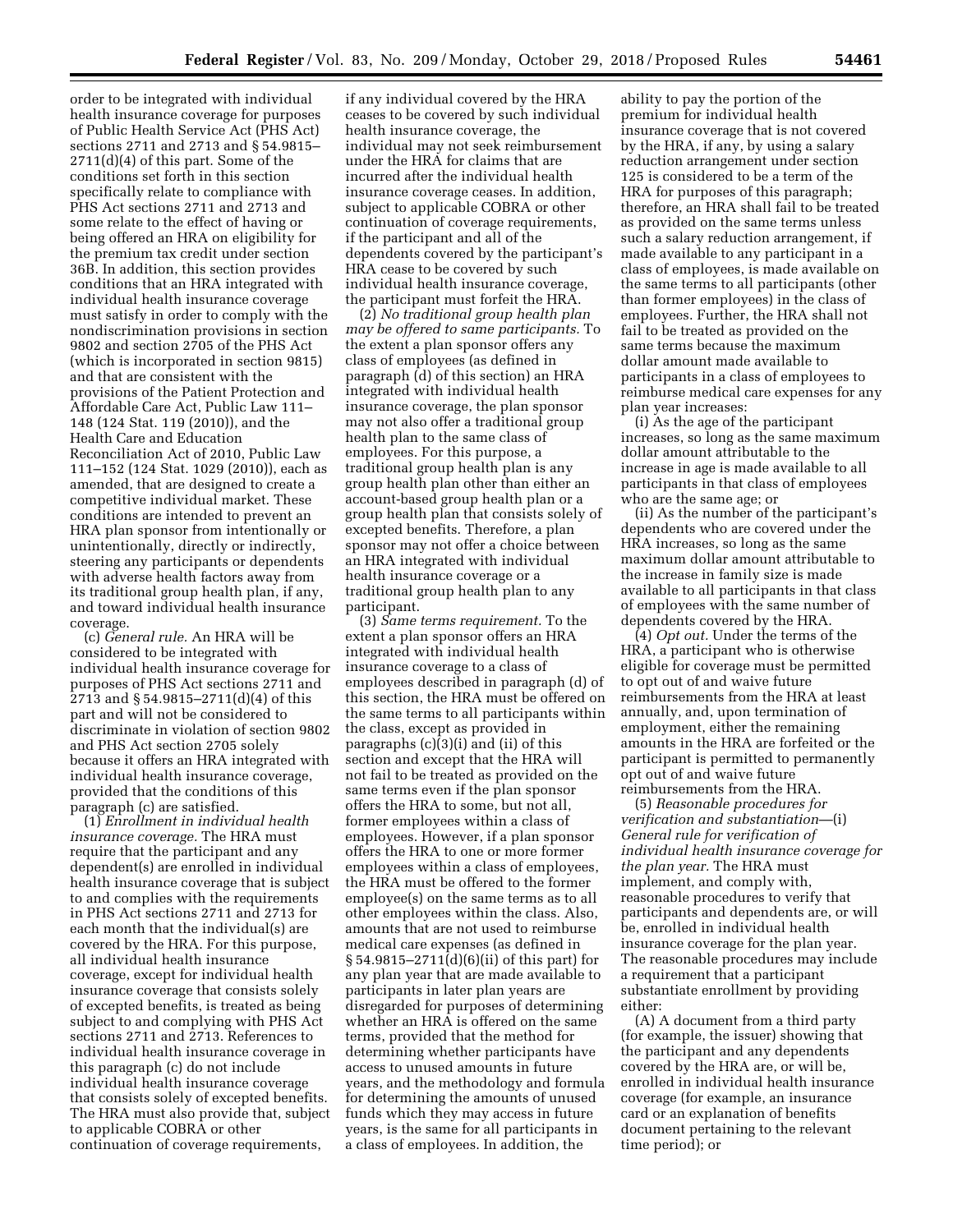(B) An attestation by the participant stating that the participant and dependent(s) covered by the HRA are or will be enrolled in individual health insurance coverage, the date coverage began or will begin, and the name of the provider of the coverage.

(ii) *Coverage substantiation with each request for reimbursement of medical care expenses.* Following the initial verification of coverage, with each new request for reimbursement of an incurred medical care expense for the same plan year, the HRA may not reimburse participants for any medical care expenses unless, prior to each reimbursement, the participant provides substantiation (which may be in the form of a written attestation) that the participant and if applicable, the dependent whose medical care expenses are requested to be reimbursed continue to be enrolled in individual health insurance coverage for the month during which the medical care expenses were incurred. The attestation may be part of the form used for requesting reimbursement.

(iii) *Reliance on substantiation.* For purposes of this paragraph (c)(5), an HRA may rely on the participant's documentation or attestation unless the HRA has actual knowledge that any individual covered by the HRA is not, or will not be, enrolled in individual health insurance coverage for the plan year or the month, as applicable.

(6) *Notice requirement*—(i) *Timing.*  The HRA must provide a written notice to each participant at least 90 days before the beginning of each plan year or, for a participant who is not eligible to participate at the beginning of the plan year (or who is not eligible to participate at the time the notice is provided at least 90 days before the beginning of the plan year), no later than the date on which the participant is first eligible to participate in the HRA.

(ii) *Content.* The notice must include all the information described in this paragraph (c)(6)(ii) (and may include any additional information as long as it does not conflict with the required information set forth in paragraph  $(c)(6)(ii)(A)$  through  $(H)$  of this section).

(A) A description of the terms of the HRA, including the maximum dollar amount available for each participant (including the self-only HRA amount available for the plan year (or the maximum dollar amount available for the plan year if the HRA provides for reimbursements up to a single dollar amount regardless of whether a participant has self-only or family coverage)), any rules regarding the proration of the maximum dollar amount applicable to any participant

who is not eligible to participate in the HRA for the entire plan year, whether the participant's family members are eligible for the HRA, a statement that the HRA is not a qualified small employer health reimbursement arrangement, a statement that the HRA requires the participant and any dependents to be enrolled in individual health insurance coverage, a statement that the participant is required to substantiate the existence of such enrollment, a statement that the coverage enrolled in cannot be shortterm, limited-duration insurance or excepted benefits, and, if the requirements under 29 CFR 2510.3–1(l) are met, a statement that the individual health insurance coverage enrolled in is not subject to the Employee Retirement Income Security Act (ERISA).

(B) A statement of the right of the participant to opt out of and waive future reimbursements from the HRA, as set forth under paragraph (c)(4) of this section.

(C) A description of the potential availability of the premium tax credit if the participant opts out of and waives future reimbursements from the HRA and the HRA is not affordable for one or more months under § 1.36B–2(c)(5) of this chapter, a statement that even if the participant opts out of and waives future reimbursements from an HRA, the offer will prohibit the participant (and, potentially, the participant's dependents) from receiving a premium tax credit for the participant's coverage (or the dependent's coverage, if applicable) on the Exchange (as defined in 45 CFR 155.20) for any month that the HRA is affordable under § 1.36B– 2(c)(5) of this chapter, and a statement that, if the participant is a former employee, the offer of the HRA does not render the participant ineligible for the premium tax credit regardless of whether it is affordable under § 1.36B– 2(c)(5) of this chapter;

(D) A statement that if the participant accepts the HRA, the participant may not claim a premium tax credit for the participant's Exchange coverage for any month the HRA may be used to reimburse medical care expenses of the participant and a premium tax credit may not be claimed for the Exchange coverage of the participant's dependents for any month the HRA may be used to reimburse medical care expenses of the dependents.

(E) A statement that the participant must inform any Exchange to which the participant applies for advance payments of the premium tax credit of the availability of the HRA, the self-only HRA amount available for the plan year (or the maximum dollar amount

available for the plan year if the HRA provides for reimbursements up to a single dollar amount regardless of whether a participant has self-only or family coverage) as set forth in the written notice in accordance with paragraph  $(c)(6)(ii)(A)$  of this section, the number of months in the plan year the HRA is available to the participant, whether the HRA is also available to the participant's dependents, and whether the participant is a current employee or former employee.

(F) A statement that the participant should retain the written notice because it may be needed to determine whether the participant is allowed a premium tax credit on the participant's individual income tax return and, if so, the months the participant is allowed the premium tax credit.

(G) A statement that the HRA may not reimburse any medical care expense unless the substantiation requirement set forth in paragraph (c)(5) of this section is satisfied.

(H) A statement that it is the responsibility of the participant to inform the HRA if the participant or any dependent whose medical care expenses are reimbursable by the HRA is no longer enrolled in individual health insurance coverage.

(d) *Classes of employees*—(1) *List of classes.* Participants may be treated as belonging to a class of employees based on whether they are, or are not, included in the classes described in this paragraph (d)(1). If the HRA is offered to former employees, former employees are considered to be in the same class in which they were in immediately before separation from service. (See paragraph (d)(2) of this section for additional rules regarding the definition of ''full-time employees,'' ''part-time employees,'' and ''seasonal employees.'')

(i) Full-time employees, defined to mean either full-time employees under section 4980H and the regulations thereunder (§ 54.4980H–1(a)(21) of this part) or employees who are not parttime employees (as described in § 1.105–11(c)(2)(iii)(C) of this chapter);

(ii) Part-time employees, defined to mean either employees who are not fulltime employees under section 4980H and § 54.4980H–1 and –3 of this part or part-time employees as described in § 1.105–11(c)(2)(iii)(C) of this chapter;

(iii) Seasonal employees, defined to mean seasonal employees as described in either § 54.4980H–1(a)(38) of this part or  $\S 1.105-11(c)(2)(iii)(C)$  of this chapter;

(iv) Employees included in a unit of employees covered by a collective bargaining agreement in which the plan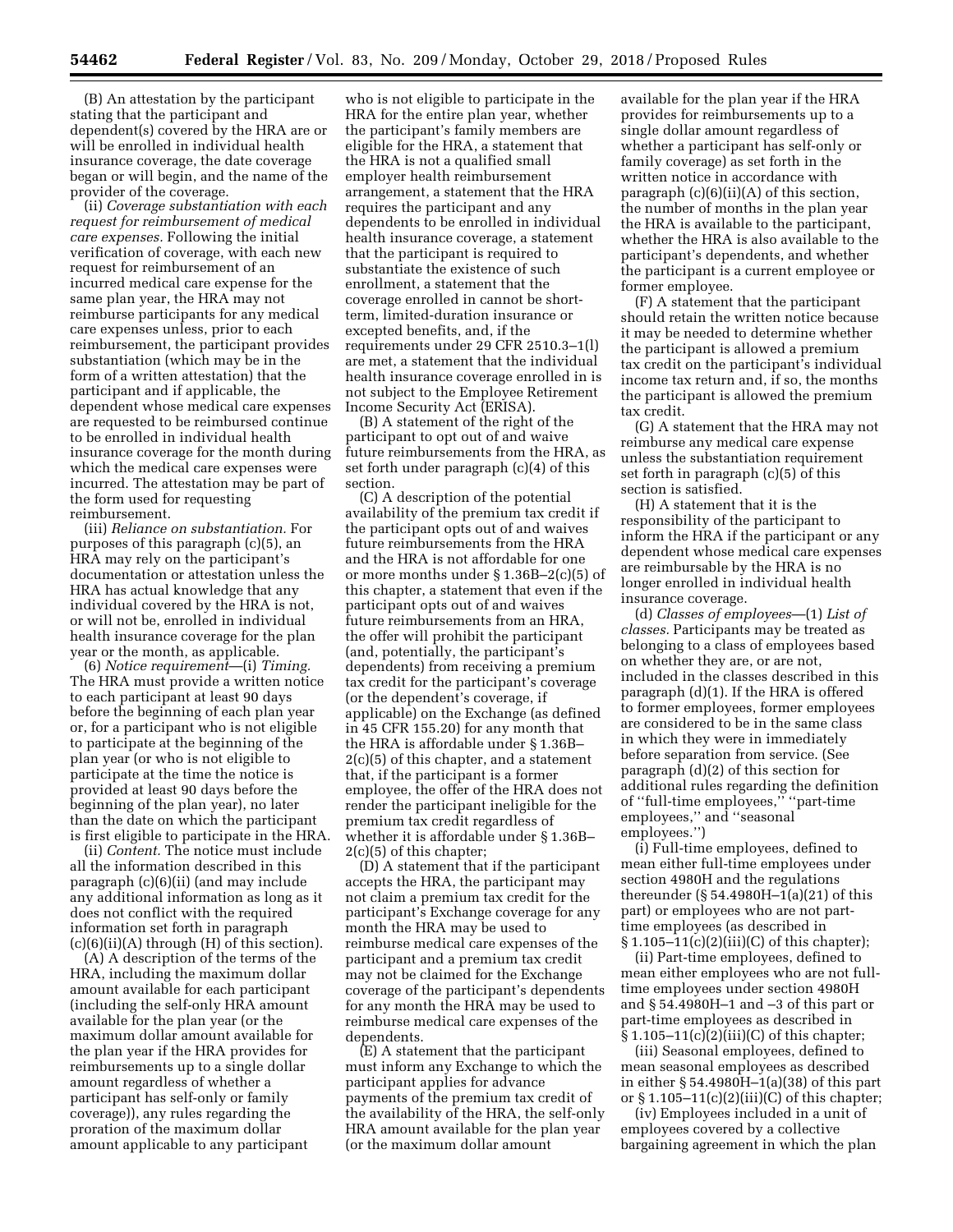sponsor participates (as described in § 1.105–11(c)(2)(iii)(D) of this chapter);

(v) Employees who have not satisfied a waiting period for coverage (if the waiting period complies with § 54.9815–2708 of this part);

(vi) Employees who have not attained age 25 prior to the beginning of the plan year (as described in § 1.105–  $11(c)(2)(iii)(B)$  of this chapter);

(vii) Non-resident aliens with no U.S. based income (as described in § 1.105–  $11(c)(2)(iii)(E)$  of this chapter);

(viii) Employees whose primary site of employment is in the same rating area as defined in 45 CFR 147.102(b); or

(ix) A group of participants described as a combination of two or more of the classes of employees set forth in paragraphs (d)(1)(i) through (viii) of this section. (For example, part-time employees included in a unit of employees covered by a collective bargaining agreement could be one class of employees and full-time employees included in a unit of employees covered by the same collective bargaining agreement could be another class of employees.)

(2) *Consistency requirement.* For any plan year, a plan sponsor may define 'full-time employee," "part-time employee,'' and ''seasonal employee'' in accordance with the relevant provisions of section 105(h) and § 1.105–11 of this chapter or of section 4980H and § 54.4980H–1 and –3 of this part if:

(i) To the extent applicable under the HRA for the plan year, each of the three classes of employees are defined in accordance with either section 105(h) or section 4980H for the plan year; and

(ii) The HRA plan document sets forth the applicable definitions prior to the beginning of the plan year in which the definitions will apply.

(e) *Examples.* The following examples illustrate the provisions of paragraphs (c)(2) and (3) of this section. In each example, the HRA may reimburse any medical care expenses, including premiums for individual health insurance coverage.

*(1) Example 1.* (i) *Facts.* For 2020, Plan Sponsor X offers the following to its employees. Full-time employees in rating area A are offered \$2,000 each in an HRA. Part-time employees in rating area A are offered \$500 each in an HRA. All employees in rating area B are offered a traditional group health plan.

(ii) *Conclusion.* The requirements of paragraphs (c)(2) and (3) of this section are satisfied in this *Example 1.* 

*(2) Example 2.* (i) *Facts.* For 2020, Plan Sponsor Y offers the following to its employees. Employees covered by a collective bargaining agreement in which Plan Sponsor Y participates are offered a traditional group health plan (as required by

the collective bargaining agreement). All other employees (non-collectively bargained employees) are offered the following amounts in an HRA: \$1,000 each for employees age 25 to 35; \$2,000 each for employees age 36 to 45; \$2,500 each for employees age 46 to 55; and \$4,000 each for employees over age 55. Non-collectively bargained employees who have not attained age 25 by January 1, 2020 are not offered an HRA or a traditional group health plan.

(ii) *Conclusion.* The requirements of paragraphs (c)(2) and (3) of this section are satisfied in this *Example 2.* 

*(3) Example 3.* (i) *Facts.* For 2020, Plan Sponsor Z offers the following amounts in an HRA to its employees who have completed the plan's waiting period, which complies with the requirements for waiting periods in § 54.9815–2708 of this part: \$1,500, if the employee is the only individual covered by the HRA; \$3,500, if the employee and one additional family member are covered by the HRA; and \$5,000, if the employee and more than one additional family member are covered by the HRA.

(ii) *Conclusion.* The requirements of paragraphs (c)(2) and (3) of this section are satisfied in this *Example 3.* 

(f) *Applicability date.* This section applies to plan years beginning on or after January 1, 2020.

■ **Par. 6.** Section 54.9815–2711 is amended by revising paragraphs (c), (d), and (e) to read as follows:

## **§ 54.9815–2711 No lifetime or annual limits.**

\* \* \* \* \*

(c) *Definition of essential health benefits.* The term ''essential health benefits'' means essential health benefits under section 1302(b) of the Patient Protection and Affordable Care Act. For this purpose, a group health plan or a health insurance issuer that is not required to provide essential health benefits under section 1302(b) must define ''essential health benefits'' in a manner that is consistent with the following paragraphs  $(c)(1)$  or  $(2)$ :

(1) For plan years beginning before January 1, 2020, one of the EHBbenchmark plans applicable in a State under 45 CFR 156.110, and including coverage of any additional required benefits that are considered essential health benefits consistent with 45 CFR 155.170(a)(2), or one of the three Federal Employee Health Benefits Program (FEHBP) plan options as defined by 45 CFR 156.100(a)(3), and including coverage of additional required benefits under 45 CFR 156.110; or

(2) For plan years beginning on or after January 1, 2020, an EHBbenchmark plan selected by a State in accordance with the available options and requirements for EHB-benchmark plan selection at 45 CFR 156.111, including an EHB-benchmark plan in a

State that takes no action to change its EHB-benchmark plan and thus retains the EHB-benchmark plan applicable in that State for the prior year in accordance with 45 CFR 156.111(d)(1), and including coverage of any additional required benefits that are considered essential health benefits consistent with 45 CFR 155.170(a)(2).

(d) *Health reimbursement arrangements (HRAs) and other account-based group health plans*—(1) *In general.* If an HRA or other accountbased group health plan is integrated with another group health plan or individual health insurance coverage and the other group health plan or individual health insurance coverage, as applicable, separately is subject to and satisfies the requirements in PHS Act section 2711 and paragraph (a)(2) of this section, the fact that the benefits under the HRA or other account-based group health plan are limited does not cause the HRA or other account-based group health plan to fail to meet the requirements of PHS Act section 2711 and paragraph (a)(2) of this section. Similarly, if an HRA or other accountbased group health plan is integrated with another group health plan or individual health insurance coverage and the other group health plan or individual health insurance coverage, as applicable, separately is subject to and satisfies the requirements in PHS Act section 2713 and § 54.9815–2713(a)(1) of this part, the fact that the benefits under the HRA or other account-based group health plan are limited does not cause the HRA or other account-based group health plan to fail to meet the requirements of PHS Act section 2713 and § 54.9815–2713(a)(1) of this part. For this purpose, all individual health insurance coverage, except for coverage that consists solely of excepted benefits, is treated as being subject to and complying with PHS Act sections 2711 and 2713.

(2) *Requirements for an HRA or other account-based group health plan to be integrated with another group health plan.* An HRA or other account-based group health plan is integrated with another group health plan for purposes of PHS Act section 2711 and paragraph (a)(2) of this section if it meets the requirements under one of the integration methods set forth in paragraph (d)(2)(i) or (ii) of this section. For purposes of the integration methods under which an HRA or other accountbased group health plan is integrated with another group health plan, integration does not require that the HRA or other account-based group health plan and the other group health plan with which it is integrated share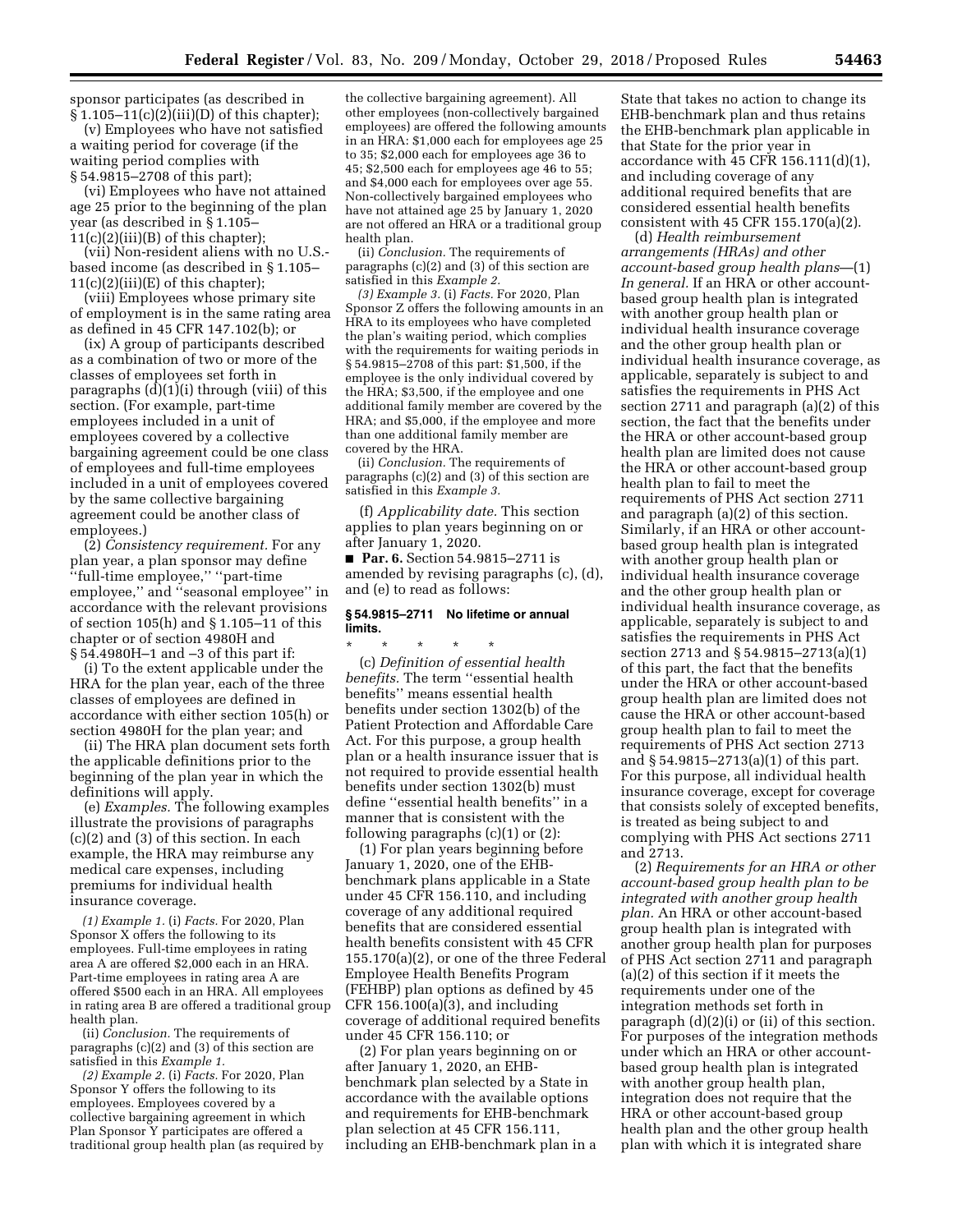the same plan sponsor, the same plan document or governing instruments, or file a single Form 5500, if applicable. An HRA or other account-based group health plan integrated with another group health plan for purposes of PHS Act section 2711 and paragraph (a)(2) of this section may not be used to purchase individual health insurance coverage unless that coverage consists solely of excepted benefits, as defined in 45 CFR 148.220.

(i) *Method for integration with a group health plan: Minimum value not required.* An HRA or other accountbased group health plan is integrated with another group health plan for purposes of this paragraph if:

(A) The plan sponsor offers a group health plan (other than the HRA or other account-based group health plan) to the employee that does not consist solely of excepted benefits;

(B) The employee receiving the HRA or other account-based group health plan is actually enrolled in a group health plan (other than the HRA or other account-based group health plan) that does not consist solely of excepted benefits, regardless of whether the plan is offered by the same plan sponsor (referred to as non-HRA group coverage);

(C) The HRA or other account-based group health plan is available only to employees who are enrolled in non-HRA group coverage, regardless of whether the non-HRA group coverage is offered by the plan sponsor of the HRA or other account-based group health plan (for example, the HRA may be offered only to employees who do not enroll in an employer's group health plan but are enrolled in other non-HRA group coverage, such as a group health plan maintained by the employer of the employee's spouse);

(D) The benefits under the HRA or other account-based group health plan are limited to reimbursement of one or more of the following—co-payments, coinsurance, deductibles, and premiums under the non-HRA group coverage, as well as medical care expenses that do not constitute essential health benefits as defined in paragraph (c) of this section; and

(E) Under the terms of the HRA or other account-based group health plan, an employee (or former employee) is permitted to permanently opt out of and waive future reimbursements from the HRA or other account-based group health plan at least annually and, upon termination of employment, either the remaining amounts in the HRA or other account-based group health plan are forfeited or the employee is permitted to permanently opt out of and waive future

reimbursements from the HRA or other account-based group health plan (see paragraph (d)(3) of this section for additional rules regarding forfeiture and waiver).

(ii) *Method for integration with another group health plan: Minimum value required.* An HRA or other account-based group health plan is integrated with another group health plan for purposes of this paragraph if:

(A) The plan sponsor offers a group health plan (other than the HRA or other account-based group health plan) to the employee that provides minimum value pursuant to section 36B(c)(2)(C)(ii) and § 1.36B–6 of this chapter;

(B) The employee receiving the HRA or other account-based group health plan is actually enrolled in a group health plan (other than the HRA or other account-based group health plan) that provides minimum value pursuant to section  $36B(c)(2)(C)(ii)$  and § 1.36B-6 of this chapter regardless of whether the plan is offered by the plan sponsor of the HRA or other account-based group health plan (referred to as non-HRA MV group coverage);

(C) The HRA or other account-based group health plan is available only to employees who are actually enrolled in non-HRA MV group coverage, regardless of whether the non-HRA MV group coverage is offered by the plan sponsor of the HRA or other account-based group health plan (for example, the HRA may be offered only to employees who do not enroll in an employer's group health plan but are enrolled in other non-HRA MV group coverage, such as a group health plan maintained by an employer of the employee's spouse); and

(D) Under the terms of the HRA or other account-based group health plan, an employee (or former employee) is permitted to permanently opt out of and waive future reimbursements from the HRA or other account-based group health plan at least annually, and, upon termination of employment, either the remaining amounts in the HRA or other account-based group health plan are forfeited or the employee is permitted to permanently opt out of and waive future reimbursements from the HRA or other account-based group health plan (see paragraph (d)(3) of this section for additional rules regarding forfeiture and waiver).

(3) *Forfeiture.* For purposes of integration under paragraphs (d)(2)(i)(E) and (d)(2)(ii)(D) of this section, forfeiture or waiver occurs even if the forfeited or waived amounts may be reinstated upon a fixed date, a participant's death, or the earlier of the two events (the reinstatement event).

For this purpose, coverage under an HRA or other account-based group health plan is considered forfeited or waived prior to a reinstatement event only if the participant's election to forfeit or waive is irrevocable, meaning that, beginning on the effective date of the election and through the date of the reinstatement event, the participant and the participant's beneficiaries have no access to amounts credited to the HRA or other account-based group health plan. This means that upon and after reinstatement, the reinstated amounts under the HRA or other account-based group health plan may not be used to reimburse or pay medical care expenses incurred during the period after forfeiture and prior to reinstatement.

(4) *Requirements for an HRA or other account-based group health plan to be integrated with individual health insurance coverage.* An HRA or other account-based group health plan is integrated with individual health insurance coverage (and treated as complying with PHS Act sections 2711 and 2713) if the HRA or other accountbased group health plan meets the requirements of § 54.9802–4(c) of this part.

(5) *Integration with Medicare parts B and D.* For employers that are not required to offer their non-HRA group health plan coverage to employees who are Medicare beneficiaries, an HRA or other account-based group health plan that may be used to reimburse premiums under Medicare part B or D may be integrated with Medicare (and deemed to comply with PHS Act sections 2711 and 2713) if the requirements of this paragraph (d)(5) are satisfied with respect to employees who would be eligible for the employer's non-HRA group health plan but for their eligibility for Medicare (and the integration rules under paragraphs (d)(2)(i) and (ii) of this section continue to apply to employees who are not eligible for Medicare):

(i) The plan sponsor offers a group health plan (other than the HRA or other account-based group health plan and that does not consist solely of excepted benefits) to employees who are not eligible for Medicare;

(ii) The employee receiving the HRA or other account-based group health plan is actually enrolled in Medicare part B or D;

(iii) The HRA or other account-based group health plan is available only to employees who are enrolled in Medicare part B or D; and

(iv) The HRA or other account-based group health plan complies with paragraphs  $(d)(2)(i)(E)$  and  $(d)(2)(ii)(D)$ of this section.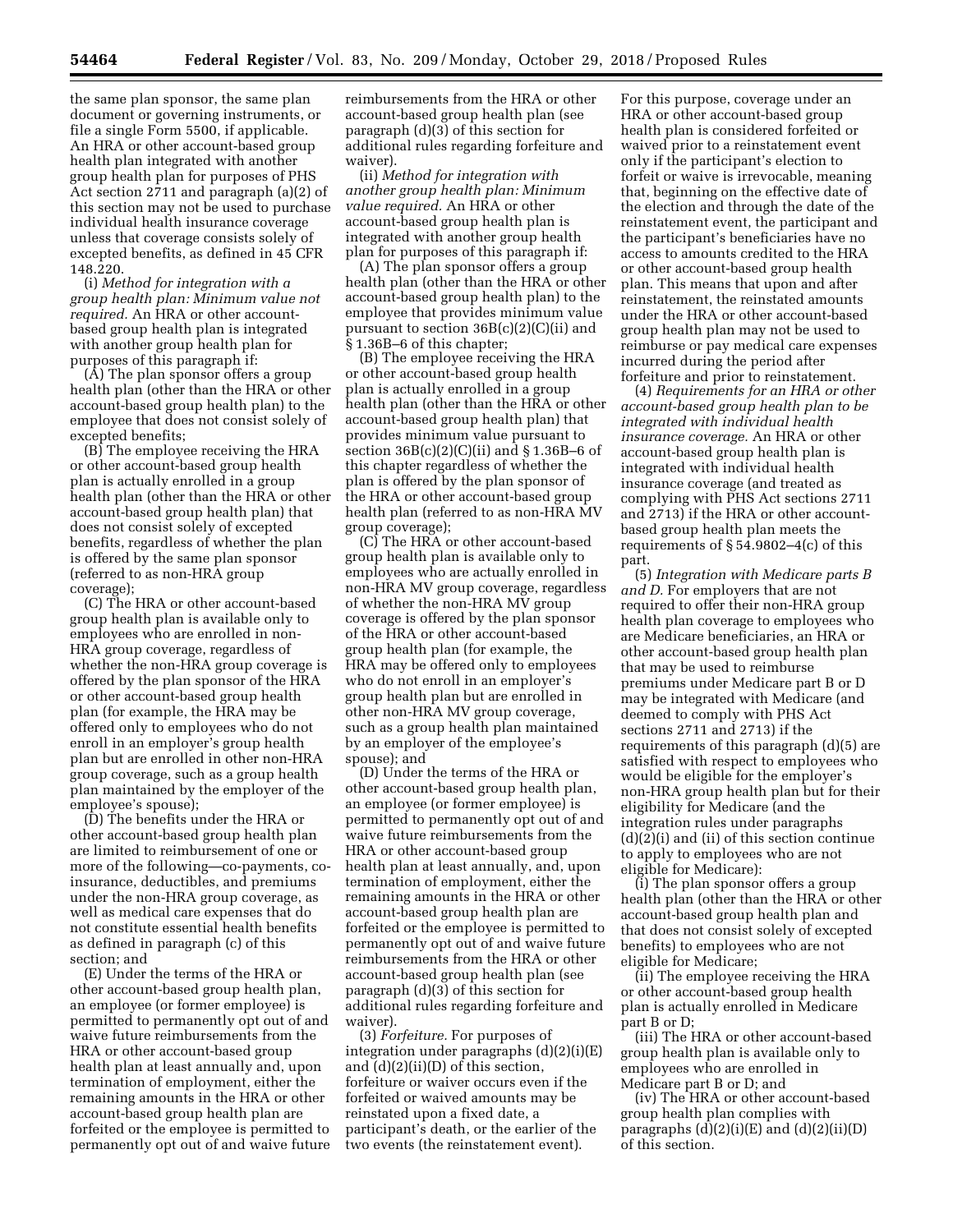(6) *Definitions.* The following definitions apply for purposes of this section.

(i) *Account-based group health plan.*  An account-based group health plan is an employer-provided group health plan that provides reimbursements of medical care expenses with the reimbursement subject to a maximum fixed dollar amount for a period. An HRA is a type of account-based group health plan. An account-based group health plan does not include a qualified small employer health reimbursement arrangement, as defined in section 9831(d)(2).

(ii) *Medical care expenses.* Medical care expenses means expenses for medical care as defined under section 213(d).

(e) *Applicability date.* The provisions of this section are applicable to group health plans and health insurance issuers for plan years beginning on or after January 1, 2020. Until [APPLICABILITY DATE OF FINAL RULE], plans and issuers are required to continue to comply with the corresponding sections of 26 CFR part 54, contained in the 26 CFR subchapter D, revised as of April 1, 2018. ■ **Par 7.** Section 54.9831–1 is amended by revising paragraph (c)(3)(i) and adding paragraph (c)(3)(viii) to read as

#### **§ 54.9831–1 Special rules relating to group health plans.**

- \* \* \* \* \*
	- (c) \* \* \*
	- $(3) * * * *$

follows:

(i) *In general.* Limited-scope dental benefits, limited-scope vision benefits, or long-term care benefits are excepted if they are provided under a separate policy, certificate, or contract of insurance, or are otherwise not an integral part of a group health plan as described in paragraph (c)(3)(ii) of this section. In addition, benefits provided under a health flexible spending arrangement (health FSA) are excepted benefits if they satisfy the requirements of paragraph (c)(3)(v) of this section; benefits provided under an employee assistance program are excepted benefits if they satisfy the requirements of paragraph (c)(3)(vi) of this section; benefits provided under limited wraparound coverage are excepted benefits if they satisfy the requirements of paragraph (c)(3)(vii) of this section; and benefits provided under a health reimbursement arrangement or other account-based group health plan, other than a health FSA, are excepted benefits if they satisfy the requirements of paragraph (c)(3)(viii) of this section. \* \* \* \* \*

(viii) *Health reimbursement arrangements (HRAs) and other account-based group health plans.*  Benefits provided under an HRA or other account-based group health plan, other than a health FSA, are excepted if they satisfy all of the requirements of this paragraph (c)(3)(viii). See paragraph  $(c)(3)(v)$  of this section of these regulations for the circumstances in which benefits provided under a health FSA are excepted benefits. For purposes of this paragraph, the term ''HRA or other account-based group health plan'' has the same meaning as ''account based group health plan'' set forth in  $§ 54.9815 - 2711(d)(6)(i)$  of this part, except that the term does not include health FSAs.

(A) *Otherwise not an integral part of the plan.* Other group health plan coverage that is not limited to excepted benefits and that is not an HRA or other account-based group health plan must be made available by the same plan sponsor for the plan year to the participant.

(B) *Benefits are limited in amount*— (*1*) *Limit on annual amounts made available.* The amounts newly made available for each plan year under the HRA or other account-based group health plan do not exceed \$1,800. In the case of any plan year beginning after December 31, 2020, the dollar amount in the preceding sentence shall be increased by an amount equal to such dollar amount multiplied by the cost-ofliving adjustment. The cost of living adjustment is the percentage (if any) by which the C–CPI–U for the preceding calendar year exceeds the C–CPI–U for calendar year 2019. The term ''C–CPI– U'' means the Chained Consumer Price Index for All Urban Consumers as published by the Bureau of Labor Statistics of the Department of Labor. The C–CPI–U for any calendar year is the average of the C–CPI–U as of the close of the 12-month period ending on August 31 of such calendar year. The values of the C–CPI–U used for any calendar year shall be the latest values so published as of the date on which the Bureau publishes the initial value of the C–CPI–U for the month of August for the preceding calendar year. Any such increase that is not a multiple of \$50 shall be rounded to the next lowest multiple of \$50.

(*2*) *Carryover amounts.* If the terms of the HRA or other account-based group health plan allow unused amounts to be made available to participants and dependents in later plan years, such carryover amounts are disregarded for purposes of determining whether benefits are limited in amount.

(*3*) *Multiple HRAs or other accountbased group health plans.* If the plan sponsor provides more than one HRA or other account-based group health plan to the participant for the same time period, the amounts made available under all such plans are aggregated to determine whether the benefits are limited in amount.

(C) *Prohibition on reimbursement of certain health insurance premiums.* The HRA or other account-based group health plan must not reimburse premiums for individual health insurance coverage, group health plan coverage (other than COBRA continuation coverage or other continuation coverage), or Medicare parts B or D, except that the HRA or other account-based group health plan may reimburse premiums for such coverage that consists solely of excepted benefits.

(D) *Uniform availability.* The HRA or other account-based group health plan is made available under the same terms to all similarly situated individuals, as defined in  $\S$  54.9802–1(d) of this part, regardless of any health factor (as described in § 54.9802–1(a)).

## **DEPARTMENT OF LABOR**

\* \* \* \* \*

## **Employee Benefits Security Administration**

## **29 CFR Chapter XXV**

For the reasons stated in the preamble, the Department of Labor proposes to amend 29 CFR parts 2510 and 2590 as set forth below:

## **PART 2510—DEFINITION OF TERMS USED IN SUBCHAPTERS C, D, E, F, G, AND L OF THIS CHAPTER**

■ 8. The authority citation for part 2510 is revised to read as follows:

**Authority:** 29 U.S.C. 1002(1), 1002(3), 1002(2), 1002(5), 1002(16), 1002(21), 1002(37), 1002(38), 1002(40), 1002(42), 1031, and 1135; Secretary of Labor's Order No. 1– 2011, 77 FR 1088 (Jan. 9, 2012); Secs. 2510.3– 21, 2510.3–101 and 2510.3–102 also issued under sec. 102 of Reorganization Plan No. 4 of 1978, 5 U.S.C. App. at 237 (2012), E.O. 12108, 44 FR 1065 (Jan. 3, 1979) and 29 U.S.C. 1135 note. Sec. 2510.3–38 is also issued under sec. 1, Pub. L. 105–72, 111 Stat. 1457 (1997).

■ 9. In § 2510.3–1, add paragraph (l) to read as follows:

## **§ 2510.3–1 Employee welfare benefit plan.**

\* \* \* \* \* (l) *Health reimbursement arrangements (HRAs) and other account-based group health plans that reimburse individual health insurance coverage.* For purposes of title I of the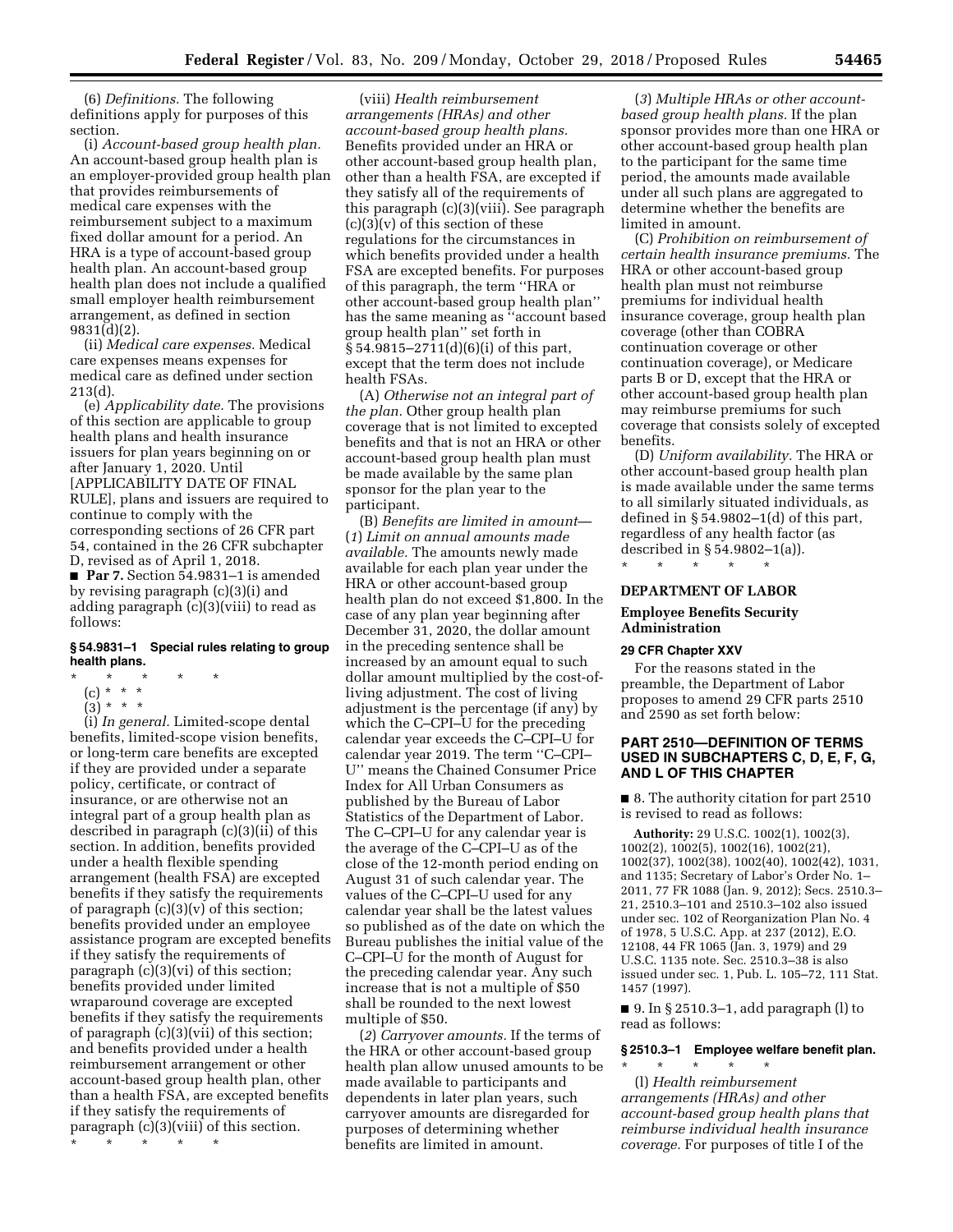Act and this chapter, the terms ''employee welfare benefit plan'' and ''welfare plan'' shall not include individual health insurance coverage the premiums of which are reimbursed by a health reimbursement arrangement (HRA) (or other account-based group health plan), including an HRA or other account-based group health plan integrated with individual health insurance coverage (as described in § 2590.702–2 of this chapter), an HRA that covers less than two current employees (as described in § 2590.732(b) of this chapter) and that reimburses premiums for individual health insurance coverage, a qualified small employer health reimbursement arrangement (QSEHRA), as defined in section 9831(d)(2) of the Code, or an arrangement under which an employer allows employees to pay the portion of the premium for individual health insurance coverage that is not covered by an HRA or other account-based group health plan with which the coverage is integrated or that is not covered by a QSEHRA by using a salary reduction arrangement in a cafeteria plan under section 125 of the Code (supplemental salary reduction arrangement), if all the conditions of this paragraph (l) are satisfied.

(1) The purchase of any individual health insurance coverage is completely voluntary for participants and beneficiaries. The fact that a plan sponsor requires such coverage to be purchased as a condition for participation in an HRA or supplemental salary reduction arrangement does not make the purchase involuntary.

(2) The employer, employee organization, or other plan sponsor does not select or endorse any particular issuer or insurance coverage. In contrast, providing general contact information regarding availability of health insurance in a state (such as providing information regarding *[www.HealthCare.gov](http://www.HealthCare.gov)* or contact information for a state insurance commissioner's office) or providing general health insurance educational information (such as the uniform glossary of health coverage and medical terms available at: *[https://www.dol.gov/](https://www.dol.gov/sites/default/files/ebsa/laws-and-regulations/laws/affordable-care-act/for-employers-and-advisers/sbc-uniform-glossary-of-coverage-and-medical-terms-final.pdf)  [sites/default/files/ebsa/laws-and](https://www.dol.gov/sites/default/files/ebsa/laws-and-regulations/laws/affordable-care-act/for-employers-and-advisers/sbc-uniform-glossary-of-coverage-and-medical-terms-final.pdf)[regulations/laws/affordable-care-act/](https://www.dol.gov/sites/default/files/ebsa/laws-and-regulations/laws/affordable-care-act/for-employers-and-advisers/sbc-uniform-glossary-of-coverage-and-medical-terms-final.pdf)  [for-employers-and-advisers/sbc](https://www.dol.gov/sites/default/files/ebsa/laws-and-regulations/laws/affordable-care-act/for-employers-and-advisers/sbc-uniform-glossary-of-coverage-and-medical-terms-final.pdf)[uniform-glossary-of-coverage-and](https://www.dol.gov/sites/default/files/ebsa/laws-and-regulations/laws/affordable-care-act/for-employers-and-advisers/sbc-uniform-glossary-of-coverage-and-medical-terms-final.pdf)[medical-terms-final.pdf](https://www.dol.gov/sites/default/files/ebsa/laws-and-regulations/laws/affordable-care-act/for-employers-and-advisers/sbc-uniform-glossary-of-coverage-and-medical-terms-final.pdf)*) is permitted.

(3) Reimbursement for nongroup health insurance premiums is limited solely to individual health insurance coverage, as defined in § 2590.701–2 of this chapter.

(4) The employer, employee organization, or other plan sponsor receives no consideration in the form of cash or otherwise in connection with the employee's selection or renewal of any individual health insurance coverage.

(5) Each plan participant is notified annually that the individual health insurance coverage is not subject to title I of ERISA. For an HRA that is integrated with individual health insurance coverage, the notice must meet the notice requirement set forth in § 2590.702–2(c)(6) of this chapter. A QSEHRA or an HRA not subject to the notice requirement set forth in § 2590.702–2(c)(6) of this chapter may use the following language to satisfy this condition: ''The individual health insurance coverage that is paid for by this plan, if any, is not subject to the rules and consumer protections of the Employee Retirement Income Security Act. You should contact your state insurance department for more information regarding your rights and responsibilities if you purchase individual health insurance coverage.'' A supplemental salary reduction arrangement is not required to provide this notice as the notice will be provided by the HRA or the QSEHRA that such an arrangement supplements.

## **PART 2590—RULES AND REGULATIONS FOR GROUP HEALTH PLANS**

■ 10. The authority citation for part 2590 continues to read as follows:

**Authority:** 29 U.S.C. 1027, 1059, 1135, 1161–1168, 1169, 1181–1183, 1181 note, 1185, 1185a, 1185b, 1191, 1191a, 1191b, and 1191c; sec. 101(g), Pub. L. 104–191, 110 Stat. 1936; sec. 401(b), Pub. L. 105–200, 112 Stat. 645 (42 U.S.C. 651 note); sec. 512(d), Pub. L. 110–343, 122 Stat. 3881; sec. 1001, 1201, and 1562(e), Pub. L. 111–148, 124 Stat. 119, as amended by Pub. L. 111–152, 124 Stat. 1029; Division M, Pub. L. 113–235, 128 Stat. 2130; Secretary of Labor's Order 1–2011, 77 FR 1088 (Jan. 9, 2012).

■ 11. Section § 2590.701–2 is amended by revising the definition of ''group health insurance coverage'' to read as follows:

## **§ 2590.701–2 Definitions.**

\* \* \* \* \* *Group health insurance coverage*  means health insurance coverage offered in connection with a group health plan. Individual health insurance coverage reimbursed by the arrangements described in 29 CFR 2510.3–1(l) is not offered in connection with a group health plan, and is not group health insurance coverage, provided all the

conditions in 29 CFR 2510.3–1(*l*) are satisfied.

\* \* \* \* \* ■ 12. Add § 2590.702-2 to read as follows:

#### **§ 2590.702–2 Special rule allowing integration of health reimbursement arrangements (HRAs) and other accountbased group health plans with individual health insurance coverage and prohibiting discrimination in HRAs and other accountbased group health plans.**

(a) *Scope.* This section applies to health reimbursement arrangements (HRAs) and other account-based group health plans, as defined in § 2590.715– 2711(d)(6)(i) of this part. For ease of reference, the term ''HRA'' is used in this section to include other accountbased group health plans.

(b) *Purpose.* This section provides the conditions that an HRA must satisfy in order to be integrated with individual health insurance coverage for purposes of Public Health Service Act (PHS Act) sections 2711 and 2713 and § 2590.715– 2711(d)(4) of this part. Some of the conditions set forth in this section specifically relate to compliance with PHS Act sections 2711 and 2713 and some relate to the effect of having or being offered an HRA on eligibility for the premium tax credit under section 36B of the Internal Revenue Code (Code). In addition, this section provides conditions that an HRA integrated with individual health insurance coverage must satisfy in order to comply with the nondiscrimination provisions in section 702 of ERISA and section 2705 of the PHS Act (which is incorporated in ERISA section 715) and that are consistent with the provisions of the Patient Protection and Affordable Care Act, Public Law 111–148 (124 Stat. 119 (2010)), and the Health Care and Education Reconciliation Act of 2010, Public Law 111–152 (124 Stat. 1029 (2010)), each as amended, that are designed to create a competitive individual market. These conditions are intended to prevent an HRA plan sponsor from intentionally or unintentionally, directly or indirectly, steering any participants or dependents with adverse health factors away from its traditional group health plan, if any, and toward individual health insurance coverage.

(c) *General rule.* An HRA will be considered to be integrated with individual health insurance coverage for purposes of PHS Act sections 2711 and 2713 and § 2590.715–2711(d)(4) of this part and will not be considered to discriminate in violation of ERISA section 702 and PHS Act section 2705 solely because it offers an HRA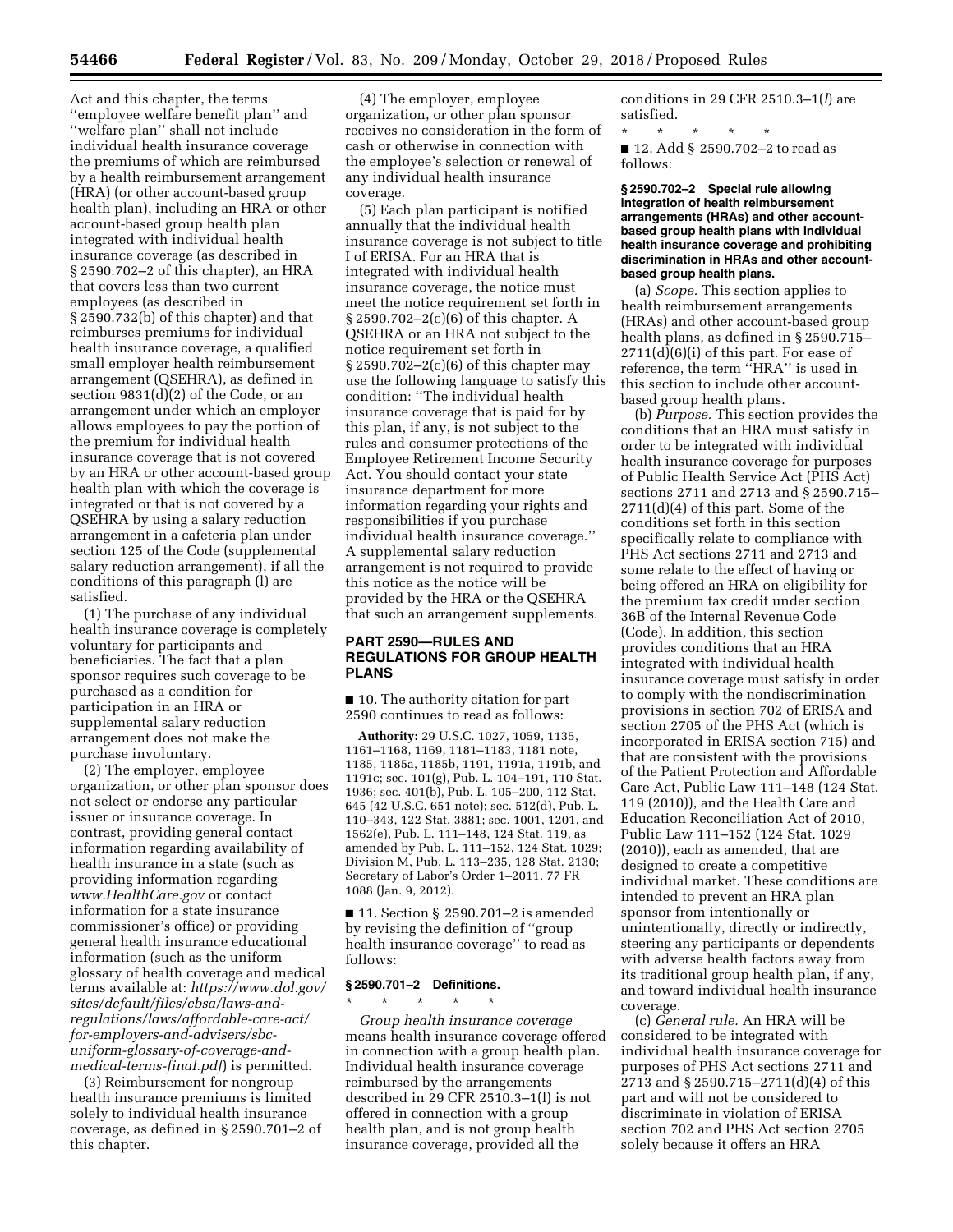integrated with individual health insurance coverage, provided that the conditions of this paragraph (c) are satisfied.

(1) *Enrollment in individual health insurance coverage.* The HRA must require that the participant and any dependent(s) are enrolled in individual health insurance coverage that is subject to and complies with the requirements in PHS Act sections 2711 and 2713 for each month that the individual(s) are covered by the HRA. For this purpose, all individual health insurance coverage, except for individual health insurance coverage that consists solely of excepted benefits, is treated as being subject to and complying with PHS Act sections 2711 and 2713. References to individual health insurance coverage in this paragraph (c) do not include individual health insurance coverage that consists solely of excepted benefits. The HRA must also provide that, subject to applicable COBRA or other continuation of coverage requirements, if any individual covered by the HRA ceases to be covered by such individual health insurance coverage, the individual may not seek reimbursement under the HRA for claims that are incurred after the individual health insurance coverage ceases. In addition, subject to applicable COBRA or other continuation of coverage requirements, if the participant and all of the dependents covered by the participant's HRA cease to be covered by such individual health insurance coverage, the participant must forfeit the HRA.

(2) *No traditional group health plan may be offered to same participants.* To the extent a plan sponsor offers any class of employees (as defined in paragraph (d) of this section) an HRA integrated with individual health insurance coverage, the plan sponsor may not also offer a traditional group health plan to the same class of employees. For this purpose, a traditional group health plan is any group health plan other than either an account-based group health plan or a group health plan that consists solely of excepted benefits. Therefore, a plan sponsor may not offer a choice between an HRA integrated with individual health insurance coverage or a traditional group health plan to any participant.

(3) *Same terms requirement.* To the extent a plan sponsor offers an HRA integrated with individual health insurance coverage to a class of employees described in paragraph (d) of this section, the HRA must be offered on the same terms to all participants within the class, except as provided in paragraphs (c)(3)(i) and (ii) of this

section and except that the HRA will not fail to be treated as provided on the same terms even if the plan sponsor offers the HRA to some, but not all, former employees within a class of employees. However, if a plan sponsor offers the HRA to one or more former employees within a class of employees, the HRA must be offered to the former employee(s) on the same terms as to all other employees within the class. Also, amounts that are not used to reimburse medical care expenses (as defined in § 2590.715–2711(d)(6)(ii) of this part) for any plan year that are made available to participants in later plan years are disregarded for purposes of determining whether an HRA is offered on the same terms, provided that the method for determining whether participants have access to unused amounts in future years, and the methodology and formula for determining the amounts of unused funds which they may access in future years, is the same for all participants in a class of employees. In addition, the ability to pay the portion of the premium for individual health insurance coverage that is not covered by the HRA, if any, by using a salary reduction arrangement under section 125 of the Code is considered to be a term of the HRA for purposes of this paragraph; therefore, an HRA shall fail to be treated as provided on the same terms unless such a salary reduction arrangement, if made available to any participant in a class of employees, is made available on the same terms to all participants (other than former employees) in the class of employees. Further, the HRA shall not fail to be treated as provided on the same terms because the maximum dollar amount made available to participants in a class of employees to reimburse medical care expenses for any plan year increases:

(i) As the age of the participant increases, so long as the same maximum dollar amount attributable to the increase in age is made available to all participants in that class of employees who are the same age; or

(ii) As the number of the participant's dependents who are covered under the HRA increases, so long as the same maximum dollar amount attributable to the increase in family size is made available to all participants in that class of employees with the same number of dependents covered by the HRA.

(4) *Opt out.* Under the terms of the HRA, a participant who is otherwise eligible for coverage must be permitted to opt out of and waive future reimbursements from the HRA at least annually, and, upon termination of employment, either the remaining amounts in the HRA are forfeited or the

participant is permitted to permanently opt out of and waive future reimbursements from the HRA.

(5) *Reasonable procedures for verification and substantiation*—(i) *General rule for verification of individual health insurance coverage for the plan year.* The HRA must implement, and comply with, reasonable procedures to verify that participants and dependents are, or will be, enrolled in individual health insurance coverage for the plan year. The reasonable procedures may include a requirement that a participant substantiate enrollment by providing either:

(A) A document from a third party (for example, the issuer) showing that the participant and any dependents covered by the HRA are, or will be, enrolled in individual health insurance coverage (for example, an insurance card or an explanation of benefits document pertaining to the relevant time period); or

(B) An attestation by the participant stating that the participant and dependent(s) covered by the HRA are or will be enrolled in individual health insurance coverage, the date coverage began or will begin, and the name of the provider of the coverage.

(ii) *Coverage substantiation with each request for reimbursement of medical care expenses.* Following the initial verification of coverage, with each new request for reimbursement of an incurred medical care expense for the same plan year, the HRA may not reimburse participants for any medical care expenses unless, prior to each reimbursement, the participant provides substantiation (which may be in the form of a written attestation) that the participant and if applicable, the dependent whose medical care expenses are requested to be reimbursed continue to be enrolled in individual health insurance coverage for the month during which the medical care expenses were incurred. The attestation may be part of the form used for requesting reimbursement.

(iii) *Reliance on substantiation.* For purposes of this paragraph (c)(5), an HRA may rely on the participant's documentation or attestation unless the HRA has actual knowledge that any individual covered by the HRA is not, or will not be, enrolled in individual health insurance coverage for the plan year or the month, as applicable.

(6) *Notice requirement*—(i) *Timing.*  The HRA must provide a written notice to each participant at least 90 days before the beginning of each plan year or, for a participant who is not eligible to participate at the beginning of the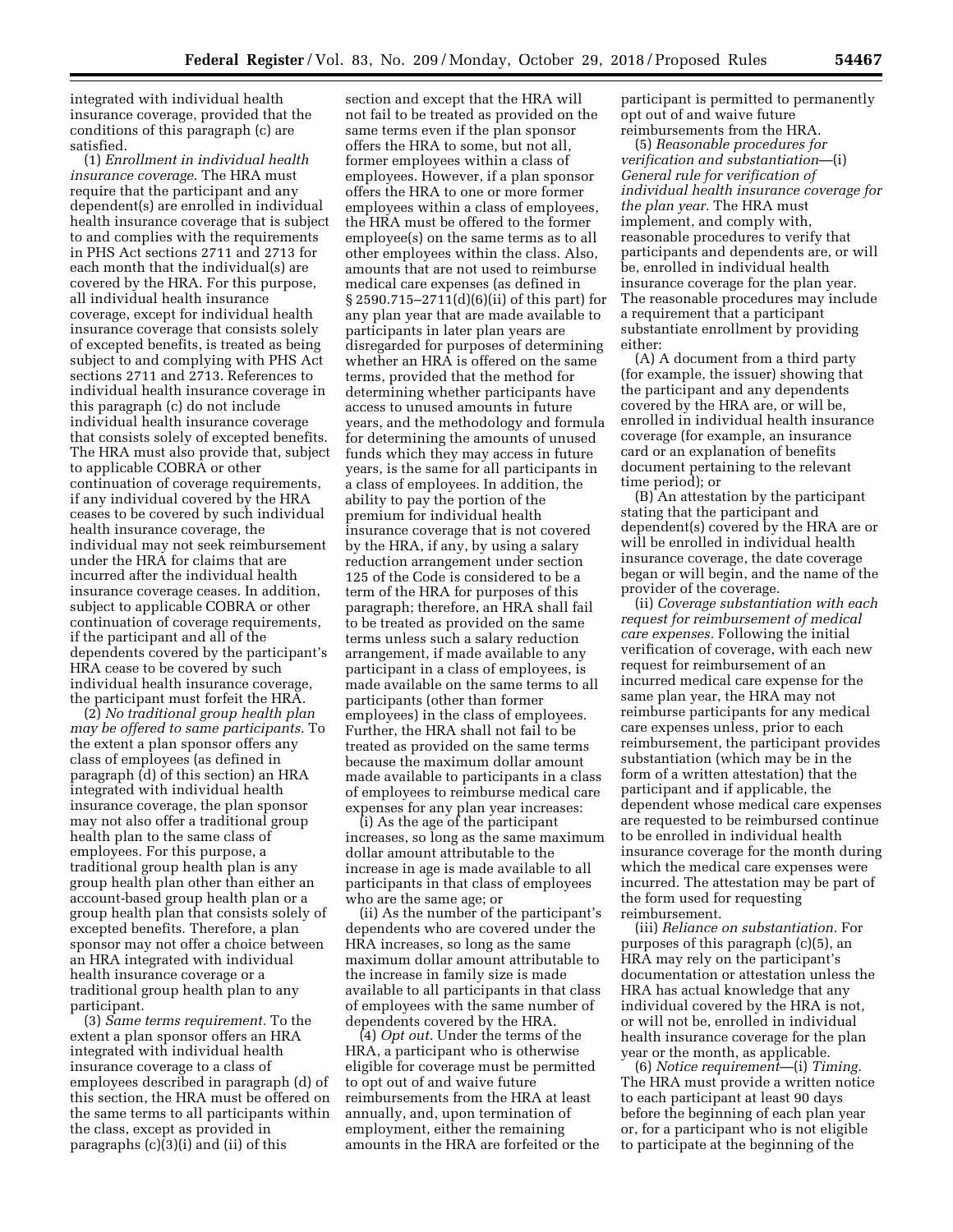plan year (or who is not eligible to participate at the time the notice is provided at least 90 days before the beginning of the plan year), no later than the date on which the participant is first eligible to participate in the HRA.

(ii) *Content.* The notice must include all the information described in this paragraph (c)(6)(ii) (and may include any additional information as long as it does not conflict with the required information set forth in paragraph (c)(6)(ii)(A) through (H) of this section).

(A) A description of the terms of the HRA, including the maximum dollar amount available for each participant (including the self-only HRA amount available for the plan year (or the maximum dollar amount available for the plan year if the HRA provides for reimbursements up to a single dollar amount regardless of whether a participant has self-only or family coverage)), any rules regarding the proration of the maximum dollar amount applicable to any participant who is not eligible to participate in the HRA for the entire plan year, whether the participant's family members are eligible for the HRA, a statement that the HRA is not a qualified small employer health reimbursement arrangement, a statement that the HRA requires the participant and any dependents to be enrolled in individual health insurance coverage, a statement that the participant is required to substantiate the existence of such enrollment, a statement that the coverage enrolled in cannot be shortterm, limited-duration insurance or excepted benefits, and, if the requirements under § 2510.3–1(l) of this chapter are met, a statement that the individual health insurance coverage enrolled in is not subject to the Employee Retirement Income Security Act (ERISA).

(B) A statement of the right of the participant to opt out of and waive future reimbursements from the HRA, as set forth under paragraph (c)(4) of this section.

(C) A description of the potential availability of the premium tax credit if the participant opts out of and waives future reimbursements from the HRA and the HRA is not affordable for one or more months under 26 CFR 1.36B– 2(c)(5), a statement that even if the participant opts out of and waives future reimbursements from an HRA, the offer will prohibit the participant (and, potentially, the participant's dependents) from receiving a premium tax credit for the participant's coverage (or the dependent's coverage, if applicable) on the Exchange (as defined in 45 CFR 155.20) for any month that

the HRA is affordable under 26 CFR  $1.36B-2(c)(5)$ , and a statement that, if the participant is a former employee, the offer of the HRA does not render the participant ineligible for the premium tax credit regardless of whether it is affordable under 26 CFR 1.36B–2(c)(5).

(D) A statement that if the participant accepts the HRA, the participant may not claim a premium tax credit for the participant's Exchange coverage for any month the HRA may be used to reimburse medical care expenses of the participant and a premium tax credit may not be claimed for the Exchange coverage of the participant's dependents for any month the HRA may be used to reimburse medical care expenses of the dependents.

(E) A statement that the participant must inform any Exchange to which the participant applies for advance payments of the premium tax credit of the availability of the HRA, the self-only HRA amount available for the plan year (or the maximum dollar amount available for the plan year if the HRA provides for reimbursements up to a single dollar amount regardless of whether a participant has self-only or family coverage) as set forth in the written notice in accordance with paragraph  $(c)(6)(ii)(A)$  of this section, the number of months in the plan year the HRA is available to the participant, whether the HRA is also available to the participant's dependents, and whether the participant is a current employee or former employee.

(F) A statement that the participant should retain the written notice because it may be needed to determine whether the participant is allowed a premium tax credit on the participant's individual income tax return and, if so, the months the participant is allowed the premium tax credit.

(G) A statement that the HRA may not reimburse any medical care expense unless the substantiation requirement set forth in paragraph (c)(5) of this section is satisfied.

(H) A statement that it is the responsibility of the participant to inform the HRA if the participant or any dependent whose medical care expenses are reimbursable by the HRA is no longer enrolled in individual health insurance coverage.

(d) *Classes of employees*—(1) *List of classes.* Participants may be treated as belonging to a class of employees based on whether they are, or are not, included in the classes described in this paragraph (d)(1). If the HRA is offered to former employees, former employees are considered to be in the same class in which they were in immediately before separation from service. (See

paragraph (d)(2) of this section for additional rules regarding the definition of ''full-time employees,'' ''part-time employees," and "seasonal employees.'')

(i) Full-time employees, defined to mean either full-time employees under section 4980H of the Code and the regulations thereunder (26 CFR 54.4980H–1(a)(21)) or employees who are not part-time employees (as described in 26 CFR 1.105–  $11(c)(2)(iii)(C));$ 

(ii) Part-time employees, defined to mean either employees who are not fulltime employees under section 4980H of the Code and 26 CFR 54.4980H–1 and –3 or part-time employees as described in 26 CFR 1.105–11(c)(2)(iii)(C);

(iii) Seasonal employees, defined to mean seasonal employees as described in either 26 CFR 54.4980H–1(a)(38) or 26 CFR 1.105–11(c)(2)(iii)(C);

(iv) Employees included in a unit of employees covered by a collective bargaining agreement in which the plan sponsor participates (as described in 26 CFR 1.105–11(c)(2)(iii)(D));

(v) Employees who have not satisfied a waiting period for coverage (if the waiting period complies with § 2590.715–2708 of this part);

(vi) Employees who have not attained age 25 prior to the beginning of the plan year (as described in 26 CFR 1.105– 11(c)(2)(iii)(B));

(vii) Non-resident aliens with no U.S. based income (as described in 26 CFR  $1.105-11(c)(2)(iii)(E));$ 

(viii) Employees whose primary site of employment is in the same rating area as defined in 45 CFR 147.102(b); or

(ix) A group of participants described as a combination of two or more of the classes of employees set forth in paragraphs (d)(1)(i) through (viii) of this section. (For example, part-time employees included in a unit of employees covered by a collective bargaining agreement could be one class of employees and full-time employees included in a unit of employees covered by the same collective bargaining agreement could be another class of employees.)

(2) *Consistency requirement.* For any plan year, a plan sponsor may define ''full-time employee,'' ''part-time employee,'' and ''seasonal employee'' in accordance with the relevant provisions of section 105(h) of the Code and 26 CFR 1.105–11 or of section 4980H of the Code and 26 CFR 54.4980H–1 and –3 if:

(i) To the extent applicable under the HRA for the plan year, each of the three classes of employees are defined in accordance with either section 105(h) of the Code or section 4980H of the Code for the plan year; and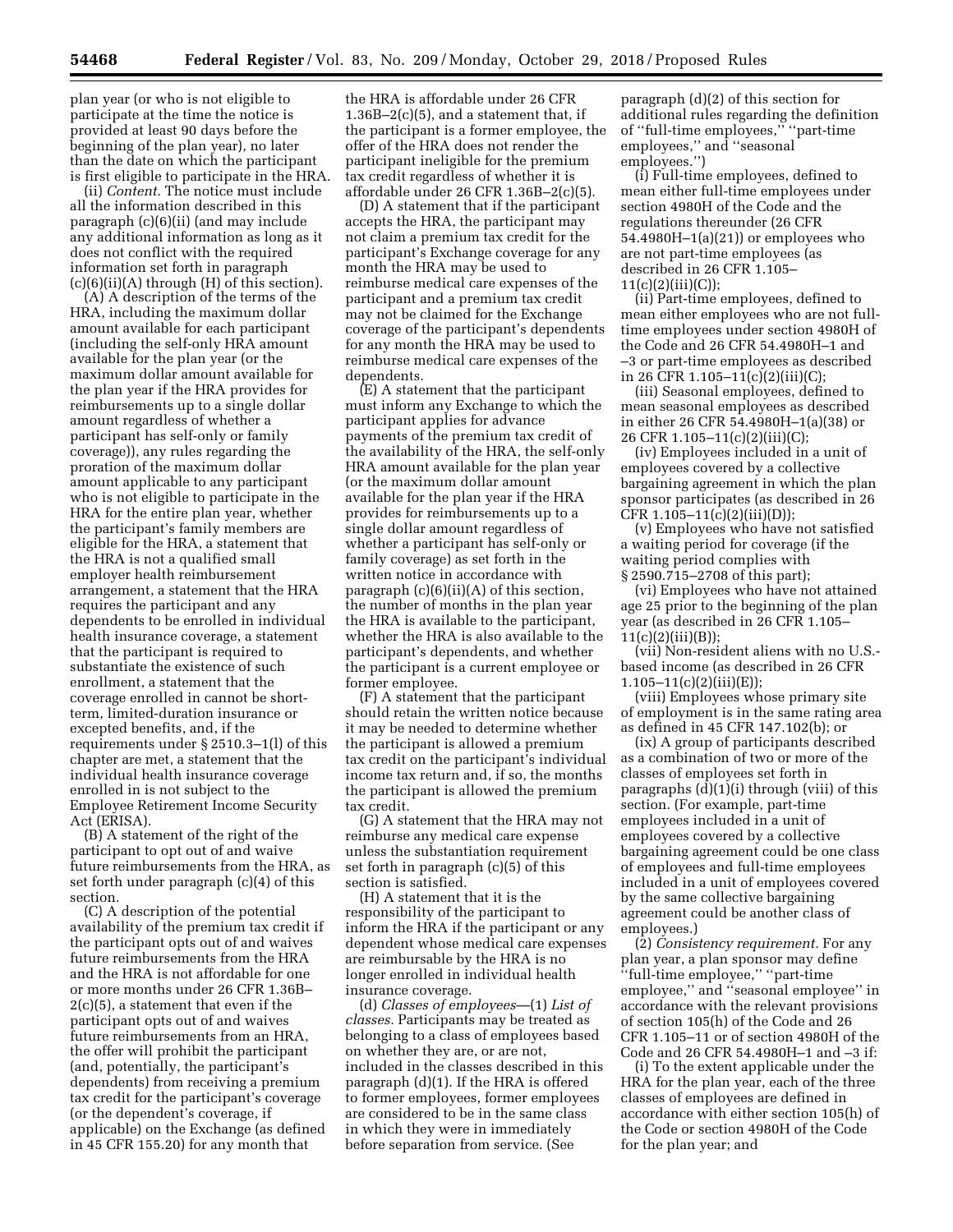(ii) The HRA plan document sets forth the applicable definitions prior to the beginning of the plan year in which the definitions will apply.

(e) *Examples.* The following examples illustrate the provisions of paragraphs (c)(2) and (3) of this section. In each example, the HRA may reimburse any medical care expenses, including premiums for individual health insurance coverage.

*(1) Example 1.* (i) *Facts.* For 2020, Plan Sponsor X offers the following to its employees. Full-time employees in rating area A are offered \$2,000 each in an HRA. Part-time employees in rating area A are offered \$500 each in an HRA. All employees in rating area B are offered a traditional group health plan.

(ii) *Conclusion.* The requirements of paragraphs (c)(2) and (3) of this section are satisfied in this *Example 1.* 

*(2) Example 2.* (i) *Facts.* For 2020, Plan Sponsor Y offers the following to its employees. Employees covered by a collective bargaining agreement in which Plan Sponsor Y participates are offered a traditional group health plan (as required by the collective bargaining agreement). All other employees (non-collectively bargained employees) are offered the following amounts in an HRA: \$1,000 each for employees age 25 to 35; \$2,000 each for employees age 36 to 45; \$2,500 each for employees age 46 to 55; and \$4,000 each for employees over age 55. Non-collectively bargained employees who have not attained age 25 by January 1, 2020 are not offered an HRA or a traditional group health plan.

(ii) *Conclusion.* The requirements of paragraphs (c)(2) and (3) of this section are satisfied in this *Example 2.* 

*(3) Example 3.* (i) *Facts.* For 2020, Plan Sponsor Z offers the following amounts in an HRA to its employees who have completed the plan's waiting period, which complies with the requirements for waiting periods in § 2590.715–2708 of this part: \$1,500, if the employee is the only individual covered by the HRA; \$3,500, if the employee and one additional family member are covered by the HRA; and \$5,000, if the employee and more than one additional family member are covered by the HRA.

(ii) *Conclusion.* The requirements of paragraphs (c)(2) and (3) of this section are satisfied in this *Example 3.* 

(f) *Applicability date.* This section applies to plan years beginning on or after January 1, 2020.

■ 13. Section 2590.715–2711 is amended by revising paragraphs (c), (d), and (e) to read as follows:

#### **§ 2590.715–2711 No lifetime or annual limits.**

\* \* \* \* \* (c) *Definition of essential health benefits.* The term ''essential health benefits'' means essential health benefits under section 1302(b) of the Patient Protection and Affordable Care Act. For this purpose, a group health

plan or a health insurance issuer that is not required to provide essential health benefits under section 1302(b) must define ''essential health benefits'' in a manner that is consistent with the following paragraphs  $(c)(1)$  or  $(2)$ :

(1) For plan years beginning before January 1, 2020, one of the EHBbenchmark plans applicable in a State under 45 CFR 156.110, and including coverage of any additional required benefits that are considered essential health benefits consistent with 45 CFR 155.170(a)(2), or one of the three Federal Employee Health Benefits Program (FEHBP) plan options as defined by 45 CFR 156.100(a)(3), and including coverage of additional required benefits under 45 CFR 156.110; or

(2) For plan years beginning on or after January 1, 2020, an EHBbenchmark plan selected by a State in accordance with the available options and requirements for EHB-benchmark plan selection at 45 CFR 156.111, including an EHB-benchmark plan in a State that takes no action to change its EHB-benchmark plan and thus retains the EHB-benchmark plan applicable in that State for the prior year in accordance with 45 CFR 156.111(d)(1), and including coverage of any additional required benefits that are considered essential health benefits consistent with 45 CFR 155.170(a)(2).

(d) *Health reimbursement arrangements (HRAs) and other account-based group health plans*—(1) *In general.* If an HRA or other accountbased group health plan is integrated with another group health plan or individual health insurance coverage and the other group health plan or individual health insurance coverage, as applicable, separately is subject to and satisfies the requirements in PHS Act section 2711 and paragraph (a)(2) of this section, the fact that the benefits under the HRA or other account-based group health plan are limited does not cause the HRA or other account-based group health plan to fail to meet the requirements of PHS Act section 2711 and paragraph (a)(2) of this section. Similarly, if an HRA or other accountbased group health plan is integrated with another group health plan or individual health insurance coverage and the other group health plan or individual health insurance coverage, as applicable, separately is subject to and satisfies the requirements in PHS Act section 2713 and § 2590.715–2713(a)(1) of this part, the fact that the benefits under the HRA or other account-based group health plan are limited does not cause the HRA or other account-based group health plan to fail to meet the requirements of PHS Act section 2713

and § 2590.715–2713(a)(1) of this part. For this purpose, all individual health insurance coverage, except for coverage that consists solely of excepted benefits, is treated as being subject to and complying with PHS Act sections 2711 and 2713.

(2) *Requirements for an HRA or other account-based group health plan to be integrated with another group health plan.* An HRA or other account-based group health plan is integrated with another group health plan for purposes of PHS Act section 2711 and paragraph (a)(2) of this section if it meets the requirements under one of the integration methods set forth in paragraph (d)(2)(i) or (ii) of this section. For purposes of the integration methods under which an HRA or other accountbased group health plan is integrated with another group health plan, integration does not require that the HRA or other account-based group health plan and the other group health plan with which it is integrated share the same plan sponsor, the same plan document or governing instruments, or file a single Form 5500, if applicable. An HRA or other account-based group health plan integrated with another group health plan for purposes of PHS Act section 2711 and paragraph (a)(2) of this section may not be used to purchase individual health insurance coverage unless that coverage consists solely of excepted benefits, as defined in 45 CFR 148.220.

(i) *Method for integration with a group health plan: Minimum value not required.* An HRA or other accountbased group health plan is integrated with another group health plan for purposes of this paragraph if:

(A) The plan sponsor offers a group health plan (other than the HRA or other account-based group health plan) to the employee that does not consist solely of excepted benefits;

(B) The employee receiving the HRA or other account-based group health plan is actually enrolled in a group health plan (other than the HRA or other account-based group health plan) that does not consist solely of excepted benefits, regardless of whether the plan is offered by the same plan sponsor (referred to as non-HRA group coverage);

(C) The HRA or other account-based group health plan is available only to employees who are enrolled in non-HRA group coverage, regardless of whether the non-HRA group coverage is offered by the plan sponsor of the HRA or other account-based group health plan (for example, the HRA may be offered only to employees who do not enroll in an employer's group health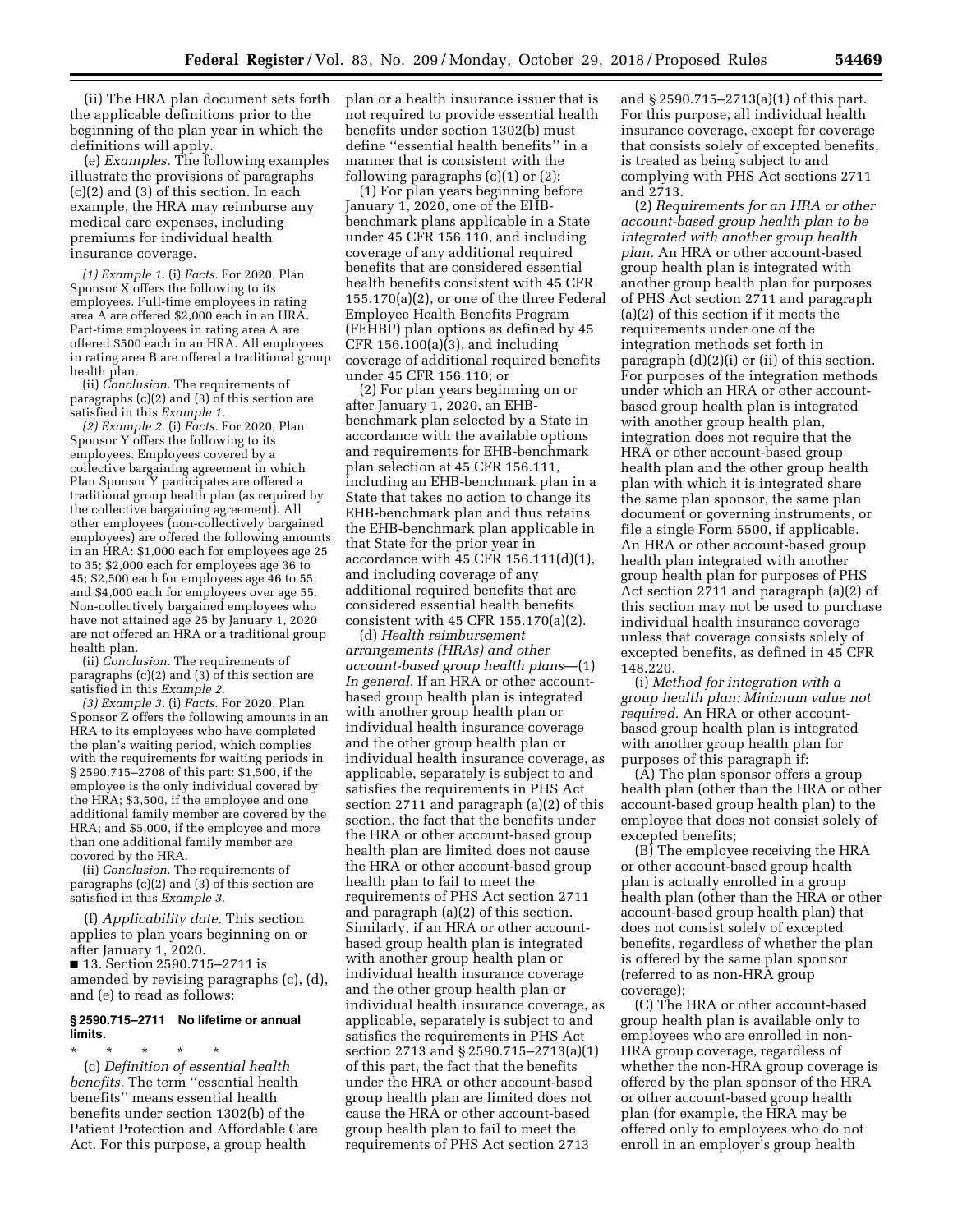plan but are enrolled in other non-HRA group coverage, such as a group health plan maintained by the employer of the employee's spouse);

(D) The benefits under the HRA or other account-based group health plan are limited to reimbursement of one or more of the following—co-payments, coinsurance, deductibles, and premiums under the non-HRA group coverage, as well as medical care expenses that do not constitute essential health benefits as defined in paragraph (c) of this section; and

(E) Under the terms of the HRA or other account-based group health plan, an employee (or former employee) is permitted to permanently opt out of and waive future reimbursements from the HRA or other account-based group health plan at least annually and, upon termination of employment, either the remaining amounts in the HRA or other account-based group health plan are forfeited or the employee is permitted to permanently opt out of and waive future reimbursements from the HRA or other account-based group health plan (see paragraph (d)(3) of this section for additional rules regarding forfeiture and waiver).

(ii) *Method for integration with another group health plan: Minimum value required.* An HRA or other account-based group health plan is integrated with another group health plan for purposes of this paragraph if:

(A) The plan sponsor offers a group health plan (other than the HRA or other account-based group health plan) to the employee that provides minimum value pursuant to Code section 36B(c)(2)(C)(ii) and 26 CFR 1.36B–6;

(B) The employee receiving the HRA or other account-based group health plan is actually enrolled in a group health plan (other than the HRA or other account-based group health plan) that provides minimum value pursuant to Code section 36B(c)(2)(C)(ii) and 26 CFR 1.36B–6, regardless of whether the plan is offered by the plan sponsor of the HRA or other account-based group health plan (referred to as non-HRA MV group coverage);

(C) The HRA or other account-based group health plan is available only to employees who are actually enrolled in non-HRA MV group coverage, regardless of whether the non-HRA MV group coverage is offered by the plan sponsor of the HRA or other account-based group health plan (for example, the HRA may be offered only to employees who do not enroll in an employer's group health plan but are enrolled in other non-HRA MV group coverage, such as a group health plan maintained

by an employer of the employee's spouse); and

(D) Under the terms of the HRA or other account-based group health plan, an employee (or former employee) is permitted to permanently opt out of and waive future reimbursements from the HRA or other account-based group health plan at least annually, and, upon termination of employment, either the remaining amounts in the HRA or other account-based group health plan are forfeited or the employee is permitted to permanently opt out of and waive future reimbursements from the HRA or other account-based group health plan (see paragraph (d)(3) of this section for additional rules regarding forfeiture and waiver).

(3) *Forfeiture.* For purposes of integration under paragraphs (d)(2)(i)(E) and (d)(2)(ii)(D) of this section, forfeiture or waiver occurs even if the forfeited or waived amounts may be reinstated upon a fixed date, a participant's death, or the earlier of the two events (the reinstatement event). For this purpose, coverage under an HRA or other account-based group health plan is considered forfeited or waived prior to a reinstatement event only if the participant's election to forfeit or waive is irrevocable, meaning that, beginning on the effective date of the election and through the date of the reinstatement event, the participant and the participant's beneficiaries have no access to amounts credited to the HRA or other account-based group health plan. This means that upon and after reinstatement, the reinstated amounts under the HRA or other account-based group health plan may not be used to reimburse or pay medical care expenses incurred during the period after forfeiture and prior to reinstatement.

(4) *Requirements for an HRA or other account-based group health plan to be integrated with individual health insurance coverage.* An HRA or other account-based group health plan is integrated with individual health insurance coverage (and treated as complying with PHS Act sections 2711 and 2713) if the HRA or other accountbased group health plan meets the requirements of  $\S 2590.702 - 2(c)$  of this part.

(5) *Integration with Medicare parts B and D.* For employers that are not required to offer their non-HRA group health plan coverage to employees who are Medicare beneficiaries, an HRA or other account-based group health plan that may be used to reimburse premiums under Medicare part B or D may be integrated with Medicare (and deemed to comply with PHS Act sections 2711 and 2713) if the

requirements of this paragraph (d)(5) are satisfied with respect to employees who would be eligible for the employer's non-HRA group health plan but for their eligibility for Medicare (and the integration rules under paragraphs (d)(2)(i) and (ii) of this section continue to apply to employees who are not eligible for Medicare):

(i) The plan sponsor offers a group health plan (other than the HRA or other account-based group health plan and that does not consist solely of excepted benefits) to employees who are not eligible for Medicare;

(ii) The employee receiving the HRA or other account-based group health plan is actually enrolled in Medicare part B or D;

(iii) The HRA or other account-based group health plan is available only to employees who are enrolled in Medicare part B or D; and

(iv) The HRA or other account-based group health plan complies with paragraphs  $(d)(2)(i)(E)$  and  $(d)(2)(ii)(D)$ of this section.

(6) *Definitions.* The following definitions apply for purposes of this section.

(i) *Account-based group health plan.*  An account-based group health plan is an employer-provided group health plan that provides reimbursements of medical care expenses with the reimbursement subject to a maximum fixed dollar amount for a period. An HRA is a type of account-based group health plan. An account-based group health plan does not include a qualified small employer health reimbursement arrangement, as defined in Code section 9831(d)(2).

(ii) *Medical care expenses.* Medical care expenses means expenses for medical care as defined under Code section 213(d).

(e) *Applicability date.* The provisions of this section are applicable to group health plans and health insurance issuers for plan years beginning on or after January 1, 2020. Until [APPLICABILITY DATE OF FINAL RULE], plans and issuers are required to continue to comply with the corresponding sections of this part, contained in the 29 CFR parts 1927 to end edition, revised as of July 1, 2018. ■ 14. Section 2590.732 is amended by revising paragraph (c)(3)(i) and adding paragraph (c)(3)(viii) to read as follows:

**§ 2590.732 Special rules relating to group health plans.** 

- \* \* \* \* \*
	- (c) \* \* \*
	- $(3) * * * *$

(i) *In general.* Limited-scope dental benefits, limited-scope vision benefits,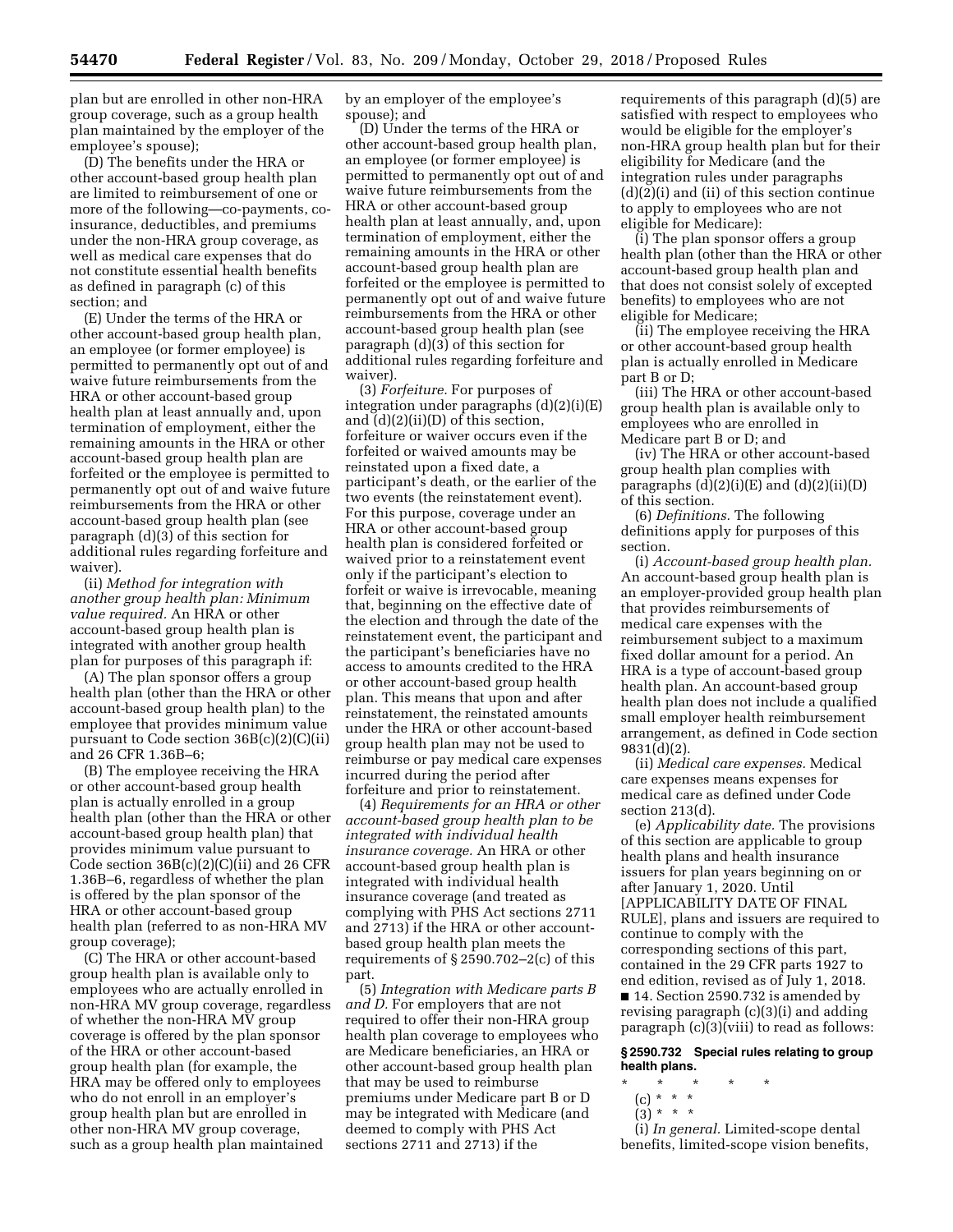or long-term care benefits are excepted if they are provided under a separate policy, certificate, or contract of insurance, or are otherwise not an integral part of a group health plan as described in paragraph (c)(3)(ii) of this section. In addition, benefits provided under a health flexible spending arrangement (health FSA) are excepted benefits if they satisfy the requirements of paragraph  $(c)(3)(v)$  of this section; benefits provided under an employee assistance program are excepted benefits if they satisfy the requirements of paragraph (c)(3)(vi) of this section; benefits provided under limited wraparound coverage are excepted benefits if they satisfy the requirements of paragraph (c)(3)(vii) of this section; and benefits provided under a health reimbursement arrangement or other account-based group health plan, other than a health FSA, are excepted benefits if they satisfy the requirements of paragraph (c)(3)(viii) of this section. \* \* \* \* \*

(viii) *Health reimbursement arrangements (HRAs) and other account-based group health plans.*  Benefits provided under an HRA or other account-based group health plan, other than a health FSA, are excepted if they satisfy all of the requirements of this paragraph (c)(3)(viii). See paragraph  $(c)(3)(v)$  of this section of these regulations for the circumstances in which benefits provided under a health FSA are excepted benefits. For purposes of this paragraph, the term ''HRA or other account-based group health plan'' has the same meaning as ''accountbased group health plan'' set forth in § 2590.715–2711(d)(6)(i) of this part, except that the term does not include health FSAs.

(A) *Otherwise not an integral part of the plan.* Other group health plan coverage that is not limited to excepted benefits and that is not an HRA or other account-based group health plan must be made available by the same plan sponsor for the plan year to the participant.

(B) *Benefits are limited in amount*— (*1*) *Limit on annual amounts made available.* The amounts newly made available for each plan year under the HRA or other account-based group health plan do not exceed \$1,800. In the case of any plan year beginning after December 31, 2020, the dollar amount in the preceding sentence shall be increased by an amount equal to such dollar amount multiplied by the cost-ofliving adjustment. The cost of living adjustment is the percentage (if any) by which the C–CPI–U for the preceding calendar year exceeds the C–CPI–U for

calendar year 2019. The term ''C–CPI– U'' means the Chained Consumer Price Index for All Urban Consumers as published by the Bureau of Labor Statistics of the Department of Labor. The C–CPI–U for any calendar year is the average of the C–CPI–U as of the close of the 12-month period ending on August 31 of such calendar year. The values of the C–CPI–U used for any calendar year shall be the latest values so published as of the date on which the Bureau publishes the initial value of the C–CPI–U for the month of August for the preceding calendar year. Any such increase that is not a multiple of \$50 shall be rounded to the next lowest multiple of \$50.

(*2*) *Carryover amounts.* If the terms of the HRA or other account-based group health plan allow unused amounts to be made available to participants and dependents in later plan years, such carryover amounts are disregarded for purposes of determining whether benefits are limited in amount.

(*3*) *Multiple HRAs or other accountbased group health plans.* If the plan sponsor provides more than one HRA or other account-based group health plan to the participant for the same time period, the amounts made available under all such plans are aggregated to determine whether the benefits are limited in amount.

(C) *Prohibition on reimbursement of certain health insurance premiums.* The HRA or other account-based group health plan must not reimburse premiums for individual health insurance coverage, group health plan coverage (other than COBRA continuation coverage or other continuation coverage), or Medicare parts B or D, except that the HRA or other account-based group health plan may reimburse premiums for such coverage that consists solely of excepted benefits.

(D) *Uniform availability.* The HRA or other account-based group health plan is made available under the same terms to all similarly situated individuals, as defined in § 2590.702(d) of this part, regardless of any health factor (as described in § 2590.702(a)).

\* \* \* \* \*

## **Department of Health and Human Services**

#### **45 CFR Chapter 1**

For the reasons stated in the preamble, the Department of Health and Human Services proposes to amend 45 CFR parts 144, 146, 147, and 155 as set forth below:

## **PART 144—REQUIREMENTS RELATING TO HEALTH INSURANCE COVERAGE**

■ 15. The authority citation for part 144 is revised to read as follows:

**Authority:** 42 U.S.C. 300gg through 300gg– 63, 300gg–91, and 300gg–92.

■ 16. Section 144.103 is amended by revising the definition of ''Group health insurance coverage'' to read as follows:

#### **§ 144.103 Definitions.**

\* \* \* \* \* *Group health insurance coverage*  means health insurance coverage offered in connection with a group health plan. Individual health insurance coverage reimbursed by the arrangements described in 29 CFR 2510.3–1(l) is not offered in connection with a group health plan, and is not group health insurance coverage, provided all the conditions in 29 CFR 2510.3–1(l) are satisfied.

## \* \* \* \* \* **PART 146—REQUIREMENTS FOR THE**

## **GROUP HEALTH INSURANCE MARKET**

■ 17. The authority citation for part 146 continues to read as follows:

**Authority:** 42 U.S.C. 300gg–1 through 300gg–5, 300gg–11 through 300gg–23, 300gg– 91, and 300gg–92.

■ 18. Add § 146.123 to read as follows:

#### **§ 146.123 Special rule allowing integration of health reimbursement arrangements (HRAs) and other account-based group health plans with individual health insurance coverage and prohibiting discrimination in HRAs and other accountbased group health plans.**

(a) *Scope.* This section applies to health reimbursement arrangements (HRAs) and other account-based group health plans, as defined in § 147.126(d)(6)(i) of this subchapter. For ease of reference, the term ''HRA'' is used in this section to include other account-based group health plans.

(b) *Purpose.* This section provides the conditions that an HRA must satisfy in order to be integrated with individual health insurance coverage for purposes of Public Health Service Act (PHS Act) sections 2711 and 2713 and § 147.126(d)(4) of this subchapter. Some of the conditions set forth in this section specifically relate to compliance with PHS Act sections 2711 and 2713 and some relate to the effect of having or being offered an HRA on eligibility for the premium tax credit under section 36B of the Internal Revenue Code (Code). In addition, this section provides conditions that an HRA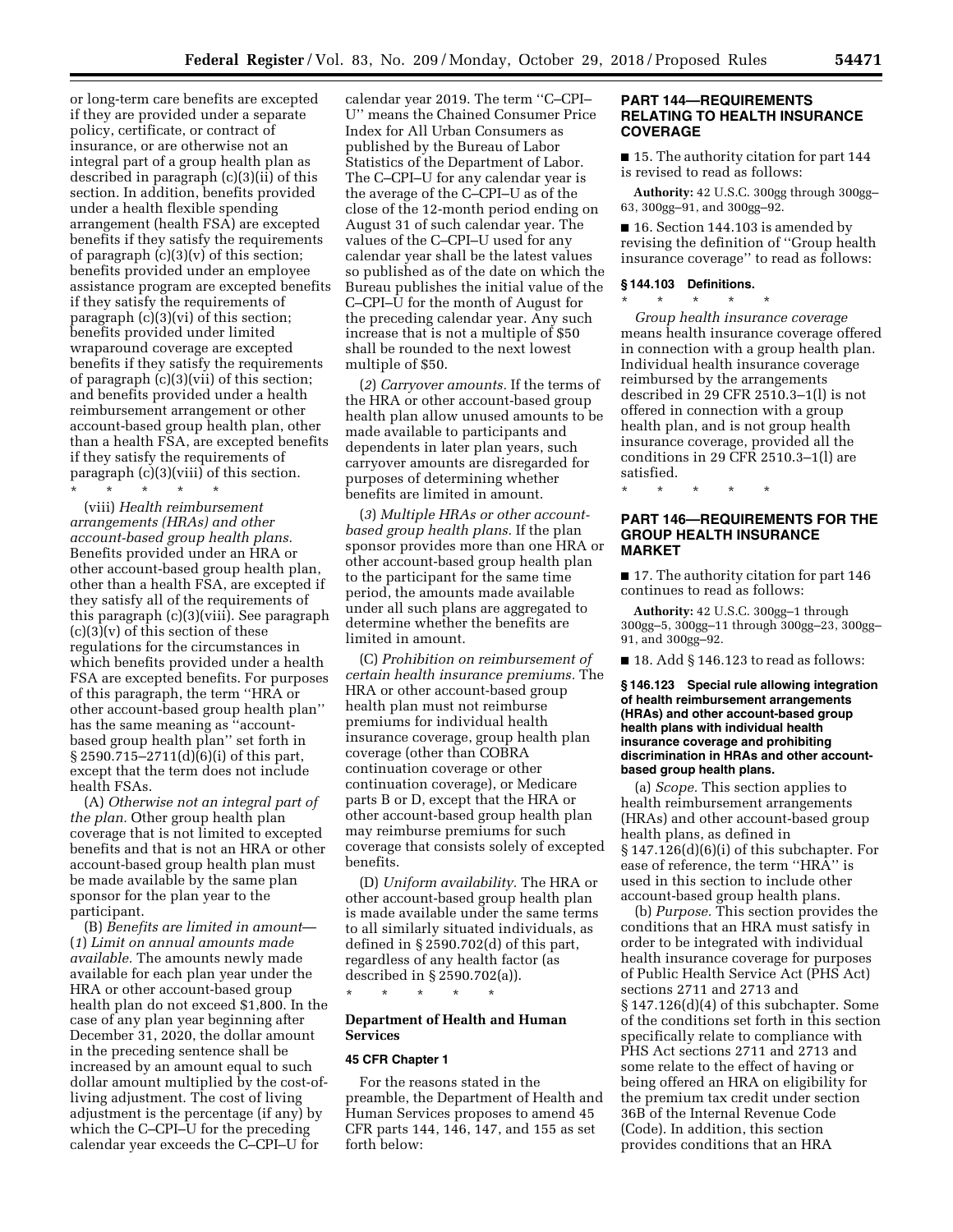integrated with individual health insurance coverage must satisfy in order to comply with the nondiscrimination provisions in section 2705 of the PHS Act) and that are consistent with the provisions of the Patient Protection and Affordable Care Act, Public Law 111– 148 (124 Stat. 119 (2010)), and the Health Care and Education Reconciliation Act of 2010, Public Law 111–152 (124 Stat. 1029 (2010)), each as amended, that are designed to create a competitive individual market. These conditions are intended to prevent an HRA plan sponsor from intentionally or unintentionally, directly or indirectly, steering any participants or dependents with adverse health factors away from its traditional group health plan, if any, and toward individual health insurance coverage.

(c) *General rule.* An HRA will be considered to be integrated with individual health insurance coverage for purposes of PHS Act sections 2711 and 2713 and § 147.126(d)(4) of this subchapter and will not be considered to discriminate in violation of PHS Act section 2705 solely because it offers an HRA integrated with individual health insurance coverage, provided that the conditions of this paragraph (c) are satisfied.

(1) *Enrollment in individual health insurance coverage.* The HRA must require that the participant and any dependent(s) are enrolled in individual health insurance coverage that is subject to and complies with the requirements in PHS Act sections 2711 and 2713 for each month that the individual(s) are covered by the HRA. For this purpose, all individual health insurance coverage, except for individual health insurance coverage that consists solely of excepted benefits, is treated as being subject to and complying with PHS Act sections 2711 and 2713. References to individual health insurance coverage in this paragraph (c) do not include individual health insurance coverage that consists solely of excepted benefits. The HRA must also provide that, subject to applicable COBRA or other continuation of coverage requirements, if any individual covered by the HRA ceases to be covered by such individual health insurance coverage, the individual may not seek reimbursement under the HRA for claims that are incurred after the individual health insurance coverage ceases. In addition, subject to applicable COBRA or other continuation of coverage requirements, if the participant and all of the dependents covered by the participant's HRA cease to be covered by such individual health insurance coverage, the participant must forfeit the HRA.

(2) *No traditional group health plan may be offered to same participants.* To the extent a plan sponsor offers any class of employees (as defined in paragraph (d) of this section) an HRA integrated with individual health insurance coverage, the plan sponsor may not also offer a traditional group health plan to the same class of employees. For this purpose, a traditional group health plan is any group health plan other than either an account-based group health plan or a group health plan that consists solely of excepted benefits. Therefore, a plan sponsor may not offer a choice between an HRA integrated with individual health insurance coverage or a traditional group health plan to any participant.

(3) *Same terms requirement.* To the extent a plan sponsor offers an HRA integrated with individual health insurance coverage to a class of employees described in paragraph (d) of this section, the HRA must be offered on the same terms to all participants within the class, except as provided in paragraphs (c)(3)(i) and (ii) of this section and except that the HRA will not fail to be treated as provided on the same terms even if the plan sponsor offers the HRA to some, but not all, former employees within a class of employees. However, if a plan sponsor offers the HRA to one or more former employees within a class of employees, the HRA must be offered to the former employee(s) on the same terms as to all other employees within the class. Also, amounts that are not used to reimburse medical care expenses (as defined in § 147.126(d)(6)(ii) of this subchapter) for any plan year that are made available to participants in later plan years are disregarded for purposes of determining whether an HRA is offered on the same terms, provided that the method for determining whether participants have access to unused amounts in future years, and the methodology and formula for determining the amounts of unused funds which they may access in future years, is the same for all participants in a class of employees. In addition, the ability to pay the portion of the premium for individual health insurance coverage that is not covered by the HRA, if any, by using a salary reduction arrangement under section 125 of the Code is considered to be a term of the HRA for purposes of this paragraph; therefore, an HRA shall fail to be treated as provided on the same terms unless such a salary reduction arrangement, if made available to any participant in a class of employees, is made available on the same terms to all

participants (other than former employees) in the class of employees. Further, the HRA shall not fail to be treated as provided on the same terms because the maximum dollar amount made available to participants in a class of employees to reimburse medical care expenses for any plan year increases:

(i) As the age of the participant increases, so long as the same maximum dollar amount attributable to the increase in age is made available to all participants in that class of employees who are the same age; or

(ii) As the number of the participant's dependents who are covered under the HRA increases, so long as the same maximum dollar amount attributable to the increase in family size is made available to all participants in that class of employees with the same number of dependents covered by the HRA.

(4) *Opt out.* Under the terms of the HRA, a participant who is otherwise eligible for coverage must be permitted to opt out of and waive future reimbursements from the HRA at least annually, and, upon termination of employment, either the remaining amounts in the HRA are forfeited or the participant is permitted to permanently opt out of and waive future reimbursements from the HRA.

(5) *Reasonable procedures for verification and substantiation*—(i) *General rule for verification of individual health insurance coverage for the plan year.* The HRA must implement, and comply with, reasonable procedures to verify that participants and dependents are, or will be, enrolled in individual health insurance coverage for the plan year. The reasonable procedures may include a requirement that a participant substantiate enrollment by providing either:

(A) A document from a third party (for example, the issuer) showing that the participant and any dependents covered by the HRA are, or will be, enrolled in individual health insurance coverage (for example, an insurance card or an explanation of benefits document pertaining to the relevant time period); or

(B) An attestation by the participant stating that the participant and dependent(s) covered by the HRA are or will be enrolled in individual health insurance coverage, the date coverage began or will begin, and the name of the provider of the coverage.

(ii) *Coverage substantiation with each request for reimbursement of medical care expenses.* Following the initial verification of coverage, with each new request for reimbursement of an incurred medical care expense for the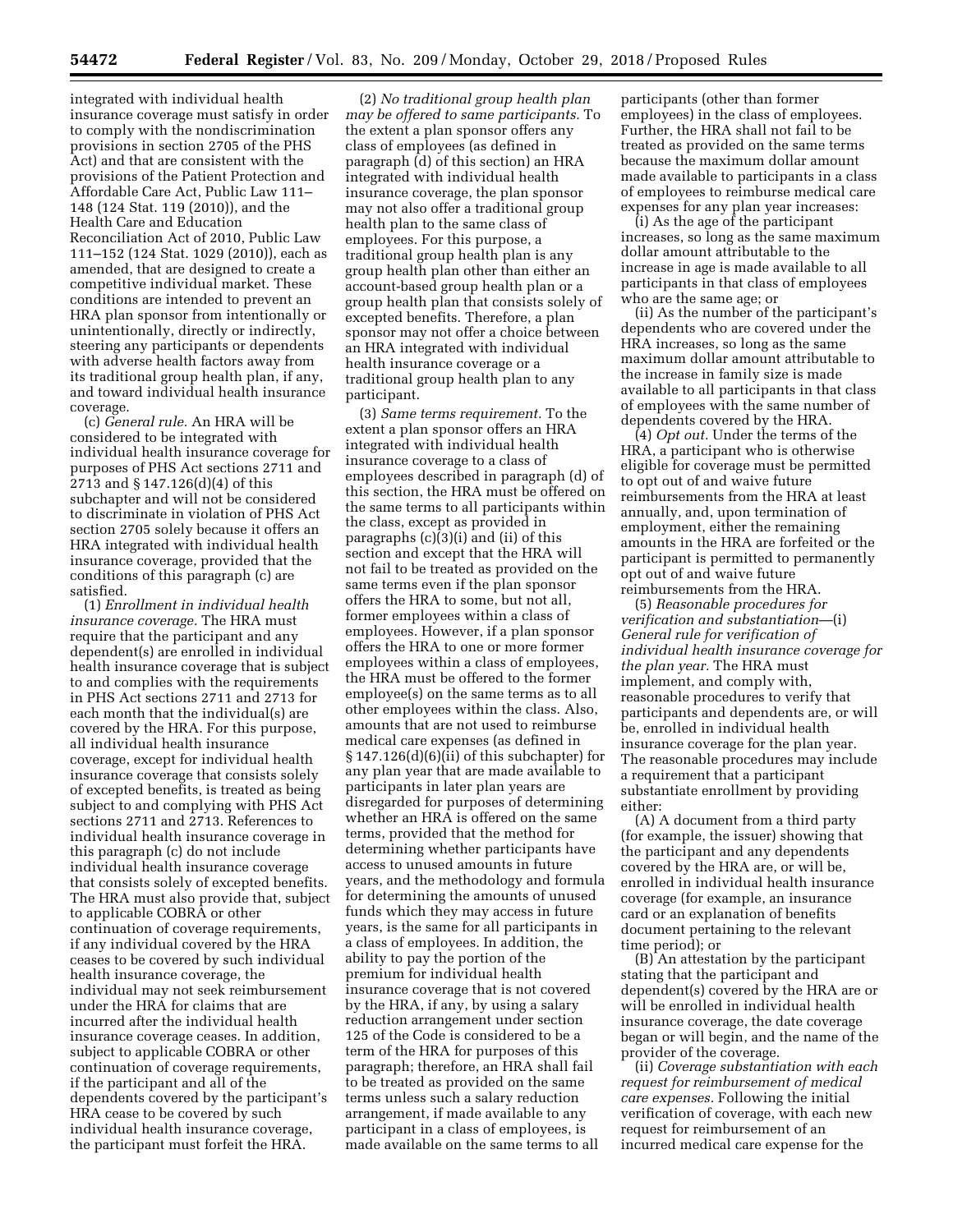same plan year, the HRA may not reimburse participants for any medical care expenses unless, prior to each reimbursement, the participant provides substantiation (which may be in the form of a written attestation) that the participant and if applicable, the dependent whose medical care expenses are requested to be reimbursed continue to be enrolled in individual health insurance coverage for the month during which the medical care expenses were incurred. The attestation may be part of the form used for requesting reimbursement.

(iii) *Reliance on substantiation.* For purposes of this paragraph (c)(5), an HRA may rely on the participant's documentation or attestation unless the HRA has actual knowledge that any individual covered by the HRA is not, or will not be, enrolled in individual health insurance coverage for the plan year or the month, as applicable.

(6) *Notice requirement*—(i) *Timing.*  The HRA must provide a written notice to each participant at least 90 days before the beginning of each plan year or, for a participant who is not eligible to participate at the beginning of the plan year (or who is not eligible to participate at the time the notice is provided at least 90 days before the beginning of the plan year), no later than the date on which the participant is first eligible to participate in the HRA.

(ii) *Content.* The notice must include all the information described in this paragraph (c)(6)(ii) (and may include any additional information as long as it does not conflict with the required information set forth in paragraph (c)(6)(ii)(A) through (H) of this section).

(A) A description of the terms of the HRA, including the maximum dollar amount available for each participant (including the self-only HRA amount available for the plan year (or the maximum dollar amount available for the plan year if the HRA provides for reimbursements up to a single dollar amount regardless of whether a participant has self-only or family coverage)), any rules regarding the proration of the maximum dollar amount applicable to any participant who is not eligible to participate in the HRA for the entire plan year, whether the participant's family members are eligible for the HRA, a statement that the HRA is not a qualified small employer health reimbursement arrangement, a statement that the HRA requires the participant and any dependents to be enrolled in individual health insurance coverage, a statement that the participant is required to substantiate the existence of such enrollment, a statement that the

coverage enrolled in cannot be shortterm, limited-duration insurance or excepted benefits, and, if the requirements under 29 CFR 2510.3–1(l) are met, a statement that the individual health insurance coverage enrolled in is not subject to the Employee Retirement Income Security Act (ERISA).

(B) A statement of the right of the participant to opt out of and waive future reimbursements from the HRA, as set forth under paragraph (c)(4) of this section.

(C) A description of the potential availability of the premium tax credit if the participant opts out of and waives future reimbursements from the HRA and the HRA is not affordable for one or more months under 26 CFR 1.36B– 2(c)(5), a statement that even if the participant opts out of and waives future reimbursements from an HRA, the offer will prohibit the participant (and, potentially, the participant's dependents) from receiving a premium tax credit for the participant's coverage (or the dependent's coverage, if applicable) on the Exchange (as defined in 45 CFR 155.20) for any month that the HRA is affordable under 26 CFR  $1.36B-2(c)(5)$ , and a statement that, if the participant is a former employee, the offer of the HRA does not render the participant ineligible for the premium tax credit regardless of whether it is affordable under 26 CFR 1.36B–2(c)(5);

(D) A statement that if the participant accepts the HRA, the participant may not claim a premium tax credit for the participant's Exchange coverage for any month the HRA may be used to reimburse medical care expenses of the participant and a premium tax credit may not be claimed for the Exchange coverage of the participant's dependents for any month the HRA may be used to reimburse medical care expenses of the dependents.

(E) A statement that the participant must inform any Exchange to which the participant applies for advance payments of the premium tax credit of the availability of the HRA, the self-only HRA amount available for the plan year (or the maximum dollar amount available for the plan year if the HRA provides for reimbursements up to a single dollar amount regardless of whether a participant has self-only or family coverage) as set forth in the written notice in accordance with paragraph  $(c)(6)(ii)(A)$  of this section, the number of months in the plan year the HRA is available to the participant, whether the HRA is also available to the participant's dependents, and whether the participant is a current employee or former employee.

(F) A statement that the participant should retain the written notice because it may be needed to determine whether the participant is allowed a premium tax credit on the participant's individual income tax return and, if so, the months the participant is allowed the premium tax credit.

(G) A statement that the HRA may not reimburse any medical care expense unless the substantiation requirement set forth in paragraph (c)(5) of this section is satisfied.

(H) A statement that it is the responsibility of the participant to inform the HRA if the participant or any dependent whose medical care expenses are reimbursable by the HRA is no longer enrolled in individual health insurance coverage.

(d) *Classes of employees*—(1) *List of classes.* Participants may be treated as belonging to a class of employees based on whether they are, or are not, included in the classes described in this paragraph (d)(1). If the HRA is offered to former employees, former employees are considered to be in the same class in which they were in immediately before separation from service. (See paragraph (d)(2) of this section for additional rules regarding the definition of ''full-time employees,'' ''part-time employees," and "seasonal employees.'')

(i) Full-time employees, defined to mean either full-time employees under section 4980H of the Code and the regulations thereunder (26 CFR 54.4980H–1(a)(21)) or employees who are not part-time employees (as described in 26 CFR 1.105– 11(c)(2)(iii)(C));

(ii) Part-time employees, defined to mean either employees who are not fulltime employees under section 4980H of the Code and 26 CFR 54.4980H–1 and –3 or part-time employees as described in 26 CFR 1.105–11(c)(2)(iii)(C);

(iii) Seasonal employees, defined to mean seasonal employees as described in either 26 CFR 54.4980H–1(a)(38) or 26 CFR 1.105–11(c)(2)(iii)(C);

(iv) Employees included in a unit of employees covered by a collective bargaining agreement in which the plan sponsor participates (as described in 26 CFR  $1.105-11(c)(2)(iii)(D));$ 

(v) Employees who have not satisfied a waiting period for coverage (if the waiting period complies with § 147.116 of this subchapter);

(vi) Employees who have not attained age 25 prior to the beginning of the plan year (as described in 26 CFR 1.105–  $11(c)(2)(iii)(B));$ 

(vii) Non-resident aliens with no U.S. based income (as described in 26 CFR  $1.105-11(c)(2)(iii)(E));$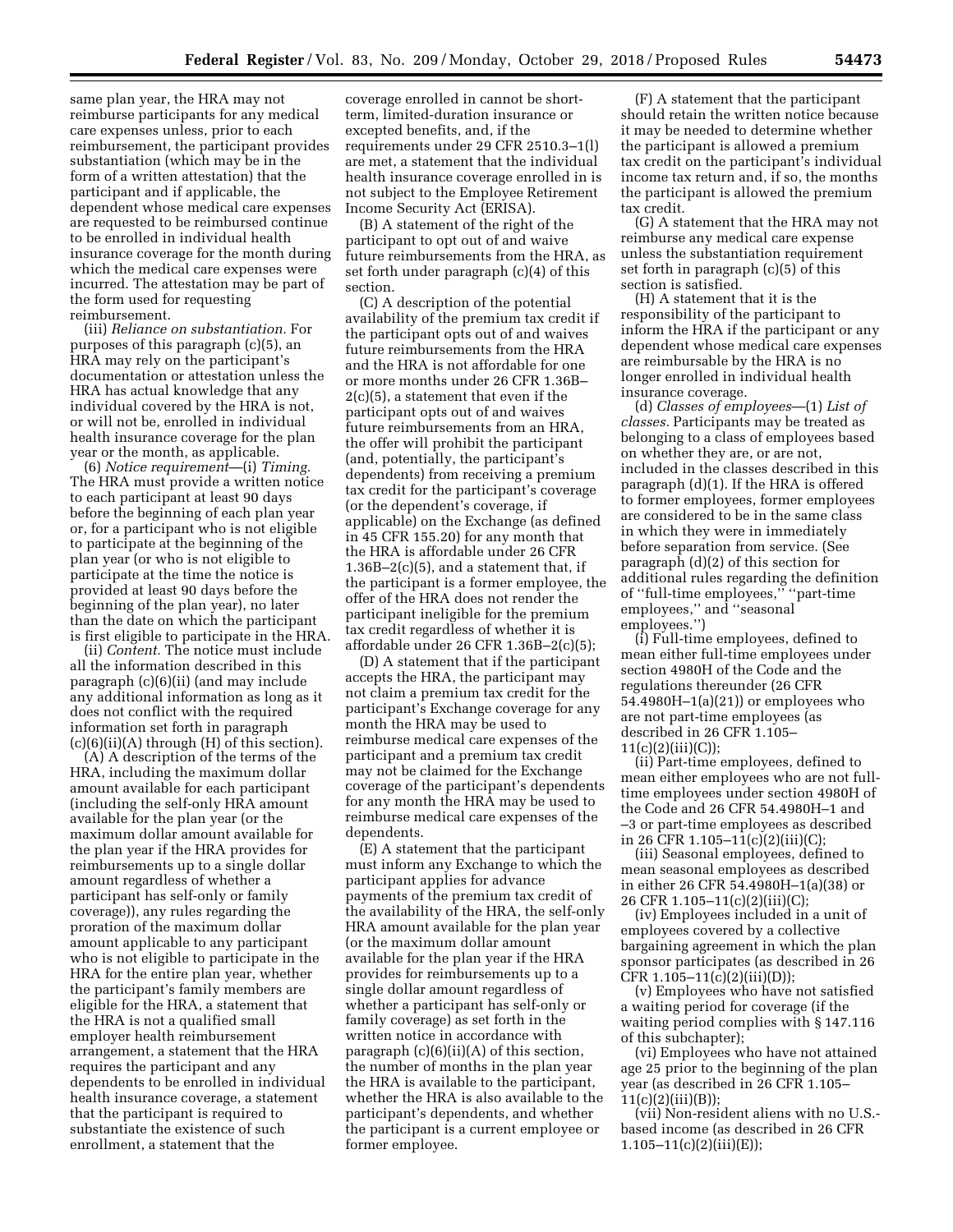(viii) Employees whose primary site of employment is in the same rating area as defined in § 147.102(b) of this subchapter; or

(ix) A group of participants described as a combination of two or more of the classes of employees set forth in paragraphs (d)(1)(i) through (viii) of this section. (For example, part-time employees included in a unit of employees covered by a collective bargaining agreement could be one class of employees and full-time employees included in a unit of employees covered by the same collective bargaining agreement could be another class of employees.)

(2) *Consistency requirement.* For any plan year, a plan sponsor may define ''full-time employee,'' ''part-time employee,'' and ''seasonal employee'' in accordance with the relevant provisions of sections 105(h) of the Code and 26 CFR 1.105–11 or of section 4980H of the Code and 26 CFR 54.4980H–1 and –3 if:

(i) To the extent applicable under the HRA for the plan year, each of the three classes of employees are defined in accordance with either section 105(h) of the Code or section 4980H of the Code for the plan year; and

(ii) The HRA plan document sets forth the applicable definitions prior to the beginning of the plan year in which the definitions will apply.

(e) *Examples.* The following examples illustrate the provisions of paragraphs (c)(2) and (3) of this section. In each example, the HRA may reimburse any medical care expenses, including premiums for individual health insurance coverage.

*(1) Example 1.* (i) *Facts.* For 2020, Plan Sponsor X offers the following to its employees. Full-time employees in rating area A are offered \$2,000 each in an HRA. Part-time employees in rating area A are offered \$500 each in an HRA. All employees in rating area B are offered a traditional group health plan.

(ii) *Conclusion.* The requirements of paragraphs (c)(2) and (3) of this section are satisfied in this *Example 1.* 

*(2) Example 2.* (i) *Facts.* For 2020, Plan Sponsor Y offers the following to its employees. Employees covered by a collective bargaining agreement in which Plan Sponsor Y participates are offered a traditional group health plan (as required by the collective bargaining agreement). All other employees (non-collectively bargained employees) are offered the following amounts in an HRA: \$1,000 each for employees age 25 to 35; \$2,000 each for employees age 36 to 45; \$2,500 each for employees age 46 to 55; and \$4,000 each for employees over age 55. Non-collectively bargained employees who have not attained age 25 by January 1, 2020 are not offered an HRA or a traditional group health plan.

(ii) *Conclusion.* The requirements of paragraphs (c)(2) and (3) of this section are satisfied in this *Example 2.* 

*(3) Example 3.* (i) *Facts.* For 2020, Plan Sponsor Z offers the following amounts in an HRA to its employees who have completed the plan's waiting period, which complies with the requirements for waiting periods in § 147.116 of this subchapter: \$1,500, if the employee is the only individual covered by the HRA; \$3,500, if the employee and one additional family member are covered by the HRA; and \$5,000, if the employee and more than one additional family member are covered by the HRA.

(ii) *Conclusion.* The requirements of paragraphs (c)(2) and (3) of this section are satisfied in this *Example 3.* 

(f) *Applicability date.* This section applies to plan years beginning on or after January 1, 2020.

■ 19. Section 146.145 is amended by revising paragraph (b)(3)(i) and adding paragraph (b)(3)(viii) to read as follows:

#### **§ 146.145 Special rules relating to group health plans.**

- \* \* \* \* \*
	- (b) \* \* \*
	- $(3)^{*}$  \* \*

(i) *In general.* Limited-scope dental benefits, limited-scope vision benefits, or long-term care benefits are excepted if they are provided under a separate policy, certificate, or contract of insurance, or are otherwise not an integral part of a group health plan as described in paragraph (b)(3)(ii) of this section. In addition, benefits provided under a health flexible spending arrangement (health FSA) are excepted benefits if they satisfy the requirements of paragraph  $(b)(3)(v)$  of this section; benefits provided under an employee assistance program are excepted benefits if they satisfy the requirements of paragraph  $(b)(3)(vi)$  of this section; benefits provided under limited wraparound coverage are excepted benefits if they satisfy the requirements of paragraph (b)(3)(vii) of this section; and benefits provided under a health reimbursement arrangement or other account-based group health plan, other than a health FSA, are excepted benefits if they satisfy the requirements of paragraph (b)(3)(viii) of this section.

\* \* \* \* \*

(viii) *Health reimbursement arrangements (HRAs) and other account-based group health plans.*  Benefits provided under an HRA or other account-based group health plan, other than a health FSA, are excepted if they satisfy all of the requirements of this paragraph (b)(3)(viii). See paragraph (b)(3)(v) of this section for the circumstances in which benefits provided under a health FSA are excepted benefits. For purposes of this

paragraph, the term ''HRA or other account-based group health plan'' has the same meaning as ''account-based group health plan'' set forth in  $\S 147.126(d)(6)(i)$  of this subchapter, except that the term does not include health FSAs.

(A) *Otherwise not an integral part of the plan.* Other group health plan coverage that is not limited to excepted benefits and that is not an HRA or other account-based group health plan must be made available by the same plan sponsor for the plan year to the participant.

(B) *Benefits are limited in amount*— (*1*) *Limit on annual amounts made available.* The amounts newly made available for each plan year under the HRA or other account-based group health plan do not exceed \$1,800. In the case of any plan year beginning after December 31, 2020, the dollar amount in the preceding sentence shall be increased by an amount equal to such dollar amount multiplied by the cost-ofliving adjustment. The cost of living adjustment is the percentage (if any) by which the C–CPI–U for the preceding calendar year exceeds the C–CPI–U for calendar year 2019. The term ''C–CPI– U'' means the Chained Consumer Price Index for All Urban Consumers as published by the Bureau of Labor Statistics of the Department of Labor. The C–CPI–U for any calendar year is the average of the C–CPI–U as of the close of the 12-month period ending on August 31 of such calendar year. The values of the C–CPI–U used for any calendar year shall be the latest values so published as of the date on which the Bureau publishes the initial value of the C–CPI–U for the month of August for the preceding calendar year. Any such increase that is not a multiple of \$50 shall be rounded to the next lowest multiple of \$50.

(*2*) *Carryover amounts.* If the terms of the HRA or other account-based group health plan allow unused amounts to be made available to participants and dependents in later plan years, such carryover amounts are disregarded for purposes of determining whether benefits are limited in amount.

(*3*) *Multiple HRAs or other accountbased group health plans.* If the plan sponsor provides more than one HRA or other account-based group health plan to the participant for the same time period, the amounts made available under all such plans are aggregated to determine whether the benefits are limited in amount.

(C) *Prohibition on reimbursement of certain health insurance premiums.* The HRA or other account-based group health plan must not reimburse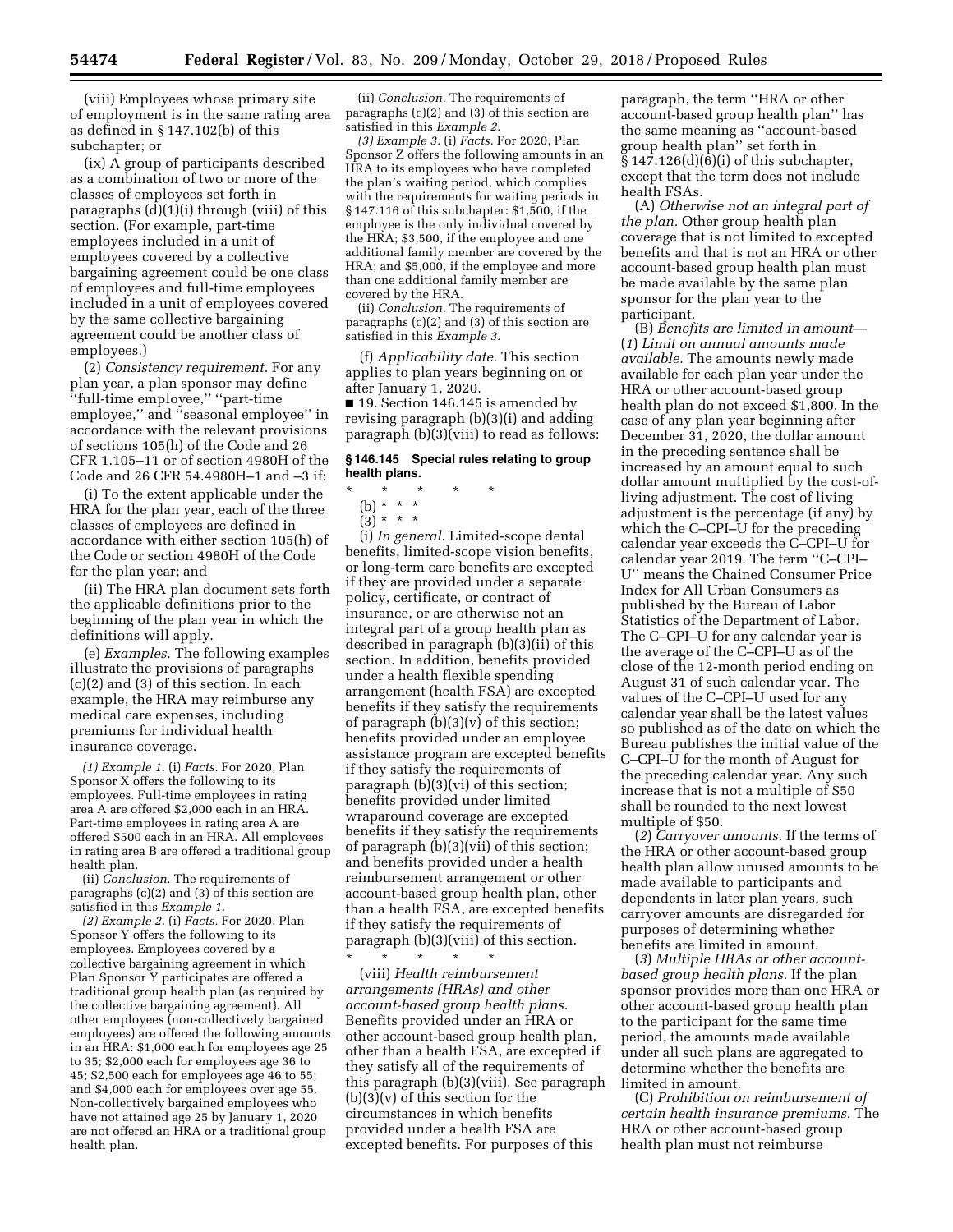premiums for individual health insurance coverage, group health plan coverage (other than COBRA continuation coverage or other continuation coverage), or Medicare parts B or D, except that the HRA or other account-based group health plan may reimburse premiums for such coverage that consists solely of excepted benefits.

(D) *Uniform availability.* The HRA or other account-based group health plan is made available under the same terms to all similarly-situated individuals, as defined in § 146.121(d) of this part, regardless of any health factor (as described in § 146.121(a)).

**PART 147—HEALTH INSURANCE REFORM REQUIREMENTS FOR THE GROUP AND INDIVIDUAL HEALTH INSURANCE MARKETS** 

■ 20. The authority citation for part 147 is revised to read as follows:

**Authority:** 42 U.S.C. 300gg through 300gg– 63, 300gg–91, and 300gg–92, as amended.

■ 21. Section 147.126 is amended by revising paragraphs (c), (d), and (e) to read as follows:

#### **§ 147.126 No lifetime or annual limits.**

\* \* \* \* \*

\* \* \* \* \*

(c) *Definition of essential health benefits.* The term ''essential health benefits'' means essential health benefits under section 1302(b) of the Patient Protection and Affordable Care Act. For this purpose, a group health plan or a health insurance issuer that is not required to provide essential health benefits under section 1302(b) must define ''essential health benefits'' in a manner that is consistent with the following paragraphs  $(c)(1)$  or  $(2)$ :

(1) For plan years beginning before January 1, 2020, one of the EHBbenchmark plans applicable in a State under 45 CFR 156.110, and including coverage of any additional required benefits that are considered essential health benefits consistent with 45 CFR 155.170(a)(2), or one of the three Federal Employee Health Benefits Program (FEHBP) plan options as defined by 45 CFR 156.100(a)(3), and including coverage of additional required benefits under 45 CFR 156.110; or

(2) For plan years beginning on or after January 1, 2020, an EHBbenchmark plan selected by a State in accordance with the available options and requirements for EHB-benchmark plan selection at 45 CFR 156.111, including an EHB-benchmark plan in a State that takes no action to change its EHB-benchmark plan and thus retains the EHB-benchmark plan applicable in

that State for the prior year in accordance with 45 CFR 156.111(d)(1), and including coverage of any additional required benefits that are considered essential health benefits consistent with 45 CFR 155.170(a)(2).

(d) *Health reimbursement arrangements (HRAs) and other account-based group health plans*—(1) *In general.* If an HRA or other accountbased group health plan is integrated with another group health plan or individual health insurance coverage and the other group health plan or individual health insurance coverage, as applicable, separately is subject to and satisfies the requirements in PHS Act section 2711 and paragraph (a)(2) of this section, the fact that the benefits under the HRA or other account-based group health plan are limited does not cause the HRA or other account-based group health plan to fail to meet the requirements of PHS Act section 2711 and paragraph (a)(2) of this section. Similarly, if an HRA or other accountbased group health plan is integrated with another group health plan or individual health insurance coverage and the other group health plan or individual health insurance coverage, as applicable, separately is subject to and satisfies the requirements in PHS Act section 2713 and § 147.130(a)(1) of this subchapter, the fact that the benefits under the HRA or other account-based group health plan are limited does not cause the HRA or other account-based group health plan to fail to meet the requirements of PHS Act section 2713 and § 147.130(a)(1) of this subchapter. For this purpose, all individual health insurance coverage, except for coverage that consists solely of excepted benefits, is treated as being subject to and complying with PHS Act sections 2711 and 2713.

(2) *Requirements for an HRA or other account-based group health plan to be integrated with another group health plan.* An HRA or other account-based group health plan is integrated with another group health plan for purposes of PHS Act section 2711 and paragraph (a)(2) of this section if it meets the requirements under one of the integration methods set forth in paragraph (d)(2)(i) or (ii) of this section. For purposes of the integration methods under which an HRA or other accountbased group health plan is integrated with another group health plan, integration does not require that the HRA or other account-based group health plan and the other group health plan with which it is integrated share the same plan sponsor, the same plan document or governing instruments, or file a single Form 5500, if applicable.

An HRA or other account-based group health plan integrated with another group health plan for purposes of PHS Act section 2711 and paragraph (a)(2) of this section may not be used to purchase individual health insurance coverage unless that coverage consists solely of excepted benefits, as defined in § 148.220 of this subchapter.

(i) *Method for integration with a group health plan: Minimum value not required.* An HRA or other accountbased group health plan is integrated with another group health plan for purposes of this paragraph if:

(A) The plan sponsor offers a group health plan (other than the HRA or other account-based group health plan) to the employee that does not consist solely of excepted benefits;

(B) The employee receiving the HRA or other account-based group health plan is actually enrolled in a group health plan (other than the HRA or other account-based group health plan) that does not consist solely of excepted benefits, regardless of whether the plan is offered by the same plan sponsor (referred to as non-HRA group coverage);

(C) The HRA or other account-based group health plan is available only to employees who are enrolled in non-HRA group coverage, regardless of whether the non-HRA group coverage is offered by the plan sponsor of the HRA or other account-based group health plan (for example, the HRA may be offered only to employees who do not enroll in an employer's group health plan but are enrolled in other non-HRA group coverage, such as a group health plan maintained by the employer of the employee's spouse);

(D) The benefits under the HRA or other account-based group health plan are limited to reimbursement of one or more of the following—co-payments, coinsurance, deductibles, and premiums under the non-HRA group coverage, as well as medical care expenses that do not constitute essential health benefits as defined in paragraph (c) of this section; and

(E) Under the terms of the HRA or other account-based group health plan, an employee (or former employee) is permitted to permanently opt out of and waive future reimbursements from the HRA or other account-based group health plan at least annually and, upon termination of employment, either the remaining amounts in the HRA or other account-based group health plan are forfeited or the employee is permitted to permanently opt out of and waive future reimbursements from the HRA or other account-based group health plan (see paragraph (d)(3) of this section for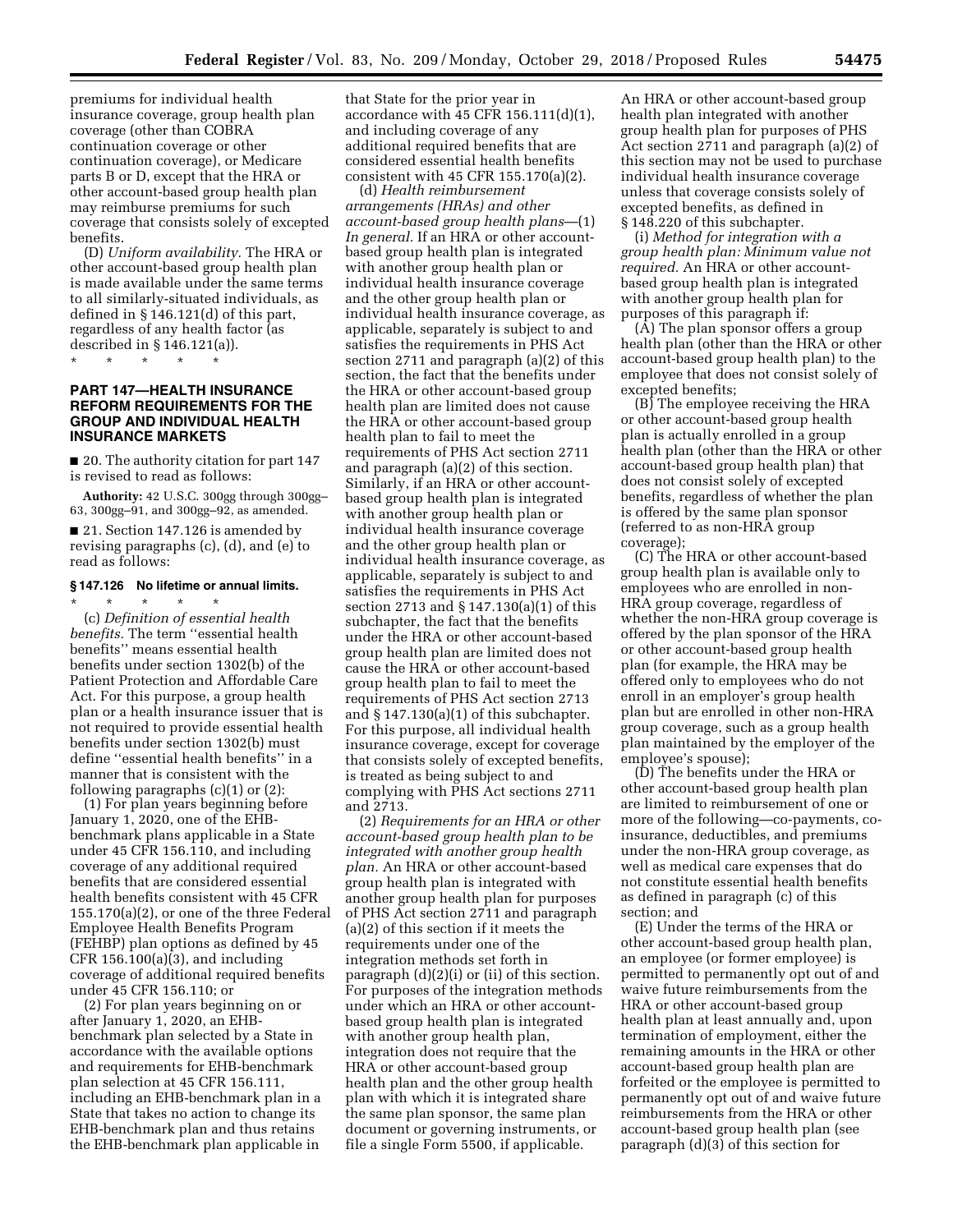additional rules regarding forfeiture and waiver).

(ii) *Method for integration with another group health plan: Minimum value required.* An HRA or other account-based group health plan is integrated with another group health plan for purposes of this paragraph if:

(A) The plan sponsor offers a group health plan (other than the HRA or other account-based group health plan) to the employee that provides minimum value pursuant to Code section  $36B(c)(2)(C(ii))$ and 26 CFR 1.36B–6;

(B) The employee receiving the HRA or other account-based group health plan is actually enrolled in a group health plan (other than the HRA or other account-based group health plan) that provides minimum value pursuant to Code section 36B(c)(2)(C)(ii) and 26 CFR 1.36B–6, regardless of whether the plan is offered by the plan sponsor of the HRA or other account-based group health plan (referred to as non-HRA MV group coverage);

(C) The HRA or other account-based group health plan is available only to employees who are actually enrolled in non-HRA MV group coverage, regardless of whether the non-HRA MV group coverage is offered by the plan sponsor of the HRA or other account-based group health plan (for example, the HRA may be offered only to employees who do not enroll in an employer's group health plan but are enrolled in other non-HRA MV group coverage, such as a group health plan maintained by an employer of the employee's spouse); and

(D) Under the terms of the HRA or other account-based group health plan, an employee (or former employee) is permitted to permanently opt out of and waive future reimbursements from the HRA or other account-based group health plan at least annually, and, upon termination of employment, either the remaining amounts in the HRA or other account-based group health plan are forfeited or the employee is permitted to permanently opt out of and waive future reimbursements from the HRA or other account-based group health plan (see paragraph (d)(3) of this section for additional rules regarding forfeiture and waiver).

(3) *Forfeiture.* For purposes of integration under paragraphs (d)(2)(i)(E) and (d)(2)(ii)(D) of this section, forfeiture or waiver occurs even if the forfeited or waived amounts may be reinstated upon a fixed date, a participant's death, or the earlier of the two events (the reinstatement event). For this purpose, coverage under an HRA or other account-based group health plan is considered forfeited or

waived prior to a reinstatement event only if the participant's election to forfeit or waive is irrevocable, meaning that, beginning on the effective date of the election and through the date of the reinstatement event, the participant and the participant's beneficiaries have no access to amounts credited to the HRA or other account-based group health plan. This means that upon and after reinstatement, the reinstated amounts under the HRA or other account-based group health plan may not be used to reimburse or pay medical care expenses incurred during the period after forfeiture and prior to reinstatement.

(4) *Requirements for an HRA or other account-based group health plan to be integrated with individual health insurance coverage.* An HRA or other account-based group health plan is integrated with individual health insurance coverage (and treated as complying with PHS Act sections 2711 and 2713) if the HRA or other accountbased group health plan meets the requirements of 45 CFR 146.123(c).

(5) *Integration with Medicare parts B and D.* For employers that are not required to offer their non-HRA group health plan coverage to employees who are Medicare beneficiaries, an HRA or other account-based group health plan that may be used to reimburse premiums under Medicare part B or D may be integrated with Medicare (and deemed to comply with PHS Act sections 2711 and 2713) if the requirements of this paragraph (d)(5) are satisfied with respect to employees who would be eligible for the employer's non-HRA group health plan but for their eligibility for Medicare (and the integration rules under paragraphs  $(d)(2)(i)$  and (ii) of this section continue to apply to employees who are not eligible for Medicare):

(i) The plan sponsor offers a group health plan (other than the HRA or other account-based group health plan and that does not consist solely of excepted benefits) to employees who are not eligible for Medicare;

(ii) The employee receiving the HRA or other account-based group health plan is actually enrolled in Medicare part B or D;

(iii) The HRA or other account-based group health plan is available only to employees who are enrolled in Medicare part B or D; and

(iv) The HRA or other account-based group health plan complies with paragraphs  $(d)(2)(i)(E)$  and  $(d)(2)(ii)(D)$ of this section.

(6) *Definitions.* The following definitions apply for purposes of this section.

(i) *Account-based group health plan.*  An account-based group health plan is an employer-provided group health plan that provides reimbursements of medical care expenses with the reimbursement subject to a maximum fixed dollar amount for a period. An HRA is a type of account-based group health plan. An account-based group health plan does not include a qualified small employer health reimbursement arrangement, as defined in Code section 9831(d)(2).

(ii) *Medical care expenses.* Medical care expenses means expenses for medical care as defined under Code section 213(d).

(e) *Applicability date.* The provisions of this section are applicable to group health plans and health insurance issuers for plan years beginning on or after January 1, 2020. Until [APPLICABILITY DATE OF FINAL RULE] plans and issuers are required to continue to comply with the corresponding sections of this subchapter B, contained in the 45 CFR, subtitle A, parts 1–199, revised as of July 1, 2018.

## **PART 155—EXCHANGE ESTABLISHMENT STANDARDS AND OTHER RELATED STANDARDS UNDER THE AFFORDABLE CARE ACT**

■ 22. The authority citation for part 155 is revised to read as follows:

**Authority:** 42 U.S.C. 18021–18024, 18031– 18033, 18041–18042, 18051, 18054, 18071, and 18081–18083.

■ 23. Section 155.420 is amended

■ a. By revising paragraph (a)(4)(iii) introductory text;

 $\blacksquare$  b. By adding paragraph (b)(2)(vi);

 $\blacksquare$  c. By revising paragraph (c)(2);

■ d. In paragraph (d)(12) by removing '';or'' and adding '';'' in its place;  $\blacksquare$  e. In paragraph (d)(13) by removing the period at the end of the paragraph

and adding ''; or'' in its place; and ■ f. By adding paragraph (d)(14).

The revisions and additions read as follows:

#### **§ 155.420 Special enrollment periods.**

- \* \* \* \* \*
	- (a) \* \* \*
	- $(4) * * * *$

(iii) For the other triggering events specified in paragraph (d) of this section, except for paragraphs (d)(2)(i),  $(d)(4)$ , and  $(d)(6)(i)$  and  $(ii)$  of this section for becoming newly eligible for cost sharing reductions, and paragraphs (d)(8), (9), (10), (12), and (14) of this section:

- \* \* \* \* \*
	- (b) \* \* \*
	- $(2)^{***}$